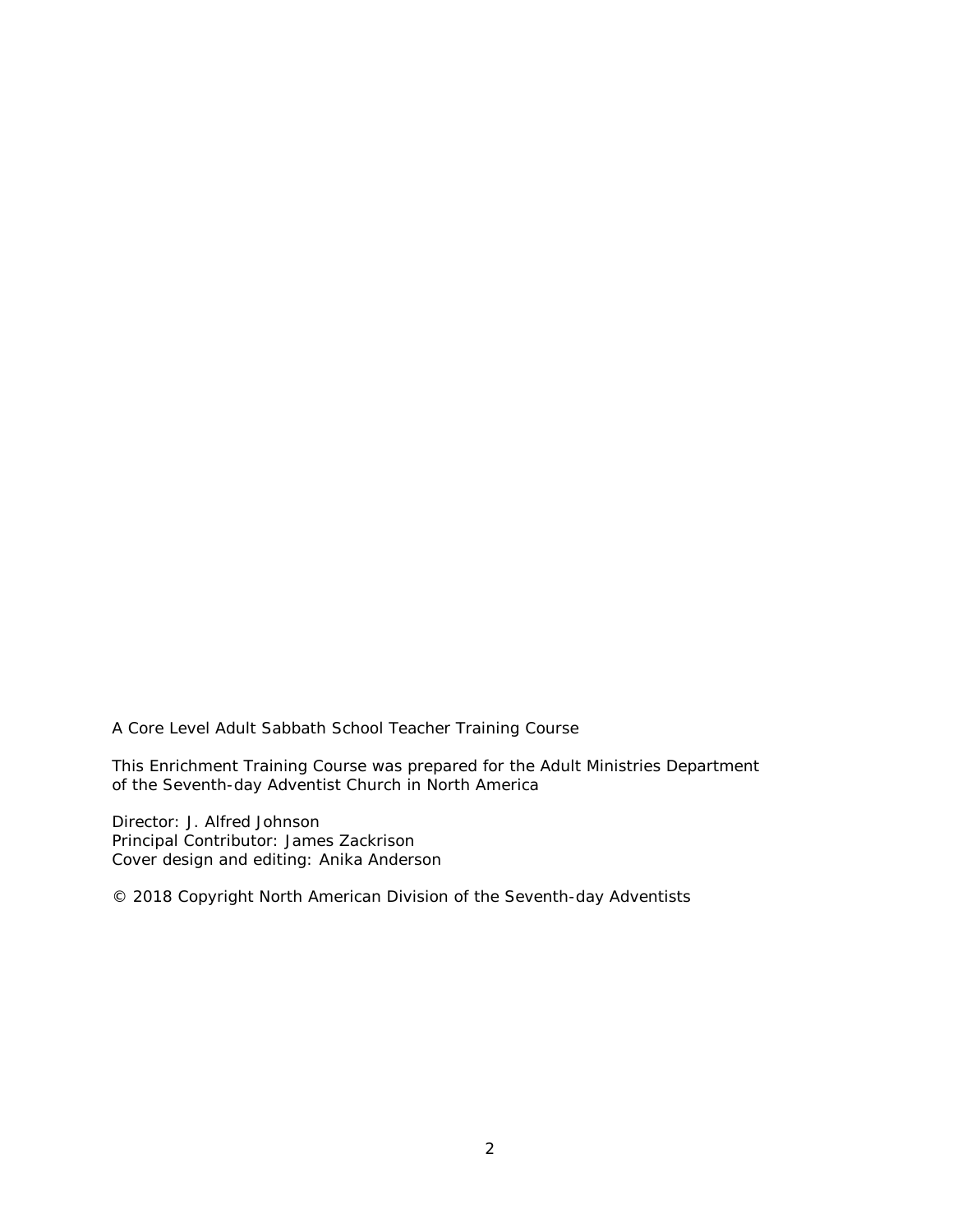## **A North American Division Adult Ministries Sponsored Core Level Adult Sabbath School Teacher Training Course**

The Adult Ministries Department of the North American Division sponsors a curriculum for the enrichment of Adult Sabbath School teacher/discussion leaders. This curriculum has three levels of teacher enrichment. All the courses are available online at www.nadadultministries.org.

These courses are all self-contained units and do not have to be studied in sequence. If you wish to obtain either the "Qualified Adult Sabbath School Teacher" or "Qualified Master Adult Sabbath School Teacher" *Certificates of Accomplishment* you must complete all the previous courses in the curriculum outline.

# **North American Division Sabbath School Teacher's Qualification Process and Curriculum**

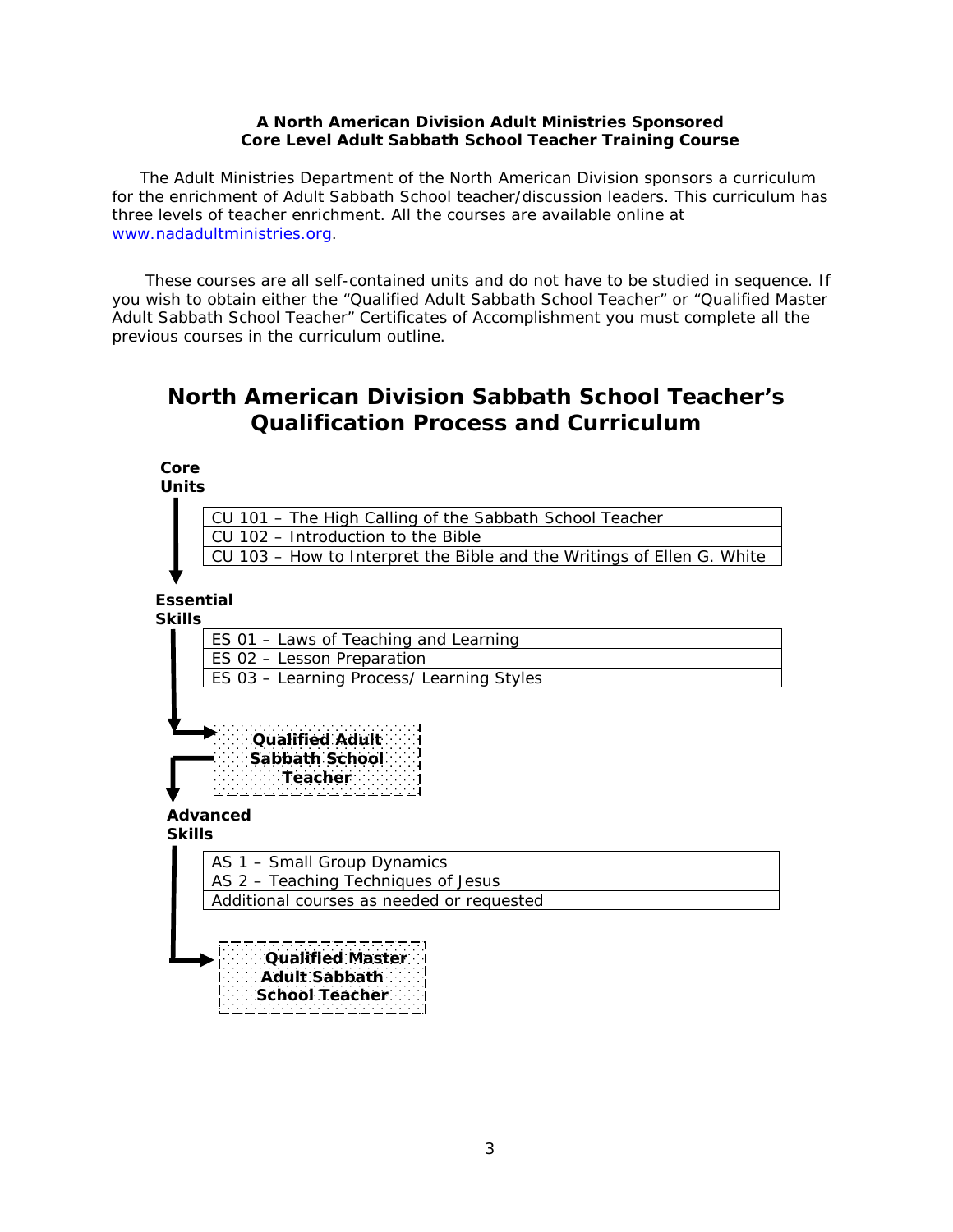# **How to Interpret the Bible and the Writings of Ellen G White**

### **A North American Division Adult Ministries Sponsored Core Level Adult Sabbath School Teacher Training Course**

## **Course Contents**

Course Description

How to Study This Course

Course Introduction

Unit 1 – The Place, Purpose, and Authority of the Bible

Unit 2 – Choosing a Translation

Unit 3 – Principles of Interpretation

Unit 4 – Tools for Bible Study and Teaching

Unit 5 – How to Interpret the Writings of Ellen G White

Course Summary

## **Course Description**

It is indispensable for a Sabbath School teacher/discussion leader to know how to correctly interpret the Bible. In the case of Seventh-day Adventists the same responsibility applies to correctly understanding and using the writings of Ellen G White. This science of biblical interpretation is called "hermeneutics."

This course on hermeneutics is probably the most technical course in this curriculum, and will require careful study. The result of your study will be a well-informed and practical knowledge of the basic rules of biblical interpretation.

The Seventh-day Adventist church has a carefully formulated document titled "Methods of Bible Study" that was officially adopted by the church in 1986. You can access this document at [www.adventist.org/methodsofbiblestudy](https://www.adventist.org/en/information/official-statements/documents/article/go/-/methods-of-bible-study/)*.* This course adheres to those guidelines.

## **How to Study This Course**

This is one of the online courses sponsored by the Adult Ministries Department of the North American Division. When you finish, you will receive a Certificate of Completion indicating that you have satisfactorily finished this course via www.nadadventist.org.

This course is both theoretical and practical. It is composed of a course outline, assigned readings, and assignment fill-in sheets.

You can download the material if you prefer to study from a printed copy. You can also study directly on the screen if that is your preference.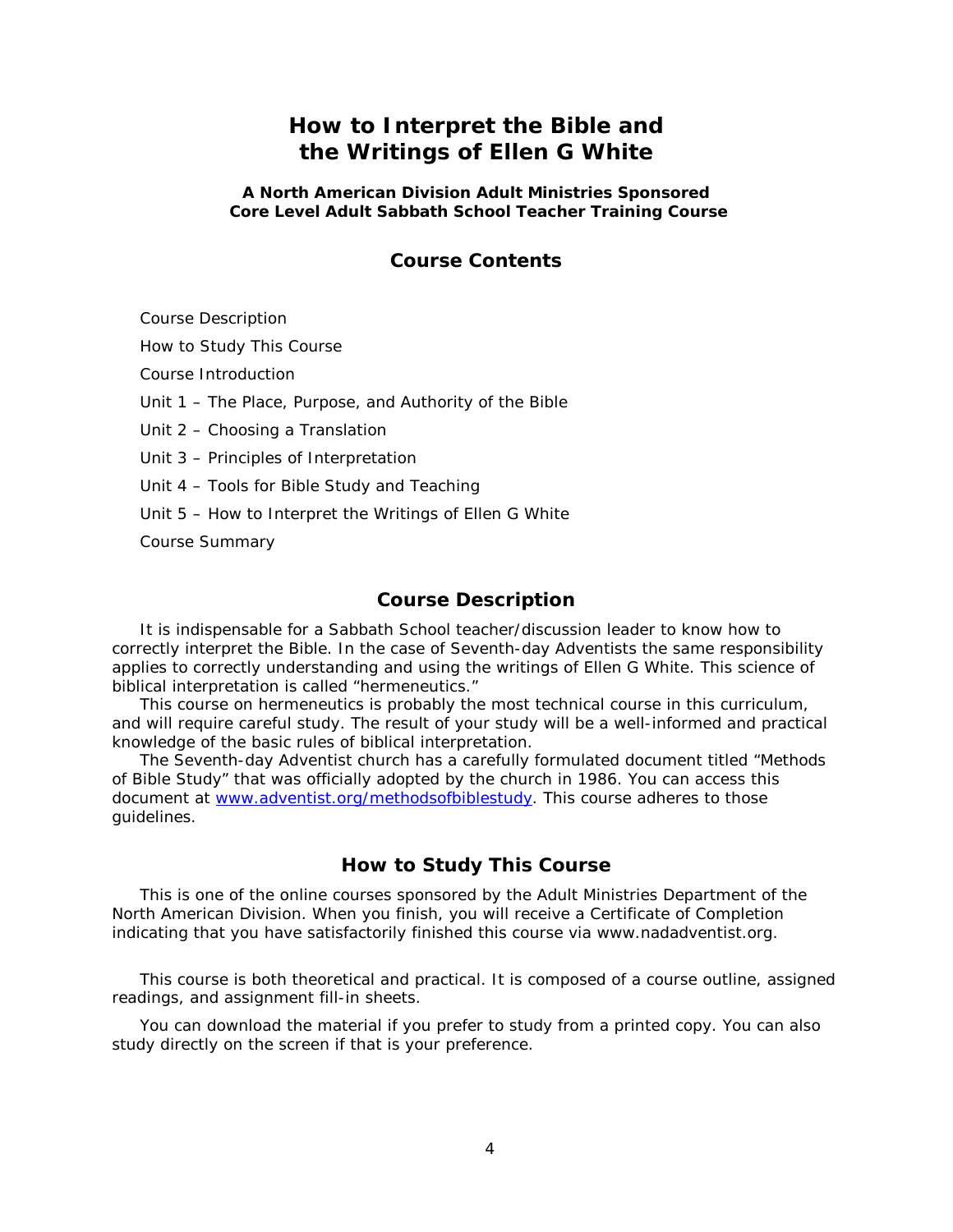#### **Vocabulary**

**Teacher/discussion leader**. In North American Division churches, it is customary to use two terms for the position traditionally known as a Sabbath School teacher: (1) "Teacher" and, (2) "Discussion Leader." The reason for the dual terms is that the title of "teacher" is too often taken to be a synonym for "lecturer." A Sabbath School teacher is supposed to be a facilitator who motivates class members to participate in the study and discussion of the lesson. Thus, the use of the two titles as a motivating factor to help both teacher and class members understand the ideal role of this Sabbath School leadership team member. Both titles often appear in this course as "teacher/discussion leader."

Teacher enhancement training materials and reading assignments almost always use the term "teacher," so please remember that in terms of how the position is supposed to function, "teacher" and "discussion leader" mean the same thing.

**Church/district**. Many churches in the North American Division belong to an extended family known as a district. This is usually because the local conference can only finance one pastor for various churches. Since this type of arrangement is common, and often the churches in a district cooperate in sponsoring training programs, etc. the term "church/district" is used in this course.

#### **Textbook**

Your textbook is the Bible itself. Use a version you are comfortable with. Nevertheless, it is best to use a translation like the *English Standard Version*, *New King James Version* or the *New International Version* for this course. A paraphrase like the *Living Bible* or *The Clear Word* is not the best to use for a course of this type. The *Andrews Study Bible*, based on the *New King James Version* has helpful notes. Accessing a website containing various Bible versions such as Bible Gateway (*[www.biblegateway.com](http://www.biblegateway.com/)*) is also beneficial.

Two books will be helpful in studying the material in the course: (1) Lee J. Gugliotto, *Handbook for Bible Study: A Guide to Understanding, Teaching, and Preaching the Word of God*. (Review and Herald Publishing Association, 1995). This book goes deeply into the subjects studied in the course and is a valuable addition to the library of a Sabbath School teacher, and (2) George W. Reid (editor) *Understanding Scripture* (Biblical Research Institute, 2006).

### **Student Fulfillment Card**

At the end of this Study Guide you will find a Student Fulfillment Card. This is the record you will submit to the Adult Ministries Department of the North American Division via the website [www.nadadultministries.org](http://www.nadadultministries.org/) this is how you will receive your Certificate of Accomplishment.

### **Types of Study Locations**

● If you are studying this class on your own, this online Study Guide will indicate the readings and exercises that you should complete. There are some attached readings and assignment sheets you can print out and fill in. They identify the important points of the readings and units of study. It is very important to read these materials and fill in the assignment sheets. They are your way of knowing how you are doing in the course.

• If you are studying in a classroom-type setting, an instructor will lead you through various participatory activities.

• If you are studying in a small group, ideas may be included for those studying in this environment.

● There are no examinations scheduled for this class, unless an individual instructor decides to use them.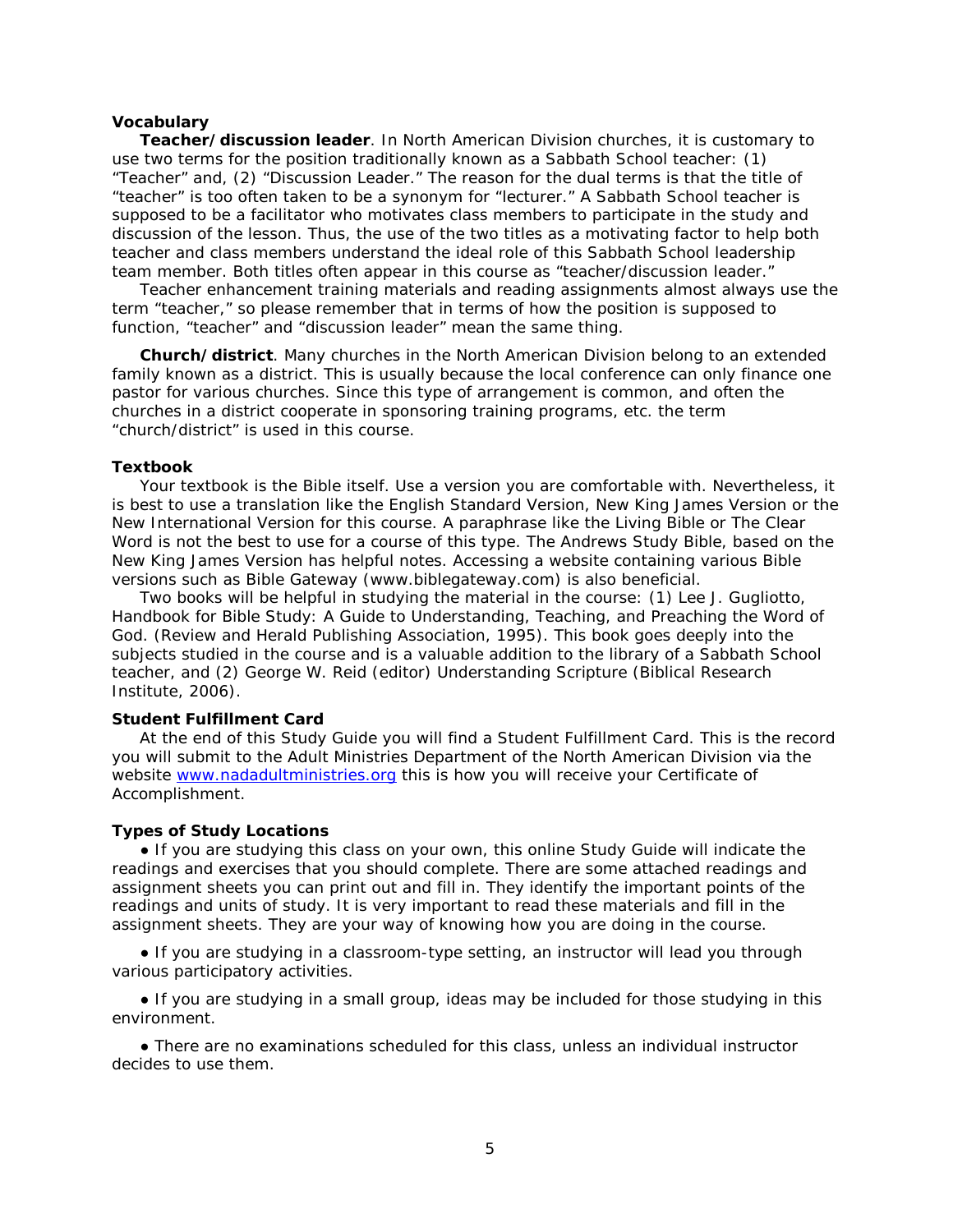## **Course Introduction**

The mission of the adult Sabbath School teacher/discussion leader is founded on three cornerstones: being, knowing, and doing.

● "Being" means that an adult Sabbath School teacher must have a valid and perceptible Christian experience, and be prepared to serve as a spiritual guide for her or his class.

● "Knowing" means that a Sabbath School teacher must know what the Bible says and have a significant understanding of biblical history, doctrines, and teachings, and know how to study and interpret the Scriptures.

● "Doing" means that a Sabbath School teacher must have a knowledge of teaching methodology and be willing to invest the time and energy necessary to adequately prepare and lead a Sabbath School class.

This course, *How to Study the Bible and the Writings of Ellen G. White*, is primarily a "knowing" class. It outlines some key principles of Biblical interpretation and focuses on some interpretation issues that are particularly relevant for Seventh-day Adventist Sabbath School teachers and class members. It also reviews the principles for studying and interpreting the writings of Ellen G. White.

#### **What is Hermeneutics?**

The process of biblical interpretation is called hermeneutics. This word comes from the Greek word *hermeneuō*, which means to "translate" or "interpret." Biblical hermeneutics is the study of the principles of interpretation concerning the books of the Bible.

The Bible is very precise when it states, "We have the prophetic word confirmed, ... knowing this first, that no prophecy of Scripture is of any private interpretation, for prophecy never came by the will of man, but holy men of God spoke as they were moved by the Holy Spirit" (2 Peter 1:19-21, NKJV).

A Sabbath School teacher/discussion leader must know the correct principles of biblical interpretation. If these are not followed, all kinds of strange things surface in Sabbath School classes.

The same is true about the use of Bible translations. Translators follow certain principles, depending on their philosophy of translation. Unit 2 outlines these principles and gives some guidelines about the use of various translations and Bible versions.

Some views about how to interpret the Bible and the writings of Ellen G White are frequently taken for granted by Seventh-day Adventists, often without any conscious examination. Some of these common perceptions are accurate and some are not. Both the Sabbath School teacher and the class members need to make sure that the principles they are using are valid and accurate.

#### **The Hermeneutics of Ellen G White's Writings**

Part 2 studies principles for interpreting the writings of Ellen G. White. Seventh-day Adventists believe that Ellen White was a recipient of the gift of prophecy, and as a result, the same principles of interpretation that apply to the Scriptures apply also to her writings.

Some of the same views about Bible interpretation are taken for granted in interpreting the writings of Ellen White, and, when erroneous, cause the same misinterpretations as when applied to the Bible. As in the study of the interpretation of the Bible itself, these views need to be clarified to make sure that they are valid and accurate.

#### **Helpful Resources**

The books listed as resources in the bibliography are helpful for further study. One word of caution, however. Many books on this subject often advocate one or both of two viewpoints that are not accepted by Seventh-day Adventists. The first, called "verbal plenary" inspiration will be examined in this course. The second is a view of prophetic interpretation known as "dispensationalism," often called the "secret rapture" or "futurism."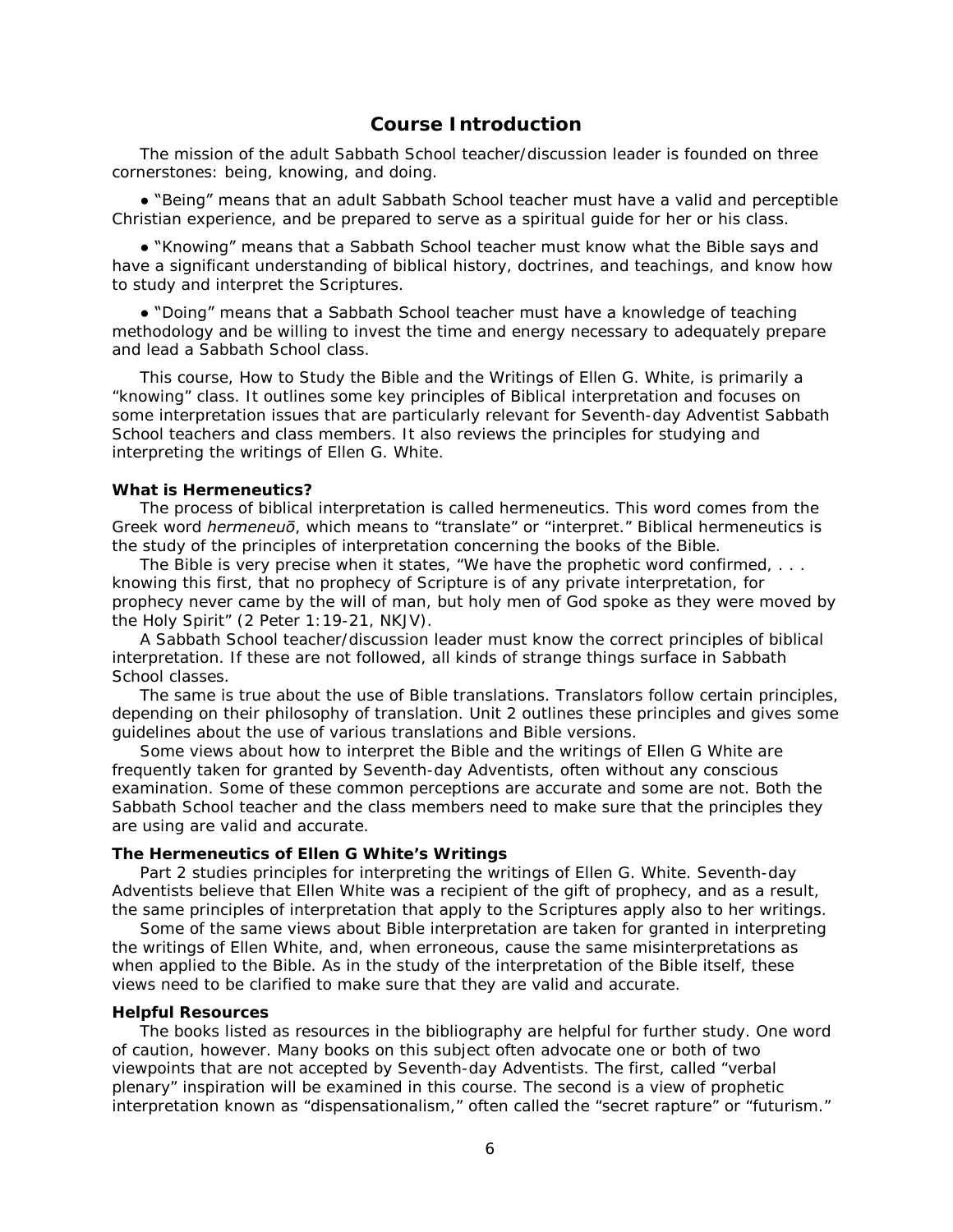Acceptance of these views does not negate the value of most of the information in these books about hermeneutics, but you must read with your eyes open, especially in sections dealing with the interpretation of prophecy.

## **Why Is This Course Important?**

• It is important to understand the basic principles of biblical interpretation because that is what Sabbath School class is all about.

• It is vital to use these principles so that class members will learn and understand what the valid biblical principles are and how they apply to their personal lives.

● It is important to know the correct principles of interpreting Bible prophecy. The system of prophetic interpretation known as "historicism" that the Seventh-day Adventist church follows is based on chronological events that should be accurately portrayed in Sabbath School classes.

● It is important because all kinds of ideas pop up in Sabbath School classes prefaced by phrases like "the Bible says," or "Mrs. White says," when neither the Bible nor Ellen White ever said whatever the quote is. Sabbath School class is the ideal place to resolve some of these notions using accurate biblical rules of interpretation.

## **Course Objectives**

• The teacher will examine and acquire a knowledge and understanding of the basic rules of biblical interpretation.

● The teacher or prospective teacher be able to apply these rules to the process of teaching in Sabbath School.

• The teacher will examine and become familiar the correct ways of interpreting the writings of Ellen G White.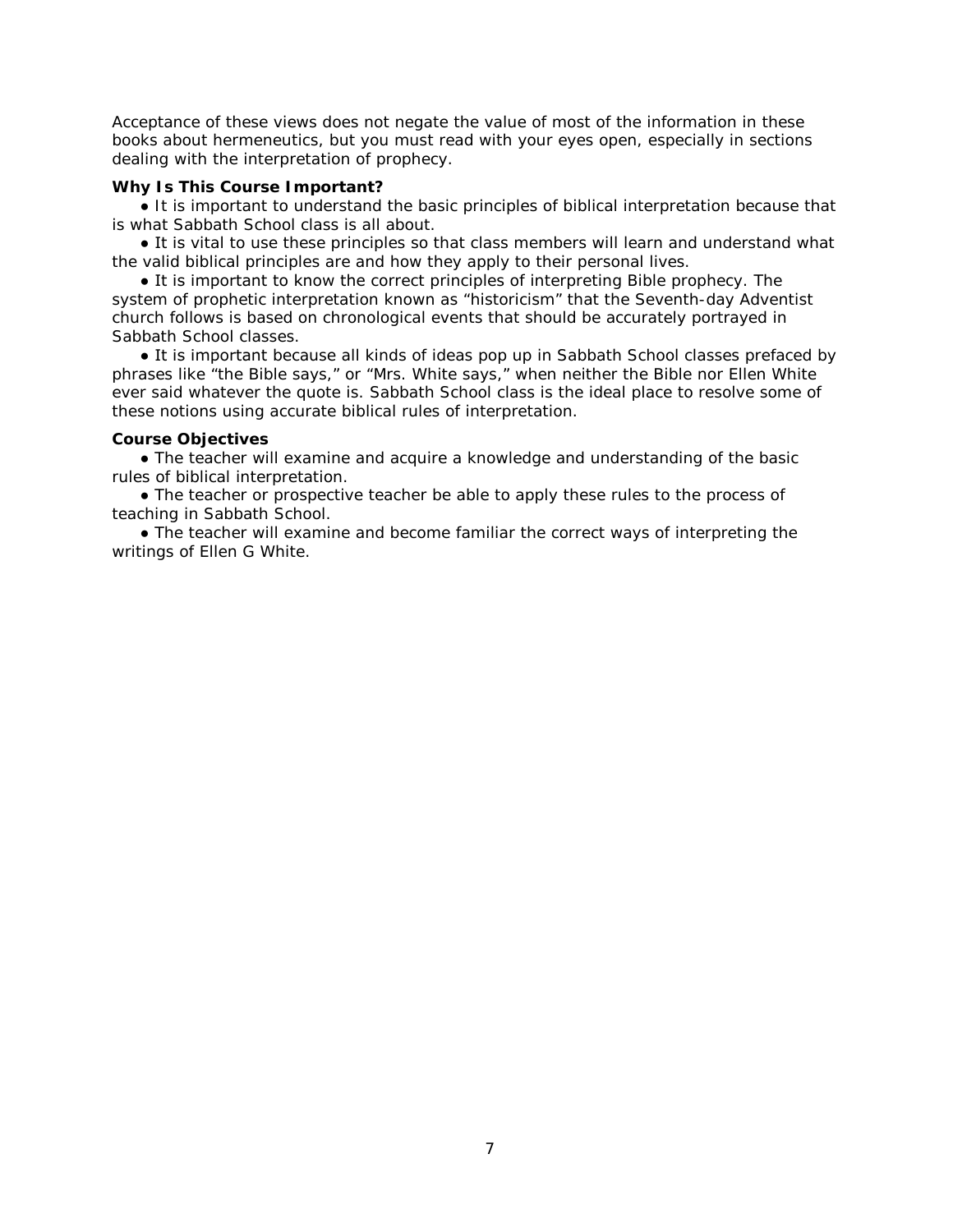## **UNIT 1**

## **The Place, Purpose, and Authority of the Bible**

The purpose of this Unit is to explore and recognize the place the Bible occupies in the life of the individual Christian and the church. It focuses on the understanding and use of Scripture in Sabbath School by the teacher/discussion leader and the class members.

The material in the *Adult Bible Study Guide* is based on what is called a "high view" of Scripture. This means that it presents the Bible as true in what it says and as an authoritative source of doctrine and spiritual counsel. Most Sabbath School teachers and class members also accept the Bible as an authoritative source of information and counsel.

*Fundamental Belief No. 1* clearly declares our belief about the Bible: "The Holy Scriptures, Old and New Testaments, are the written Word of God, given by divine inspiration through holy men of God who spoke and wrote as they were moved by the Holy Spirit. In this Word, God has committed to man the knowledge necessary for salvation. The Holy Scriptures are the infallible revelation of His will. They are the standard of character, the test of experience, the authoritative revealer of doctrines, and the trustworthy record of God's acts in history."[1](#page-6-0)

The Bible is the principle tool in the hands of Christians to do the work of the Kingdom. Many practicing Christians, however, including many Sabbath School members, though they may have what is often called "a working knowledge" of the Bible, do not really understand the nature of the Bible, its authority, or its role in the life of the individual Christian and the corporate church body. It is one of the responsibilities of the Sabbath School teacher to demonstrate and illustrate proper Bible study methodology and interpretation.

#### **What This Unit Is About**

The Bible claims to be a unique, supernatural book. In the eyes of Christians, this claim makes it different from all other books. Many people, however, do not understand how the process of transmitting divine information works. This Unit will study the claims of the Bible itself and look at the issues of how it came to be inspired.

This Unit will present four topics: (1) the place of the Bible in Christianity, (2) the purpose of the Bible, (3) the authority of the Bible, and (4) the meaning of "revelation," "inspiration," and "illumination."

At the end of the Unit, you will find a Bible study about the Bible. It is organized in such a way that you can use it as it is printed, or you can mark it in your Bible for quick reference.

When you complete this Unit, you should be able to: (1) articulate either verbally or in writing the place the Bible occupies in Christianity, (2) articulate either verbally or in writing the purpose of the Bible, (3) understand and explain the authority of the Bible, (4) explain the meaning of the phrase "the only rule of faith and practice," (5) explain the relationship between the authority of the Bible and the authority of personal experience, and (6) articulate either verbally or in writing the differences among "revelation," "inspiration," and "illumination."

#### **The Nature of Christianity**

i,

Christianity is a revealed religion. It did not originate because someone set out to start a new religion. It did not begin because someone was dissatisfied with the church to which he or she belonged. Rather, God revealed Himself to humanity in the book we call the Bible. The authors of the Bible acted as God's agents and recorded for all people and all time what the apostle Paul calls "the oracles of God" (Rom. 3:2 NKJV). The Bible reveals God's

<span id="page-6-0"></span><sup>1</sup> <Http://www.adventist.org/beliefs/fundamental/index.html>.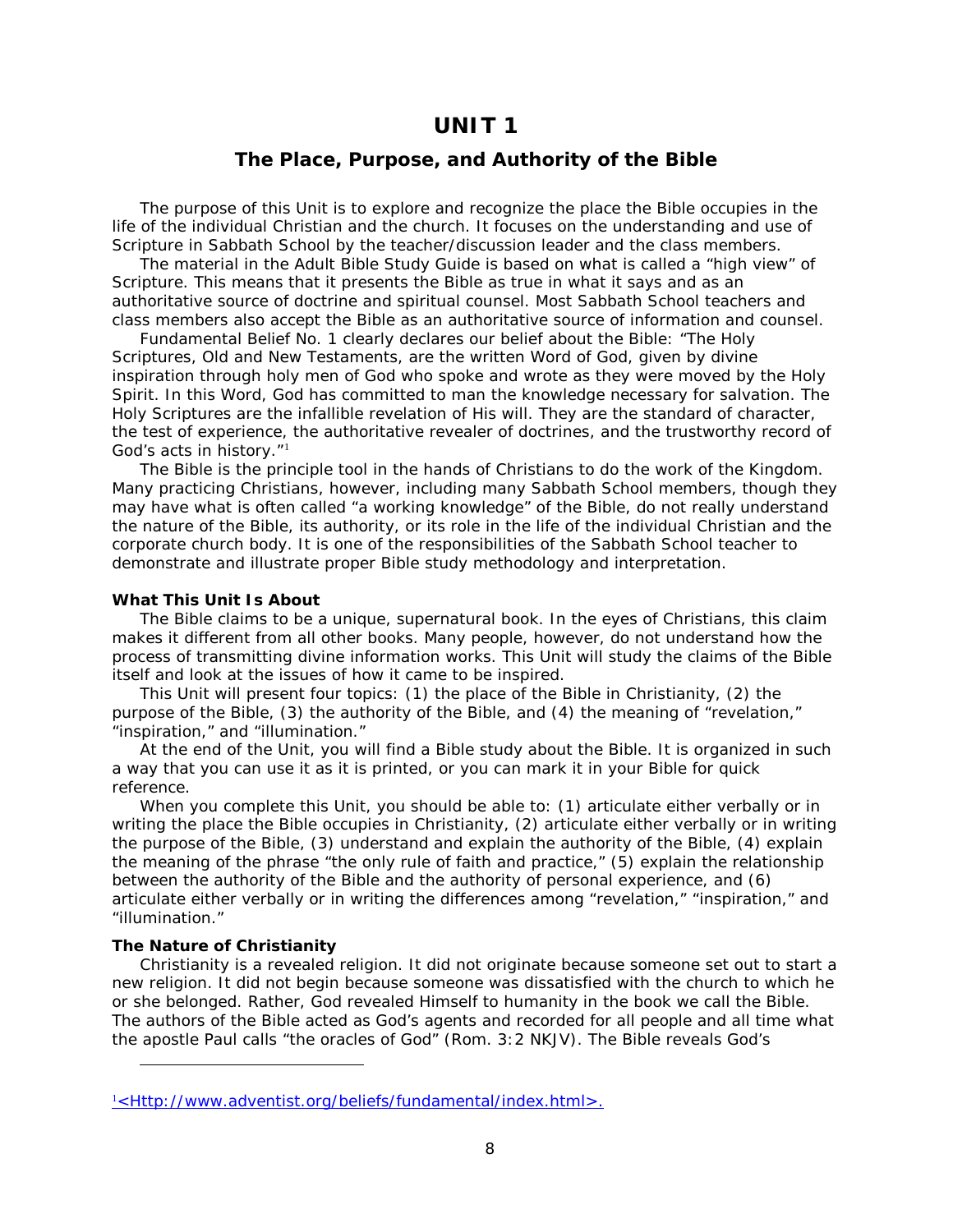benevolent acts throughout human history, His character, and His greatest revelation, the person of Jesus. By thus revealing Himself in a person and in written form, God made it possible for us to know Him in a personal way.

#### **The Different Kinds of Revelation**

*1. General revelation* is a non-specific type of revelation. God has "set eternity in the hearts of men" (Ecclesiastes. 3:11, NIV), but sin dulled our understanding so that, unassisted, we "cannot fathom what God has done from beginning to end" (verse 11, NIV).

For instance, Paul says that the heathen are without excuse for worshipping idols because nature itself gives testimony to the existence of a creator (Rom. 1:20). Nevertheless, looking at a tree and acknowledging that someone designed it is different from a person-to-person contact.

Another type of general revelation is the voice of conscience. "Your ears shall hear a word behind you, saying, 'This is the way, walk in it'" (Isa. 30:21, NKJV). Nevertheless, the voice of conscience is reliable only when the person to whom the conscience belongs is tuned in to heaven's transmitter.

General revelation is valuable, but it is impersonal and non-specific.

*2. Special Revelation*. Special revelation means that in a specific, objective way God has made Himself known. The main sources of special revelation are Jesus and the Bible. Jesus is no longer with us in person, so the Bible, the written record of God's dealings with humanity, is our main source of special revelation. "Your word I have hidden in my heart, that I might not sin against You!" (Ps. 119:11, NKJV).

"As a means of intellectual training, the Bible is more effective than any other book, or all other books combined. The greatness of its themes, the dignified simplicity of its utterances, the beauty of its imagery, quicken and uplift the thoughts as nothing else can. No other study can impart such mental power as does the effort to grasp the stupendous truths of revelation. The mind thus brought in contact with the thoughts of the Infinite cannot but expand and strengthen. . . . In its wide range of style and subjects the Bible has something to interest every mind and appeal to every heart. In its pages are found history the most ancient; biography the truest to life; principles of government for the control of the state, for the regulation of the household- principles that human wisdom has never equaled. It contains philosophy the most profound, poetry the sweetest and the most sublime, the most impassioned and the most pathetic. Immeasurably superior in value to the productions of any human author are the Bible writings."— Ellen G White, *Education*, pp. 124, 125.

#### **The Purpose of the Scriptures**

The key text for this topic is 2 Timothy 3:16: "All Scripture is God-breathed and is useful for teaching, rebuking, correcting and training in righteousness" (NIV). The Greek word here translated "God-breathed" is also translated as "inspired by God" (NASB, NRSV, NLT). Although the Bible does not spell out all the details of the mechanics of how God inspired the writers, it makes clear that the source is God Himself.

This text points out the basic purposes of the Bible:

*●Teaching*. The Scriptures are the primary source from which we get our information about God, the plan of salvation, and our doctrinal beliefs.

●*Rebuking*. The Bible is the source of spiritual "rebuke." Whatever categories of "rebuke" the church uses must come from the Bible. They cannot be artificially invented and then applied to people.

●*Correcting and training in righteousness*. Whatever we know about "righteousness" comes from the Bible. It is designed to keep us spiritually on track. Ellen G White writes: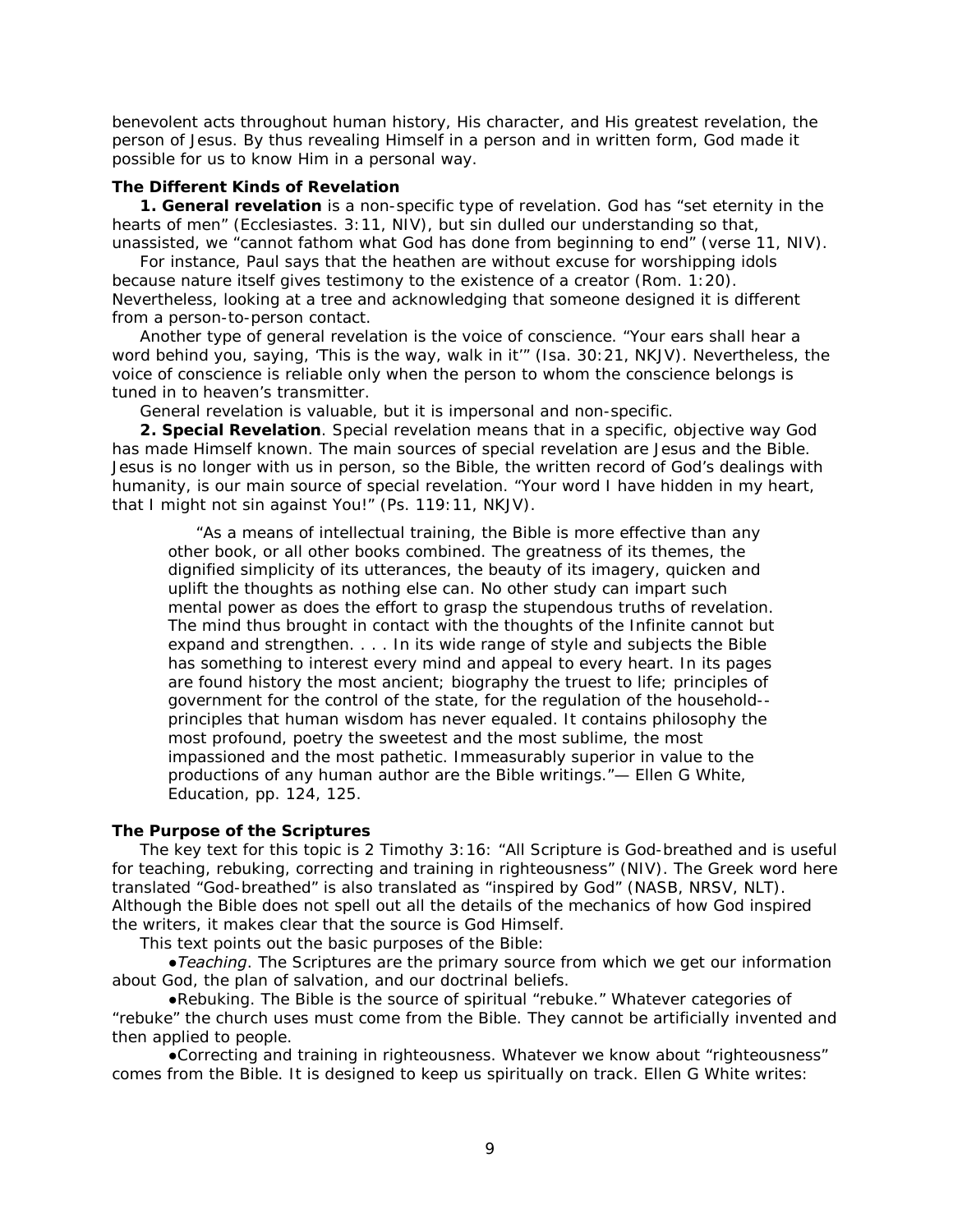"The Bible is not given to us in grand superhuman language. Jesus, in order to reach man where he is, took humanity. The Bible must be given in the language of men. Everything that is human is imperfect. Different meanings are expressed by the same word; there is not one word for each distinct idea. The Bible was given for practical purposes." —*Selected Messages*, book 1, p. 20.

"God has been pleased to communicate His truth to the world by human agencies, and He Himself, by His Holy Spirit, qualified men and enabled them to do this work. He guided the mind in the selection of what to speak and what to write. The treasure was entrusted to earthen vessels, yet it is, nonetheless, from Heaven. The testimony conveyed through the imperfect expression of human language, yet it is the testimony of God; and the obedient, believing child of God beholds in it the glory of a divine power, full of grace and truth." —*The Great Controversy*, pp. vi, vii.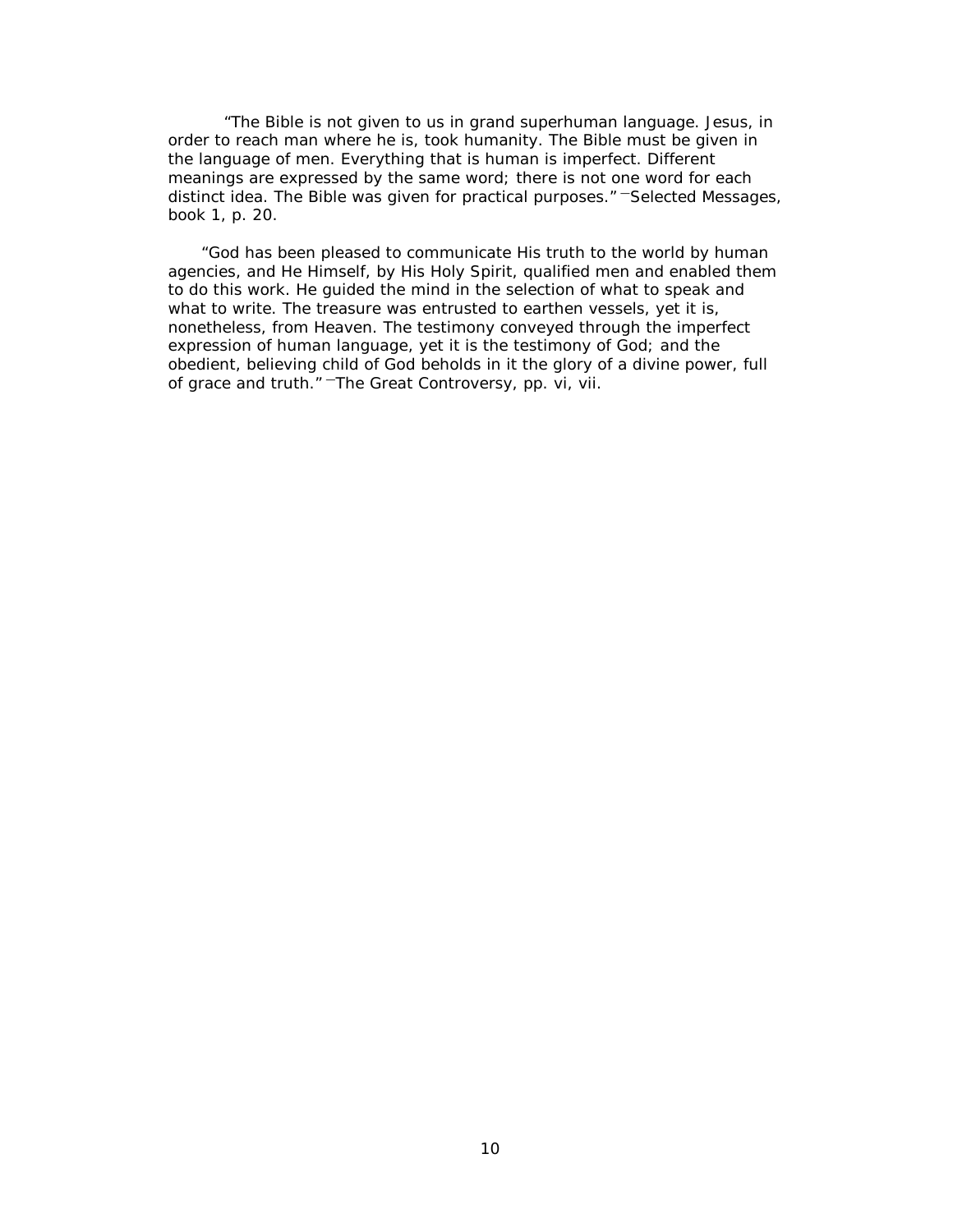## **Assignment 1**

# **Revelation and Christianity**

## *Be sure to record on your* **Student Fulfillment Card** *that you have completed this assignment.*

This assignment is an evaluation of your progress. Everyone's answers will be somewhat different. *[Don't look at the suggested answers at the bottom of the page until you have finished the assignment]*.

- 1. Read Hebrews 1: 1,2. What do these verses say about the place of the Bible in Christianity and the role of Jesus as a revelation from God?.
- 2. Read Acts 17:16-34. Is Paul appealing to general or special revelation? Explain your answer.
- 3. If you were the author of Fundamental Belief No. 1, would you have written it differently? If your answer is yes, rewrite it and explain why you feel your version is better.

Answers: (1) They teach that in the Old Testament God spoke through prophets and in the New Testament even more personally through His Son. The places the Bible at the very center of Christianity. It is the source book for Christianity. (2) Both, but mostly general revelation because the Athenians had no authoritative scriptures like the Bible. Paul contrasts idol worship with the worship of God and appeals to personal experience, "He is not far from every one of us." (3) Answers will vary.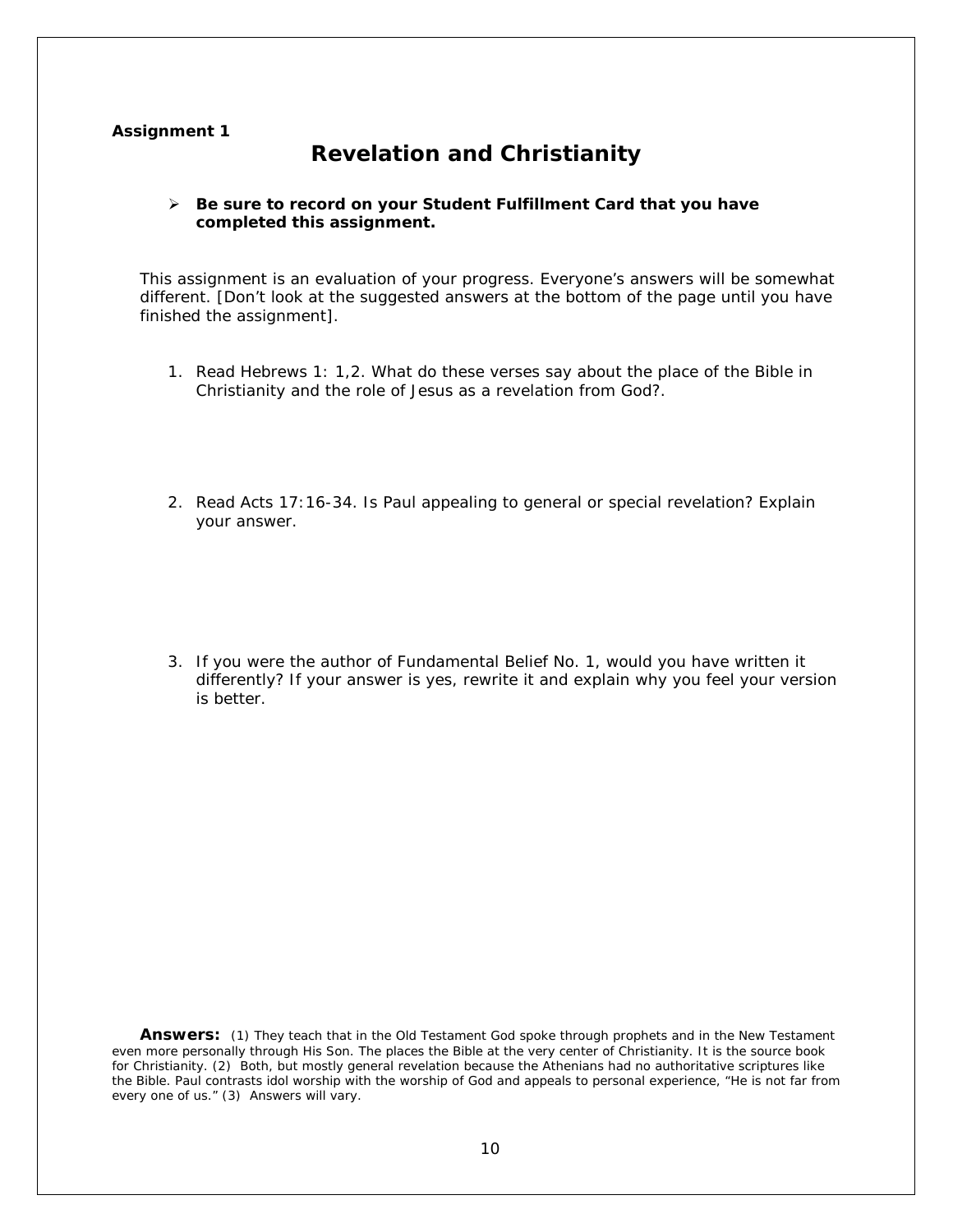### **The Authority of Scripture**

"Authority" means different things to different people. (1) To some, a person in authority must be obeyed to the letter of the law. (2) To others, authority means anyone above them on a ladder of hierarchy. (3) To yet others authority means that whoever is speaking knows what he or she is talking about, and is therefore an authority on a certain subject.

In the case of the Bible, all these perceptions are true; but there is more to it. In the Bible, God is not just making suggestions; He is telling us what to believe and how to behave—and all in our best interest.

*Imperial authority*. God can do this because He has what is called *imperial authority*. Since He is the author of truth, whatever He says about truth is unquestionable. The Scripture, Jesus said, ". . . cannot be broken" (John 10:35 NKJV). The NIV says that it "cannot be set aside" and the *Amplified Version* adds: "cannot be undone *or* annulled *or* broken."

What the Bible contains can always be studied deeper, and understood better. The student often must learn to interpret some things through the eyes of the people who originally read the messages. Sometimes Bible writers even misquote something, or refer from memory to the wrong book, but the messages they deliver are still unquestionably correct. Therefore, whatever is revealed in the Bible is authoritative.

#### **The Bible Writers and Biblical Authority**

- Paul: "If anyone thinks himself to be a prophet or spiritual, let him acknowledge that the things which I write to you are the commandments of the Lord" (1 Cor. 14:37, NKJV).
- Jeremiah: "Then the word of the Lord came to me, saying: . . . 'you shall go to all to whom I send you, and whatever I command you, you shall speak'" (Jer. 1:4, 7, NKJV).
- David: "The word of the Lord is right" (Ps. 33:4, NKJV) "The word of the Lord is proven" (18:30, NKJV).
- Peter: "'The word of the Lord stands forever'" (1 Pet. 1:25, NIV).
- Jesus: "'The Scripture cannot be broken'" (John 10:35, NKJV).

The Bible uses the phrase, "The Word of the Lord" quite frequently. It is a broad phrase used in different ways.

●Sometimes it means a direct revelation from God. This is its most common use in the Old Testament (Gen. 15:4; 1 Sam. 3:7; 1 Sam. 3:1; 2 Kings 24:2).

●Sometimes it refers to the instructions the Lord has given. This is the most common use in the New Testament, although it is used this way in both Testaments (1 Sam. 15:23; 2 Chron. 34:21; Acts 8:25).

●Sometimes it refers to the sum total of God's will for the human race (Amos 8:12). Ellen G White refers to the "Word of God" in this text as "the shelter of God's mercy." — The *Great Controversy*, p. 629.

●Sometimes it refers to the creative power of God (Ps. 33:6).

●Sometimes it refers to Jesus himself (John 1:1-3, 14). "He was the Word of God— God's thought made audible."— *The Desire of Ages,* p. 19.

All these uses of the phrase "Word of the Lord" fit into the categories listed in 2 Timothy 3:16 and demonstrate the purpose of the Bible in action. Our primary source of the "Word of the Lord" today is the Bible, because that is what we can physically hold in our hands, read, and study.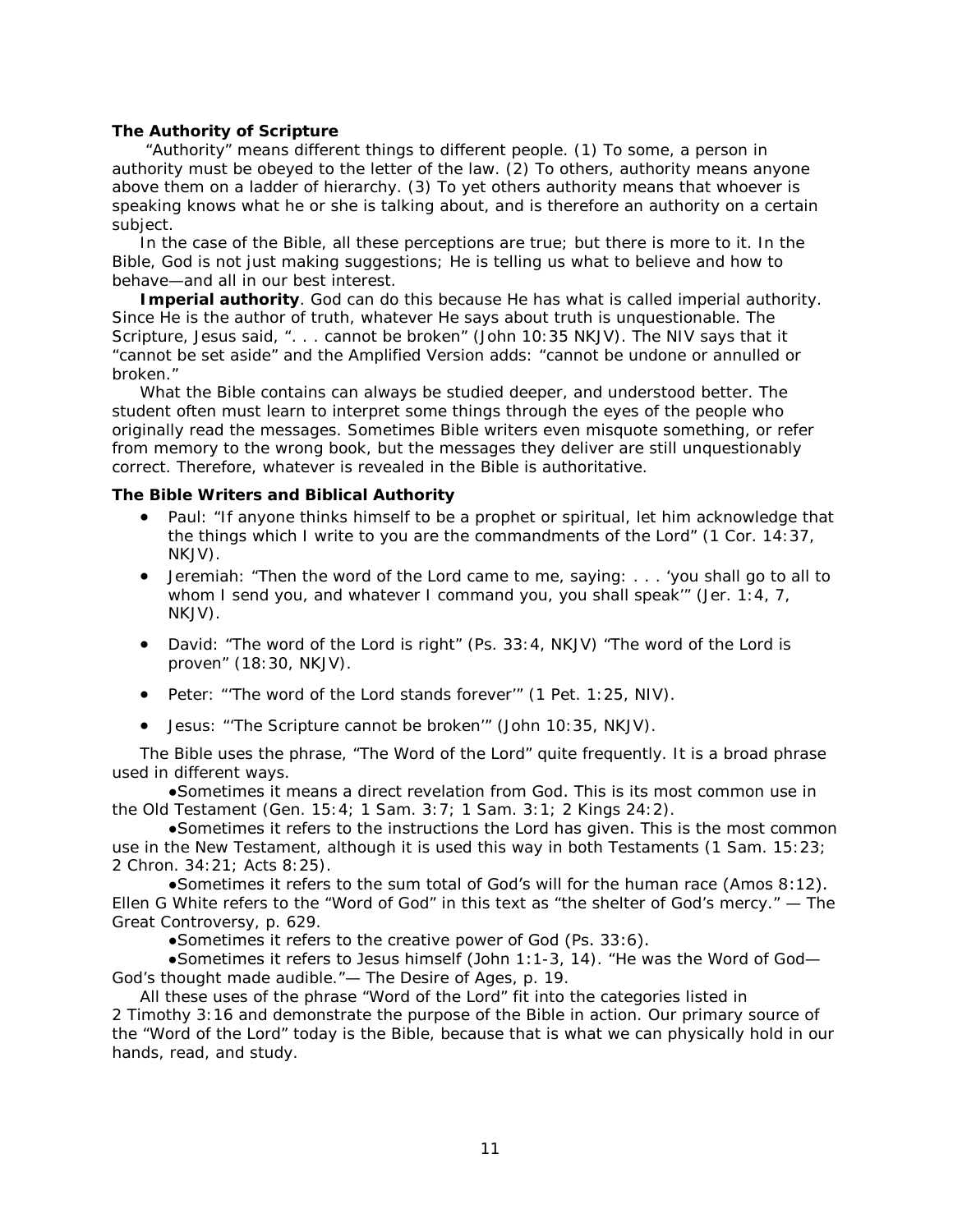#### **The Only Rule of Faith and Practice**

This phrase is often misunderstood. Some understand it to mean that even though, in their opinion, the Bible contains errors and is not historically or scientifically accurate, it is still an accurate guide for spiritual experience, and valuable as a teacher. It is not, they declare, "truth" itself, but may "contain" truth if one discovers in it something that applies to her or his life. This is called the "neo-orthodox" view of Scripture.

Others understand this phrase to mean that the Bible is the final authority to which the Christian appeals for faith, the understanding of religious truth, and practice, the way a Christian should live and behave.

#### **Some Other Important Definitions**

Sabbath School teachers and class members need a clear understanding of what the word "infallible" means as it applies to Scripture and the writings of Ellen G. White. The word itself means "not capable of being mistaken." It appears only once in the King James Version in English: "To whom also he shewed himself alive after his passion by many *infallible* proofs, being seen of them forty days, and speaking of the things pertaining to the kingdom of God" (Acts 1:3). The original Greek simply says "proofs." Someone added the word "infallible" to this text in the KJV. Other translations read "convincing proofs."

*Verbal inspiration* is the idea that in the original manuscripts (called "autographs"), God gave every word of the Bible. That's what many people understand as infallible. (This idea will be addressed in more detail later in this Unit). Many Sabbath School members unconsciously accept this view, or take it for granted, even though it has never been the accepted view of the Seventh-day Adventist church.

A problem with this view is its inability to account adequately for what Ellen G White terms the "mysteries" of the Bible. We must be careful not to superimpose an artificial theory of infallibility that the Bible does not claim for itself.

There are things in the Bible we do not understand. There are so-called scientific statements in the Bible that cannot be taken literally. For instance, in the book of Revelation angels stand on "the four corners of the earth" (Rev. 7:1, NKJV). The earth, of course, doesn't have four corners. So, this text cannot be literal. It must have a symbolic meaning. It is a figure of speech that we still use today: "He traveled to the far corners of the earth."

Ellen G White comments:

"Some look to us gravely and say, 'Don't you think there might have been some mistake in the copyist or in the translators?' This is all probable, and the mind that is so narrow that it will hesitate and stumble over this possibility or probability would be just as ready to stumble over the mysteries of the Inspired Word, because their feeble minds cannot see through the purposes of God. Yes, they would just as easily stumble over plain facts that the common mind will accept, and discern the Divine, and to which God's utterance is plain and beautiful, full of marrow and fatness. All the mistakes will not cause trouble to one soul, or cause any feet to stumble, that would not manufacture difficulties from the plainest revealed truth."— *Selected Messages*, book 1, p. 16.

For instance, some have struggled with the fact that three gospels, Matthew, Luke, and John say that at the time of Peter's denial of Jesus, a rooster crowed. Mark, however, says the rooster crowed *twice*. That doesn't seem like much of a problem—unless you have to justify the use of every word as literally the words of God. Then you must analyze why God would tell one writer that the rooster would crow twice, and the others only that it would crow, without relating how many times it would crow.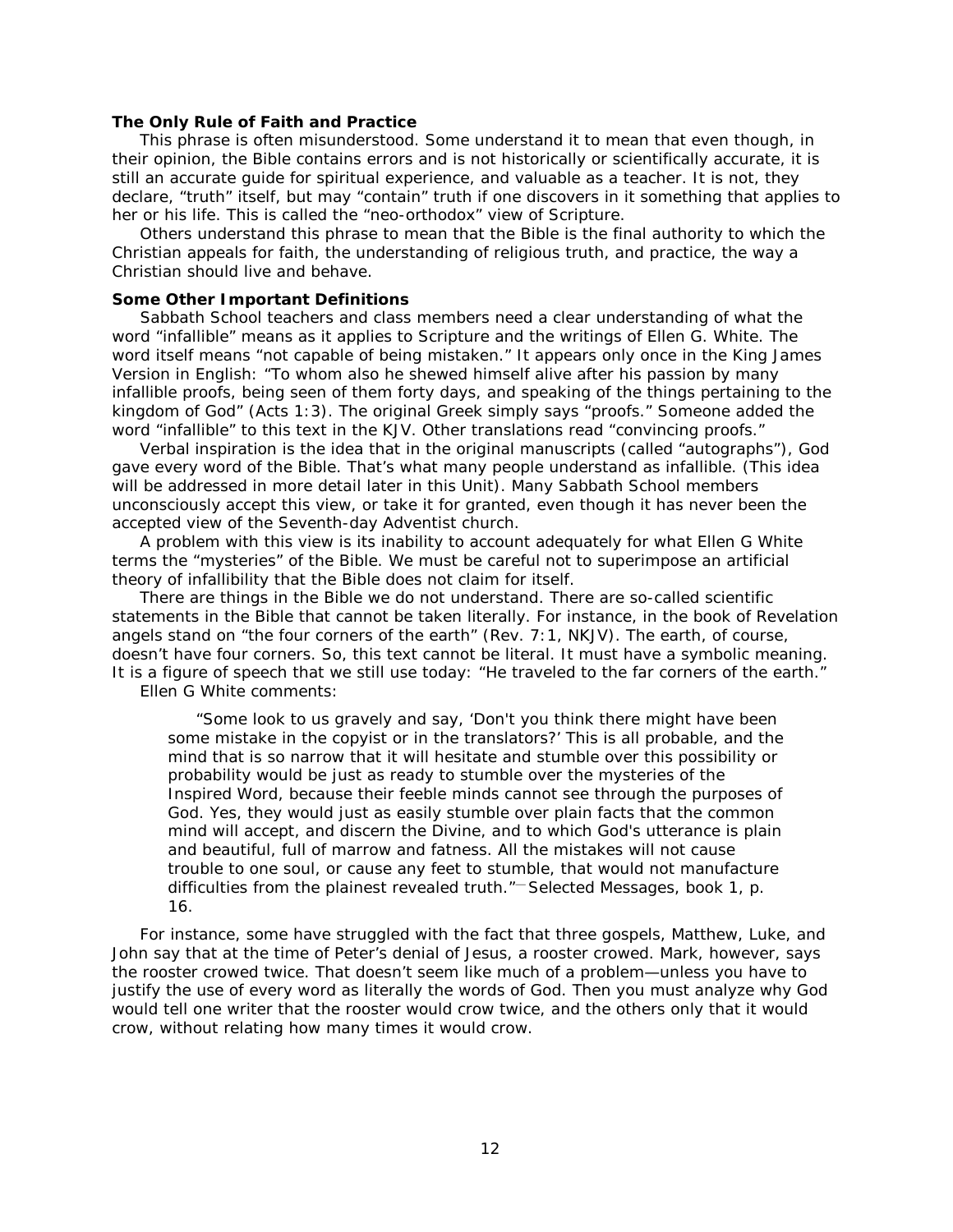One author solves this problem by saying that in a court of law, not all the witnesses always get every detail right. Mark simply remembered more than the other writers.<sup>[2](#page-12-0)</sup> This is a logical conclusion, except that most people believe that Mark got his information from Peter, and Matthew also used Mark for his outline. $3$  So if you believe that God revealed every word, to Mark, you also have to explain why Matthew left out the word "twice".

A solution is simply to understand that "rooster-crow" was one of the four "watches" of the Roman way of counting time during the night, and Peter, who probably gave Mark his information, was very conscious of that detail. The other writers, focusing more on the meaning and outcomes of the incident, did not pick up that detail.<sup>[4](#page-12-2)</sup>

## **How Seventh-day Adventists Understand Biblical Infallibility**

Seventh-day Adventists believe that the Bible is an infallible revelation of God's will. The Bible is the very Word of God and is trustworthy historically and factually, but not to the extent that the human element in the writing and transmission of the Biblical text is almost eliminated. Except in a few cases, the Bible writers were not secretaries recording God's very words. They were messengers transmitting a message the best way they could in the appropriate language.

As *Fundamental Belief* No. 1 states "They [the Scriptures] are the standard of character, the test of experience, the authoritative revealer of doctrines, and the trustworthy record of God's acts in history."

## **The Bible and Personal Experience**

Though a Bible is a physical book you can hold in your hands, it is not a systematically organized textbook. It contains all kinds of word images, parables, figures of speech, stories, experiences, and admonitions. These things requirement interpretation. The Bible writers used expressions contemporary to their times, talked about contemporary events, and often used parables and stories relevant to their hearers, but often strange to our ears.

Some feel that because this is so, personal experience is the real guide in the Christian life. They often feel that their own experience is superior to the objective facts of Scripture. The words "I feel" or "I think" often express the underlying authority in their lives. The following Bible texts clearly show that the Lord requires more than personal opinion:

"'If you love Me, keep My commandments'" (John 14:15, NKJV).

"'Why do you call Me 'Lord, Lord,' and do not do the things which I say? Whoever comes to Me, and hears My sayings and does them, I will show you whom he is like: He is like a man building a house, who dug deep and laid the foundation on the rock. And when the flood arose, the stream beat vehemently against that house, and could not shake it, for it was founded on the rock. But he who heard and did nothing is like a man who built a house on the earth without a foundation, against which the stream beat vehemently; and immediately it fell. And the ruin of that house was great'" (Luke 6:46-49, NKJV).

What these texts tell us is that the express Word of God must govern personal experience. *There are certain non-negotiable truths in Scripture that are objective requirements of the Lord and not subject to anyone's opinions, feelings, likes or dislikes*. That is not to say that a person's opinion or rational processes are not valid resources for the study of the

i,

<span id="page-12-0"></span><sup>2</sup>Gleason L. Archer, *Encyclopedia of Bible Difficulties* (Grand Rapids, Mich.: Zondervan, 1982), pp. 339, 340.

<span id="page-12-1"></span><sup>3</sup>See *The Seventh-day Adventist Bible Commentary,* vol. 5, p. 191.

<span id="page-12-2"></span><sup>4</sup>Ibid., pp. 50, 524.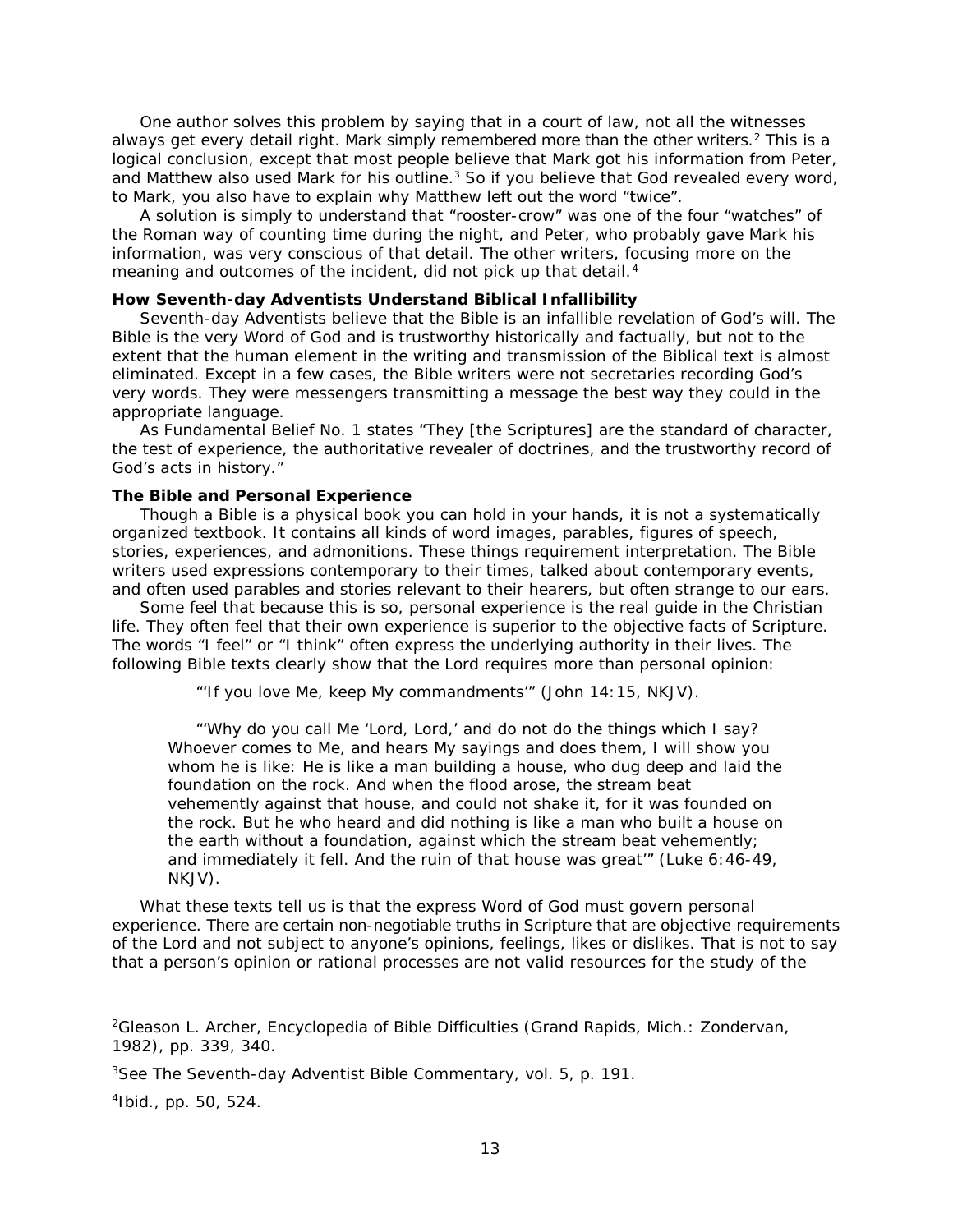Bible. What it means is that the final authority for decision-making in the Christian life must be the Scriptures, not a person's own opinion.

On the other hand, the uniqueness of the Christian religion is that God did not leave humanity with only a book through which they could understand His will. He also provided His Son as an incarnate human being so that Christianity became a very personal relationship to a fellow human being.

"We must distinguish between the objective revelation of the Scriptures and the personal response of the individual to that revelation. Both are necessary if the divine power of God is to be communicated to man. Nothing is clearer in the Bible than that there stands over against man the objective revelation of God in the spoken and written Word that comes with a 'Thus saith the Lord."<sup>[5](#page-13-0)</sup>

i,

<span id="page-13-0"></span><sup>5</sup> Edward Heppenstall, *The Ministry*, Aug, 1966, pp. 5, 6.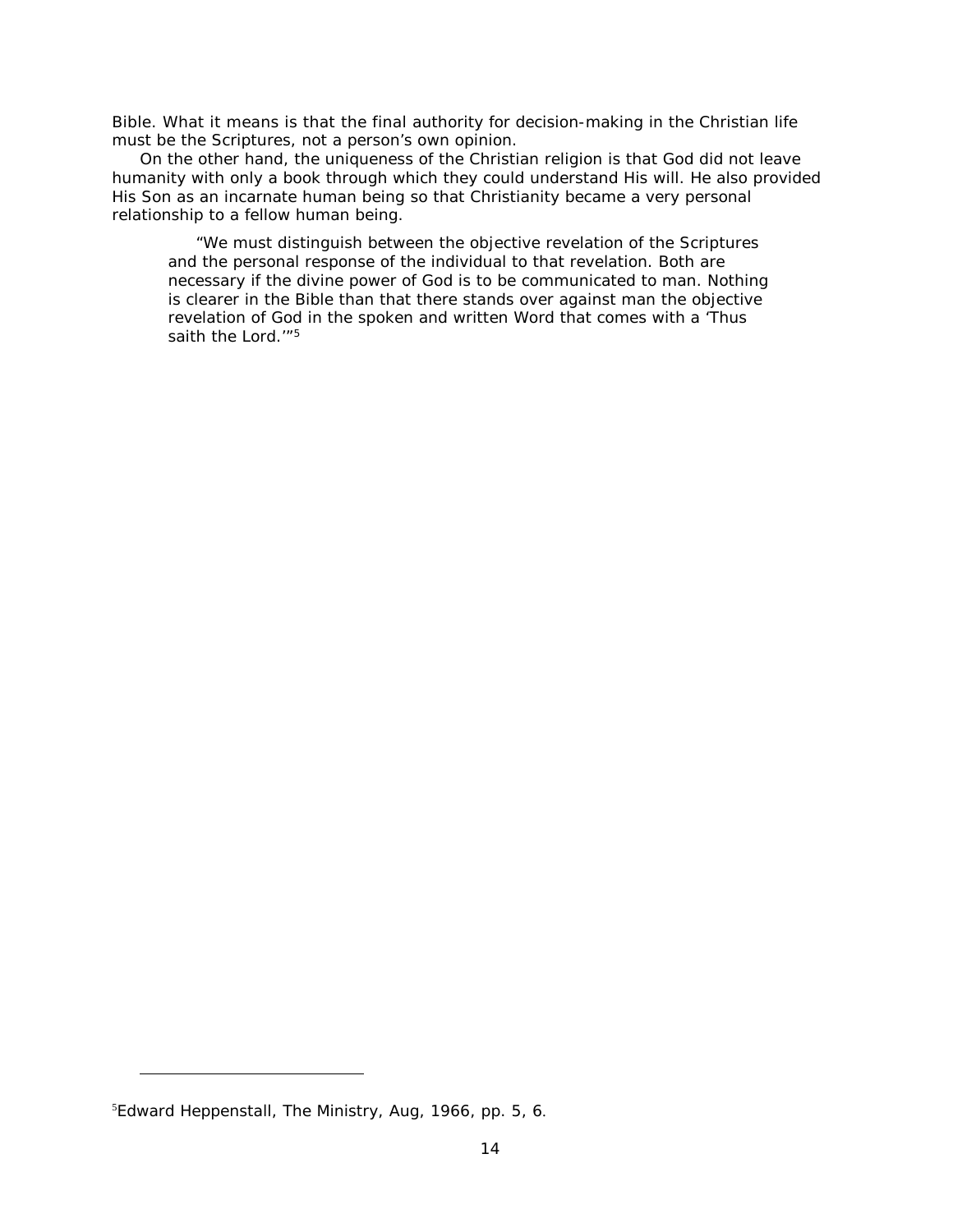## **Assignment 2**

# **The Bible and Christian Experience**

## *Be sure to record on your* **Student Fulfillment Card** *that you have completed this assignment.*

This is a self-graded assignment. If you are studying in a group, your instructor will advise about this assignment.

1. In your own words, describe your understanding of the connection between the authority of the Bible and our own Christian experience.

2. What do you understand by the phrase "The Bible is an incarnational book?"

3. List the three functions of the Bible in 2 Timothy 3:16 and describe your understanding of each function (the wording of the list may change according to the Bible version you are using).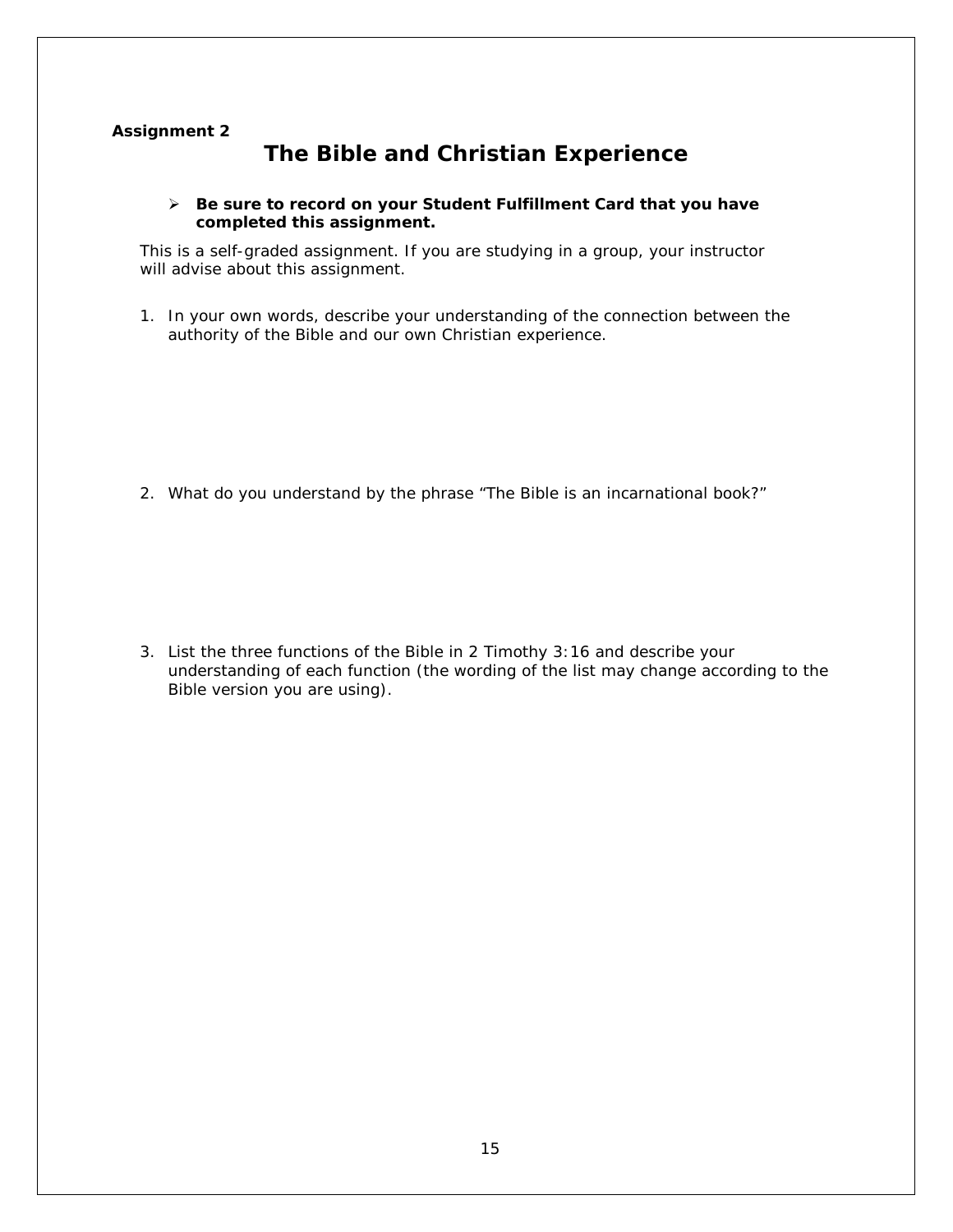#### **Revelation, Inspiration, and Illumination**

There are three key concepts about how the message of the Bible originated, is transmitted, and is transferred into practical everyday living: revelation, inspiration, and illumination. Each concept plays a role in the overall drama. Failure to discriminate among them, or misunderstanding the role and function of each, will confuse the issue and cause difficulties in the interpretation and use of the Bible.

#### **Revelation**

Revelation is an action of God. The word is often used to describe special times when people hear or see God intervene into human history.

For instance, Jeremiah heard an audible voice calling him to a prophetic ministry (Jeremiah 1:1-4). Samuel heard an audible voice calling him to the same kind of ministry (1 Samuel 3:1-10). On Mount Sinai, the Lord literally wrote with His own finger on two tables of stone (Deuteronomy 5:22; Exodus 31:18). Balaam's discussion with his donkey ended abruptly when he literally saw the angel who was causing the situation in the first place (Numbers 22:21-31). The Lord once told Moses to write down an experience so the people would remember it, because the time would come when the enemy tribe referred to would cease to exist, and only that written record would remain as a testimony to the power of God (Exodus 17:14).

Biblical revelation may also consist of a second layer of exposure to the voice or action of God. For instance, after he received the two tables written by God Himself, Moses sat down and wrote out the rest of what he had learned on the mountain in a volume that became known as the "Book of the Law" (Exodus 24:4; Deuteronomy 31:24-26). It was a revelation by God, the content was correct and authoritative, but the wording and organization came from Moses.

In another instance, Luke says that he ''carefully investigated" everything about the life of Jesus and proposed to "write an orderly account" (Luke 1:3, NIV). Luke used research methods to organize the revelation so that it would be lucid to people who hear or study it.

#### **Inspiration**

i,

Inspiration is what happens to a Bible writer as he receives the message from God. It is a major key to understanding how the Bible is put together, and how it affects our personal lives. Second Timothy 3:16 specifically says "All Scripture is God-breathed" (NIV). The key term here is "God-breathed." The Greek word for "God-breathed" in 2 Timothy 3:16 is *theopneustos,* and is translated differently in various versions:

| <b>Version</b>                  | <b>Translation</b>                                              |
|---------------------------------|-----------------------------------------------------------------|
| KJV, NKJV                       | "All Scripture is given by inspiration of God"                  |
| Amplified Bible                 | "Every Scripture is God-breathed (given by His<br>inspiration)" |
| NASB, NRSV, NLT                 | "All Scripture is inspired by God"                              |
| Contemporary English<br>version | "Everything in the Scriptures is God's Word."                   |
| Message                         | "Every part of Scripture is God-breathed"                       |
| New English Bible               | "Every inspired scripture has its use" <sup>6</sup>             |

*Theopneustos* is made up of two Greek words: *Theos*, which means God, and *pneustos*, which comes from the word "to breath;" so it literally means "God-breathed." The word was

<span id="page-15-0"></span><sup>6</sup>Notice that the *New English Bible* leaves out the *theos* and uses only the "breath" part of the word. This is not a correct translation. It reflects a certain theological viewpoint that does not accept that the Bible is divinely inspired.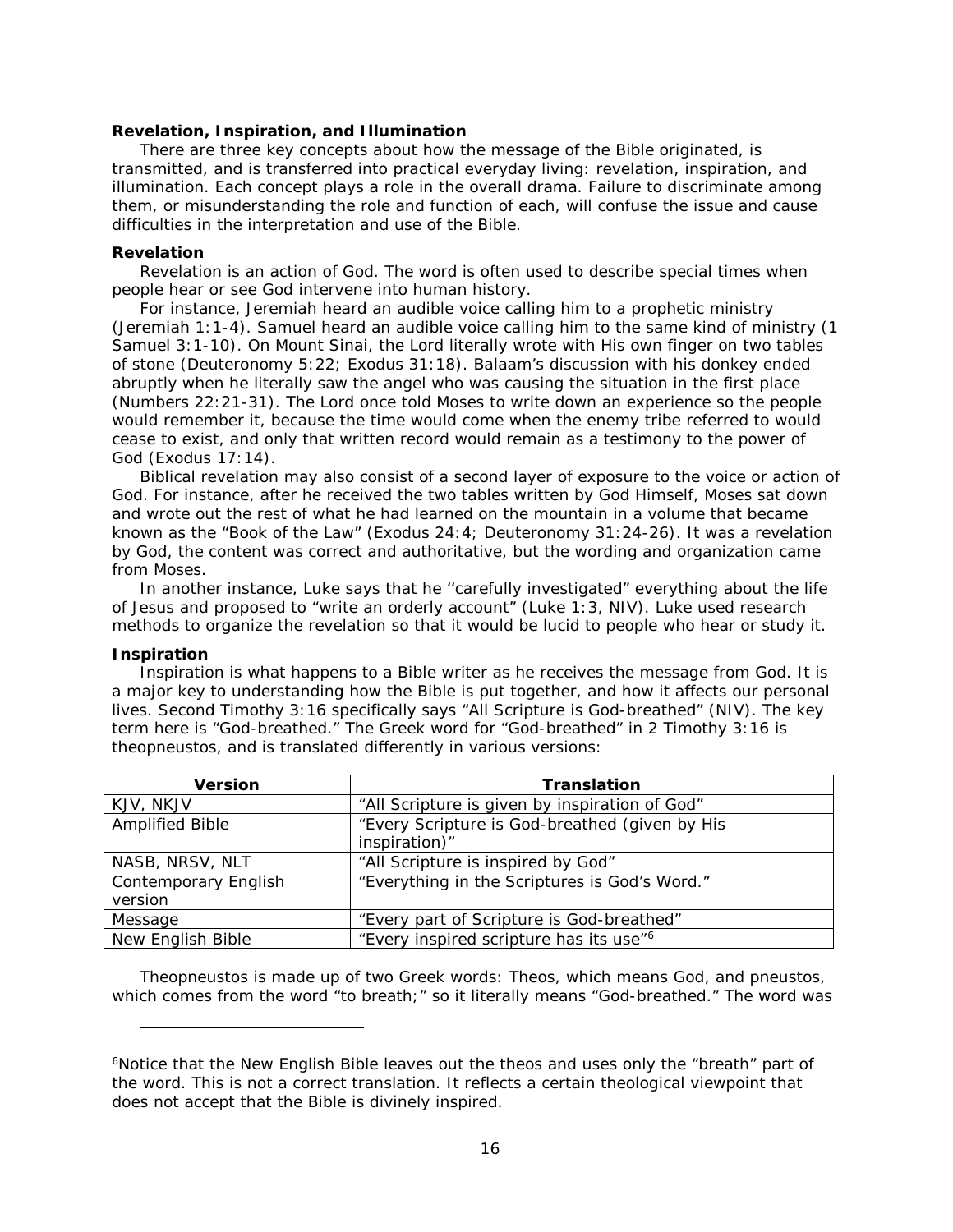sometimes used in the Greek language to refer to all wisdom originating with God, but more specifically to dreams given by God as distinct from natural dreams.

2 Timothy 3:16 is the only place in the Bible where this word is used, so we have no point of comparison with other texts. We must decide what it means here from its context.

In 2 Timothy 3:16 Paul connects *theopneustos* to the written revelation given by God.

#### **The Meaning of "God-Breathed"**

What Paul meant when he used this word has been the subject of extended theological study and discussion. The chain of evidence from the Bible itself, however, is clear enough. Paul simply says that the Bible originated with God, not with humankind. Notice how different Bible writers, and Ellen G White, perceived the "God-breathed" process.

| <b>The Origins</b>                                                                                                                                                                                                                                                                                                                                                                                                                                                                  | <b>The Divine-Human</b><br><b>Element</b>                                                                                                                    | The Process of<br>Interpretation                                                                                                                                                              |  |
|-------------------------------------------------------------------------------------------------------------------------------------------------------------------------------------------------------------------------------------------------------------------------------------------------------------------------------------------------------------------------------------------------------------------------------------------------------------------------------------|--------------------------------------------------------------------------------------------------------------------------------------------------------------|-----------------------------------------------------------------------------------------------------------------------------------------------------------------------------------------------|--|
| "All Scriptures is God-<br>$breathed'' - an$<br>expression of the<br>creative power of God.<br>Ps. 33:6 "By the word of<br>the Lord were the<br>heavens made, their<br>starry host by the breath<br>of his mouth."<br>Job 33:4 "The Spirit of<br>the Lord has made me;<br>the breath of the<br>Almighty gives me life."                                                                                                                                                             | 2 Peter 1:21 "For<br>prophecy never had its<br>origin in the will of man,<br>but men spoke from God<br>as they were carried<br>along by the Holy<br>Spirit." | John $14:26$ "But the<br>Counselor, the Holy<br>Spirit, whom the Father<br>will send in my name,<br>will teach you all things<br>and will remind you of<br>everything I have said to<br>you." |  |
| "God has been pleased to communicate His truth to the world by human<br>agencies, and He Himself, by His Holy Spirit, qualified men and enabled them<br>to do this work Yet the fact that God has revealed His will to men through<br>His word, has not rendered needless the continued presence and guiding of the<br>Holy Spirit. On the contrary, the Spirit was promised by our Saviour, to open<br>the word to His servants, to illuminate and apply its teachings" (The Great |                                                                                                                                                              |                                                                                                                                                                                               |  |

*Controversy,* pages vi, vii).

## **How Inspiration Functions**

No one knows all the details about how inspiration functions. The Scriptures contain many examples of the process in action, and we have some indications of an answer in the writings of Ellen G White. Nowhere, however, do we have a fully systematized answer.

## *Examples of how inspiration works:*

●Revelation 1:1-3 is the closest thing to an explanation of the process of inspiration. Notice the sequence in the NKJV:

1. God ("God gave Him to show His servants—things which must shortly take place")

- 2. Jesus ("the Revelation of Jesus Christ")
- 3. Angel ("signified it by His angel")

4. Prophet ("to His servant John, who bore witness to the word of God, and to the testimony of Jesus Christ, to all things that he saw")

5. Us ("Blessed is he who reads and those who hear the words of this prophecy, and keep those things which are written in it; for the time is near".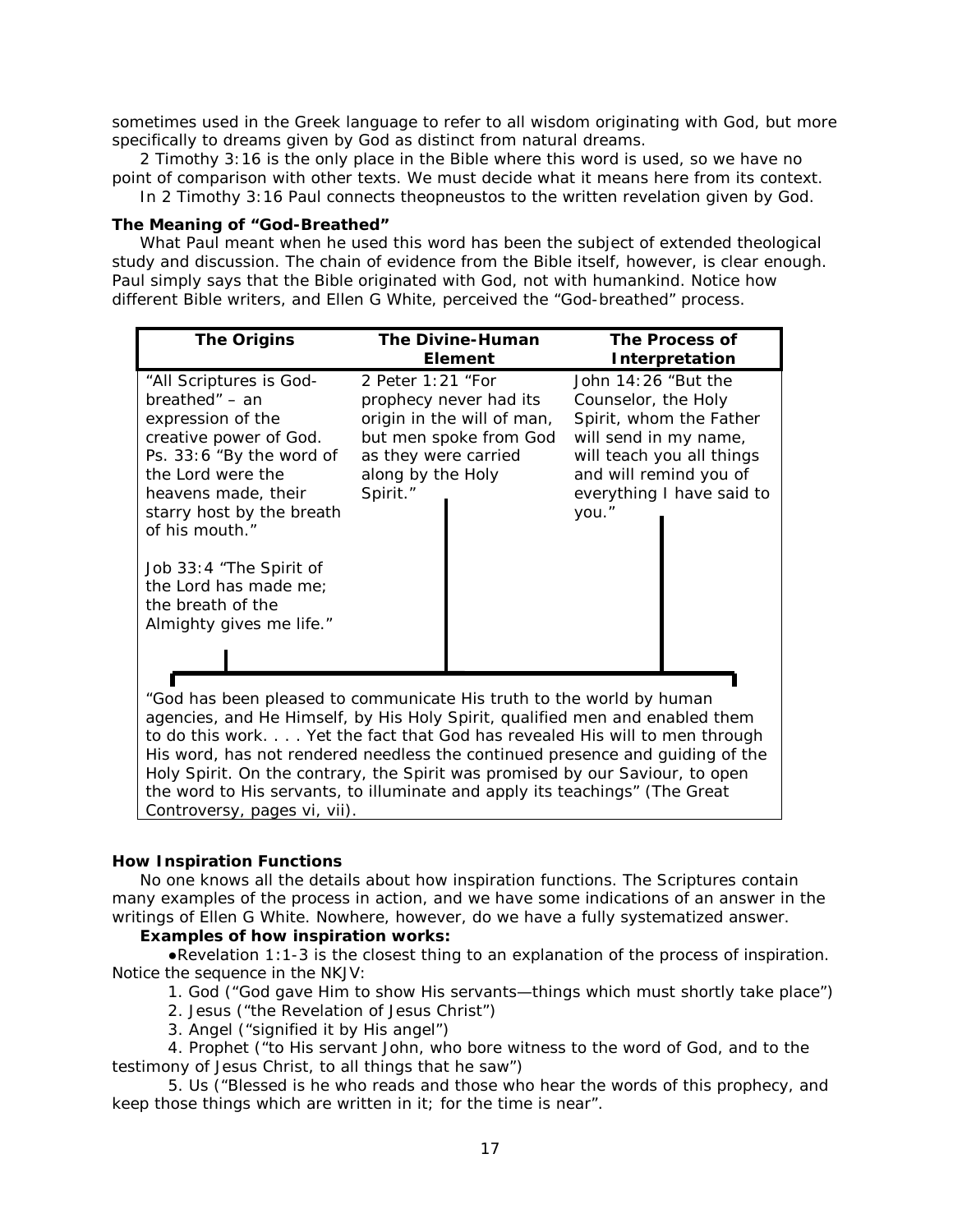•Jeremiah 1:4 "The word of the Lord came to me, saying  $\dots$ ." (NKJV).

●Galatians 1:11 "I make known to you, brethren, that the gospel which was preached by me is not according to man. For I neither received it from man, nor was I taught it, but it came through the revelation of Jesus Christ" (NKJV).

●2 Peter 1:16, 20, 21 "We did not follow cleverly invented stories when we told you about the power and coming of our Lord Jesus Christ, but we were eyewitnesses of his majesty. . . . No prophecy of Scripture came about by the prophet's own interpretation. For prophecy never had its origin in the will of man, but men spoke from God as they were carried along by the Holy Spirit" (NIV).

Let's put Jeremiah, Paul, and Peter together and see how each perceives the experience of inspiration:

| Jeremiah                                                                                                                                                                                                                                                                                                                                    | Paul                                                                                                                                                           | Peter                                                                                                                                                                                                                                                                                                                                                    |
|---------------------------------------------------------------------------------------------------------------------------------------------------------------------------------------------------------------------------------------------------------------------------------------------------------------------------------------------|----------------------------------------------------------------------------------------------------------------------------------------------------------------|----------------------------------------------------------------------------------------------------------------------------------------------------------------------------------------------------------------------------------------------------------------------------------------------------------------------------------------------------------|
| "The word of the Lord"<br>came to me saying "                                                                                                                                                                                                                                                                                               | "All Scripture is God-<br>breathed"                                                                                                                            | "Men spoke from God as<br>they were carried along by<br>the Holy Spirit."                                                                                                                                                                                                                                                                                |
| "Came" is the common<br>Hebrew verb "to be." The<br>phrase is a formula used<br>130 times in Jeremiah.<br>"Came" looks like past<br>tense in English, but in<br>Hebrew it is active,<br>indicating that Jeremiah<br>felt an active attachment<br>between himself and God.<br>"Saying" indicates the<br>divine source of the<br>information. | Paul focuses on the<br>creative power of God<br>behind the experience of<br>revelation.<br>In Galatians he says he<br>"received" the information<br>from Jesus | Peter backs up what<br>Jeremiah says.<br>The phrase "carried along"<br>is the same one used at<br>the time of the arrival of<br>the Holy Spirit at<br>Pentecost. It is the word<br>used in Acts $27:15$ , 17 for<br>a tempestuous wind that<br>drives a ship.<br>The prophets, in this<br>perception, were entirely<br>under the Spirit's<br>motivation. |

Though each of these Bible writers perceives the experience of inspiration from a different perspective, each also recognizes that God is the source of the inspiration; and that they have been chosen in a special way to be His spokespersons.

## **Verbal Plenary Inspiration**

i,

The most common view of how inspiration works held by many conservative religious persuations is called "verbal plenary inspiration." This view holds that in the original manuscripts of the Bible, called "autographs", the very words of Scripture were inspired they have no error. This means that in some way or other the Holy Spirit guided the inspiration process so that the words written down were in themselves the words of God.

"By verbal inspiration we mean that the Divine influence which surrounded the sacred writers extended not only to the general thoughts, but also to the very words they employed, so that the thoughts which God intended to reveal to us have been conveyed with infallible accuracy—that the writers were the organs of God in such a sense that what they said God said."[7](#page-17-0)

There is some uncertainty over exactly how this occurs without turning the prophets into secretaries or dictating machines. Most authors are careful to point out that they do not

<span id="page-17-0"></span><sup>7</sup> Loraine Boettner, *Studies in Theology* (Grand Rapids, Mich.: Wm. B. Eerdmans Publishing Company, 1947), p. 11.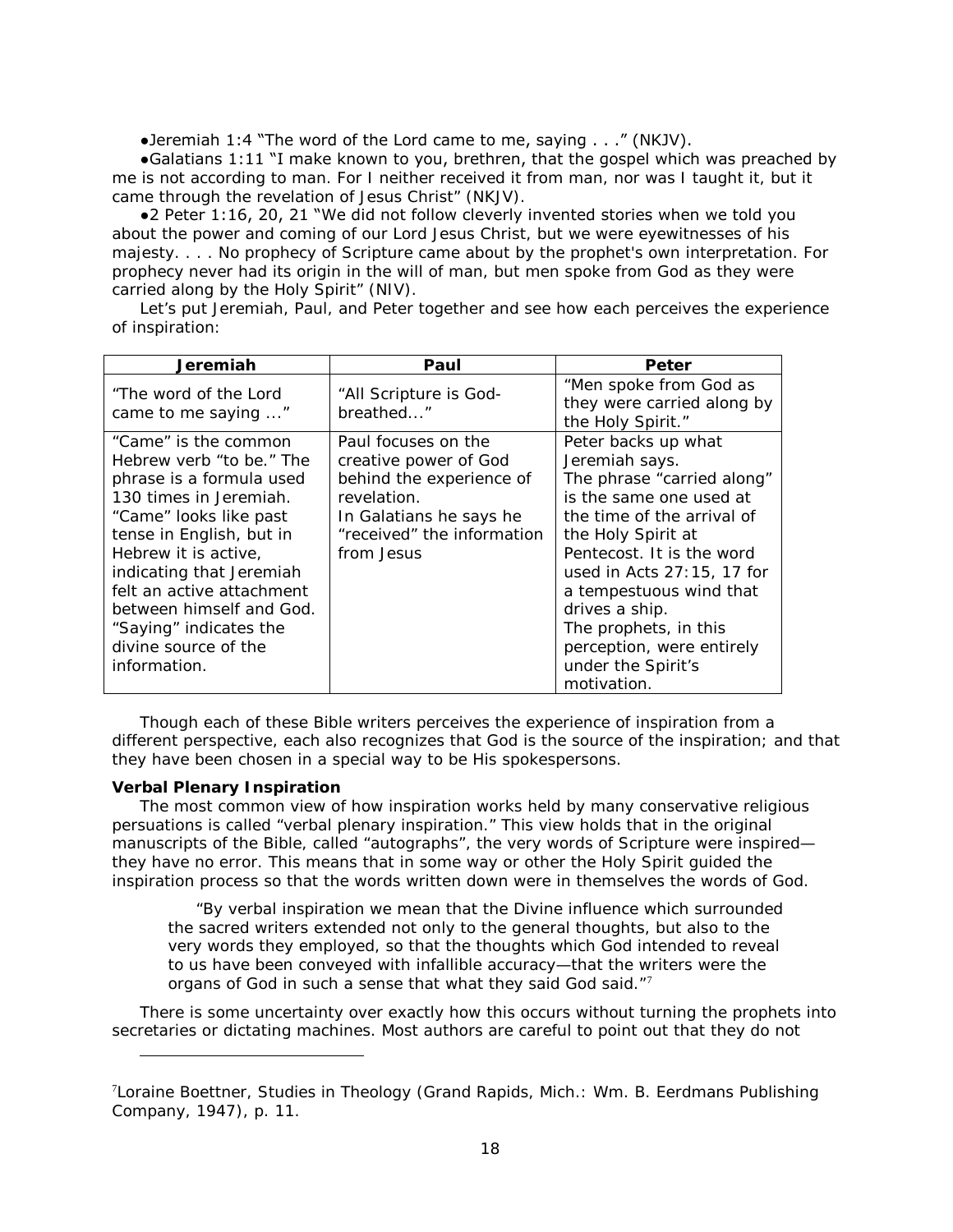believe in what is called a mechanical or dictation theory of inspiration, yet are somewhat at a loss to explain the difference.

Church historian Geoffrey W. Bromiley records that during the time of the early Christian church some people advocated a mechanical view of the inspiration process. For instance, a man by the name of Athenagoras wrote that the Holy Spirit used the prophets "as a fluteplayer blowing on his flute." Another, by the name of Hippolytus, said the "Holy Spirit plays prophets as a harp or zither." Augustine, the famous North African church father, said that Jesus used the evangelists "as if they were in his own hands."

Something similar occurred during the Reformation period. John Calvin, for instance, talks about the Scriptures being "dictated," and an Anglican by the name of Whitaker said that "God inspired the prophets with what they said and made use of their mouths, tongues, and hands," so that the prophets became "only the organs of God."[8](#page-18-0)

## **The Seventh-day Adventist Perspective**

i,

Verbal inspiration of the non-dictation type tends to sound good in Adventist ears, because it upholds directly the divine origin and authority of the Bible. It is not, however, the Seventh-day Adventist view. Notice the following chart that puts Ellen G White's description of the process alongside that of evangelical theologian Harold Lindsell, a wellknown advocate of verbal inspiration.

| <b>Harold Lindsell</b>                                                                                                                                                                                                                                                                                                                                                                                                                                                                                                                                                                                                                                                                                         | <b>Ellen White</b>                                                                                                                                                                                                                                                                                                                                                                                                                                                                                                                                                                                                                                                                                                                                                                                                                                                                                                                                       |
|----------------------------------------------------------------------------------------------------------------------------------------------------------------------------------------------------------------------------------------------------------------------------------------------------------------------------------------------------------------------------------------------------------------------------------------------------------------------------------------------------------------------------------------------------------------------------------------------------------------------------------------------------------------------------------------------------------------|----------------------------------------------------------------------------------------------------------------------------------------------------------------------------------------------------------------------------------------------------------------------------------------------------------------------------------------------------------------------------------------------------------------------------------------------------------------------------------------------------------------------------------------------------------------------------------------------------------------------------------------------------------------------------------------------------------------------------------------------------------------------------------------------------------------------------------------------------------------------------------------------------------------------------------------------------------|
| "Inspiration is taken by some to mean<br>that the thoughts of the writers but not the<br>words were inspired. The idea that<br>inspiration extends to the words (verbal<br>inspiration) as well as the thoughts appears<br>obnoxious to their viewpoint. But thoughts,<br>when committed to writing, must be put into<br>words. And if the words are congruent with<br>the ideas, the words no less than the<br>thoughts take on great importance. Words<br>have specific meanings. To suppose that<br>thoughts are inspired but the words that<br>express them are not, is to do violence even<br>to the thoughts" (Battle For The Bible (Grand<br>Rapids, Mich.: The Zondervan Corporation,<br>1976), p. 33. | "The Bible is written by inspired men, but<br>it is not God's mode of thought and<br>expression. It is that of humanity. God, as a<br>writer, is not represented. Men will often say<br>such an expression is not like God. But God<br>has not put Himself in words, in logic, in<br>rhetoric, on trial in the Bible. The writers of<br>the Bible were God's penmen, not His pen.<br>Look at the different writers.<br>"It is not the words of the Bible that are<br>inspired, but the men that were inspired.<br>Inspiration acts not on the man's words or<br>his expressions but on the man himself,<br>who, under the influence of the Holy Ghost,<br>is imbued with thoughts. But the words<br>receive the impress of the individual mind.<br>The divine mind is diffused. The divine mind<br>and will is combined with the human mind<br>and will; thus the utterances of the man are<br>the word of God" (Selected Messages, book<br>$1, p. 21$ . |

For Seventh-day Adventists, any viewpoint about how the process of inspiration works applies equally to the Bible and the writings of Ellen G White, because in our view, both are based on spiritual gifts and come from the same original divine source.

In 1883, the following wording was included in a General Conference vote dealing with the republication of out-of-print Ellen G White writings: "General Conference session action

<span id="page-18-0"></span><sup>8</sup> See Geoffrey W. Bromiley, "The Church Doctrine of Inspiration." *Revelation and the Bible* (Grand Rapids, Mich.: Baker Book House, 1958), pp. 208-210.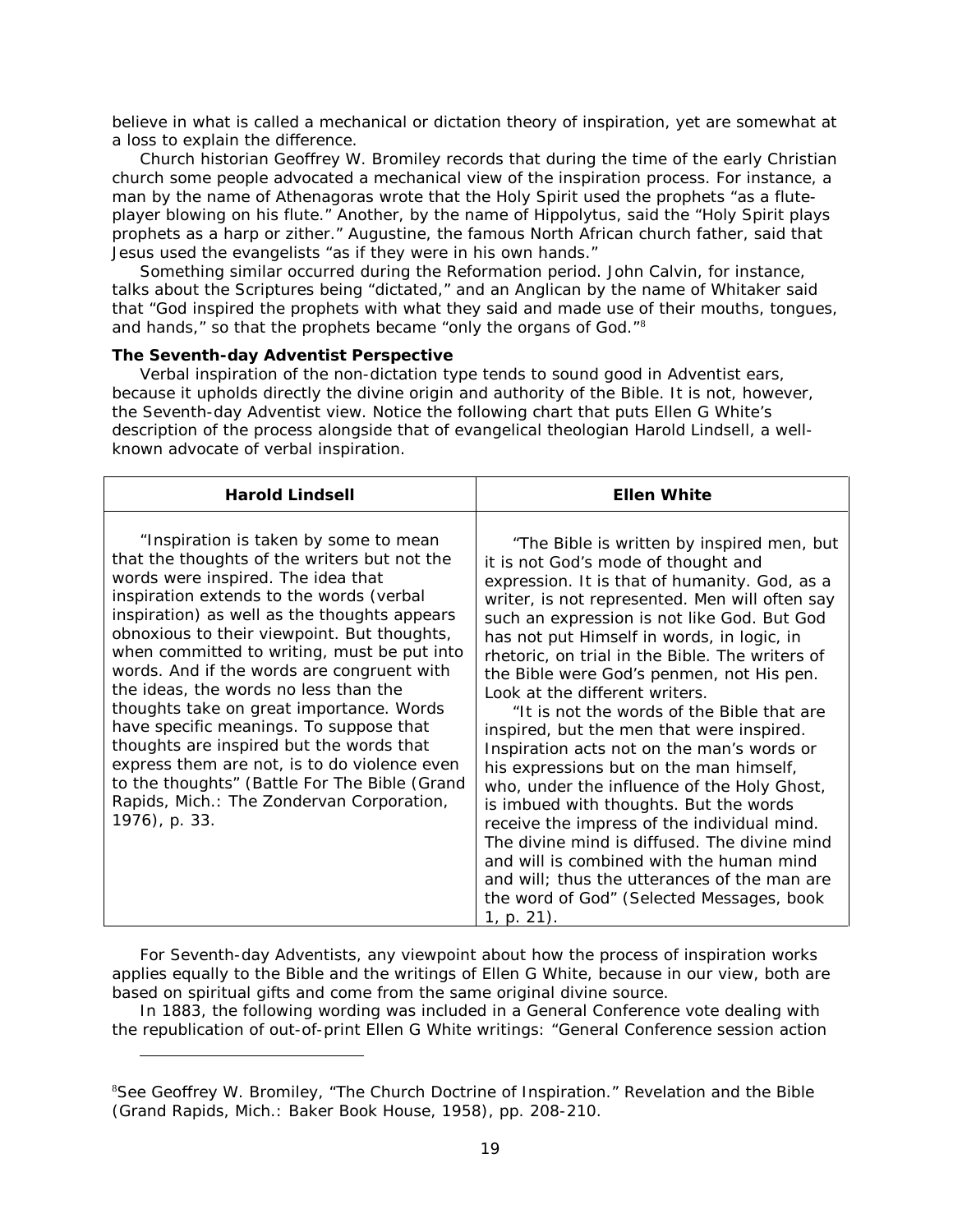of November 16, which reads: . . . "whereas, we believe the light given by God to his servants is by the enlightenment of the mind, thus imparting the thoughts, and not (except in rare cases) the very words in which the ideas should be expressed. $\mathbb{I}^{\mathfrak{g}}$ 

W. C. White, Ellen White's son, in a letter to Elder L. E. Froom said about this statement: "You refer to the little statement which I sent you regarding verbal inspiration. This statement made by the General Conference of 1883 was in perfect harmony with the beliefs and positions of the pioneers in this cause, and it was, I think, the only position taken by any of our ministers and teachers until Prof. [W. W.] Prescott, president of Battle Creek College, presented in a very forceful way another view—the view held and presented by Professor Gausen. [probably Francois Gaussen, a Swiss clergyman (1790-1863), who maintained that the Bible was verbally inspired.] The acceptance of that view by the students in the Battle Creek College and many others, including Elder Haskell, has resulted in bringing into our work questions and perplexities without end, and always increasing."<sup>[10](#page-19-1)</sup>

i,

<span id="page-19-0"></span><sup>9</sup>*Review and Herald,* November 27, 1883, p. 741. See also *Selected Messages,* book 3, p. 96 for the full statement).

<span id="page-19-1"></span><sup>10</sup>*Selected Messages,* book 3, p. 454.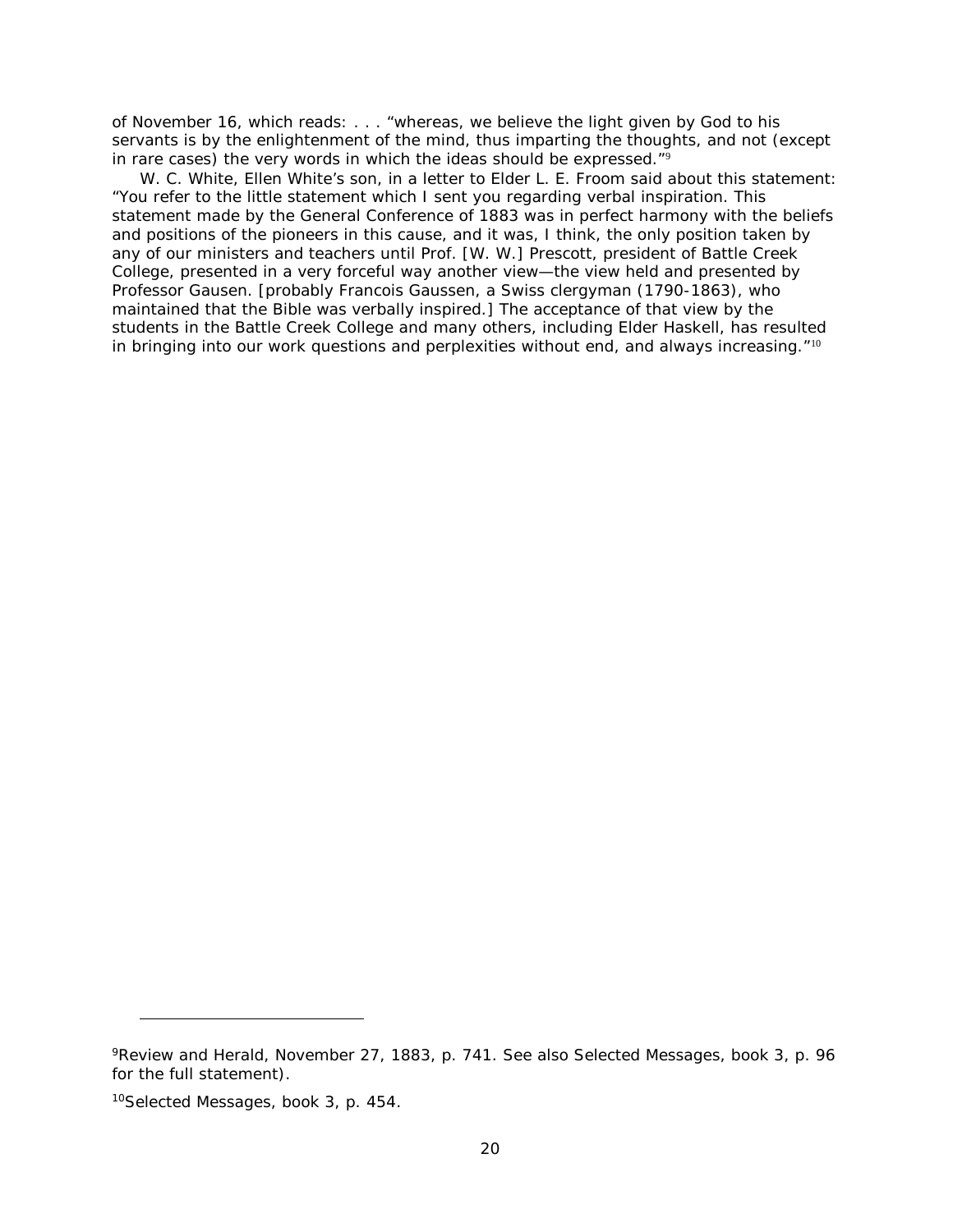#### **Reading 1**

[1](#page-20-0)

l

 *Be sure to record on your* **Student Fulfillment Card** *that you have completed this Reading.*

## **A Short Essay on Views of Inspiration**

James W Zackrison

Early Christians assumed that God was the author of the Bible through human beings. This idea followed the pattern of Old Testament prophets. When some later theologians such as Origen of Alexandria began combining secular modes of thinking with Christian ideas, they came up with what is known as the "allegorical" method of biblical interpretation. This idea sustains that the Bible does not mean what it literally says. A "deeper" meaning lies below the surface. So Adam, for instance, may not have actually existed. He is really a "symbol" of how some people think, etc.

These erroneous ideas led later theologians to emphasis God's role in inspiration and to minimize the human author's role. Out of this grew a perception that God operated as an irresistible sovereign influence, overruling any initiative originating in human freedom. On this assumption, God becomes not only the author of Scripture, but the actual "writer" of the Bible as well. We need to remember that these ideas developed as attempts to *defend the divine origin* of the Bible. Unfortunately, good intentions don't always lead to correct conclusions!

Many books on the subject of Biblical inspiration you might consult are written by authors who follow the principles of a school of thought called "reformed theology." The name comes from the time of the Protestant Reformation, and refers to the theology of John Calvin. Reformed theology places a great deal of emphasis on the sovereignty of God and the idea of predestination. John Calvin was also a believer in verbal inspiration.

Some of the people who followed John Calvin after the time of the Protestant Reformation developed the idea of verbal inspiration almost to the point of making it a mechanical process. The classic example is the book *Theopneustia: The Verbal Plenary Inspiration of Scripture*, by Louis Gaussen. Gaussen (1790-1863) was so far out on this subject that he ran into problems with his own associates.

Gaussen, in turn, was influenced by an Englishman by the name of Robert Haldane (1764- 1842). Robert Haldane and some colleagues founded a mission society called The Continental Society that actively promoted overseas missions (a good thing), but were also heavily involved in the birth and development of futurism, the secret rapture idea, and dispensationalism (not so good).<sup>[2](#page-20-1)</sup>

John Wesley and the Methodists, however, together with a group of churches called Anabaptists, for the most part did not accept the verbal inspiration idea. They believed in what they called "dynamic" inspiration. We Seventh-day Adventists have our roots in Methodism and the Anabaptist movement, and we also believe in "dynamic" inspiration.

However, because of our desire to uphold the inspiration of the Bible and the validity of the gift of prophecy in the person and work of Ellen G White, we have been prone to adopt

<span id="page-20-0"></span>1See J. D. Douglas, *The New International Dictionary of the Christian Church*, p. 402)

<span id="page-20-1"></span>2See L. E. Froom, *Prophetic Faith of Our Fathers*, Vol. III, Chapter 23 for more information on this subject.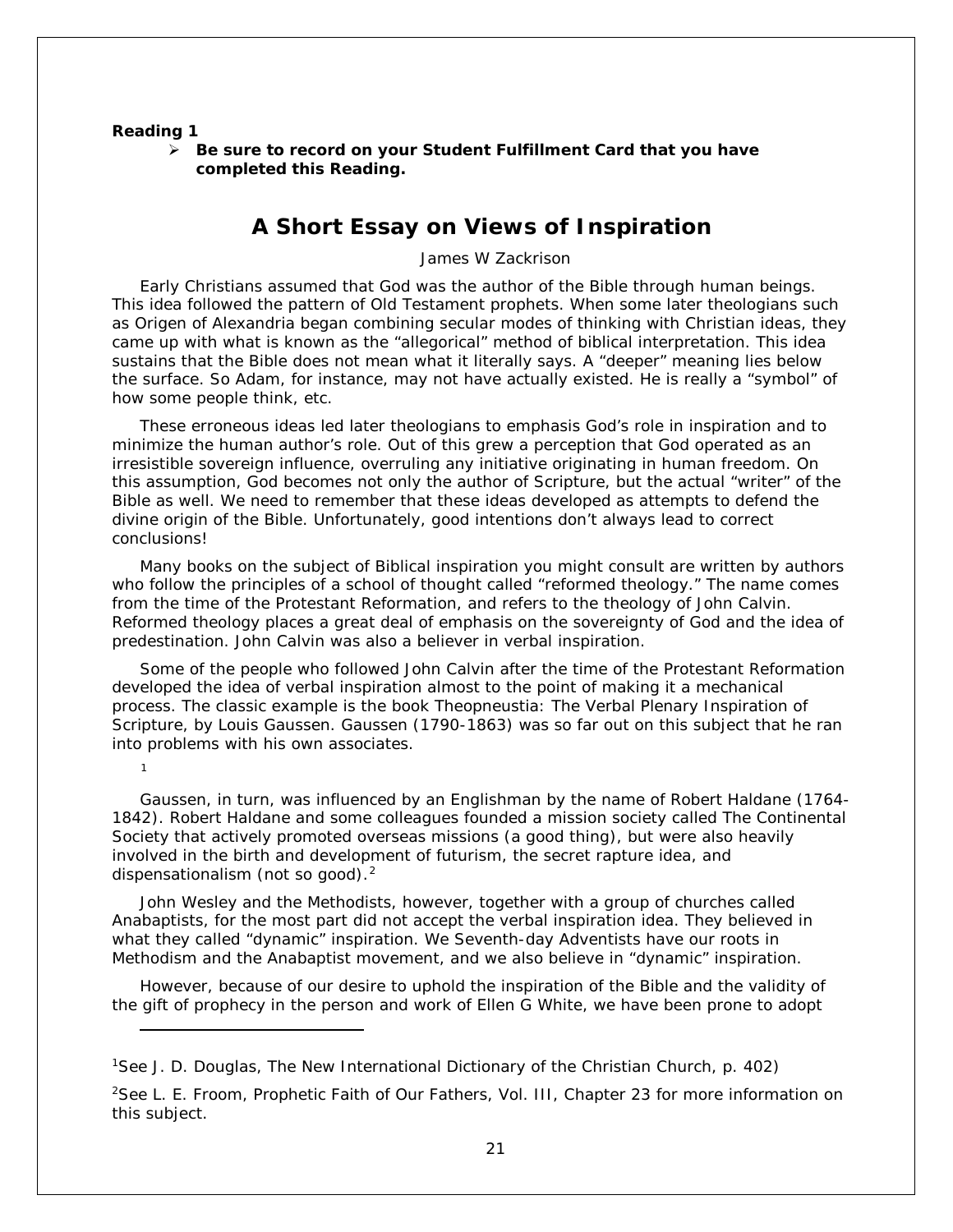verbal inspiration views without always realizing where they come from, or that the consequence, as William C. White put it, "has resulted in bringing into our work questions and perplexities without end, always increasing"[3](#page-21-0)

Some very high profile Adventist pioneers apparently had an underlying belief in verbal inspiration. It came through rather clearly, for instance, in the writings of D. M. Canright after he left the Adventist church (1887). Some of his attacks on Ellen White were on this very point, and his book *Seventh-Day Adventism Renounced* has been one of the principle weapons used against us by other Protestants.<sup>[4](#page-21-1)</sup>

#### **Verbal Inspiration and the Pioneers**

Verbal inspiration became an issue around 1883 when the original supply of the *Testimonies for the Church* was sold out. Before republishing them, Ellen White wanted to check the grammar and smooth out the writing. Her reasons, as recorded in the Nov. 16, 1883 General Conference Session action, were that "many of these testimonies were written under the most unfavorable circumstances, the writer being too heavily pressed with anxiety and labor to devote critical thought to the grammatical perfection of the writing, and they were printed in such haste as to allow these imperfections to pass uncorrected" (See *Selected Messages*, Bk. 3, p. 96).

If you believe in verbal inspiration, Ellen White's words are difficult to understand, especially if you have as restrictive a view like Gaussen's in mind. If what a prophet writes is verbally inspired by God, how can the writing have "imperfections" that "pass uncorrected?"

Uriah Smith, editor of the *Advent Review and Sabbath Herald* and some others were really upset. Uriah Smith was not even willing to take the word of Ellen White herself. You can read Ellen White's reply to him in *Selected Messages*, Bk. 3, pp. 96 - 98.

Why were some so concerned over this issue? They were afraid that if even the grammar was changed, it would give "enemies" an argument against the Testimonies. Living in the 21<sup>st</sup> century, we can easily forget that the early Seventh-day Adventist church was highly apologetic, that is, it was still fighting the battles of 1844, and defending itself against attacks from all sides. For instance, in those days the general church paper, the church's main vehicle of communication, was called the *Advent Review* ("Advent" referred to the Millerite movement) and *Sabbath Herald* (active promotion of the seventh-day Sabbath, a very unpopular idea).

It is true that it is often easier to argue from the position of verbal inspiration because it is an issue you can get a handle on. This kind of literalism seems to appeal to the human mind. Ellen White's answer, however, was: "If our enemies handle it, let them do so . . . I think that anything that shall go forth will be criticized, twisted, turned, and boggled, but we are to go forward with a clear conscience, doing what we can and leaving the result with God" (*Selected Messages*, Bk. 3. p. 97).

#### **Verbal Inspiration and The Defense of the Bible**

Coming closer to our own day, during the 1920s there was a major battle in the Protestant world in North America between the "Modernists," liberals who denied the inspiration of the Bible, and "Fundamentalists," those who held that the Bible was a divinely inspired book. A series of books called *The Fundamentals*, and a book entitled *The Inspiration and Authority of the Bible*, by Benjamin B. Warfield, were written during that time. They had

l

<span id="page-21-0"></span><sup>3</sup>See *Selected Messages*, Bk. 3, p. 96 footnote.

<span id="page-21-1"></span><sup>4</sup>See the *Seventh-day Adventist Encyclopedia* for information about Canright.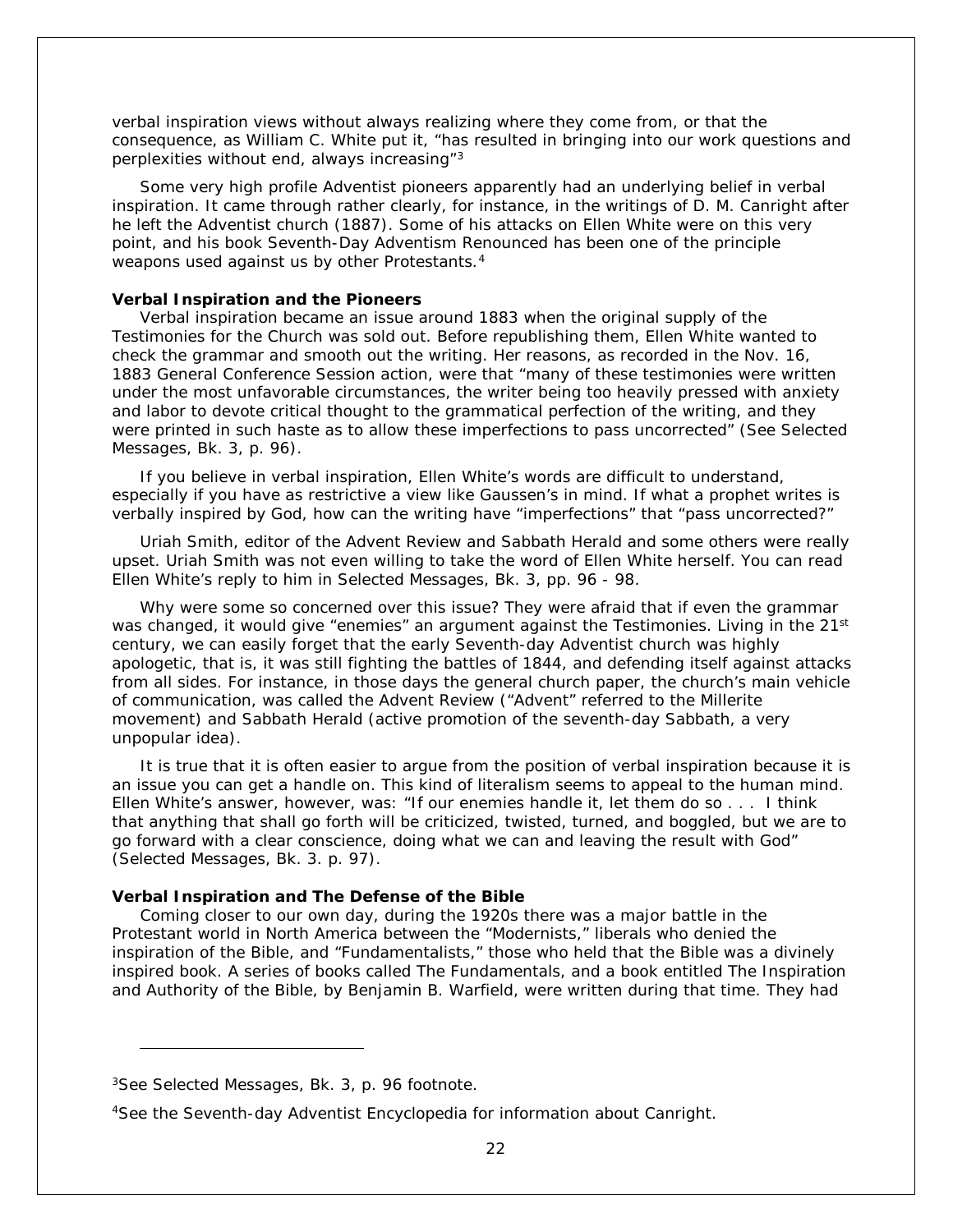a major impact on fundamentalist thinking. Warfield, a Reformed theologian (Presbyterian), followed some of the ideas of Gaussen.<sup>[5](#page-22-0)</sup>

In these controversies Seventh-day Adventists were strongly allied to the fundamentalist camp. Some Adventists actually held influential positions when issues of creationism, temperance and religious liberty were debated, though we disagreed with many fundamentalists on the issues of the Sabbath and our historicist interpretation of prophecy as opposed to the secret rapture idea.

How does this affect us today? Seventh-day Adventists have been, and to some extent continue to be, sociologically and culturally allied to the most conservative wing of the evangelical churches, often still referred to as fundamentalists. In such fundamentalist causes as creation vs evolution, temperance, and religious liberty, we continue to be at the forefront of this alliance.

The much-discussed dialogue between Dr. Donald Grey Barnhouse and ourselves in the middle 1950s was an outgrowth of our fundamentalist connections. The cultural roots, and even some theological foundations, of what we call the "fundamentalist right wing" of the Seventh-day Adventist church today are in the fundamentalist movements of the 1920s, and many of the misunderstandings about the role and authority of Ellen G White's writings stem from a belief in verbal inspiration, in spite of all disclaimers to the contrary.

#### **Seventh-day Adventists and Dynamic Inspiration**

Our official views on dynamic inspiration have an impact, however. It is interesting that when a well-known evangelical theologian named Clark H. Pinnock recently changed his position from verbal inspiration to what is essentially a dynamic view, his shift was proceeded by a shift from a reformed theology predestination view to an Arminian view of the freedom of the will, in other words; from a Calvinist view to a Methodist view.<sup>[6](#page-22-1)</sup> More unique still is, it was a Seventh-day Adventist scholar, Ray Roennfeldt, who pointed this out, something that Pinnock himself had not been conscious of. That shift has also led Pinnock to accept a view on conditional immortality very close to our own.[7](#page-22-2)

Another case in point is the shift by Daniel P. Fuller, late Professor of Systematic Theology at Fuller Theological Seminary in Pasadena, CA., and a leading voice in evangelical theology, to a view of the continuing validity of the law of God similar to our own. This shift only happened when he moved away from verbal inspiration and so called "covenant" theology, (another name for Calvinism or "Reformed Theology").[8](#page-22-3)

It is unfortunate, however, that when many of these theologians make this kind of shift, they often go too far, and also reject the validity of the creation story and other historical events in the Bible.

We Seventh-day Adventists believe in the freedom of the human will. It is true that it is "captive" to Satan in the sense that we live in a fallen world, but we still have the power to choose. God does not dictate our choices. We believe, as we have seen, that God gave the Bible through an incarnational process. It is both human and divine in the sense that God used human beings to write it. God is the source, but He is neither the pen, editor, nor the

l

<span id="page-22-0"></span><sup>&</sup>lt;sup>5</sup>His book is worth reading and has some excellent arguments about the inspiration of the Bible.

<span id="page-22-1"></span><sup>6</sup>Clark H. Pinnock, *The Scripture Principle*, (Harper & Row, 1984).

<span id="page-22-2"></span><sup>7</sup>See *Seminary News,* Andrews University, (Winter 1992).

<span id="page-22-3"></span><sup>8</sup>See *Gospel & Law: Contrast or Continuum*. (William B. Eerdmans Publishing Company, 1980).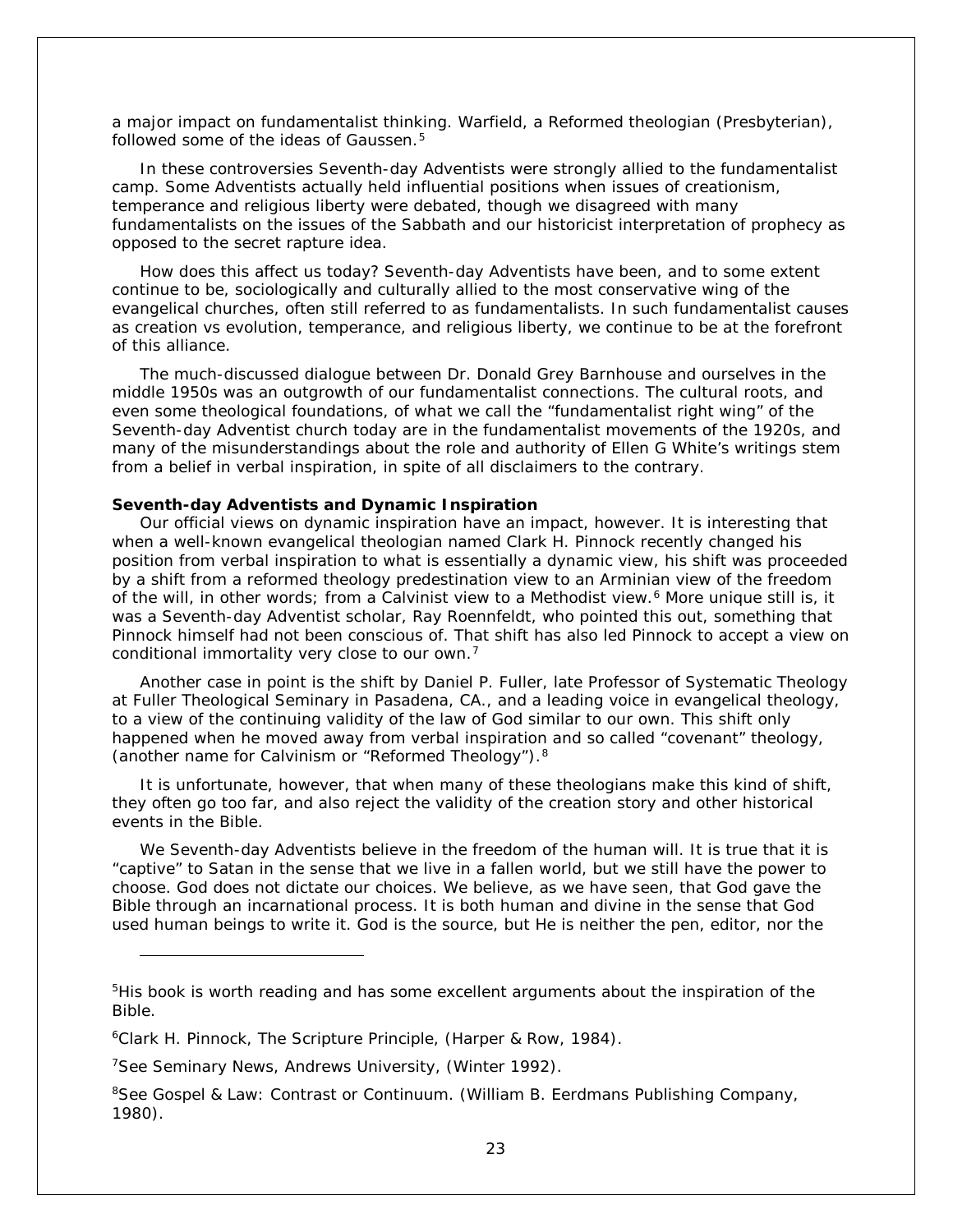publishing house. The same holds true for the writings of Ellen G White. This makes it critical that we understand how to interpret the Scriptures and the writings of Ellen G White correctly; as the Bible says "correctly handling the word of truth" (2 Timothy 2:15).

The Bible gives many examples of how revelation and inspiration functioned throughout biblical history, but no exact definitions. Adventist theologian Fernando Canale points out that when theologians deal with this doctrine, they use the words "revelation" and "inspiration" in a technical sense. "Revelation" refers to the process through which the contents of Scripture emerged in the mind of prophets and apostles. "Inspiration," refers to the process through which the contents in the mind of prophets and apostles were communicated in oral or written forms.<sup>[9](#page-23-0)</sup>

He also points out a caution: Neither the biblical authors nor Ellen G White used the ideas of revelation and inspiration in any technical sense. They used them interchangeably. When most people, however, think about either revelation or inspiration, they think about how it was written down, not how it originally "came" to the "inspired" person.

#### **Some History of Verbal Inspiration in the Seventh-day Adventist Church**

Within the Seventh-day Adventist church the issue of how inspiration works has usually arisen in discussions about the writings of Ellen G White. Perspectives about the inspiration of the Bible have usually been outgrowths of these debates over the inspiration of Ellen G White.

In the 1920s major battles erupted in the North America over the authenticity of the Bible. A group called "modernists" accepted many of the ideas imported from European universities that the Bible is like any other book, and its data must be proven by historical and scientific facts before it can be accepted as true. This is known today as "higher" biblical criticism, called the "historical critical method" of biblical interpretation.

Some individual Seventh-day Adventists have accepted this idea, but the church as an organization has never accepted it.<sup>[10](#page-23-1)</sup>

Around 1900 a Seventh-day Adventist theologian by the name of W. W. Prescott, president of Battle Creek College, presented "in a very forceful way" Ellen White's son W.C. White wrote, "the view held and presented by Professor Gausen (the same European theologian mentioned earlier). The acceptance of that view by the students in the Battle Creek College and many others, including Elder Haskell," he wrote, "has resulted in bringing into our work questions and perplexities without end, and always increasing." (See *Selected Messages*, Bk. 3, page 454, 455).<sup>[11](#page-23-2)</sup>

In an effort to uphold the validity and authority of the Bible, some very prominent Seventh-day Adventists besides Elder Prescott accepted this evangelical view. For instance, notice the difference between Ellen G White's view and that of M. C. Wilcox, an editor of the *Signs of the Times*. Wilcox's view is typical of those who believed in verbal inspiration.

l

<span id="page-23-1"></span> $10$ For an analysis of how some Seventh-day Adventist scholars try to use a modified version of the historical-critical method, see Angle Rodriguez, "The Use of the Modified Version of the Historical-Critical Approach by Adventist Scholars," in George W. Read (ed.), *Understanding Scripture: An Adventist Approach* (Silver Spring, MD: biblical Research Institute of the General Conference of Seventh-day Adventists, 2005), pp. 339 – 351.

<span id="page-23-2"></span>11For more information about W. W. Prescott see Gilbert M. Valentine, W. W. Prescott: *Forgotten Giant of Adventism's Second Generation* (Review and Herald Publishing Association, 2005).

<span id="page-23-0"></span><sup>9</sup>Fernando Canale, "Revelation and Inspiration, in George W. Read (ed.), *Understanding Scripture: An Adventist Approach* (Biblical Research Institute of the General Conference of Seventh-day Adventists, 2005), p. 50.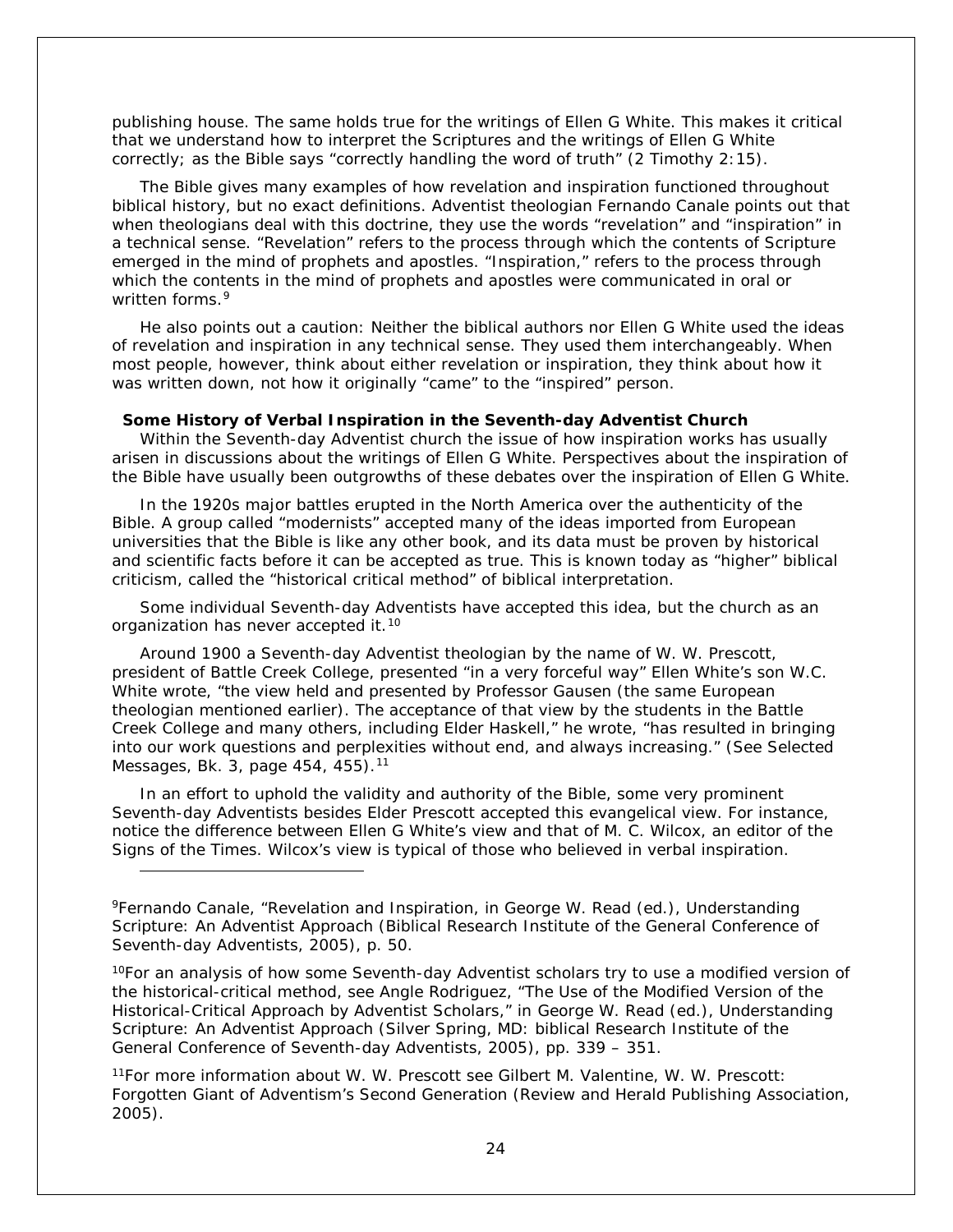| M. C. Wilcox                                                                                                                                                                                                                                                                                                                                                                                                                                                        | <b>Ellen White</b>                                                                                                                                                                                                                                                                                                                                                                                                                                                                                                              |
|---------------------------------------------------------------------------------------------------------------------------------------------------------------------------------------------------------------------------------------------------------------------------------------------------------------------------------------------------------------------------------------------------------------------------------------------------------------------|---------------------------------------------------------------------------------------------------------------------------------------------------------------------------------------------------------------------------------------------------------------------------------------------------------------------------------------------------------------------------------------------------------------------------------------------------------------------------------------------------------------------------------|
| Question: "Which is inspired, the original<br>Greek of the New Testament, or the English<br>translation. Or both?"<br>Answer: "The original words, of course, the<br>words by which the prophet and apostle<br>spoke. It was not the person who was<br>inspired; it was the God-breathed Word. "All<br>Scripture is (literally) God-breathed" (2 Tim.<br>3:16). Questions and Answers (Mountain<br>View, CA: Pacific Press Publishing<br>Association, 1911, p. 12). | "The Bible is written by inspired men, but<br>it is not God's mode of thought and<br>expression. It is that of humanity. God, as a<br>writer, is not represented. The writers of<br>the Bible were God's penmen, not His pen<br>It is not the words of the Bible that are<br>inspired, but the men that were inspired.<br>Inspiration acts not on the man's words or<br>his expressions but on the man himself, who,<br>under the influence of the Holy Ghost, is<br>imbued with thoughts." - Selected<br>Messages, Bk.1, p.21. |

In 1935, well-known Adventist writer and administrator Carlyle B. Haynes, gave a series of lectures at the College of Medical Evangelists (Loma Linda University), later published under the title *The Book of All Nations*. It was revised in 1950, and republished as part of the Christian Home Library Series, the same series that included the writings of Ellen G White. Some people (though this may seem strange), were under the impression that all books in this series (because the covers looked the same) were part of the Spirit of Prophecy. This seems a superficial perception, but it is amazing what happens in people's thinking that contributes to the building of an unwritten, underlying "tradition" that was never consciously intended. Suddenly, the "tradition" surfaces as the "orthodox" view that the church has supposedly "always held as the landmarks."

In *The Book of All Nations*, Haynes say: "God so guides and supervises the transmission of His revelation to others by the men to whom He gave it that their writing, even of things not revealed, is precise and accurate and without error" (p. 213). The implication is that anything an inspired author says or writes is inspired, whether it is a direct revelation or not. It so happens that some people believe exactly that about Ellen G White's writings, and it has caused many problems of interpretation.

Haynes' objective was to uphold the authority of the Bible, but his perception of the way inspiration functions is colored by his fundamentalist sources and his heritage of the ideas propounded by W. W. Prescott and others.

| Carlyle B. Haynes                                                                                                                                                                                                                                                                                                                                                                                                                                                                                                                                                           | <b>Ellen White</b>                                                                                                                                                                                                                                                                                                                                                                                                                                                                                                           |
|-----------------------------------------------------------------------------------------------------------------------------------------------------------------------------------------------------------------------------------------------------------------------------------------------------------------------------------------------------------------------------------------------------------------------------------------------------------------------------------------------------------------------------------------------------------------------------|------------------------------------------------------------------------------------------------------------------------------------------------------------------------------------------------------------------------------------------------------------------------------------------------------------------------------------------------------------------------------------------------------------------------------------------------------------------------------------------------------------------------------|
| What I desire to emphasize is that his<br>(the writers) intelligence has no part in<br>producing the message. His intelligence<br>receives it; it does not produce it. The<br>message is given to the prophet; the prophet<br>has no part in creating the message. The<br>natural powers of the prophet are active in<br>receiving the message, but passive as far as<br>creating it is concerned. He is in no sense a<br>co-author with God. The messages are given<br>him entire. God speaks through him. He is<br>more than His messenger: he is His mouth.<br>(p. 216). | It is not the words of the Bible that are<br>inspired, but the men that were inspired.<br>Inspiration acts not on the man's words or<br>his expressions but on the man himself,<br>who, under the influence of the Holy Ghost,<br>is imbued with thoughts. But the words<br>receive the impress of the individual mind.<br>The divine mind is diffused. The divine mind<br>and will is combined with the human mind<br>and will: thus the utterances of the man are<br>the word of God.— Selected Messages, Bk. 1,<br>p. 21. |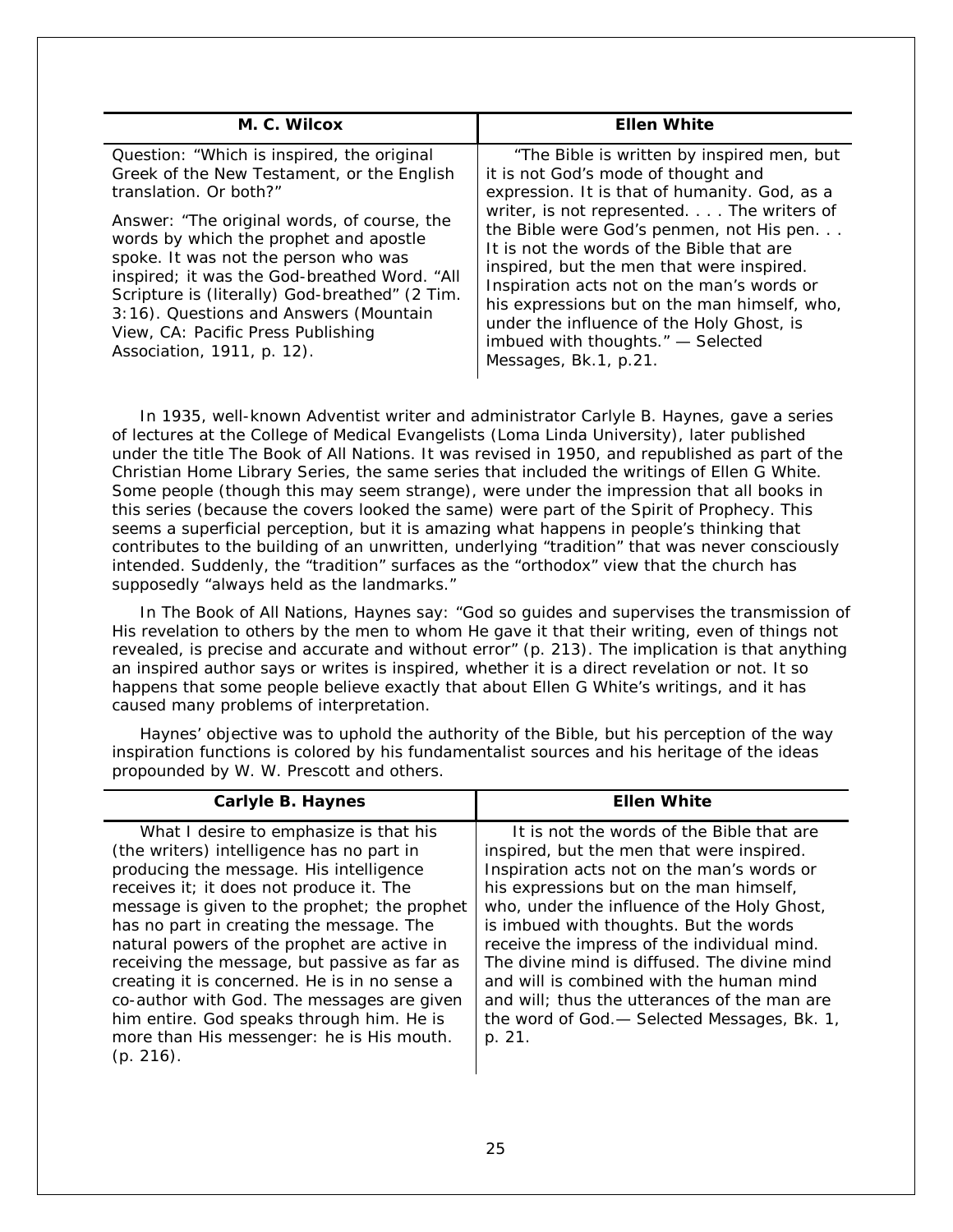*Fundamental Belief No. 1* of the Seventh-day Adventist church is a clear declaration of full acceptance of the Bible, its authority and historical correctness, without having to become locked into a verbal plenary view:

The Holy Scriptures, Old and New Testaments, are the written Word of God, given by divine inspiration through holy men of God who spoke and wrote as they were moved by the Holy Spirit. In this Word, God has committed to man the knowledge necessary for salvation. The Holy Scriptures are the infallible revelation of His will. They are the standard of character, the test of experience, the authoritative revealer of doctrines, and the trustworthy record of God's acts in history. (2 Peter 1:20, 21; 2 Tim. 3:16, 17; Ps. 119:105; Prov. 30:5, 6; Isa. 8:20; John 17:17; 1 Thess. 2:13; Heb. 4:12).

## **Problems With Verbal Inspiration**

One difficulty is that those who hold to verbal inspiration tend to allow no middle ground at all. So, in their view, even Ellen G White would be in the so-called liberal camp; a view that would be unacceptable to Adventists because of her firm belief in the authority of Scripture.

Some of the problems with the verbal inspiration view are:

●It builds artificial barriers to the solution of difficult passages in Scripture.

●It tends to overemphasize the divine role in inspiration and downplay the human element.

●Adventists who consciously or unconsciously believe in verbal inspiration tend to read Ellen G White through the same eyes, and this leads to difficulties in interpretation.

### **Degrees of Inspiration**

The other side of the coin from verbal inspiration is a view that picks and chooses what is inspired in the Scripture. This is sometimes called a "canon within a canon." This view holds that Scripture is not all equally inspired; some things are more inspired than others. Martin Luther, for instance, believed that the Book of James was of lesser inspiration than Galatians, primarily because he did not like some of the things James said.

This idea has also surfaced in the Adventist church. In 1884, George I. Butler, the president of the General Conference, wrote a series of articles in the *Review and Herald* expounding this idea.

Notice Ellen White's reaction to that series:

"Both in the [Battle Creek] Tabernacle and in the college the subject of inspiration has been taught, and finite men have taken it upon themselves to say that some things in the Scriptures were inspired and some were not. I was shown that the Lord did not inspire the articles on inspiration published in the Review, . . . neither did He approve their endorsement before our youth in the college. When men venture to criticize the Word of God, they venture on sacred, holy ground, and had better fear and tremble and hide their wisdom as foolishness. God sets no man to pronounce judgment on His Word, selecting some things as inspired and discrediting others as uninspired. The testimonies have been treated in the same way; but God is not in this." —*Selected Messages*, book 1, p. 23.

## **Summary**

Seventh-day Adventists do not believe in verbal inspiration, but do believe that the Bible is the authoritative Word of God. We do not distinguish degrees of inspiration. We believe that whether an individual likes or dislikes what the Bible says, responds to it or does not respond to it, understands it or does not understand it, what the Lord says in the Bible is still true.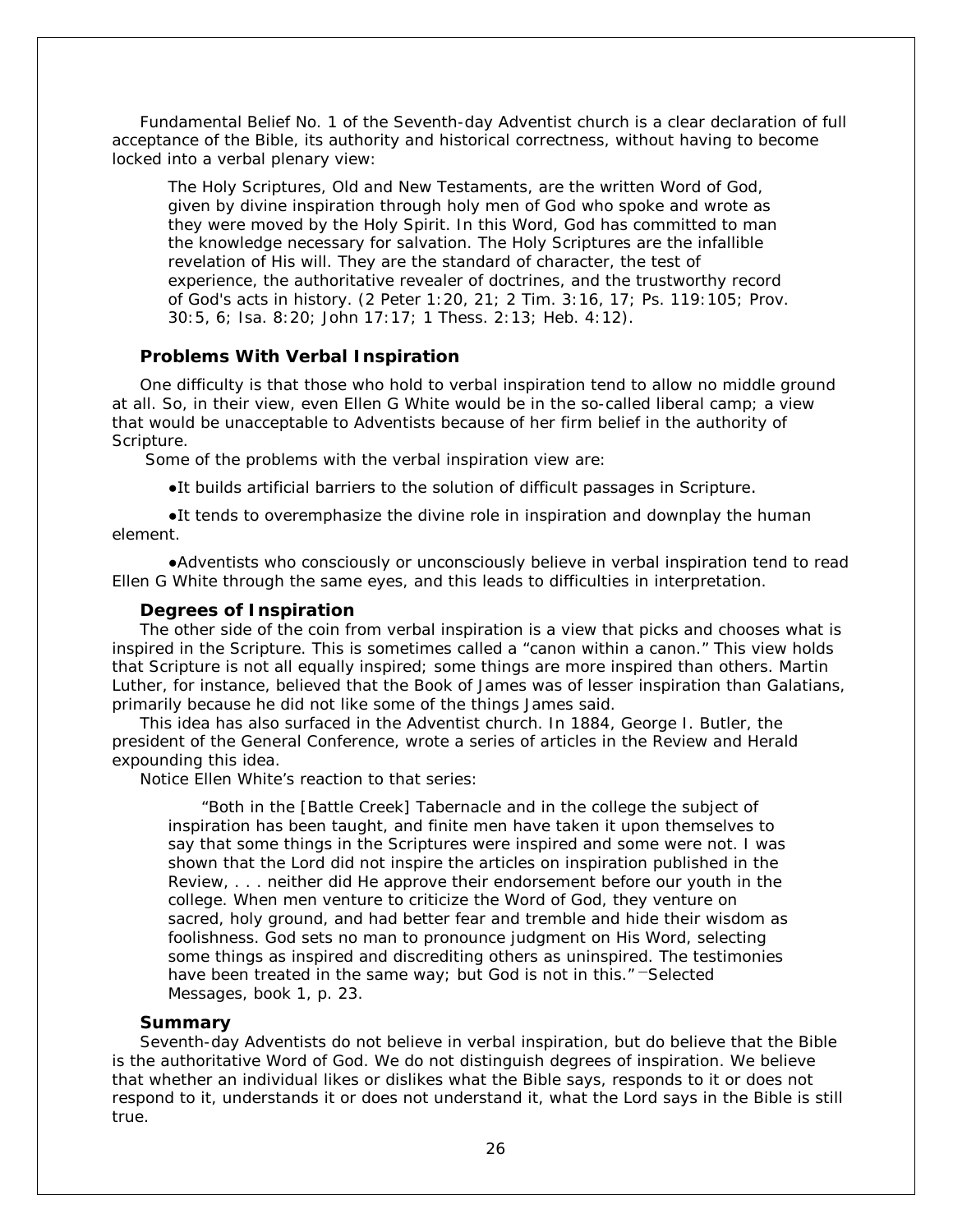#### **Illumination**

Illumination means that anyone who reads and studies the Scripture needs the help of the Holy Spirit to understand and interpret correctly what he or she is reading or studying.

●"The Helper, the Holy Spirit, whom the Father will send in My name, He will teach you all things, and bring to your remembrance all things that I said to you" (John 14:26, NKJV).

●"We have received, not the spirit of the world, but the Spirit who is from God, that we might know the things that have been freely given to us by God. These things we also speak, not in words which man's wisdom teaches but which the Holy Spirit teaches, comparing spiritual things with spiritual. But the natural man does not receive the things of the Spirit of God, for they are foolishness to him; nor can he know them, because they are spiritually discerned" (1 Corinthians 2:12-14, NKJV).

●" Be diligent to present yourself approved to God, a worker who does not need to be ashamed, rightly dividing the word of truth" (2 Timothy. 2:15, NKJV).

●"Yet the fact that God has revealed His will to men through His word, has not rendered needless the continued presence and guiding of the Holy Spirit. On the contrary, the Spirit was promised by our Saviour, to open the word to His servants, to illuminate and apply its teachings. And since it was the Spirit of God that inspired the Bible, it is impossible that the teaching of the Spirit should ever be contrary to that of the word."— *The Great Controversy*, p. vii.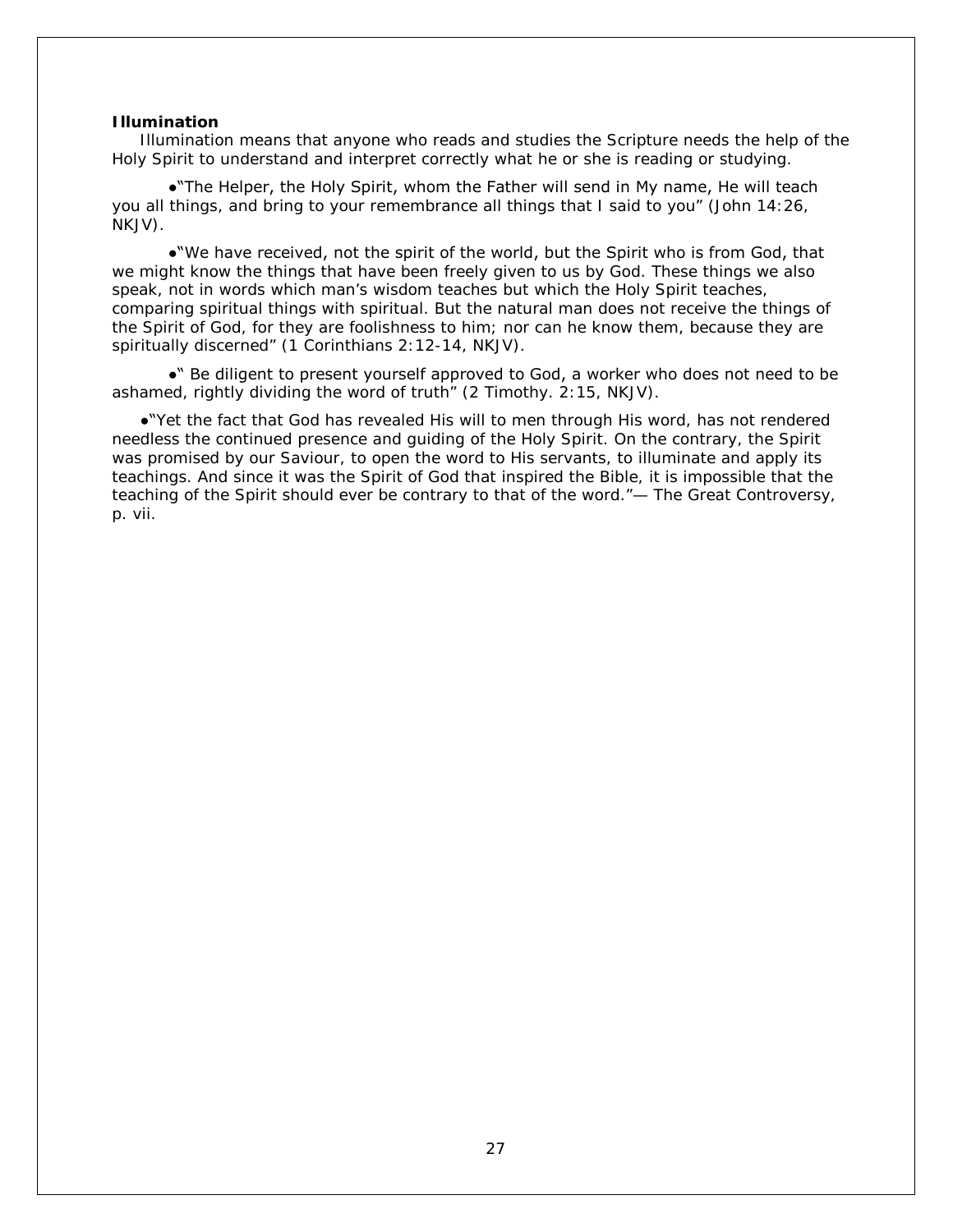## **Assignment 3**

# **Revelation, Inspiration, Illumination**

## *Be sure to record on your* **Student Fulfillment Card** *that you have completed this assignment.*

This is a self-graded assignment. If you are studying in a group, your instructor will advise about this assignment.

- 1. Write out a statement of your understanding of the process of inspiration. This statement is important for you as a Sabbath school teacher because it will set the tone for the way you interpret the Bible and how you present biblical teachings in the class.
- 2. Explain in your own words your understanding of the meaning of revelation, inspiration, and illumination as each applies to the Scriptures.
- 3. Below are three statements from three different sources. Which do you feel best express a Seventh-day Adventist view of inspiration? Explain you answer. (The answers are at the end of the assignment. Don't look at them until after you answer the question).
	- a. "Scripture is an essential part and trustworthy record of God's divine selfdisclosure. All the books of the Old and New Testaments, given by divine inspiration, are the written word of God, the only infallible rule of faith and practice. They are to be interpreted according to their context and purpose and in reverent obedience to the Lord who speaks through them in living power."
	- b. "A prophet gives forth nothing at all of his own, but acts as interpreter at the prompting of another in all his utterances, and as long as he is under the inspiration he is in ignorance, his reason departing from its place and yielding up the citadel of the soul, when the divine Spirit enters into it and dwells in it and strikes at the mechanism of the voice, sounding through it to the clear declaration of what he prophecies."
	- c. "The Holy Scriptures of the Old and New Testaments were given by inspiration of God, contain an all-sufficient revelation of His will to men, and are the only unerring rule of faith and practice."
- 4. Have you studied anything in this Unit that has modified what you believed or understood before? Explain.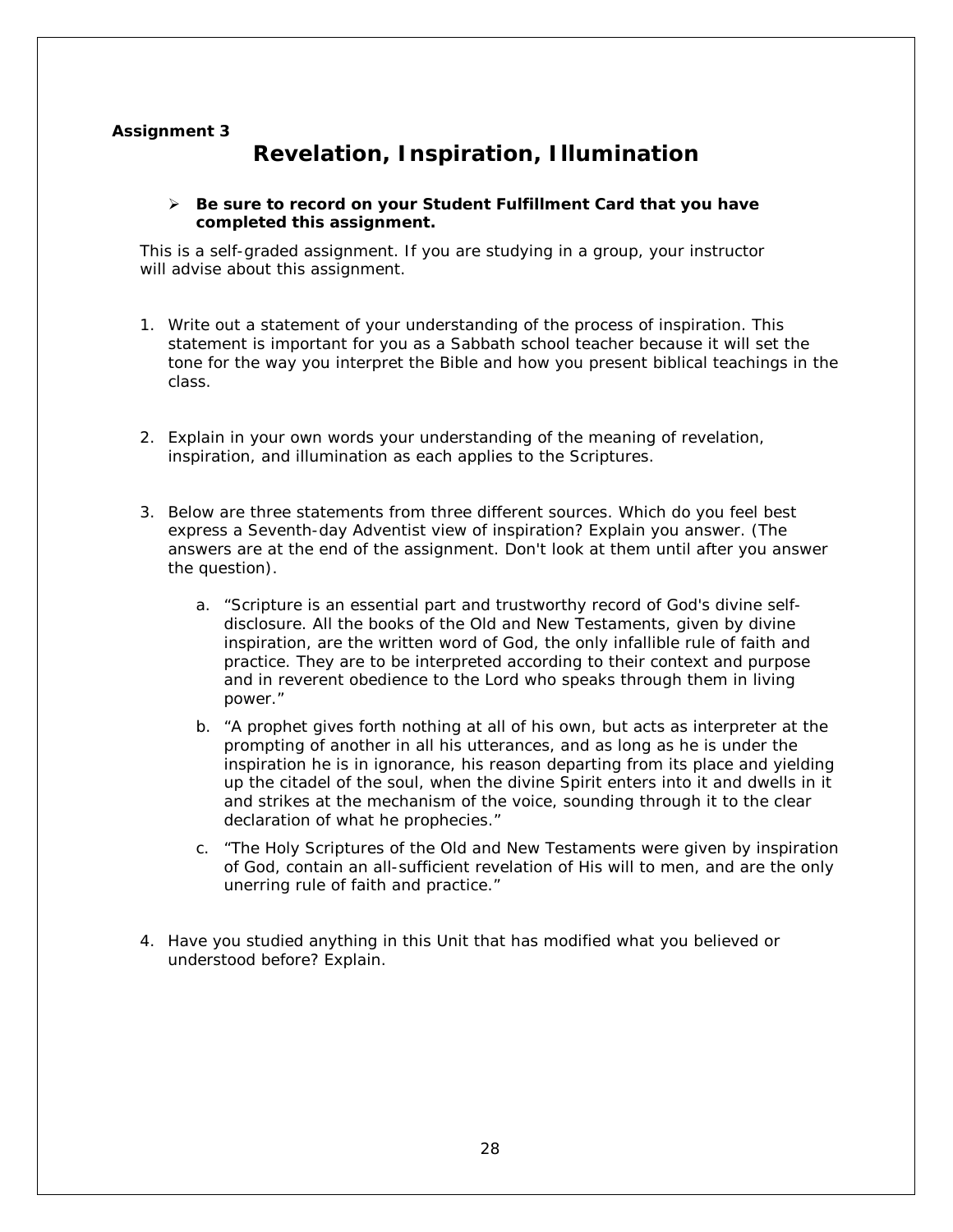5. If someone said to you, "I believe in the Bible as an authority for Christians, but the Holy Spirit also tells me what to do. In my church, we depend on the Spirit to guide us into all truth. Sometimes people in the congregation receive messages from the Lord to help guide us. These are just as authoritative as the Bible," how would you answer?

#### **Answers for number 3**

- a. Statement of Faith, Fuller Theological Seminary, Pasadena CA (evangelical).
- b. Philo of Alexandria, Jewish writer and philosopher from the time of Jesus.
- c. Pre-1980 Seventh-day Adventist Fundamental Belief No. 1.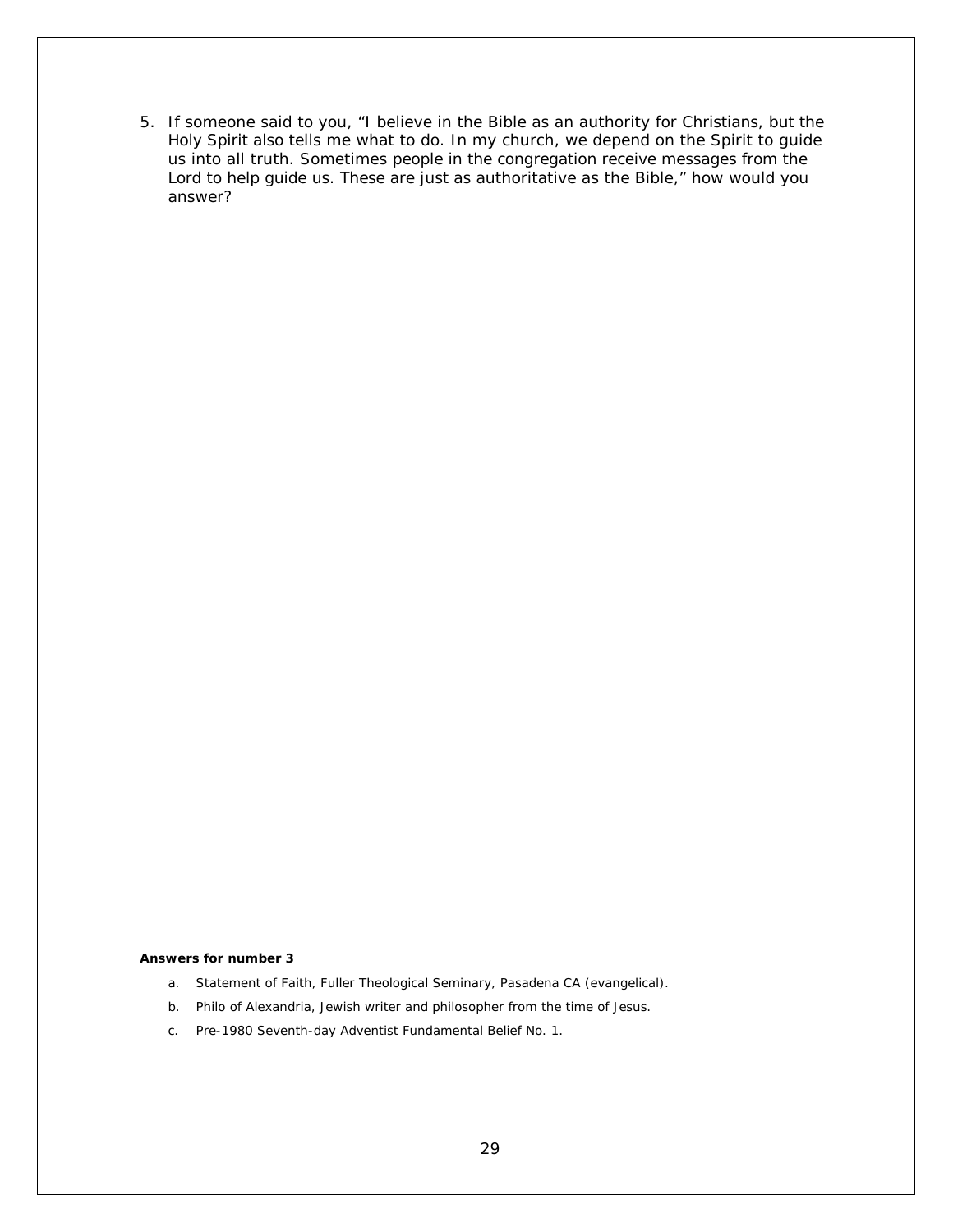## **Assignment 4**

# **A Bible Study About the Bible**

## *Be sure to record on your* **Student Fulfillment Card** *that you have completed this assignment.*

The following texts move through a systematic explanation of the role, place and authority of the Bible in the life of the Christian. You can copy this study and place it in your Bible, or you can mark your Bible so you can give the study with nothing but your Bible in hand.

If you mark this study in your Bible, here's how to do it:

- 1. On the flyleaf or on a blank page in the back of your Bible write "Understand Bible" – UB 1- 2 Tim. 3:16.
- 2. Then beside each subsequent text mark UB (No. ) and the reference for the next text. When you finish you will have a chain of 18 texts about the Bible marked in your Bible.
- 3. You can also use colored pencils or a highlighter to highlight the texts in the chain.

**Example:** In the margin beside UB 1 (2 Tim 3:16) write UB 2 2 Peter 1:21.

| <b>UB1</b><br>2 Tim. 3:16         | The origin of Scripture.                                       |
|-----------------------------------|----------------------------------------------------------------|
| 2 Peter 1:21<br>UB <sub>2</sub>   | The role of prophets in transmitting Scripture.                |
| UB <sub>3</sub><br>2 Sam, 23:1, 2 | An example.                                                    |
| UB <sub>4</sub><br>Jer. 1:4-9     | An example.                                                    |
| UB <sub>5</sub><br>Gal. 1:11, 12  | An example.                                                    |
| UB 6<br>Rev. $1:1,2$              | The process of revelation.                                     |
| <b>UB7</b><br>Luke 24:27          | The Scriptures reveal Jesus.                                   |
| UB <sub>8</sub><br>Luke 24:45     | The mind must be "illuminated" in order to understand.         |
| UB 9<br>Matt. 22:29               | Ignorance or misinterpretation produces error.                 |
| UB 10 John 5:39                   | Reading the Bible is not enough. It must be understood.        |
| UB 11 Rom. 15:4                   | The Old Testament teachings are still valid.                   |
| UB 12 2 Tim. 3:15-17              | The purpose and usefulness of Scripture.                       |
| UB 13 Ps. 119:105                 | The Scriptures are a flashlight in the dark.                   |
| UB 14 Ps. 119: 11                 | Knowing the Scriptures protects us from sin.                   |
| UB 15 Isa. 40:8                   | The Scriptures are always valid. They do not go out of date.   |
| UB 16 Rev. 22:18, 19              | No one has the right to change what God says.                  |
| UB 17 Rev. 1:3                    | Those who accept and follow the Scriptures are blessed by God. |
| UB End John 10:35                 | The Scriptures are infallible and authoritative.               |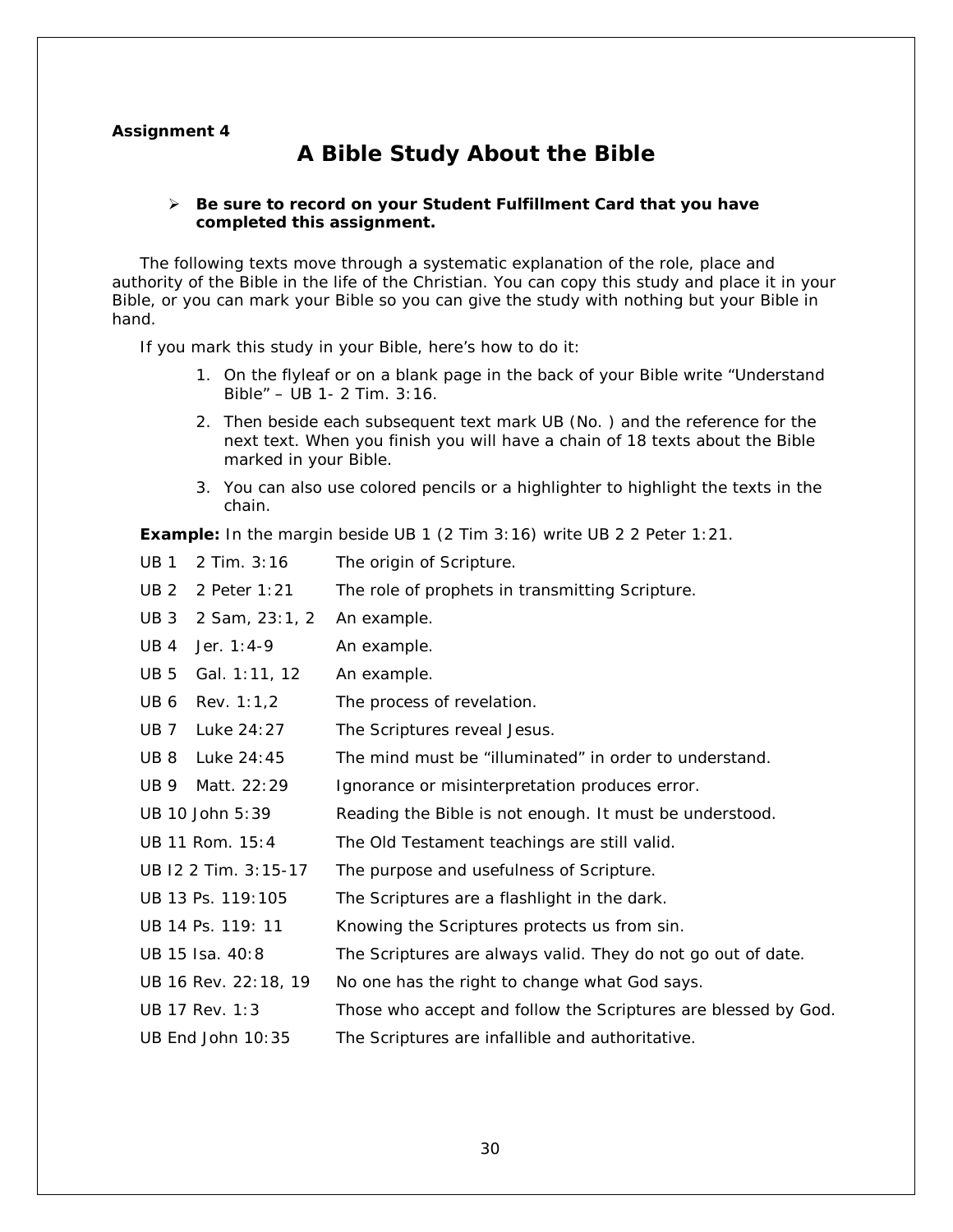# **UNIT 2**

## **Choosing a Translation**

The purpose of this Unit is to study and understand the translation process and how various versions of the Bible may best be used. The Bibles we use today are all translations Even if you read Hebrew, Aramaic, or Greek, the three original languages of the Bible, there are no original manuscripts of Bible books in existence.

The Bible was written over about a 1400-year period by some forty different people, in many different circumstances, and was eventually put together in what is known as the "canon" of Scripture. This "canon" is the list of books accepted as authentic and authoritative. Seventh-day Adventists accept and use the Protestant canon of Scripture, 39 Old Testament books and 27 New Testament books, a total of 66 books.

## **What This Unit Is About**

This Unit will study three topics:

- 1. How Bible translations are made.
- 2. Describe the similarities and differences between commonly used translations.
- 3. Describe some problems that commonly appear in translations.

When you complete this Unit, you should be able to:

- 1. Articulate either verbally or in writing the differences between a literal translation, a dynamic translation, and a paraphrase.
- 2. Be familiar with the origins of the English Bible.

## **The Canon of Scripture**

i,

The sixty-six books of the Protestant Bible were originally written in three different languages, Hebrew, Aramaic, and Greek. Unless you can read one of these languages, you are dependent on a translation of the Bible. Even those in the original languages are copies. No original manuscripts exist.

The "canon" of Scripture refers to the commonly accepted list of authoritative books. The chart below shows the differences between three canons. Seventh-day Adventists accept the Protestant canon.[1](#page-30-0)

|                      | <b>Jewish</b> | Protestant | <b>Roman Catholic</b> |
|----------------------|---------------|------------|-----------------------|
| Law                  |               |            |                       |
| <b>Prophets</b>      |               |            |                       |
| Writings             |               |            |                       |
| <b>New Testament</b> |               |            |                       |
| Apocrypha            |               |            |                       |

<span id="page-30-0"></span><sup>&</sup>lt;sup>1</sup>If you wish to study further how the canon was put together and why Protestants accept the 66 books that appear in our Bibles, the *Seventh-day Adventist Bible Dictionary*, pp. 179- 188 is helpful.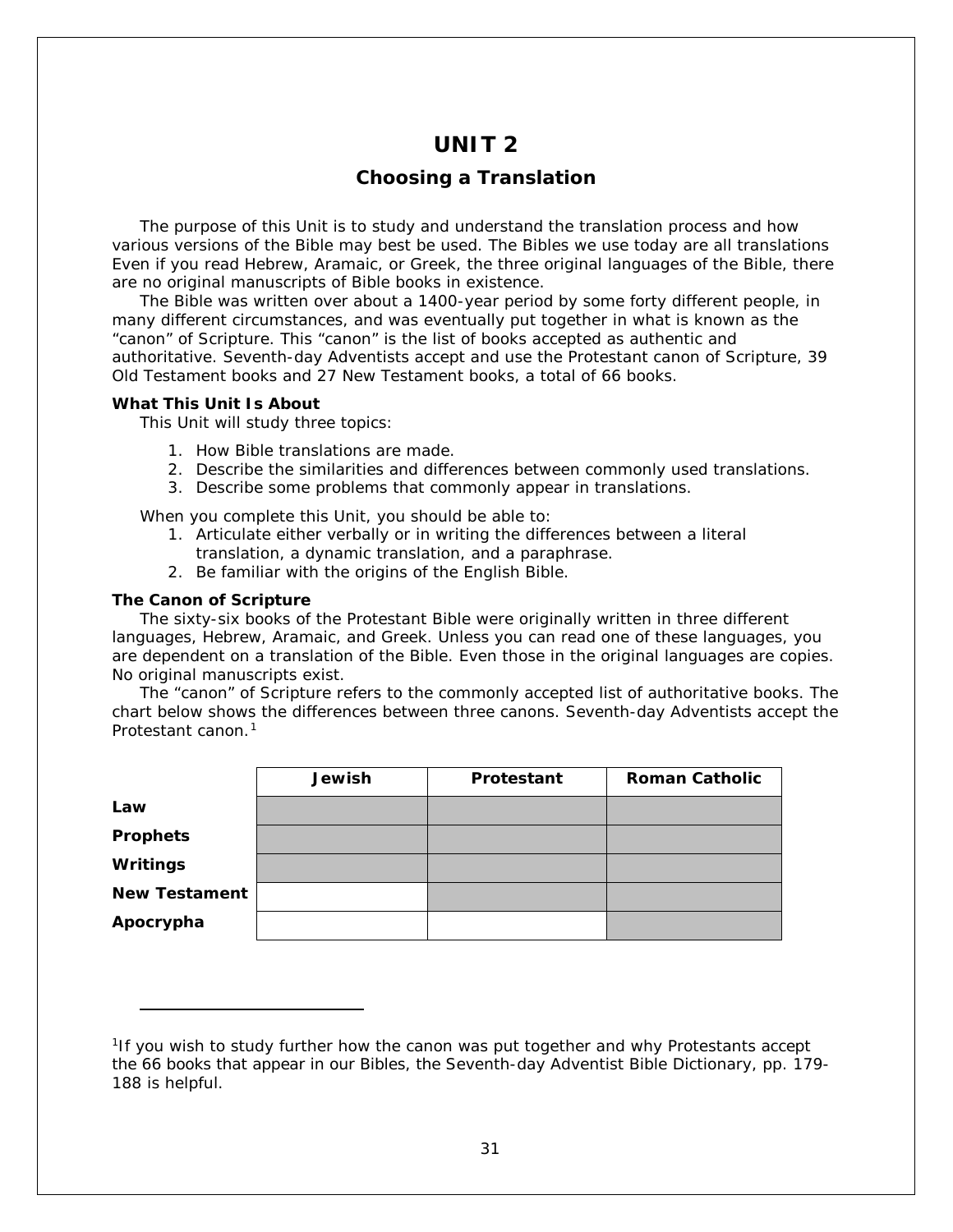There are many translations —sometimes called "versions" — of the Bible available in English. The one you prefer to use is a matter of personal choice. All translations are to some extent interpretations. It is impossible to transfer text exactly word for word from one language to another. Some versions try to translate as literally as possible, meaning closer to word for word. Some try to communicate thought patterns rather than word patterns.

## **The Seventh-day Adventist Use of Bible Versions**

At various times in our history controversies developed over the use of Bible versions. In the 1930s the primary focus of the dispute was the King James Version vs the American Revised Version. Later the focus of attention was the King James Version vs the Revised Standard Version. Today the focus is mostly on the King James Version vs the New International Version.

You will immediately notice that the primary focus is on whether some other version can take the place of the King James Version. Today we have a New King James Version that is added to the translation mixture.

The historic position of the Seventh-day Adventist Church relative to the use of versions is clear and plain. On June 1, 1931 the General Conference Committee of the Seventh-day Adventist church recorded a vote that reads: "The King James Version and the American Revised Version (the center of the controversy at the time) shall serve us without discrimination. . . . We further record our conviction that all workers, ministers, teachers, authors, editors, and leaders should rigidly refrain from further participation in this controversy, leaving all free to use the version of their choice." (General Conference Committee Minutes, June 1, 1931). That action has never been rescinded, and still serves as the guiding principle for the use of Bible versions in Seventh-day Adventist churches.

Since there are no original manuscripts, even in the original languages, the texts the translators use are composites. Translators, or translation committees, must often make value judgments regarding variant readings.<sup>[2](#page-31-0)</sup>

## **Why translations?**

i,

There are a number of reasons for translations:

- As better manuscripts, usually meaning older manuscripts that are closer to the originals, come to light, it is possible to produce a translation as close to the original as possible, and as accurate as possible as compared to the original language manuscripts.
- To make the Bible as easy to read and understand as possible. Language changes and previous translations often become difficult to comprehend.
- Translators working with illiterate or semi-literate people groups need to find ways to express Scripture in simple, easily understood language.
- As counterpoints to translations that accept different options for problem texts.

Assume that you are searching for a word to translate "lamp" in Luke 12:35, "Be dressed ready for service and keep your lamps burning." Would it be more understandable to use "flashlight" or "torch?" Or would it be best to leave out "lamp" and let the reader figure it out for him or herself why you would burn a lamp?

How about the "holy kiss" in 1 Corinthians 16:20? Try doing that after church some Sabbath and see what the consequences are! Here you have something promoted in the Bible that some cultures do not really approve of. So, can you get around the problem by

<span id="page-31-0"></span><sup>&</sup>lt;sup>2</sup>If you are interested in reading more about the details of the use of biblical manuscripts in the original languages, see Frederick W. Danker, *Multipurpose Tools for Bible Study*, (Minneapolis: Fortress Press, 1993). The book includes a CD with a lot of interesting information.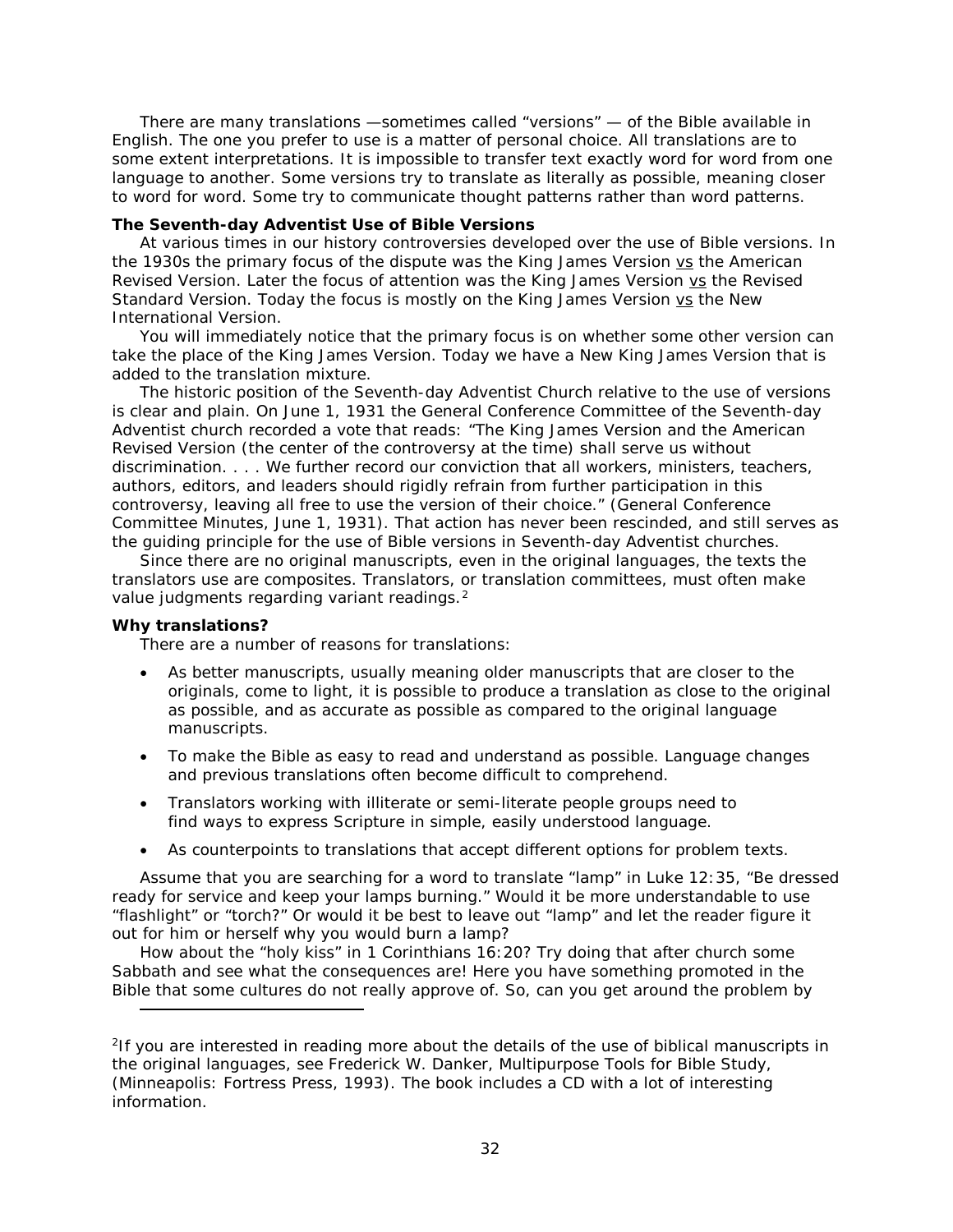using "brotherly" kiss, as the *Good News Bible* does? How about a "kiss of peace" as the *New English Bible* translates it? The *Message* translation makes it "holy embraces", like giving people a hug. Or maybe it would be better to make this phrase more acceptable by translating it "a loving handshake?" as does the *Living Bibl*e. But then what about those cultures that have no problem at all with a "holy kiss," but never shake hands? Or maybe a more neutral phrase would be better, like a "warm greeting" as the *Contemporary English Version* has it.

## **Types of Translations**

There are three primary systems used in translating the Bible. One is called "literal translation," another is called "dynamic equivalence translation." The third is called a "paraphrase." Various versions of the Bible are examples of the use of each of these methods.

## **Literal Translations**

The literal method of translation attempts to translate word for word, as close to the original meaning as possible. The King James Version, the New American Standard Version, and the English Standard Version (ESV) are examples of this system. For instance, the introduction to the New American Standard Version says: "The New American Standard Bible has been produced with the conviction that the words of Scripture as originally penned in the Hebrew and the Greek were inspired by God." That is a direct affirmation of verbal inspiration. Nevertheless, it makes this version an excellent study tool.

Literal translations sometimes use antiquated ways of saying things in an attempt to reflect the words of the original. They are excellent for study purposes because they try to stick closely to the word order of the original languages. On the other hand, there are various families of manuscripts even in the original languages. So, even the translators who follow the "literal" method must choose which families of manuscripts to use.

**Dynamic Equivalency Translations**

A dynamic equivalency translation attempts to understand the *thought* the original writer had in mind, and to translate that thought into understandable modem language. For instance, in 1 Peter 1:13 notice the translations for "gird" and "loins" in the chart below. Which one is most understandable to you?

|                               | Wherefore gird up the loins of your mind, be                 |
|-------------------------------|--------------------------------------------------------------|
| <b>King James Version</b>     | sober, and hope to the end for the grace that is to be       |
|                               | brought unto you at the revelation of Jesus Christ.          |
|                               | Therefore, gird up the loins of your mind, be                |
| <b>New King James Version</b> | sober, and rest your hope fully on we grace mat is to        |
|                               | be brought to you at the revelation of Jesus Christ.         |
|                               | Therefore, gird your minds for action, keep                  |
| <b>New American Standard</b>  | sober in spirit, fix your hope completely on the grace to be |
|                               | brought to you at the revelation of Jesus Christ.            |
| <b>Revised Standard</b>       | Therefore, gird up your minds, be sober, set                 |
| <b>Version</b>                | your hope fully upon the grace that is coming to you at      |
|                               | the revelation of Jesus Christ.                              |
|                               | Therefore, prepare your minds for                            |
| <b>New International</b>      | action; be self-controlled; set your hope fully on           |
| <b>Version</b>                | the grace to be given you when Jesus Christ is               |
|                               | revealed.                                                    |
| <b>Good News Bible</b>        | So then, keep your minds ready for action.                   |
| (Today's English              | Keep alert and set your hope completely on the blessing      |
| <b>Version</b> )              | which will be given you when Jesus Christ is revealed.       |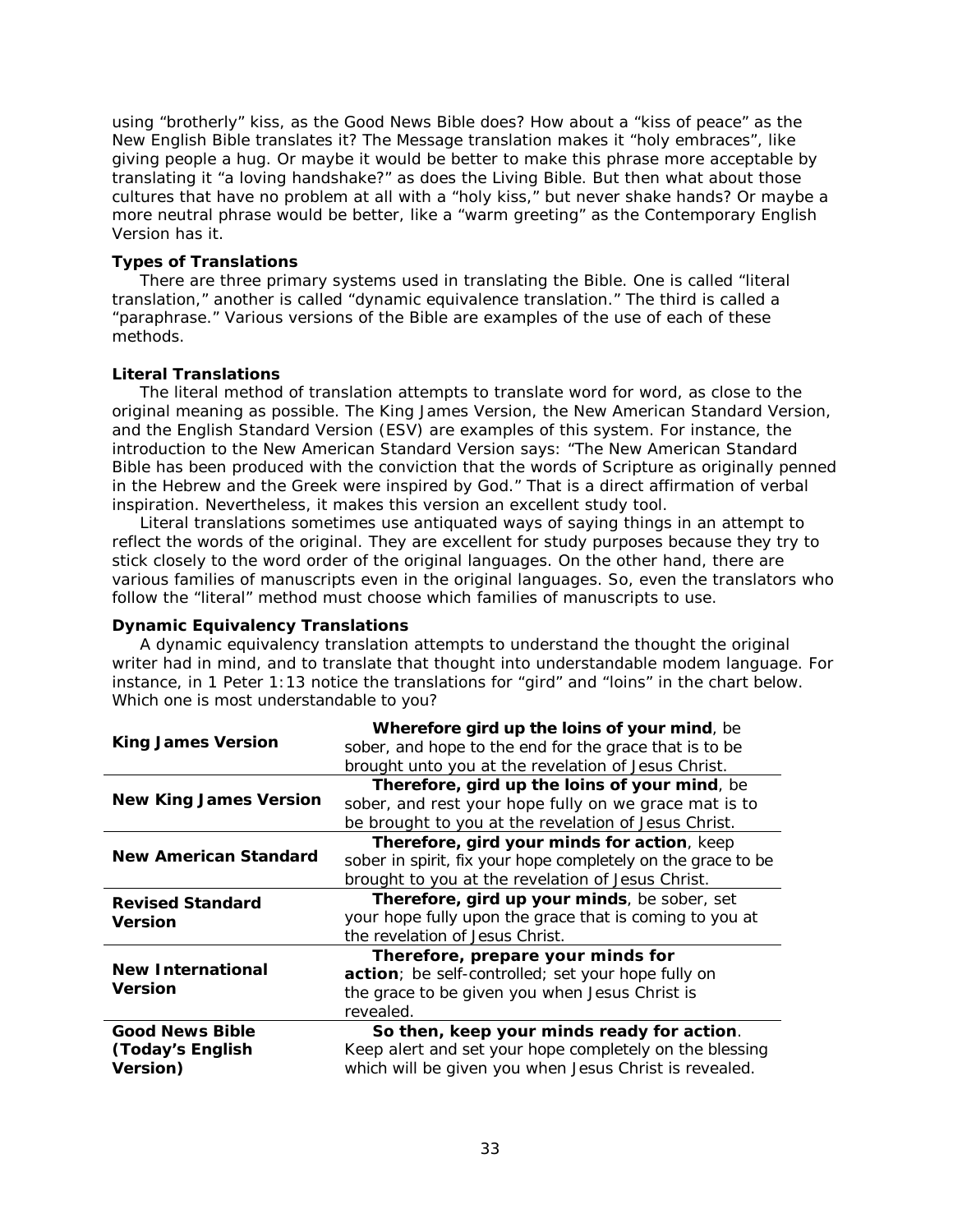## **Paraphrases**

A third category of translations are called paraphrases. A paraphrase is not really a translation; it is an explanation, a restatement of the text to make it as clear and meaningful as possible. Sometimes they are closer to a commentary than a translation. Popular paraphrases are the *Living Bible*, the *Message* Bible, and for Adventists, The *Clear Word* Bible.

A paraphrase is good for devotional study, family worship, and in small groups. A paraphrase is not the best for exegetical and systematic study.

The paraphrase of Amos 1:1, 2 in the *Living Bible* is a good example.

| <b>New American</b>                                                                                                                                                                                                                                                       | <b>New International</b>                                                                                                                                                                                                     | <b>Living Bible</b>                                                                                                                                                                                                                                                                                                                                                                                                                                                                              |
|---------------------------------------------------------------------------------------------------------------------------------------------------------------------------------------------------------------------------------------------------------------------------|------------------------------------------------------------------------------------------------------------------------------------------------------------------------------------------------------------------------------|--------------------------------------------------------------------------------------------------------------------------------------------------------------------------------------------------------------------------------------------------------------------------------------------------------------------------------------------------------------------------------------------------------------------------------------------------------------------------------------------------|
| Standard (literal)                                                                                                                                                                                                                                                        | (dynamic equivalency)                                                                                                                                                                                                        | (paraphrase)                                                                                                                                                                                                                                                                                                                                                                                                                                                                                     |
| The words of Amos,<br>who was among the<br>sheepherders from Tekoa,<br>which he envisioned in<br>visions concerning Israel<br>in the days of Uzziah king<br>of Judah, and in the days<br>of Jeroboam son of Joash,<br>king of Israel, two years<br>before the earthquake. | The words of Amos,<br>one of the shepherds of<br>Tekoa-the vision he saw<br>concerning Israel two<br>years before the<br>earthquake, when Uzziah<br>was king of Judah and<br>Jeroboam son of Jehoasha<br>was king of Israel. | Amos was a herdsman<br>living in the village of<br>Tekoa. [All day long he<br>sat on the hillsides<br>watching the sheep,<br>keeping them from<br>straying.] One day, in a<br>vision, God told him some<br>things that were going to<br>happen to his nation,<br>Israel. This vision came to<br>him at the time Uzziah<br>was king of Judah, and<br>while Jeroboam (son of<br>Joash) was king of Israel -<br>two years before the<br>earthquake. This is his<br>report what he saw and<br>heard. |

Peter's answer to Simon the Sorcerer in Acts 8:20 is another example:

| <b>King James</b>                                                                                                                                  | <b>New American</b><br><b>Standard (literal)</b>                                                                                          | <b>Phillips</b><br>(paraphrase)                                                                                                                                                                                    |
|----------------------------------------------------------------------------------------------------------------------------------------------------|-------------------------------------------------------------------------------------------------------------------------------------------|--------------------------------------------------------------------------------------------------------------------------------------------------------------------------------------------------------------------|
| But Peter said unto<br>him, "Thy money perish"<br>with thee, because thou<br>hast thought that the gift<br>of God may be purchased<br>with money." | But Peter said to him.<br>"May your silver perish<br>with you, because you<br>thought you could obtain<br>the gift of God with<br>money!" | To hell with you and<br>your money! How dare<br>you think you could buy<br>the Holy Spirit.<br>(Phillips adds a<br>footnote saying that this<br>is an exact idiomatic<br>English equivalent of the<br>Greek text). |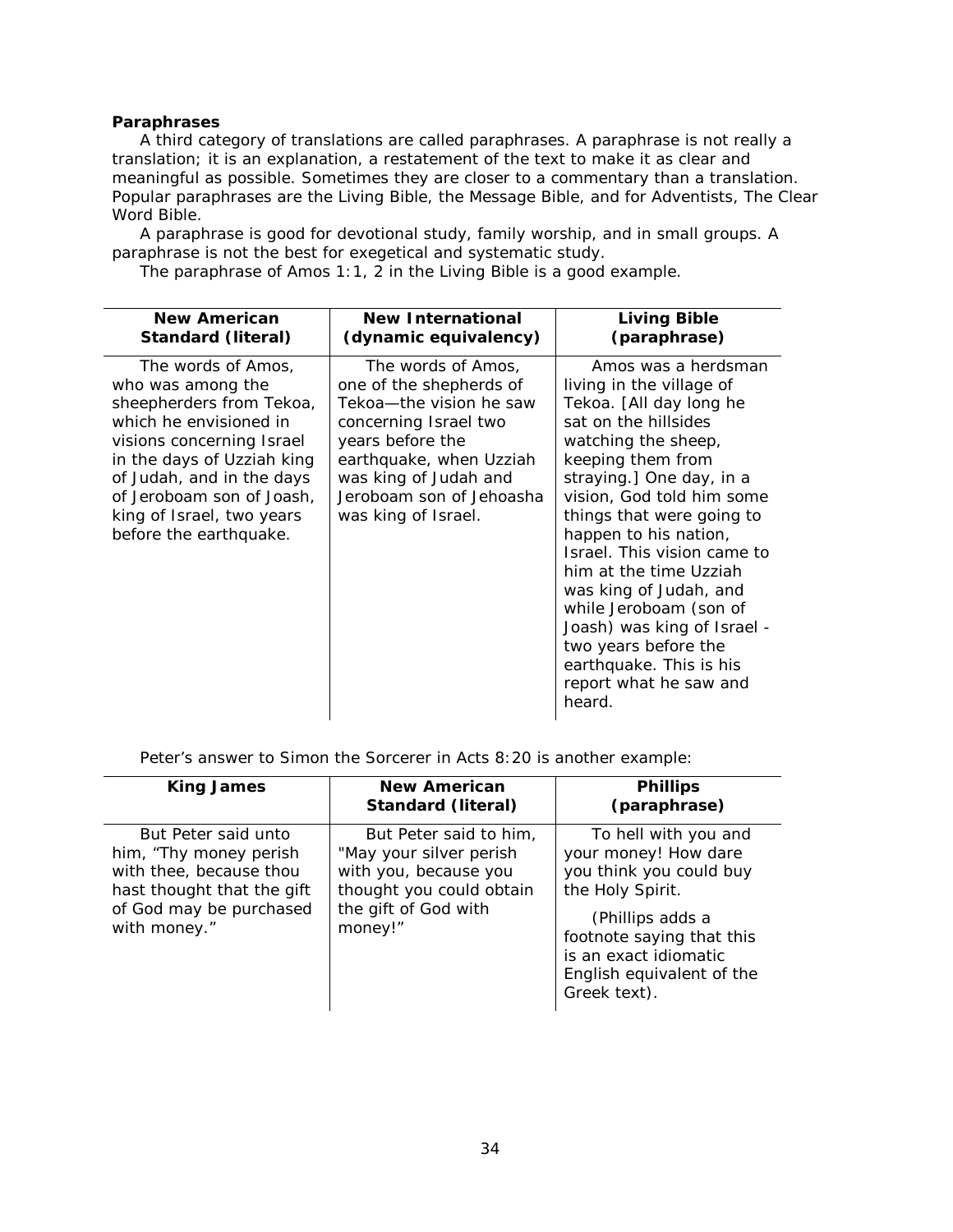### **Checking Out a Translation**

The following statement from James I. Packer (ed.) *The Bible Almanac*, (Nashville: Thomas Nelson Publishers, 1980). p. 83 presents a good way to check out a translation:

The modern Christian finds himself in a situation that is both bewildering and exciting, because he has so many English translations and paraphrases available. . . . . In general, there are three things to check out a Bible translation: (1) its attitude toward the original text, (2) its way of rendering that text, and (3) whether it communicates clearly to the modern reader. People who have no knowledge of Greek or Hebrew can pass judgment only on the last point - whether the translation communicates clearly to them. But they can learn a great deal about the way each version has handled the work of translation be seeing what it does with certain key passages. For example, we shall get some idea of the translators' theological viewpoint by checking these references:

- Deity of Christ John 1:1; Titus 2:13.
- Atonement Rom. 3:25; Heb. 2:17; 1 John 2:2; 4:10.
- Justification Rom. 3:25; 5:1
- Repentance Matt. 3:2
- Baptism Matt. 28:19
- Inspiration of Scripture 2 Tim. 3:16

#### **Checking Out An "Adventist" Text: Daniel 8:14**

| <b>King James</b>                                                                                 | <b>Revised</b><br><b>Standard</b>                                                                                                                | <b>New</b><br>American<br><b>Standard</b>                                                         | <b>Living Bible</b>                                                                                      | <b>Good News</b><br><b>Bible</b>                                                                                                                                  |
|---------------------------------------------------------------------------------------------------|--------------------------------------------------------------------------------------------------------------------------------------------------|---------------------------------------------------------------------------------------------------|----------------------------------------------------------------------------------------------------------|-------------------------------------------------------------------------------------------------------------------------------------------------------------------|
| Unto two<br>thousand and<br>three hundred<br>days; then<br>shall the<br>sanctuary be<br>cleansed. | For two<br>thousand and<br>three hundred<br>evenings and<br>mornings;<br>then the<br>sanctuary shall<br>be restored to<br>its rightful<br>state. | For 2,300<br>evenings and<br>mornings;<br>then the holy<br>place will be<br>properly<br>restored. | It will take<br>2,300<br>evenings and<br>mornings;<br>then the<br>Temple will be<br>made right<br>again. | It will continue<br>for 1,150<br>days, during<br>which the<br>evening and<br>morning<br>sacrifices will<br>be offered.<br>Then the<br>Temple will be<br>restored. |

The reading in the *Good News Bible* has since been changed to read: "It will continue for 2300 evenings and mornings, during which sacrifices will not be offered. Then the Temple will be restored." The reason for this change will be studied a little further on in this Unit.

#### **The King James Version: An Old Friend and Some New Relatives**

The King James Version has been the most popular Bible version in English for centuries. Some people feel that it is wrong to use any other version.

The King James Version has all kinds of words in *italics*. Usually a word is italicized to indicate special emphasis. When you listen to someone read the Scripture reading in church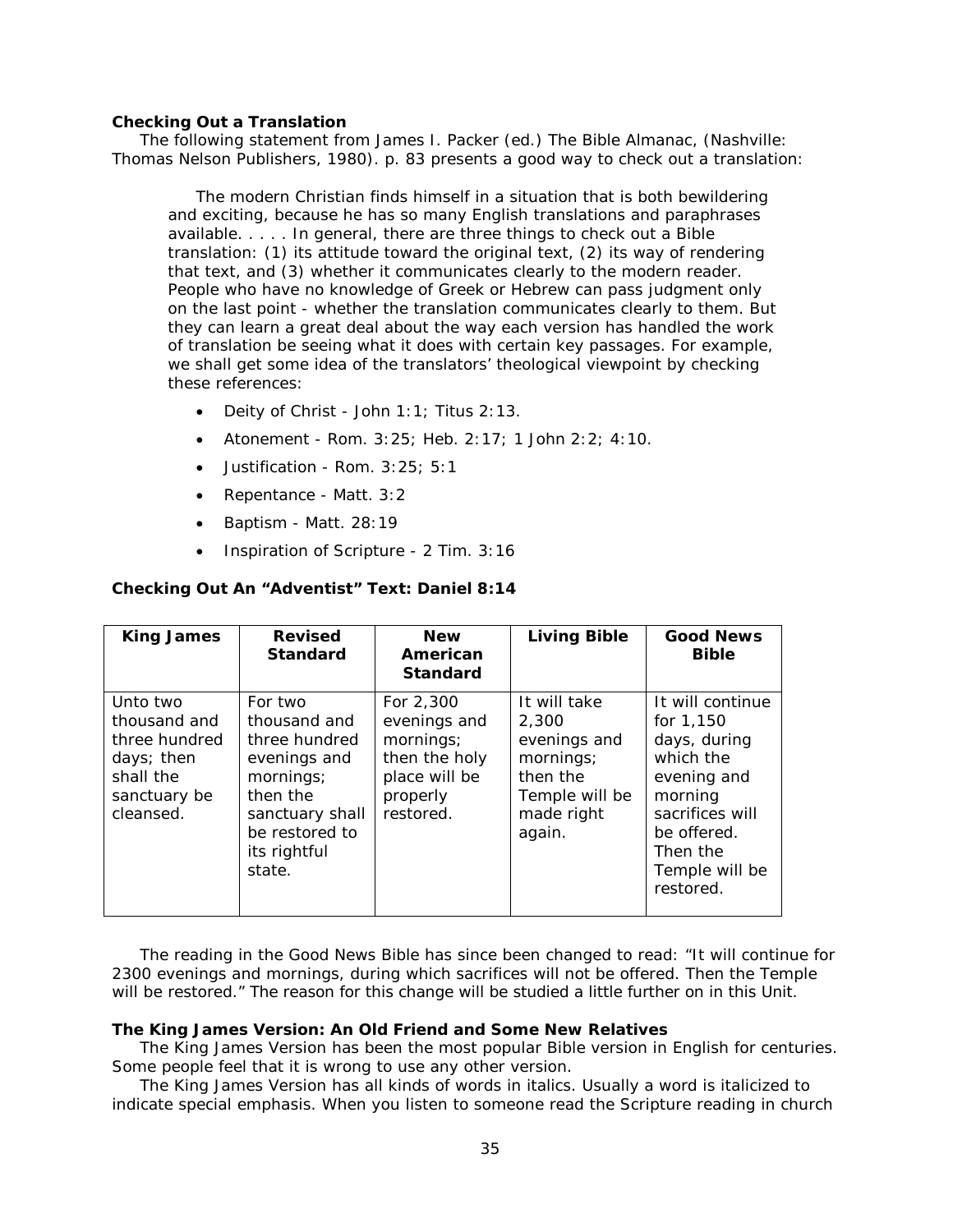on Sabbath morning, you will often hear them emphasize those words. In the King James Version, however, it does mean that at all. *The italicized words have been added so that the English sentence makes sense*.

For instance, Proverbs 20:4 reads: "The sluggard will not plow by reason of the cold; *therefore* shall he beg in harvest, and *have* nothing." Literally, the text reads: "The sluggard will not plow by reason of the cold; shall he beg in harvest, and nothing." The words "therefore" and "have" are added so the sentence makes sense.

The authors of the New Testament wrote in Greek. They used as their Bibles a Greek translation of the Old Testament known as the Septuagint (LXX), meaning "seventy" became 72 men supposedly did the translation around 200 B.C.

## **Latin and Greek Bibles**

In 382 A.D. Pope Damarus asked a man named Jerome to produce a Bible in Latin that would be a "common" version (*editio vulgata* in Latin), hence the name "Vulgate." Jerome took his work seriously. He moved to Palestine, learned Hebrew, and translated the Old Testament directly from Hebrew. For the New Testament, he used the Greek manuscripts he had available. Many Roman Catholic Versions are still based on this Latin Vulgate text. In other words, they are a translation of a translation.

In 1516 A. D., a scholar by the name of Desiderius Erasmus published a Greek New Testament based on the readings of a combination of manuscripts he had available to him. His text reflected the majority readings of these available manuscripts. The manuscripts he had were not very old, however. Usually, the older a manuscript is the closer it is to the original, and therefore likely to be more accurate (although not always). Erasmus' Greek New Testament became known as the *Textus Receptus*, the "received text." The King James Version is based on this text.

Some 200 years after Erasmus' time, older Greek manuscripts became available. Many of today's versions are based on what are called "eclectic" texts, a combination of many readings. Most of these variants (about 90%) are just small things like "an" instead of "a", etc.

Most of these eclectic texts also consider the "context," that is the meaning and message of the Bible book itself, to be as accurate and faithful as possible to the intent of the author.

#### **The King James Version**

In 1611 A.D., the King James Version appeared. Even today it is the best known of all English language versions. Some people feel that the King James is the only Bible that is accurate, and no other version should be used. This is not true, however, because contemporary versions are based on manuscripts that had not even been discovered when the King James Version was translated, and are often more accurate.

A more serious problem with the King James Version, however, is that the English language used is outdated, and in some instances has changed so much that a word may mean exactly the opposite as it did in 1611.

There are many people who still enjoy using the King James Version, mostly because it is familiar and customary. Other versions, however, are often much clearer, especially to new Christians and young people not raised on 1611 English. The New King James Version helps solve that problem, as do other version in contemporary English.

#### **Examples of Word Changes**

A classic example is the word "let" in Romans 1:13. In 1611, "let" meant to hinder; today it means to permit. So, in the King James Version Paul says he was "let hitherto," a phrase that is almost unintelligible today. The New International Version simple says "I have been prevented from doing so until now," a phrase anyone can understand. The New King James Version has changed word order, grammar, vocabulary, spelling, and other language issues to make it more understandable to us today.

An example of how words change in meaning that can have some interesting implications for Seventh-day Adventists because of our standards of personal appearance, is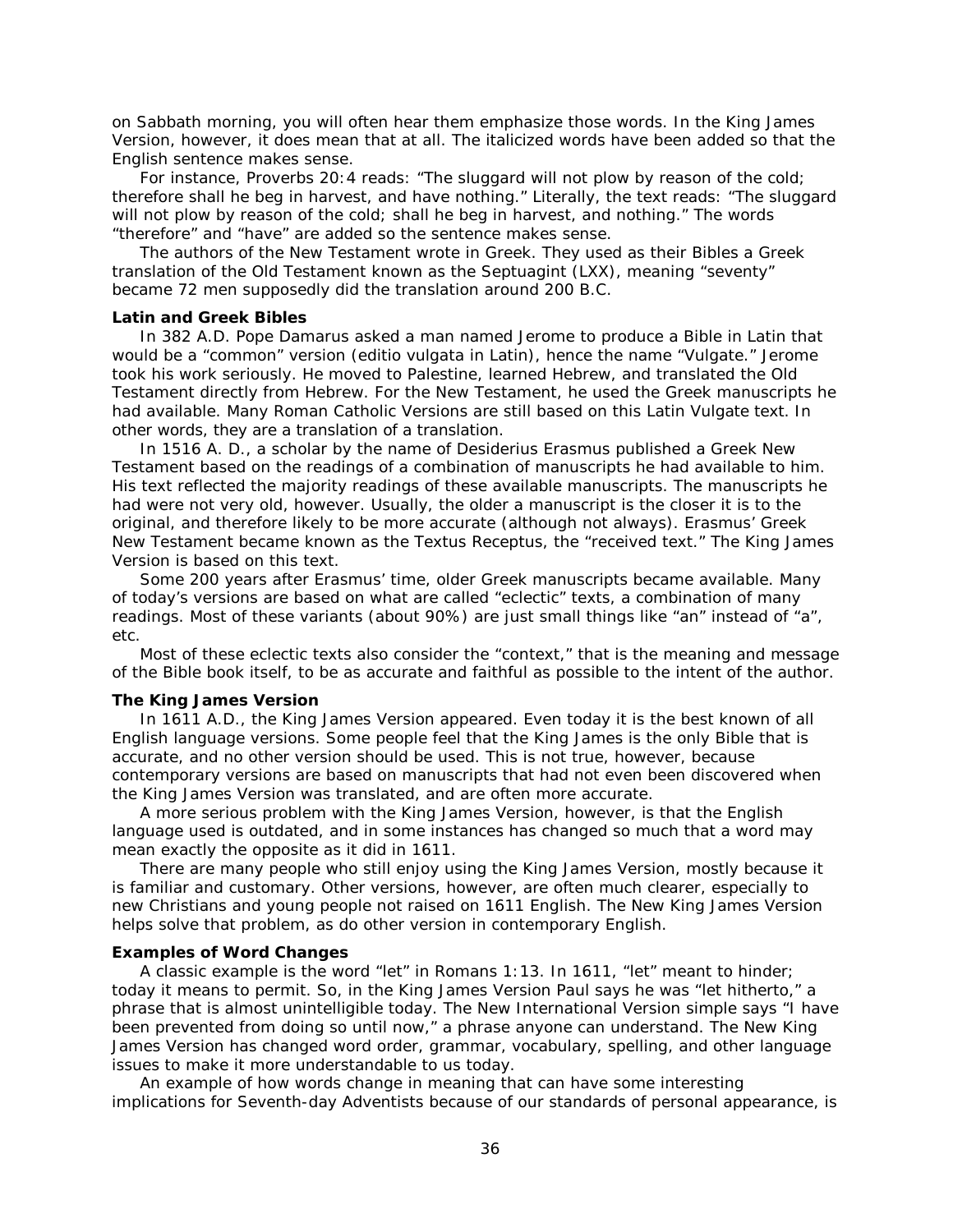Nehemiah 13:26. It says that "outlandish" women made Solomon sin. One meaning of "outlandish" today is "unconventional" or "bizarre." The text, in today's English, gives the impression that some heavily made-up, overdressed, and highly bejeweled loose women moved in on Solomon. But "outlandish" in 1611 meant "out-of-the-land," or "foreign." The New King James Version reads simply "pagan women." It would be incorrect, for instance, to use the word "outlandish" in this text in the King James Version to speak against jewelry, etc.

# **The King James Version in the Seventh-day Adventist Church**

In the 1930s an Adventist Bible teacher by the name of Benjamin G. Wilkinson wrote a book entitled *Our Authorized Bible Vindicated*, a defense of the *Textus Receptus* as the only valid text from which to translate. His basic premise was that other Hebrew and Greek manuscripts were manipulated by the Jesuits, and therefore inaccurate. Dr. Wilkinson's ideas have been picked up and republished in one of the main sources in Evangelical literature in defense of the King James Version, a book entitled *Which Bible?* by David Otis Fuller, though Dr. Wilkinson is pictured as an unknown scholar coming from an "obscure" college on the East Coast (today Washington Adventist University). The book never mentions that he is a Seventh-day Adventist.

The Seventh-day Adventist church did not accept Dr. Wilkinson's position, partly for scholarly reasons, and partly because it was causing a very divisive controversy. (See the previous discussion about the use of versions in the Seventh-day Adventist church).

When the Revised Standard Version was published in the early 1950s, the General Conference produced a book entitled *Problems in Bible Translation*, published by the Review and Herald. It examines some problem texts and outlines the principles of Biblical Interpretation.

Even today some people are so tied to the King James Version that they disallow the use of other translations.<sup>[3](#page-36-0)</sup>

# **Reading 2**

i,

# *Be sure to record on your* **Student Fulfillment Card** *that you have completed this assignment.*

<span id="page-36-0"></span><sup>3</sup>For more information about various versions, see Sakae Kubo and Walter F. Specht, *So Many Versions* (Grand Rapids: Zondervan Publishing Company, 1983). Both authors are Seventh-day Adventists.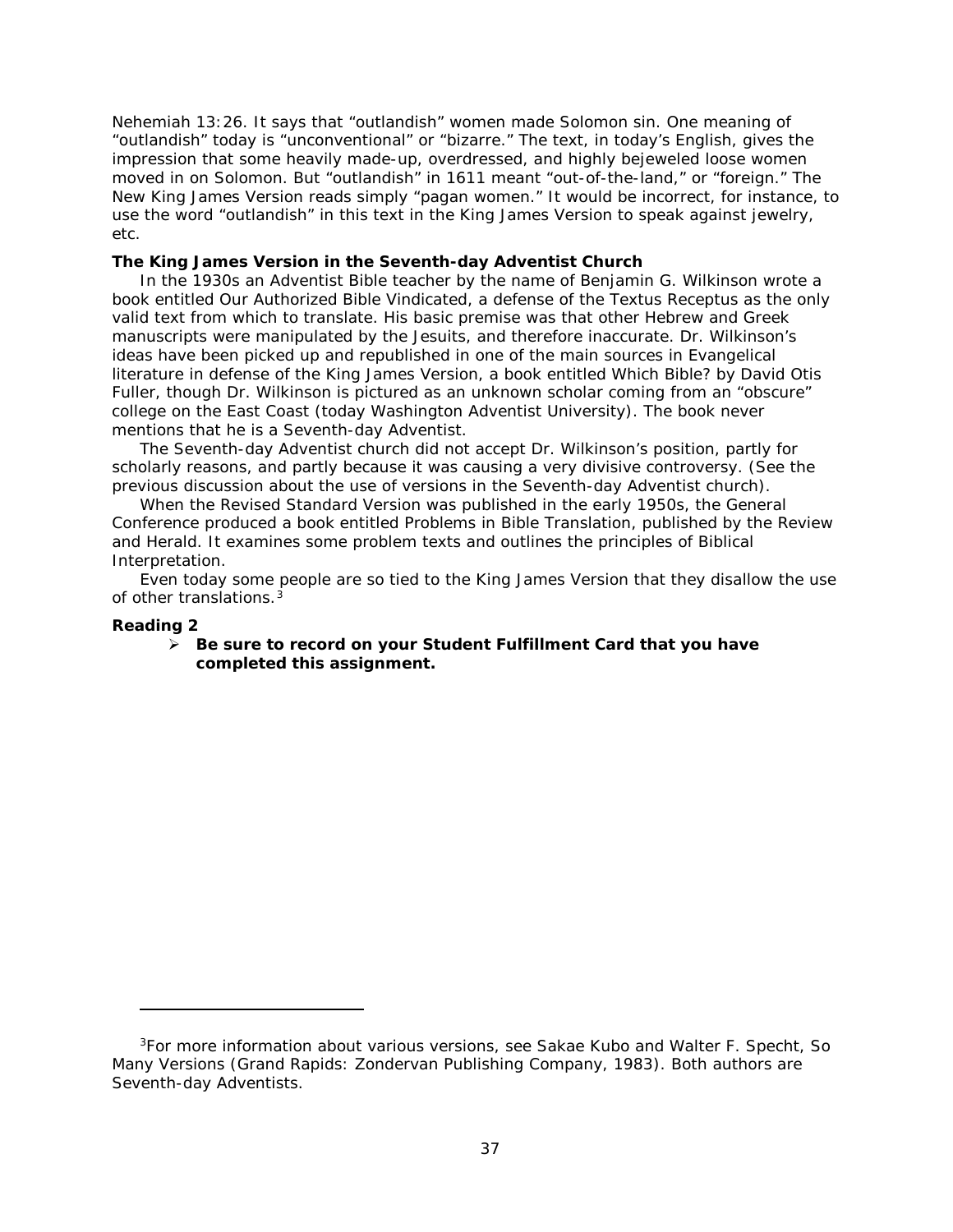# **Which Version Can We Trust**<sup>[1](#page-37-0)</sup>

by Arthur Ferch

# **Part One-A Divine Hand Guiding**

The history of modern language translations of the New Testament is fascinating and yet sometimes poorly understood. What happened to the original New Testament writings as they came from the hands of the apostles? What types of witnesses to the New Testament are there? How did the variants (differences) in the sacred text originate, and to what degree do these affect the teaching of the New Testament? How well attested is the New Testament when compared with other ancient writings? What changes did the printed text effect when it replaced the handwritten copies? What is the nature of the textus receptus (the received text)? Why did the "standard text" (which is the basis of modern language translations of the New Testament) replace the textus receptus? How did Ellen G White and Adventists in the past relate to various versions of the Bible? These are questions frequently raised among our people.

 Lack of clarity on these and other issues has occasionally generated contesting points of view and bewilderment, especially when one's position regarding a particular version of the Bible has been made a criterion of orthodoxy.

 The purpose of this series is not so much to evaluate modern translations of the New Testament (this has already been done), $<sup>2</sup>$  $<sup>2</sup>$  $<sup>2</sup>$  but rather to trace the history of the books that</sup> now comprise our New Testament from the time of their original composition to the present day. Thus we hope to assist readers in gaining an overall perspective by which to assess modern translations in the light of the text of the New Testament existing at the birth of Christianity.

 We will begin with the autographs (for example, the original writings as they came from the evangelists or apostles) and note the process by which these documents were copied, translated, and quoted by the writers of the church. Then, turning from the era of handwritten copies, we will trace the history of the printed New Testament text. Next we will survey the fortunes of the received text until the appearance of what is known as the "standard text." The series will close with a review of the stand the Seventh-day Adventist Church has taken on versions in the past and how Ellen G White related to the English language Bible translations of her time.

# **The Earliest Witnesses**

i,

**Autographs and Copies**. Our story begins with the writing, under the supervision of the Holy Spirit, of the documents that now make up our New Testament. It is these particular books and letters that the Christian church came to believe originated, like their Old Testament counterparts, with men who, impelled by the Holy Spirit, spoke the word of God (2 Peter 1:20, 21). Certainly Paul believed that he wrote under the inspiration of the Holy Spirit (1 Cor 7:40; 1 Tim 4:1), and Peter recognized this fact by claiming that the writings of Paul were on a level with the other inspired scriptures (2 Pet 3:16).

Unfortunately, the original documents did not survive long. Wear and tear, frequent

<span id="page-37-0"></span><sup>1</sup>Reprinted from the *Adventist Review*, September 6, 13, 20, 27, 1990.

<span id="page-37-1"></span><sup>2</sup>*Uncial* and *minuscule* are terms that describe the type of script in which documents of the New Testament were copied. *Uncial* describes an early script used in the early copies of the New Testament, while *minuscule* represents a much later script, prevalent from the early ninth century A.D.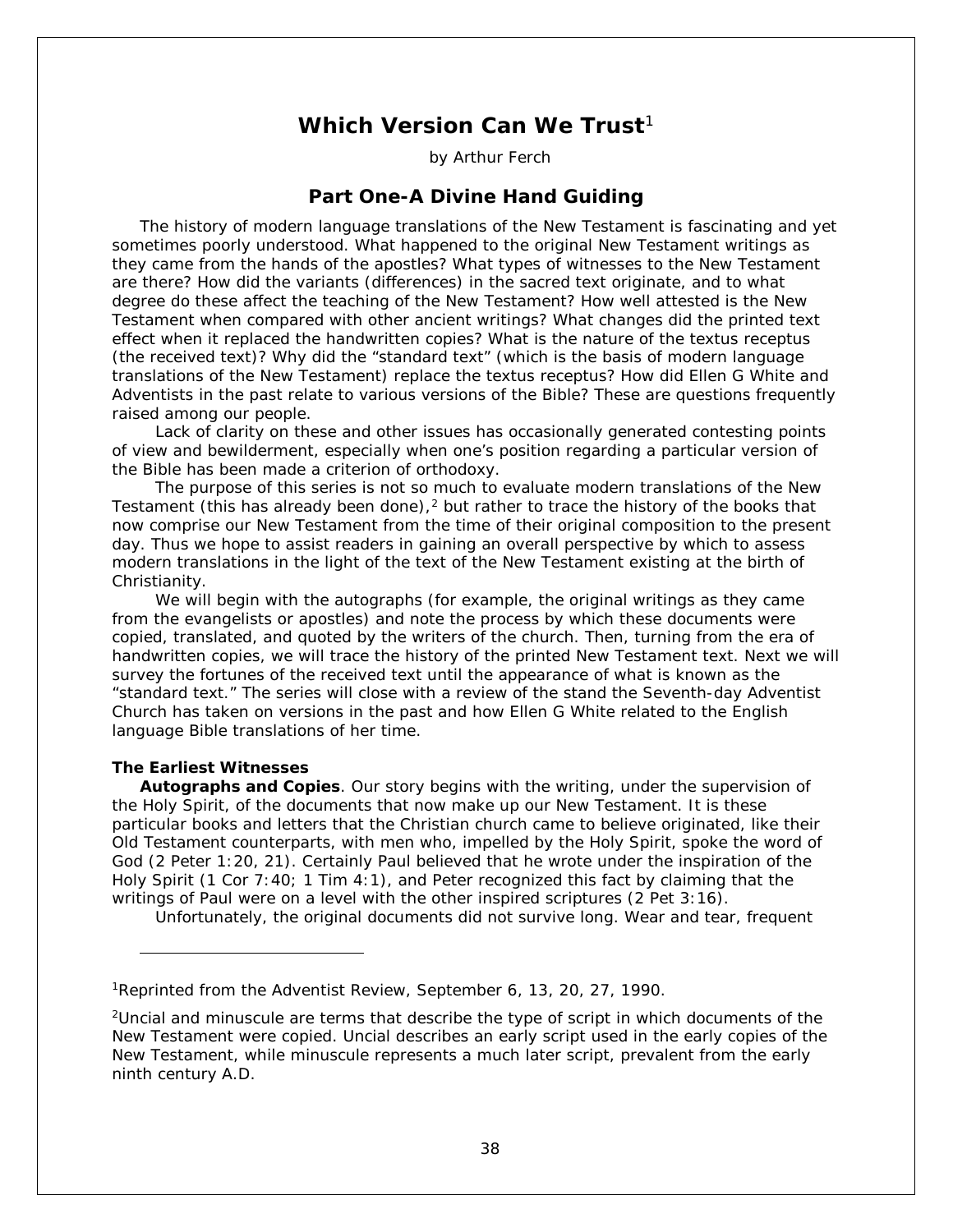use, and imperial edicts demanding the destruction of the Christian sacred books account for their early disappearance. However, the early believers did not wait long before they made handwritten copies of the autographs and distributed them among the communities of faith (cf. Col 4:16).

 Some of these manuscripts (a word derived from the Latin, meaning "written by hand") traveled hundreds of miles shortly after they were written. This is well illustrated by a papyrus fragment that is considered to be the oldest copy of any portion of the New Testament in existence today. This fragment (called Papyrus #52) was found in Egypt and contains only a few verses of the Gospel of John in Greek. On the basis of the style of script used in the fragment, it has been dated to A.D. 125.

 Since the composition of the Fourth Gospel is generally assumed to have occurred in the last decade of the first century A.D. in the city of Ephesus in Asia Minor, this scrap of papyrus proves the existence and use of a copy of the Gospel of John in a provincial town of Egypt, about 600 miles distant from its traditional site of composition, only about a generation after the Gospel was written.

 As congregations began to incorporate the reading and exposition of the Christian writings into their worship services, the need for copies of the New Testament documents became apparent. Newly established churches probably received copies of the New Testament from their founders or through transcribing their founders' manuscripts or borrowed copies. It would appear that in the earliest period there were no professional copying centers (or *scriptoria*, as they were called). Hence manuscripts would have been copied privately by hand. But the practice of copying by hand opened the possibility for divergences or differences in readings (called variants) to creep into the text of the manuscripts.

 **Versions.** Christianity entered a world in which Greek was the world language. Greek was spoken and understood in the Western Roman Empire as well as the Eastern, and today few would doubt that all the parts of the New Testament were originally written in Greek. The New Testament writers employed the Greek of daily conversation (for example, the Koine or "common" Greek), though its quality varied from the rather polished language of the book of Hebrews to the "Jewish Greek" of the last book of the Bible.

 By the end of the second century A.D., however, radical changes had begun to take place in the empire. The Greek language was confined largely to the eastern portion, the area with the greatest concentration of Christian believers up to the middle of the fourth century. It was among these Greek-speaking Christians that copies of the Greek New Testament continued to be transcribed.

 As the Greek language became increasingly confined to the Eastern Roman Empire, however, regional languages began to assert themselves. And since Christianity spread principally among the common people who no longer understood Greek, the need to express the gospel in the local languages of the various geographic regions became compulsory.

 Thus by the middle of the third century the Christian church in the western part of the empire (for example, in Italy, Africa, Gaul, and other provinces) became a Latin-speaking church. The medium of communication in correspondence between the churches of Rome and Carthage in North Africa had become Latin by about A.D. 250. In pockets of Syriacspeaking areas, especially in the region around Edessa (now known as Urfa), Christians came to use the Syriac language. Similarly, various Coptic dialects were adopted by monastic orders of Christians in Egypt from the beginning of the third century on.

 As the tide turned away from Greek as a world language, translations (also known as versions) of the New Testament writings in Latin, Syriac, and Coptic began to make their appearance. From the end of the second and the beginning of the third century on, we have New Testament manuscripts in the three languages mentioned, with further translations into Armenian, Georgian, Gothic, Slavonic, Ethiopic, and other languages appearing in succeeding centuries. Since these translations of the Greek New Testament originated in distinct geographical areas, they are most useful to the student of the New Testament text in identifying peculiarities characteristic to the manuscripts in the region in which the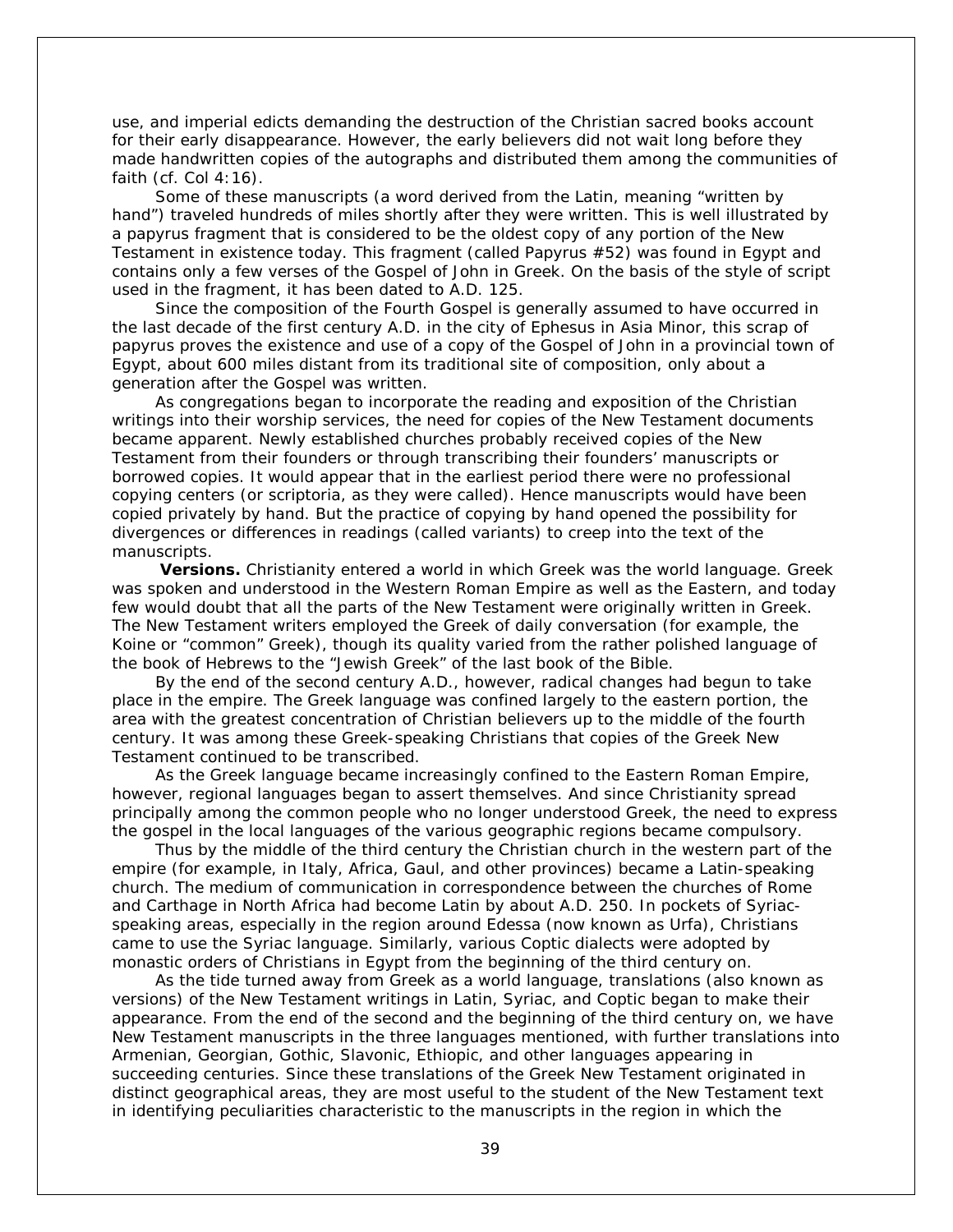translations were made.

 **Lectionaries.** Following the Jewish custom of reading passages from the Old Testament during the synagogue services, the Christian church instituted readings from the New Testament for Saturday and Sunday services, as well as other occasions. For this purpose the biblical text comprising the Gospels and Epistles was divided into a system of lessons. These reading installments were called lectionaries. Though scholars are still uncertain as to their date of origin, it is generally accepted that they preserve a reading of the New Testament text that is often much older than the actual date of the lectionary itself.

 **Citations by the Church Fathers.** Apart from the handwritten copies of the original Greek New Testament compositions or their translations into regional languages, there is also a considerable body of citations from, as well as comments on, the Christian Scriptures by the Church Fathers, the spiritual leaders of the Christian communities. These patristic (the word comes from the Latin *pater,* meaning "father") citations begin with the second century A.D. The significance of these citations is that they witness to the particular type of New Testament texts popular in the geographical regions in which a certain Father lived or traveled.

## **Writing Materials and Style**

**Writing Materials**. The earliest known New Testament scriptures were all written on papyrus, made from the papyrus plant. Today we know of 41 papyruses belonging to the period up to the third/fourth century A.D. They have been preserved in the hot, dry sands of Egypt. Papyrus was the cheapest and most commonly used writing material at the time. In later centuries parchment—a much more expensive writing material made from the hides of young goats, sheep, calves, or antelope—came into use and gradually replaced papyrus.

 The earliest parchment manuscript of the New Testament dates from the second/third century. But the best preserved and most famous parchments of the Christian Scriptures are the fourth-century *Codex Vaticanus* and *Codex Sinaiticus*.

 Parchment as a writing material for the New Testament documents remained in use until the sixteenth century, when it gave place to paper, which the Chinese had introduced to the Western world centuries before.

 **Style of Writing**. Scholars classify the handwritten copies of the New Testament according to writing material and style. During the early church period scribes used one particular type of script for nonliterary and commonplace Greek documents and another for literary works. The literary compositions utilized a script called "uncial," which is an abbreviated form meaning "inch-sized." The early copies of the New Testament were written in this more formal book-hand style characterized by Greek capitals in which each letter was separate from the other.

 However, this book hand began to deteriorate, and by the beginning of the ninth century a script of small letters in a running hand was introduced for the production of books. This cursive style, called *minuscule* (meaning "rather small"), coexisted with the uncial type of script for about two centuries, after which the cursive replaced the uncial lettering.

 Thus the various scripts assist us in dating the New Testament manuscripts in that copies of the New Testament up to the eighth century are exclusively *uncials*, those from the ninth to the eleventh are partly *uncials* and partly *minuscules*, and those from the eleventh century on are wholly *minuscules*. In fact, the number of later *minuscules* outnumbers the older uncial manuscripts by more than 10 to 1.

 So far, then, we have noted that no autographs of the New Testament writings exist today. The earliest reproductions of the New Testament consist generally of fragmentary Greek manuscripts, of versions, lectionaries, and patristic citations in various languages. All of these were written by hand either on the cheaper papyrus or the more expensive parchment. The earliest manuscripts were written in the formal uncial script; whereas the later *minuscules* are characterized by a cursive form of handwriting.

With the thousands of handwritten documents, the New Testament is the best-attested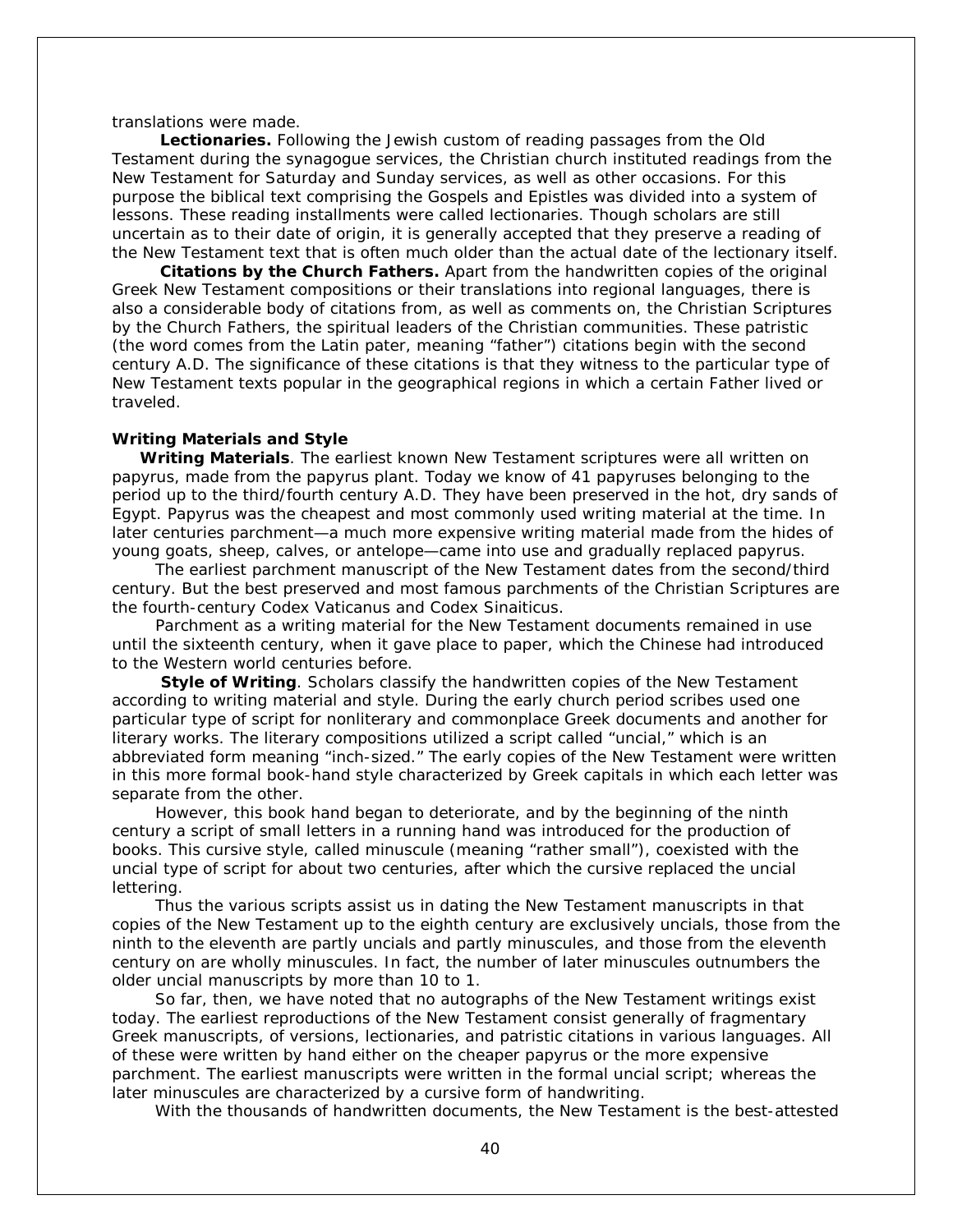body of writings of antiquity. Yet in spite of the multitude of copies from many locations, there are no two manuscripts that are the same word for word. How can this be explained? We will discuss this issue in our next segment.

# **Part Two***-***"Copying the New Testament"**

The original 27 handwritten autographs comprising our present New Testament are represented by more than 5,000 Greek manuscripts. However, most of these are fragmentary and preserve only a few verses or books of the New Testament. Of this number, more than [3](#page-40-0),000, made up of uncials and minuscules,<sup>3</sup> contain an uninterrupted text. Another roughly 2,200 are lectionary manuscripts in which the New Testament books are divided into separate paragraphs, arranged according to lesson sequences designed for church worship through the year. In addition to these witnesses, there are an additional 8,000 or so manuscripts of versions supplemented by a multitude of patristic citations (quotations from the early leaders of the church).

 The New Testament is better attested by far than any other volume of antiquity, yet despite the large number of witnesses, no two manuscripts are identical in every detail. How can this be? The answer lies in the intricate process of copying and transmission.

 With the invention of printing from movable type in the mid-fifteenth century, it suddenly became possible to reproduce an unlimited number of identical copies of a text. Prior to this time, however, scribes had to transmit every document by hand. And all who have ever tried to copy a lengthy piece of written material by hand know only too well how easy it is to introduce discrepancies—technically referred to as "corruptions" or "errors" into the copy.

 As one examines the ancient manuscripts of the New Testament, one notices a variety of variations-both unintentional and intentional. Fortunately, however, these do not detract from the Word of God or from its teachings. In the main, such variants are well-meaning attempts by copyists to improve the spelling, grammar, and logical flow of the copies before them.

 **Accidental or Unintentional Errors**. Most of the variants in the text arose from purely accidental causes. This is understandable when one remembers the circumstances under which the manuscripts were reproduced. A scribe could easily make an error because of faulty eyesight or hearing, or because he was tired or distracted. Thus the same passage in two manuscripts may differ because the scribe mistook a letter or an abbreviation, or even one word for another that looked like it. Such errors could also result from the illegible handwriting of an earlier copyist.

### **Easy to Skip**

i,

It was easy for the eye of the scribe to pass inadvertently from one word or group of letters to another similar or identical word or grouping of letters, particularly if they stood near each other. In the process, the copyist would accidentally skip over the intervening portion of text between the two groupings of words, thus dropping a portion of the copy.

This may explain the strange reading of John 17:15 in Codex Vaticanus, which omits the words in brackets from the verse "I do not pray that thou shouldst take them from the [world, but that thou shouldst keep them from the] evil one." The writer's eye seems to have skipped from the first set of three Greek words preceding "world" to the second

<span id="page-40-0"></span><sup>3</sup>*Uncial* and *minuscule* are terms that describe the type of script in which documents of the New Testament were copied. *Uncial* describes an early script used in the early copies of the New Testament, while *minuscule* represents a much later script, prevalent from the early ninth century A.D.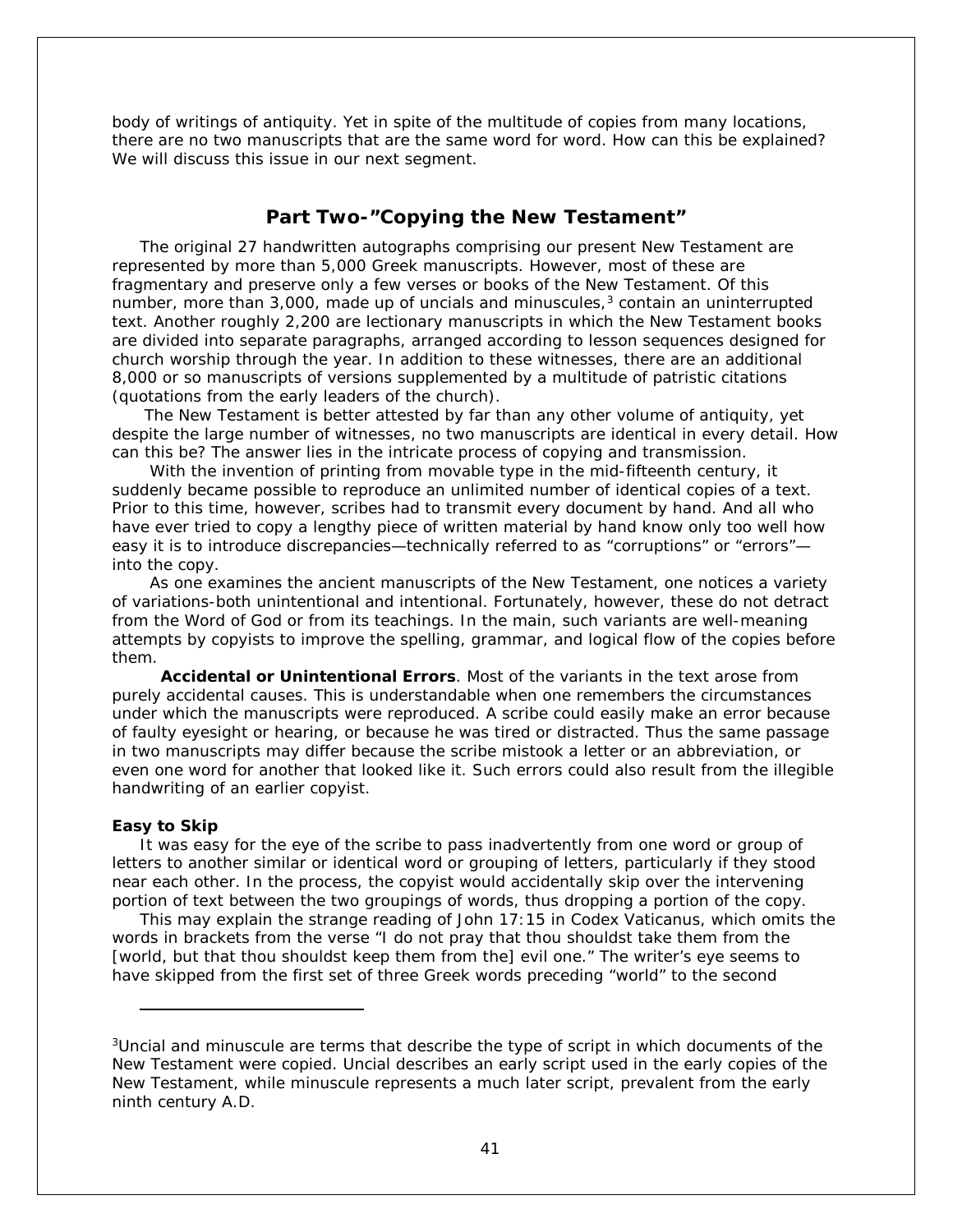identical set before "evil one," thus creating a discrepancy in the text. Numerous variations of this kind of mistake have occurred.

The reverse problem occurred when the writer's eye went back from the second to the first group of words, causing him to accidentally copy the intervening words twice instead of once only.

## **Similar Words**

Confusion also occurred over different words with the same or similar pronunciation. For example, the pronunciation of *ou* and *u* is virtually the same in Greek and may account for the different renderings of Revelation 1:5. Thus manuscripts as early as the third/fourth century carry the verb *lusanti* ("to free"), whereas much later Greek uncials and most minuscule*—*as well as several earlier versions*—*carry the verb *lousanti* ("to wash").

 The translators of the King James Version followed the Greek text based on the latter reading and thus rendered Revelation 1:5, "Unto him that loved us, and *washed* us from our sins in his own blood. . . ." Other translations (for example, the Revised Standard Version and the New International Version) render the text, "To him who loves us and has *freed* us from our sins by his blood. . . ."

 **Deliberate Changes.** Other divergences in wording arose out of a conscious attempt by scribes to eliminate what they believed were obscurities or problems in the text they copied. As a result, they smoothed out grammatically or stylistically harsh constructions by adding or substituting what seemed more appropriate forms. Other changes were effected in order to clear up historical and geographical difficulties, or because of doctrinal considerations.

 Frequently copyists would endeavor to iron out differences between similar or parallel passages. In this process, technically known as "harmonization," the wording of one passage was assimilated to the differing wording in a parallel passage.

 Harmonizations are particularly frequent in the first three Gospels. Thus the reading of the (chronologically) earlier manuscripts of Matthew 19:17 ("Why do you ask me about what is good? One there is who is good.") was enlarged in later manuscripts to agree with the words of Jesus reported in Mark 10:18 and Luke 18:19. As a result, the later copies read, "Why do you call me good? No one is good but God alone."

 The same process is evident in the Epistles, particularly the letter to the Colossians and the letter to the Ephesians. Scribes repeatedly introduced into verses of one Epistle words and phrases that originally belonged to parallel passages in the other. An example is Colossians 1:14, which in earlier manuscripts reads, "In whom we have redemption, the forgiveness of sins." A few later manuscripts expanded this passage by adding the words "through his blood," reminiscent of Ephesians 1:7, and thus rendered the verse as it now appears in the King James Version, "In whom we have redemption through his blood, even the forgiveness of sins."

 The better a scribe knew his Bible, the greater must have been the temptation to harmonize passages of Scripture in reliance on other similar or parallel passages. Without a doubt, such changes were all done in good faith.

 As copies of the New Testament documents increased, scribes sometimes faced the difficulty of having before them two or more manuscripts that rendered the same scriptural passage differently. What were they to do? Rather than opting for one reading and discarding the other, thus running the risk of missing the original wording, scribes tended to combine the various alternatives in the documents that they were producing. The process of amalgamating originally separate readings is called "conflation."

 Luke 24:53 will serve as an illustration. Some early witnesses to this passage read that the disciples were "continually in the temple *blessing* God," while others note that the disciples were "continually in the temple *praising* God." Instead of deciding for one or the other variant, later scribes just put the two readings together and thereby constructed a text that reads, as reflected in the King James Version, "And were continually in the temple, *praising* and *blessing* God."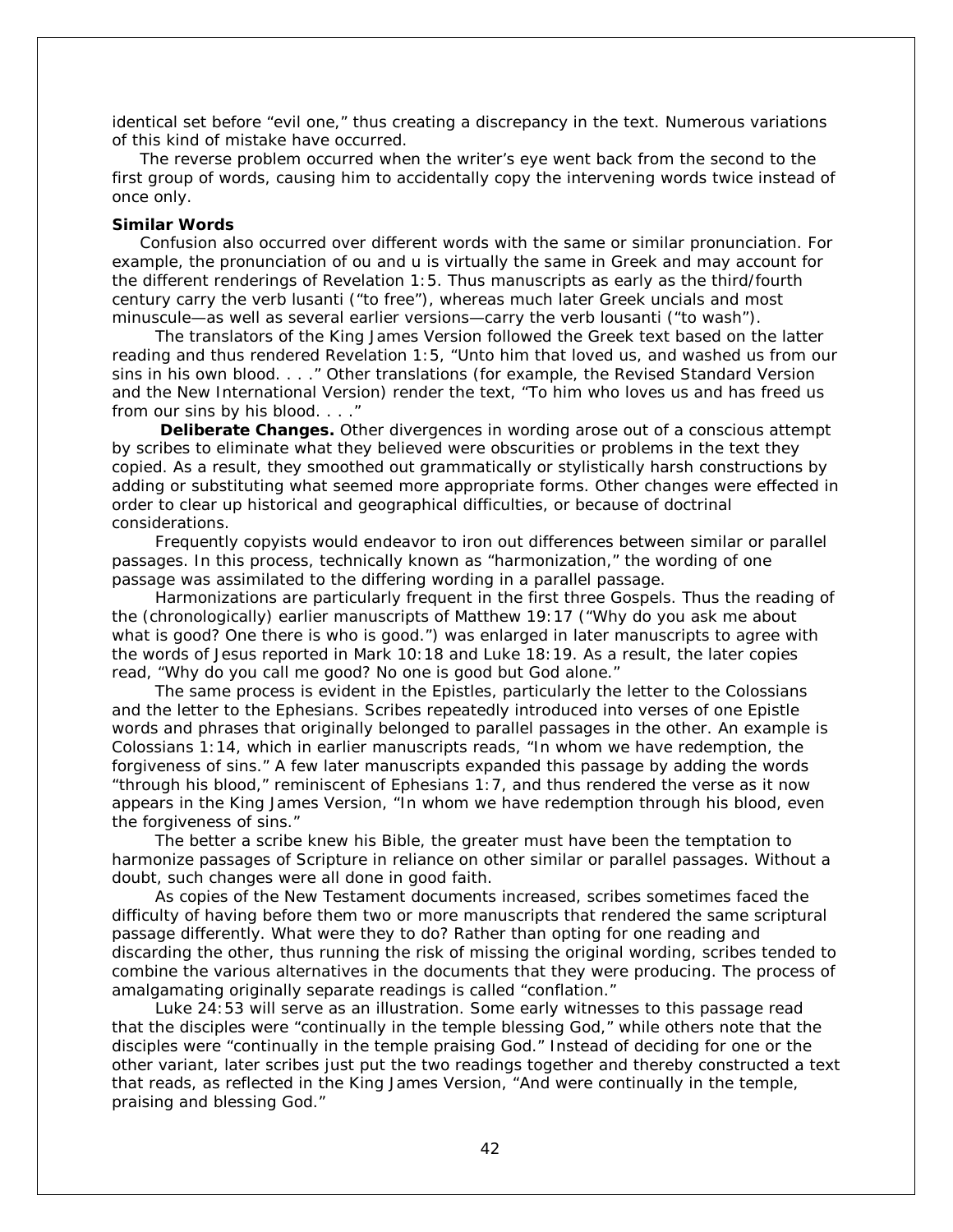This tendency to conflate readings, while already present in the earliest period of text transmission, became particularly prominent in later centuries. Copyists most probably reasoned that by copying the various readings the right reading would be preserved. These additions or changes characteristic of *harmonization* and *conflation,* particularly when the expansion assumes a variety of forms, are a strong argument for the secondary form of a particular text.

 **Doctrinal Divergences.** Though the early Church Fathers accused the "heretics" and even other Christians of altering the Scriptures to support their individual views, such charges are extremely difficult to assess. While there is some evidence that scribes sought to alter doctrinally inconvenient or unacceptable sayings, or to introduce into the manuscripts proofs for theological tenets, such changes are very rare and generally obvious. They have not compromised Christian teaching.

 For example, one scribe in a Latin and Gothic translation of the prologue to Luke imitates Acts 15:28 and seeks to argue that when Luke composed the Third Gospel he also had divine approval. Consequently he expanded the statement in Luke 1:3 ("It seemed good to me . . . to write an orderly account") by adding after the word "me" the phrase "and to the Holy Spirit."

We also know Marcion, a "heretic" of the mid-second century, systematically removed all references to the Jewish background of Jesus from the Third Gospel. However, no one today accepts the Marcionite tampering with the biblical text.

 Examination of the scribal changes reveals that the copyists moved toward a more orthodox, conservative position rather than to theological liberalism. No scribal changes, whether omissions or additions, have been shown to change any doctrine of Scripture in any way.

 **Variants Caused by Translation.** Still other variants arose when the New Testament writings were translated from the original Greek into various regional languages. The quality of translation depended on the translator's knowledge of both Greek and the language into which he was translating*-*as well as on the care that he devoted to the task before him. Often further variants were introduced, compounded by the particular form of the Greek copy the translator used and the divergences generated by earlier transcriptions.

## **Development of Local Text Types**

Though the history of the development of the text during the early centuries of the Christian Era is somewhat hazy and still debated, it appears that by the fourth century a new era began that saw the various texts of the New Testament channeled into discrete text types, with distinctive and recognizable traits.

 At least four such text types have been identified, named for the geographical area from which they arose and in which they were more prevalent:

 1. **Alexandrian** (associated with Alexandria in Egypt). Scholars believe that manuscripts that belong to this group are generally characterized by brevity and austerity. In contrast to the Byzantine text type, there is little evidence of grammatical and stylistic polishing. Given the most recently discovered papyruses of this type, the Alexandrian texts would go back to the early second century A.D.

 2. **Byzantine.** This text type is characterized by completeness and lucidity. The scribes who contributed to this text type endeavored to smooth out any harshness of language. They also tended to combine two or more separate readings into expansions of the text (hence conflations). Since the copyists also sought to eliminate any differences in parallel passages, they produced harmonizations.

 Of all the so-called text types of the New Testament, the Byzantine as a whole is the latest chronologically. This type of text was largely preserved in the Byzantine Empire, which continued to use the Greek language after other nations had either limited or abandoned Greek as a world language.

 3. **Western**. Though the chronological and geographical origins of the so-called Western text are disputed, it is generally believed that it reaches back to the second century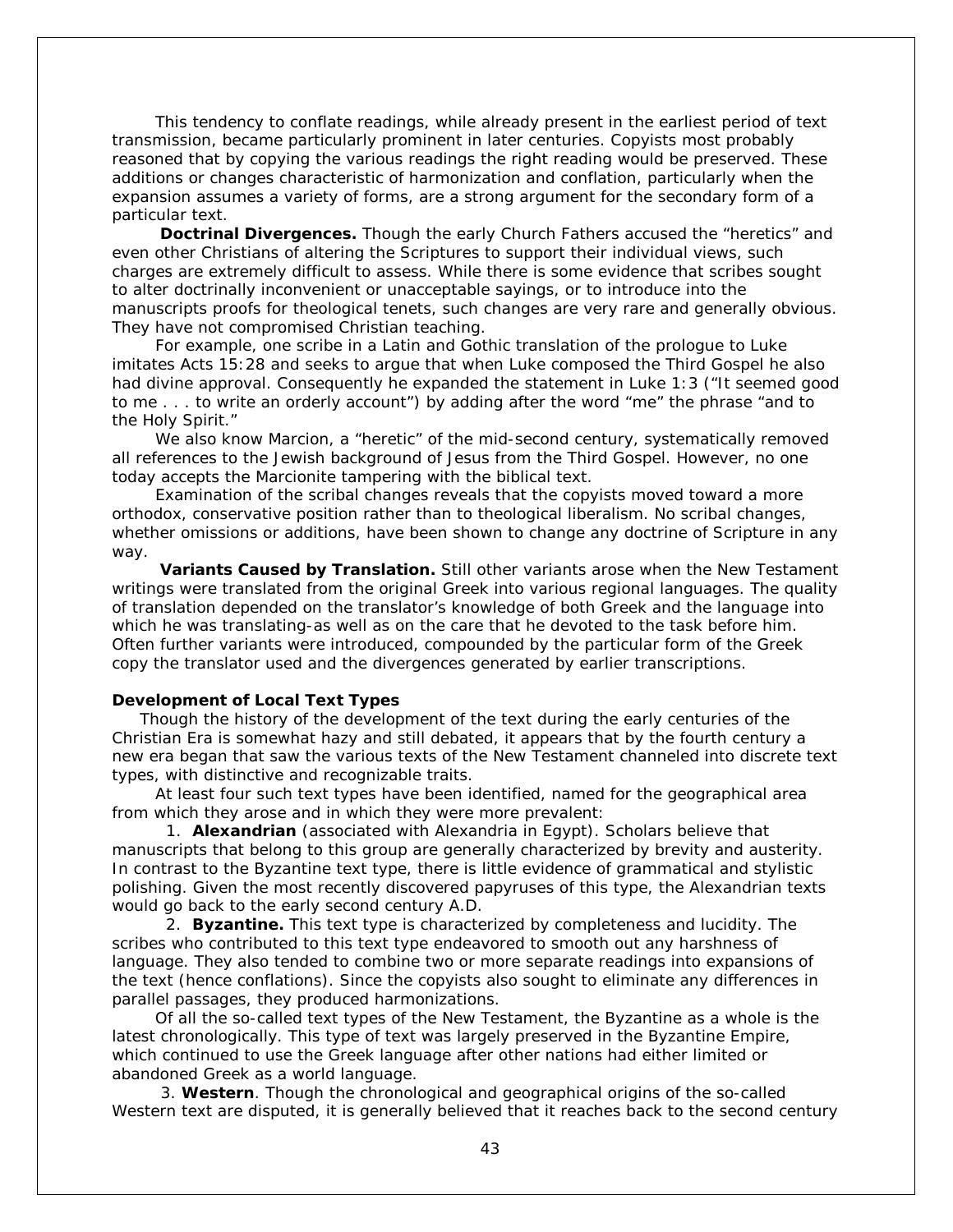and was in evidence from Egypt west through North Africa to Italy and Gaul (ancient France). The chief characteristic of this text is described as paraphrase. The freedom with which it makes additions, omissions, and substitutions is still puzzling to the experts.

 4. **Caesarean**. The debated "Caesarean" text type is believed to date from the early part of the third century. It is considered to have affinities with both the Alexandrian and Western type, and therefore stands somewhat between the two. Though it is called "Caesarean," it may have originated in Egypt, from which it was brought to Caesarea by Origen.

 While none of these text types should be seen as monolithic masses or as totally unaffected by other types, they may be recognized, at least broadly, by certain unique family likenesses. As already noted, all of them require a great deal more study, especially the Byzantine, whose text type became popularly accepted and regarded as the authoritative form of the New Testament.

 However, a new, revolutionary era in the history of the New Testament would begin with the invention of printing from movable type (ca. A.D. 1450). To this we shall turn in our next segment.

# **Part Three***-***"A New Era for the Bible"**

With the invention of printing by Johannes Gutenberg, the era of handwritten books came to an end. Now an unlimited number of copies of a document could be reproduced at a rapid rate. The inevitable copying errors, so characteristic of previous centuries when documents were all transcribed by hand, could be virtually eliminated. Identical copies of text now came off the presses. With increased production and resultant reductions in prices, more and more people could afford to avail themselves of at least portions of the Scriptures.

# **The (Latin) Vulgate a First**

In the Western world of the fifteenth century, Latin rather than Greek was the language of the church. The official Bible was a Latin translation known as the Vulgate, which for the most part was a product of the fourth-century biblical scholar Jerome. Since the Vulgate enjoyed such unparalleled prestige, it comes as no surprise that it became the first Bible to be printed. Published between A.D. 1450 and 1456, it came to be known as the Gutenberg Bible.

# **The Greek Text of Erasmus**

Sixty years went by before the first printing of the New Testament in the original Greek language. The first to go on the market was that prepared by the Dutch humanist Desiderius Erasmus in 1516.

 Regrettably, several features marred the remarkable achievement of Erasmus, not the least of which was the hundreds of typographical errors resulting from the haste of production. In addition, Erasmus confined himself to only those Greek manuscripts available to him in Basel—a half-dozen minuscules, all representative of the Byzantine imperial text, known for its lateness and expansions. None of the copies Erasmus used dated earlier than the tenth century A.D. The early papyri and uncials available to us today were, therefore, not featured in his work.

 Moreover, Erasmus relied repeatedly on the Latin Vulgate. Since the twelfth-century manuscript of Revelation that he was using lacked the last leaf containing the final six verses of Revelation 22, he simply translated Revelation 22:16-21 back from the Latin Vulgate into Greek.

 As a result of this heavy dependence upon the Vulgate, there are words and passages in the Greek text of Erasmus that are not found in any known Greek manuscript. Based exclusively upon the Vulgate, these borrowed expressions have been perpetuated in texts that relied on Erasmus—particularly the form that came to be known as the textus receptus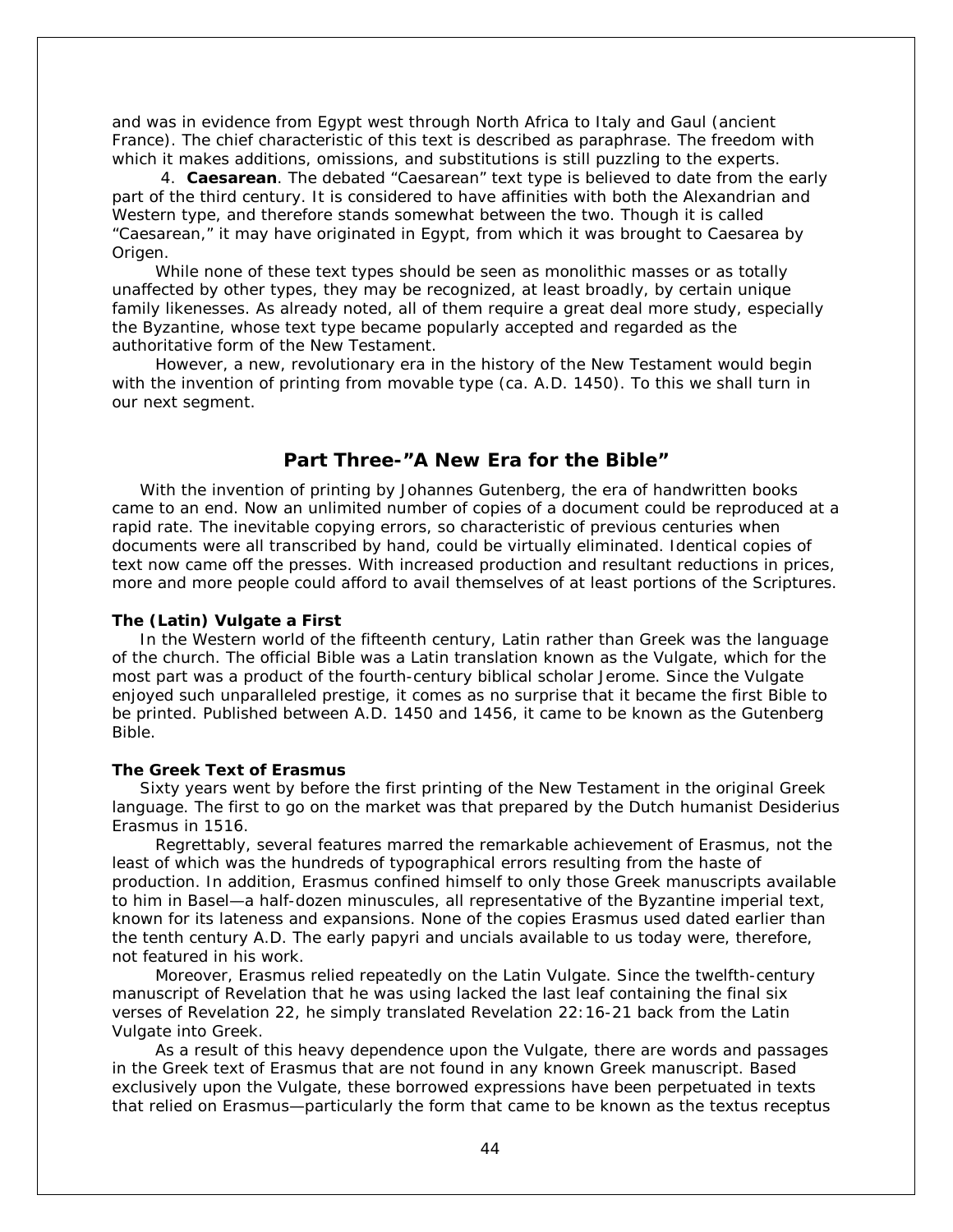## (received text).

 Because of the great demand for it, however, the first edition of the Erasmus Bible was soon exhausted, and another edition was called for. This second became the basis of Martin Luther's German Bible of 1522 and of William Tyndale's 1525 translation into English.

 During the decades following Erasmus a number of Greek New Testaments were issued. By and large these texts reproduced the New Testament reflected in the previous editions of Erasmus, thus perpetuating a text based on a handful of late manuscripts of the Byzantine imperial tradition. This means that the text of the New Testament that came to be accepted in the church as standard was that based not on the earliest available manuscripts, but on later (more recent) ones.

 During the sixteenth century the greatest influence on the text of the New Testament since Erasmus was exercised by Robert Estienne (better known by the Latin form of his name, Stephanus). His third edition of the New Testament, published in Paris in 1550, was the first Greek New Testament with an apparatus (for example, a collection of variant readings). Another New Testament published by Stephanus in Geneva was the first to divide a portion of the Bible into chapters and verses. However, the text of both the third and fourth editions of Stephanus was still substantially that of Erasmus.

 The King James Version, translated in A.D. 1611, relied on the editions of Stephanus and on that of John Calvin's friend and successor at Geneva, Theodore Beza—a version that also relied heavily on that by Erasmus. This should make clear that the King James Version of the Bible, based as it is on these faulty ancestors, should not be made a criterion of orthodoxy.

# **The Textus Receptus**

Most significant in the seventeenth century among publishers of the Greek New Testament were Bonaventure and Abraham Elzevir. The text they reproduced was essentially continuous with that of Stephanus and Erasmus. A statement equivalent to a modern advertising blurb, printed in 1633 in the preface of their second edition, gave rise to the expression textus receptus.

 The statement read, "Therefore, you now have the text [*textum*] received [*receptum*] by all, in which we give nothing changed or corrupted." The textus receptus did not, therefore, signify that the text printed by the Elzevirs had in some way been received from God, but rather that it represented a text that was virtually identical to the other approximately 160 Greek New Testament editions printed since Erasmus.

 The textus receptus became the dominant text form of the New Testament for another two and a half centuries, even though it rested on only a few late minuscules, haphazardly selected, and even though it contained readings unsupported by any known Greek witnesses. And having achieved such prestige and dominance, it became the basis for the major translations of the Greek New Testament into our modern languages, including those in English, down to the nineteenth century.

#### **Toward a More Accurate Text**

For many years any attempt to improve the textus receptus was regarded as tampering with the Word of God. Slowly, however, change began to come. And though Greek New Testaments still retained the received text, divergences in readings were included in lists, technically called an apparatus.

 A passion to uncover the most ancient witnesses in order to reconstruct the purest form of the New Testament text consumed scholars such as Lobegott Friedrich Konstantin von Tischendorf (1815-1874). His eighth edition of the New Testament (dated 1869-1872) contained an apparatus that listed all the manuscript evidence known in his time from Greek manuscripts, earlier versions, and patristic citations.

 However, though Tischendorf's citations are considered to be total and accurate, he was aware of only 64 uncials, one papyrus, and only a few minuscules. By contrast, we have today cataloged 257 uncials, 93 papyri, and 2,795 minuscules. This is evidence of the more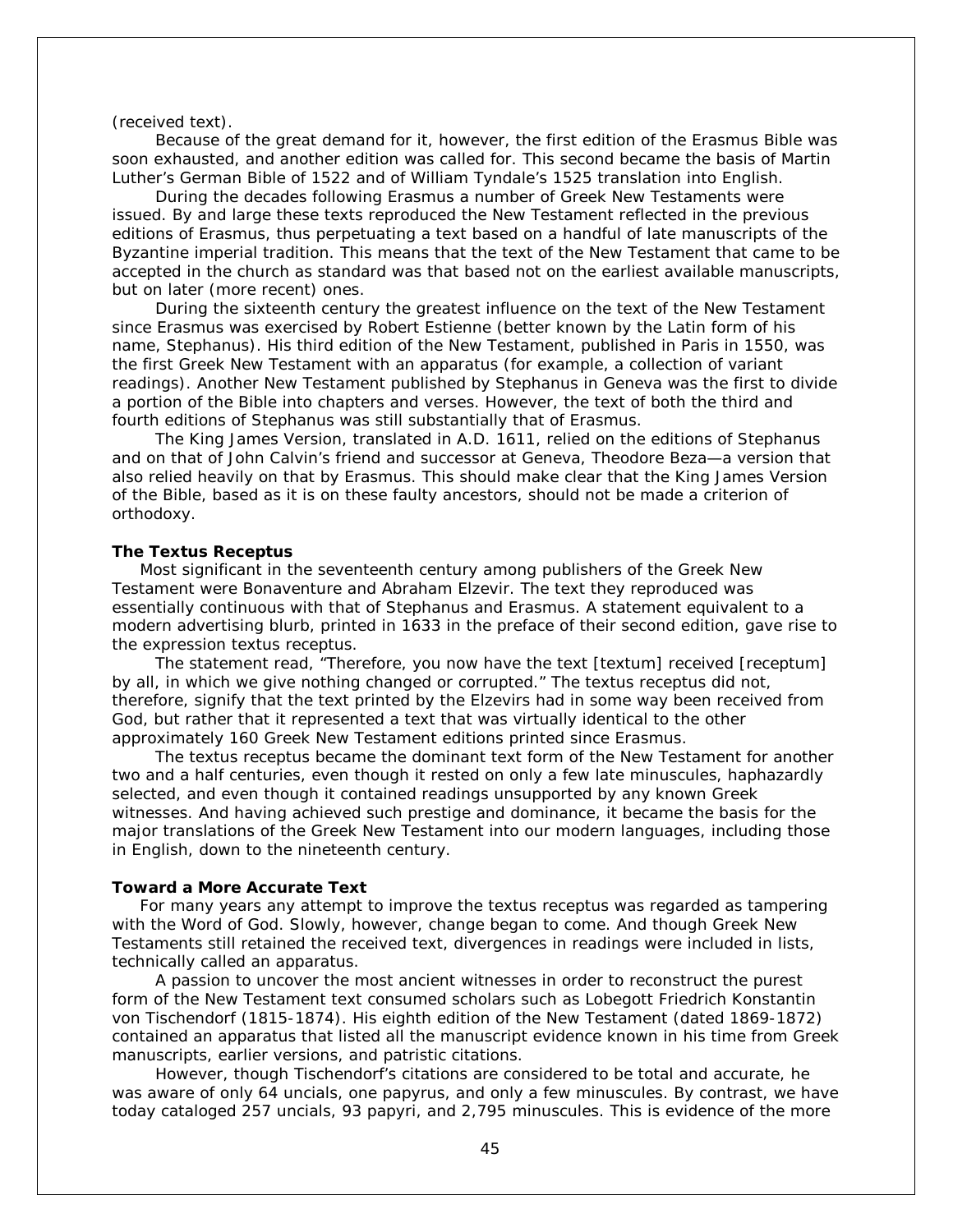accurate knowledge we can now have of the original documents of the New Testament.

 But with the research and publications of Tischendorf and his immediate predecessors, and with the flood of new materials that became available in the nineteenth century, a change in the form of the New Testament text became inevitable. A new era was about to commence.

## **A New Era Dawns**

Two Cambridge scholars, Brooke Foss Westcott (1825-1901) and Fenton John Anthony Hort (1828-1892), collaborated in producing the epoch-making work on the New Testament in the nineteenth century. Building on the analytical work of scholars before them, and making full use of the material Tischendorf had provided, these two Englishmen published a monumental Greek text of the New Testament in 1881, consummating 28 years of research.

 They examined each variant in the New Testament text in an effort to discover the most probable reading. They examined the relationship of manuscripts to one another, concluding that the genealogy of the manuscripts is more important than their number. Thus they encouraged the grouping together of manuscripts by genealogy or family likeness, proposing several methods by which to trace such genealogy.

 In a related effort to arrive at the original text, Westcott and Hort suggested that witnesses that were considered to be trustworthy in clear-cut cases deserve to be given greater weight even where the evidence was ambiguous. Again, numerical strength was not as important as genealogy, and these two scholars endorsed the principle that witnesses to the New Testament text should be weighed rather than counted.

 These principles led them to make the boldest break with the past yet. Though some previous Greek editions of the New Testament had somewhat timidly sought to break loose from the received text, the work of Westcott and Hort ended the long reign of the textus receptus. Their edition of the Greek New Testament rested on an application of textual analysis in the evaluation of variant readings, rather than on a few late miniscules chosen somewhat randomly.

### **Reaction**

Given the centuries-long popular acceptance of the textus receptus, it was no surprise that churchmen became alarmed that these scholars should totally reject the claim that the textus receptus was the original text of the New Testament. Opponents labeled their efforts both bad theology and bad textual analysis, and called for a Greek text based on the wording of the majority of the more than 5,000 Greek manuscripts, regardless of their age or textual quality.

Opposition also came when the translation committee of the English Revised Version of 1881-1885 adopted as their underlying Greek text a form that agreed substantially with that prepared by Westcott and Hort. Similarly, the producers of the American Revised Version of 1901 relied largely on a text similar to that of the two British scholars.

#### **Expanding Knowledge**

Further study, research, and discoveries of manuscripts since 1881 have challenged several of the conclusions of Westcott and Hort. New manuscripts of the New Testament, especially papyri older than some of the documents previously available, have surfaced, throwing new light on the New Testament text.

Nowadays, some scholars believe the genealogical method has its limitations, and several modern versions of the New Testament (for example the Revised Standard Version and New International Version) are more eclectic or selective in their choice of readings. Consequently, editors pay less attention to questions of date or families of witnesses and no longer follow one text type slavishly. Instead they concentrate on individual readings and assess them on their own individual merits.

A hundred years after Westcott and Hort, and several editions of New Testament texts later, the major editions of the Greek New Testament have cut themselves totally loose from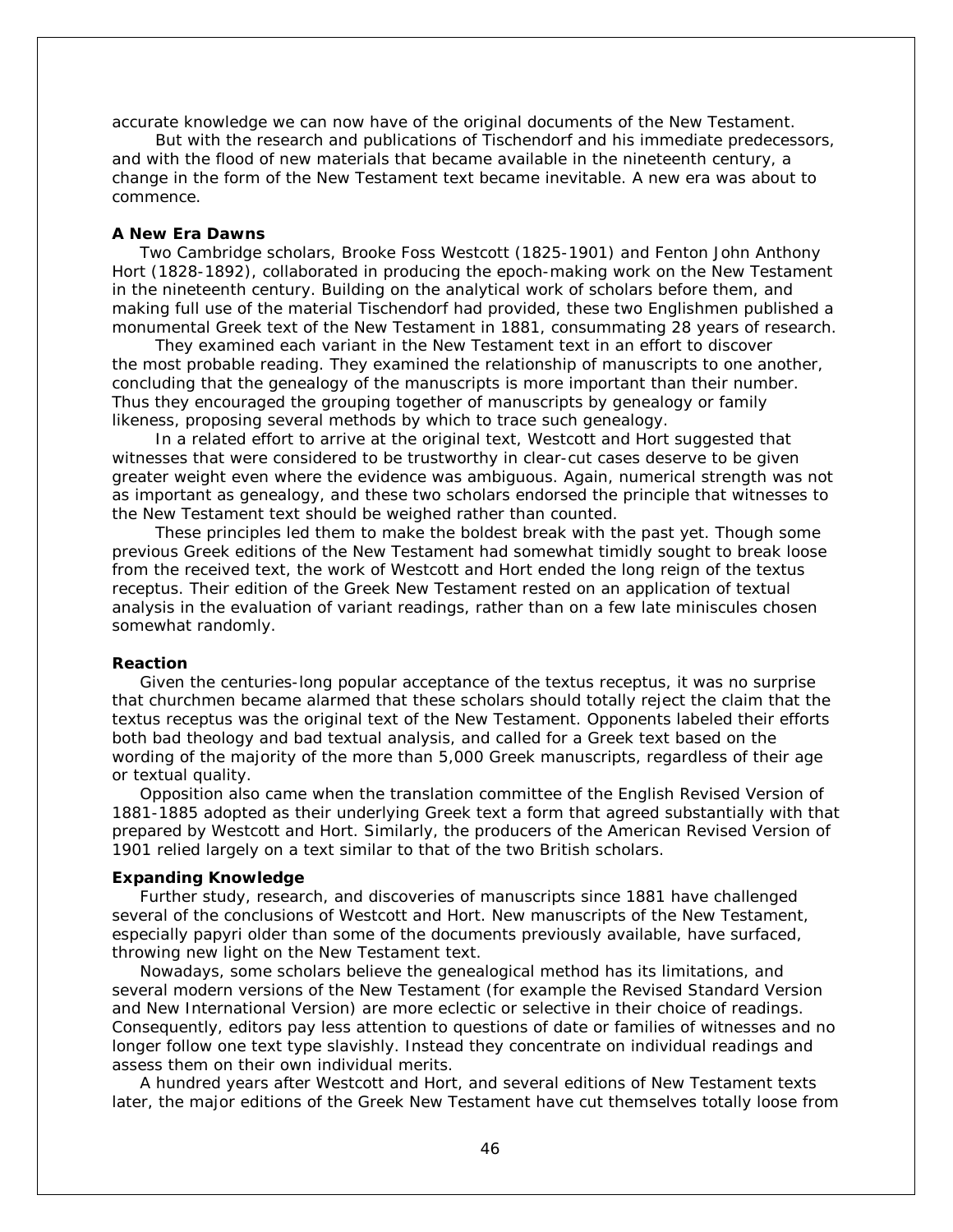the textus receptus. The reader of a Greek New Testament today faces what the scholarly and popular press designates the "standard text." This text is published by the United Bible Societies (which include American, Scottish, German, Dutch, and British Bible Societies).

By and large, the standard text is identical to the Greek text associated with the names E. Nestle and K. Aland, which has dominated the scene for 80 of the past 100 years. But the text of Nestle and Aland was designed primarily for the textual technician. Thus the standard text came into existence, at least in part, in response to a more general need felt since the mid-1950s for a Greek New Testament that would meet the requirements of several hundred Bible translation committees around the world. It rests on an extensive and ongoing review of all Greek manuscripts as early as the second century, of versions, and of the citations of New Testament citations of the Church Fathers.

Readers of the Greek standard text will notice that there are omissions of complete verses or shorter units<sup>[4](#page-46-0)</sup> with which they had been familiar in the past. These longer or shorter units had been included in virtually every edition and translation since Erasmus.

 Modern language translations are increasingly adopting the practice of the United Bible Society's text or that by Nestle and Aland Greek, eliminating verses, phrases, or words that were inserted into the biblical text under the influence of the Byzantine textual tradition. This practice has proved troublesome for many who have come to accept these additions as an integral part of the Word of God, even though they were introduced into the biblical text simply by well-meaning copyists. Their removal is considered blasphemy.

 We need to remember, however, that such omissions (or additions) are never vital to Scripture. And if they were not found in the earliest manuscripts of the New Testament, which themselves were extensively distributed, it is most likely that these portions were not part of the original New Testament as it came from the apostles' text. Therefore, their omission now cannot negatively affect the New Testament text. Moreover, there are often parallel passages elsewhere in the New Testament, and within the same textual tradition, that already include the wording omitted in a particular passage. In other words, the teachings of Scripture have not suffered because of these omissions or expansions.

#### **Two Important Questions**

i,

First, to what extent do the divergences in the text divide and therefore diminish the authority of the New Testament? Second, to what degree do fundamental doctrines of the Christian faith rest on disputed readings?

 In response to the first question, we need to keep in perspective the total picture regarding variants. Significant variations occur very rarely. Most variants are the result of chance or normal scribal tendencies. The fact is that the amount of agreement between editions of the Greek text (particularly those published during the past century) is far greater than has been suspected. These attempts to approximate the original wording of the New Testament writings assure us that *the variants in no way jeopardize the overall witness of the New Testament*.

 As regards the second question, the variants do not endanger doctrine. Sir Frederic Kenyon, a former director and librarian of the British Museum, after discussing variations of the New Testament text, says:

"It is true (and it cannot be too emphatically stated) that none of the fundamental truths of Christianity rests on passages of which the genuineness is doubtful. . . . No fundamental doctrine of the Christian faith rests on a disputed reading. . . . It cannot be too strongly asserted that in substance the

<span id="page-46-0"></span><sup>4</sup>E.g., Matt 17:21; 18:11; 23:14; Mark 7:16; 9:44, 46; 11:26; 15:28; Luke 17:36; 23:17; John 5:3b-4; Acts 8:37; 15:34; 24:6b-8a; 28:29; Rom 16:24; 1 John 5:7-8a.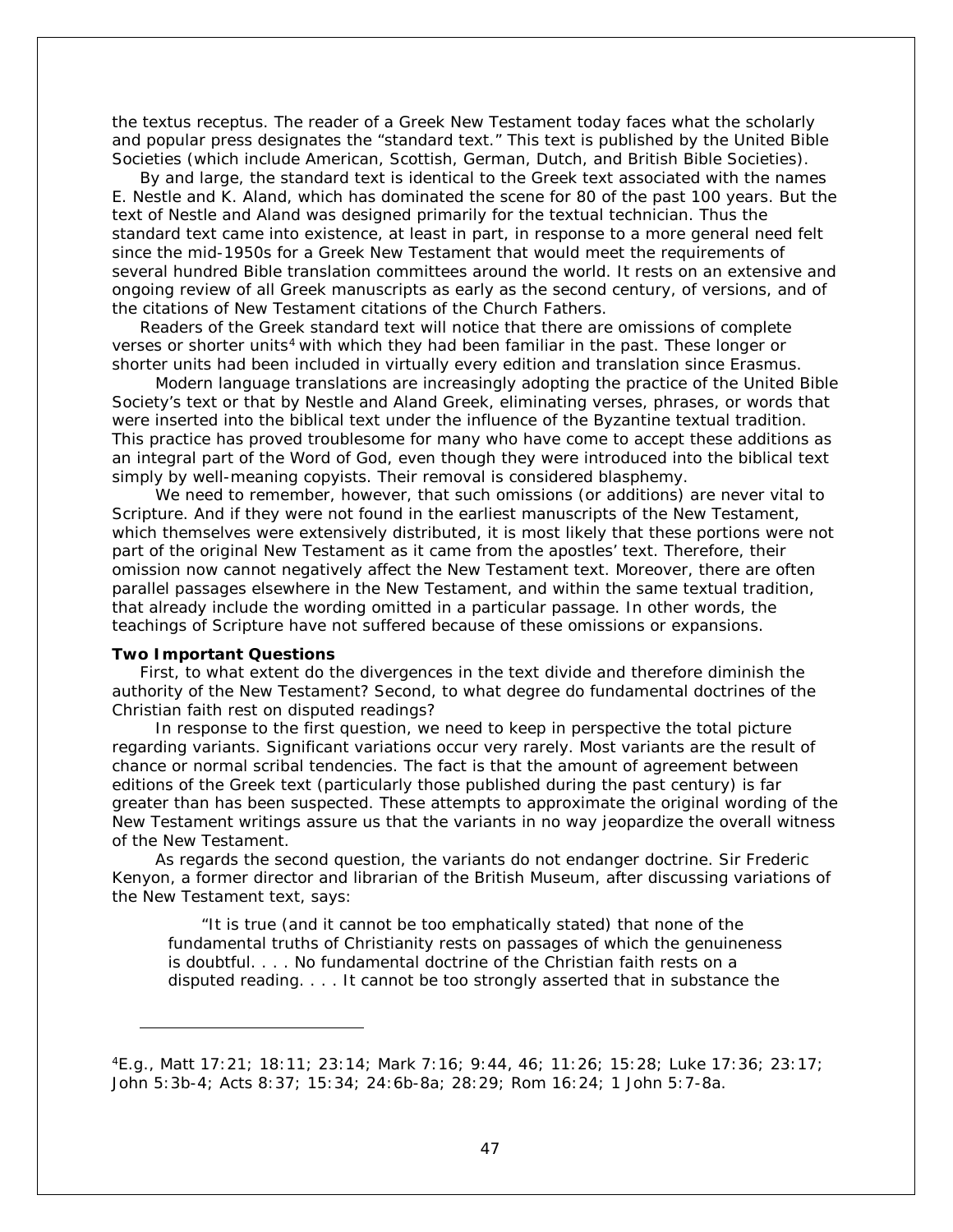text of the Bible is certain. Especially is this the case with the New Testament<sup>"[5](#page-47-0)</sup>

The number and variety of witnesses to the New Testament make the New Testament scriptures the best attested documents of antiquity. Despite the number of variants, most of which are trivial and devoid of any theological significance, God's message to humanity is constant and trustworthy. The substance of the New Testament is certain, and none of the fundamental truths of Christianity rests on a disputed reading.

# **Part Four***-***"The Proliferation of Bible Versions"**

Did Ellen G White make use of any version of the Bible other than the King James? Has the Seventh-day Adventist Church ever taken a position on the question of modern translations?

 The first major revision of the Bible, following the organization of the Adventist Church, was the English Revised Version, published between 1881 and 1885.

 It is significant that during the 1880s as that version was being introduced to the public, the Review and Herald issued several articles designed to acquaint its readers with the progress, reception, and value of the English Revised Version, as well as its relationship to the King James Version. Generally the articles were reprints from other journals. However, they also contained favorable reactions by prominent Adventist writers to this new revision of the Bible. Adventists, one would assume, were generally comfortable with this version, the underlying Greek text of which was substantially that prepared by Westcott and Hort.

 After the American Revised Version was published in 1901, however, lively debate arose over the benefits or otherwise of this new revision. Finally, on March 20, 1930, the General Conference Committee took an action relative to the merits of both the King James Version of 1611 and the American Revised Version of 1901. The decision of 1930 was confirmed by another General Conference Committee action of June 1, 1931. It implored the constituency to avoid controversy over the use of versions. The committee action included the following advice:

The reasonableness and soundness of the General Conference Committee's action (of March 20, 1930) to the effect that these two versions (the 1611 King James and the 1901 American Revised) shall serve us without discrimination are amply seen in the situation which has developed from this controversy within our ranks. . . .

We further record our conviction that all our workers, ministers, teachers, authors, editors, and leaders should rigidly refrain from further participation in this controversy, leaving all free to use the version of their choice.

 We also appeal for the sincere cooperation of all our workers in endeavoring to preserve the unity of our people.

### **New Concerns Spark Deeper Study**[6](#page-47-1)

i,

Following the publication of the Revised Standard Version from 1946 to 1952, concerns were expressed in the Adventist Church particularly about the rendition of certain passages

<span id="page-47-0"></span>5Frederic Kenyon, *Our Bible and the Ancient Manuscripts*, rev. by A. W. Adams (London: Eyre and Spottiswoode, 1958), 49-55.

<span id="page-47-1"></span>6For this section I am indebted to the publication of the Committee on Problems in Bible Translations, *Problems in Bible Translation* (Washington, DC: Review and Herald, 1954).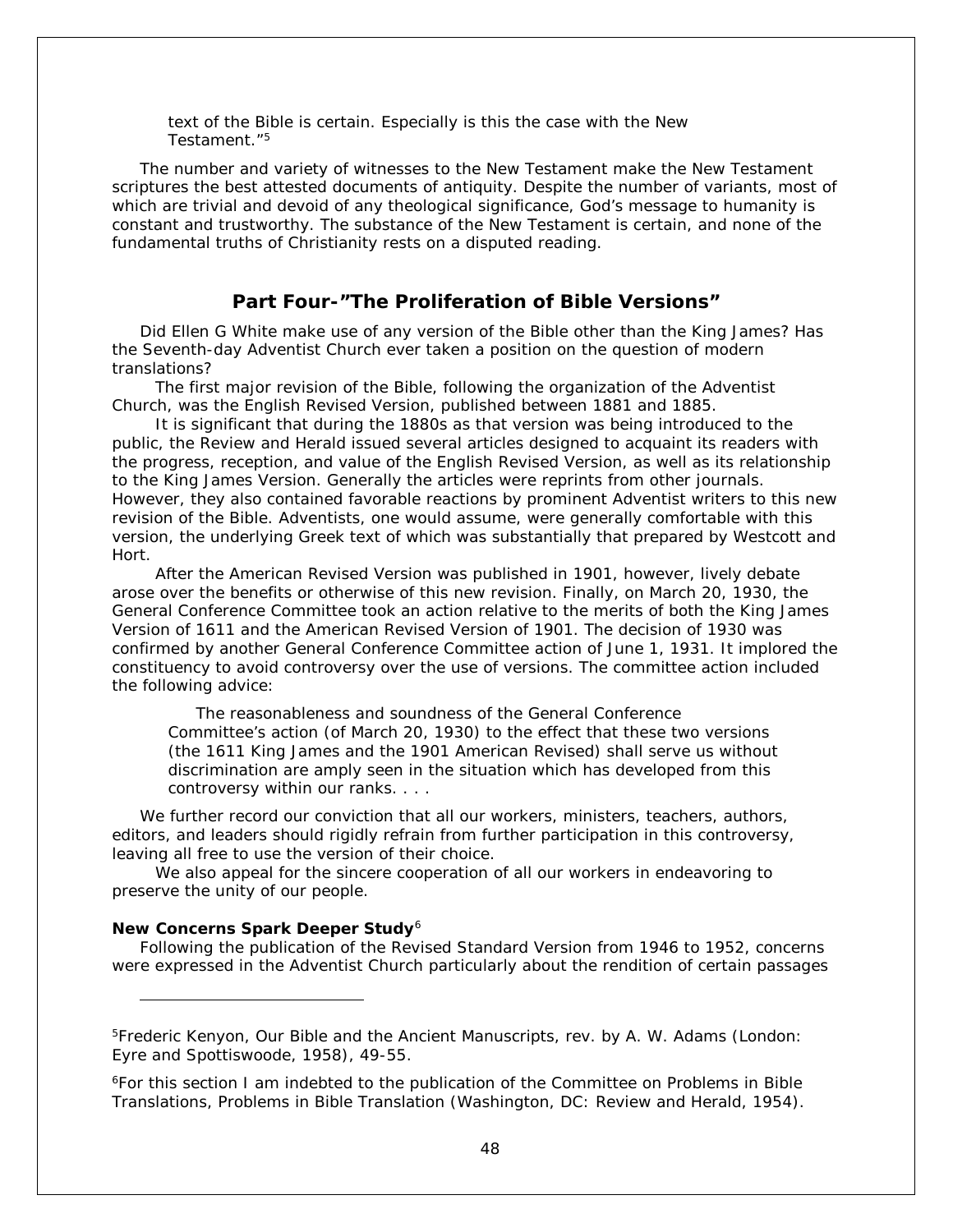that, it was feared, could potentially affect Adventist doctrine and Adventist prophetic interpretation. In response, the General Conference appointed a committee, known as the Committee on Problems in Bible Translation, to study the scriptural passages concerned.

This group submitted its report to the General Conference Committee in January 1954 and received authority to publish its findings. Subsequently, another decision was made to expand the report to include additional material dealing with subjects such as the biblical manuscripts, versions, problems of translation, and the principles and problems of biblical interpretation. Finally, *Problems in Bible Translation* was issued by the Review and Herald Publishing Association in 1954.

*Problems in Bible Translation* recognizes that Bible translations stand in need of revisions for a variety of reasons. These include recent discoveries that impact on our understanding of the biblical world as well as the need to speak the ever-changing language of the people.

For example, findings in archaeology after 1870 enriched our understanding of Bible lands and times beyond anything known previously. The discovery of numerous portions of Scripture as well as of official papers and letters of ordinary people dating from Bible times significantly improved our knowledge of the biblical languages. To this should be added the fact that since the nineteenth century, scholars were given access to previously unknown ancient and almost complete manuscripts of the Bible.

These and other factors necessitated revisions of certain points in Bible translations. The resulting revisions contributed to more accurate renderings in English and elimination of words, phrases, or verses that had once been taken for granted as Scripture but not found in the ancient manuscripts that had recently become available.

Moreover, since living languages change, later revisions cannot merely repeat the familiar, but sometimes archaic, words or phrases of earlier translations. Revisions are obliged to speak the idiom of the day if they are to be relevant to a changing society. With this in mind, the committee concluded that we should not expect a final or last-word revision that might exclude other translations.

In the light of the position taken by the church previously, the Committee on Problems in Bible Translation saw no need to comment on the merits or demerits of the Revised Standard Version. The committee recognized it as another version, having as much value as other Bible translations.

## **Ellen G. White's Position**

This position on the use of Bible translations by the Adventist Church comes as no surprise when one reads the writings of Ellen G. White. She was acquainted with the process of text transmission, and did not hesitate to use modern language translations. She knew that changes in wording had been introduced by copyists and translators over the centuries. To those among her readers who were overly concerned about possible mistakes in the copies or translations of the Scriptures she responded:

"This is all probable, and the mind that is so narrow that it will hesitate and stumble over this possibility or probability would be just as ready to stumble over the mysteries of the Inspired Word, because their feeble minds cannot see through the purpose of God."<sup>7</sup> Her own practice was, "I take the Bible just as it is, as the Inspired Word. I believe its utterances in an entire Bible."[8](#page-48-1)

It is significant that Ellen G White quoted from the English Revised Version soon after its publication and later also from the American Revised Version when it became available. She cited from both the text and marginal readings of the versions and, according to her son,

i,

<span id="page-48-0"></span><sup>7</sup>*Selected Messages*, bk. 1, 16.

<span id="page-48-1"></span><sup>8</sup>Ibid, 17.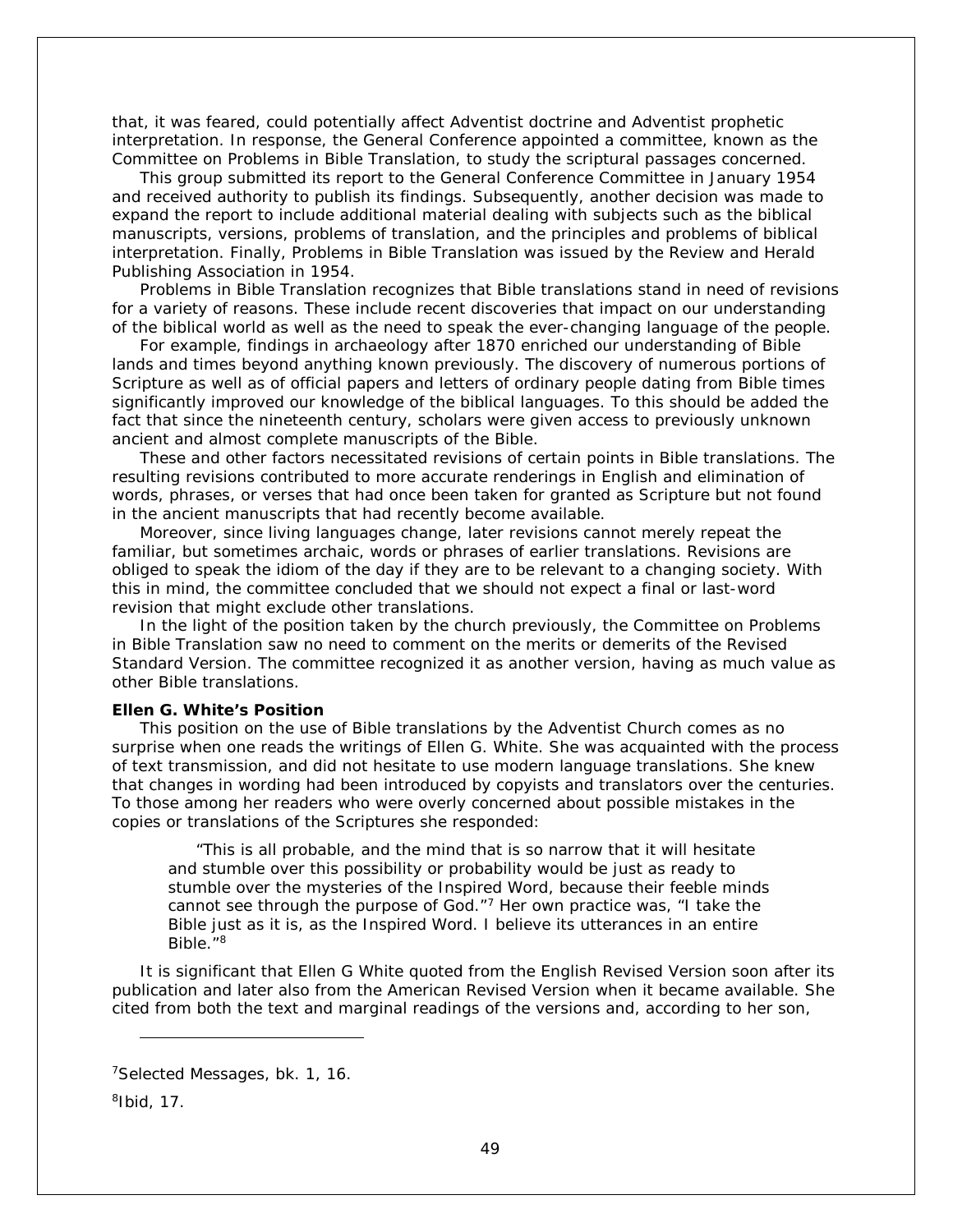W. C. White, instructed her literary assistants to quote from these translations whenever their renderings were preferable.

Apart from the English Revised Version and the American Revised Version she also used the wording of several other less known translations. In the publication of The Ministry of Healing in 1905, Mrs. White employed 10 texts from the English Revised Version, more than 50 from the American Revised Version, two from Leeser, four from Noyes, and more than 10 marginal renderings.

By comparison to her use of the King James Version, her quotations from the other versions were sparing. Concerned for the older members who were unaccustomed to any but the King James Version and therefore might be perplexed to hear a different wording, she advised her son, W. C. White, that it would be better not to use the Revised Version from the pulpit. She feared that such a practice might introduce questions into the minds of the hearers as to why the revisers had changed the biblical text and why these alterations were being used by the speaker.

It is evident, then, that Ellen G White did not hesitate to use versions other than the King James Version. At the same time she revealed a pastoral concern for those who all their lives had heard or read only the King James Version and knew nothing about the transmission of the New Testament. She did not condemn the revisions, nor did she make the use of the King James Version a criterion of orthodoxy.

 Acquainted with the history of the New Testament text and following the example of Ellen White, the historic position of the Seventh-day Adventist Church has been to recognize value in the various translations and to leave its members free to use the version of their choice.

While we may be grateful for these translations designed to meet a variety of needs, the profusion of versions has also caused some bewilderment. In years gone by, the use of one version aided memorization and reading of Scripture by the whole church, whereas the present multiplicity of translations has limited such practices. One solution to this problem might be for individual churches to agree on a particular version to employ for public use. Copies of the designated version could be made available by the churches for their communal use without inhibiting the use of other translations.

As long as our understanding of the biblical world changes, and as long as language continues to be dynamic, we cannot expect a final or exclusive translation of the Scriptures. The King James Version is one among many translations of God's Word through which the Lord unfolds His love and purpose for a lost world. The English versions stand alongside hundreds of translations of the Bible into other languages through which God shares His message with humanity. Ultimately, the desire to hear God speak to us is far more important than debates about which particular English version of the Bible we should use.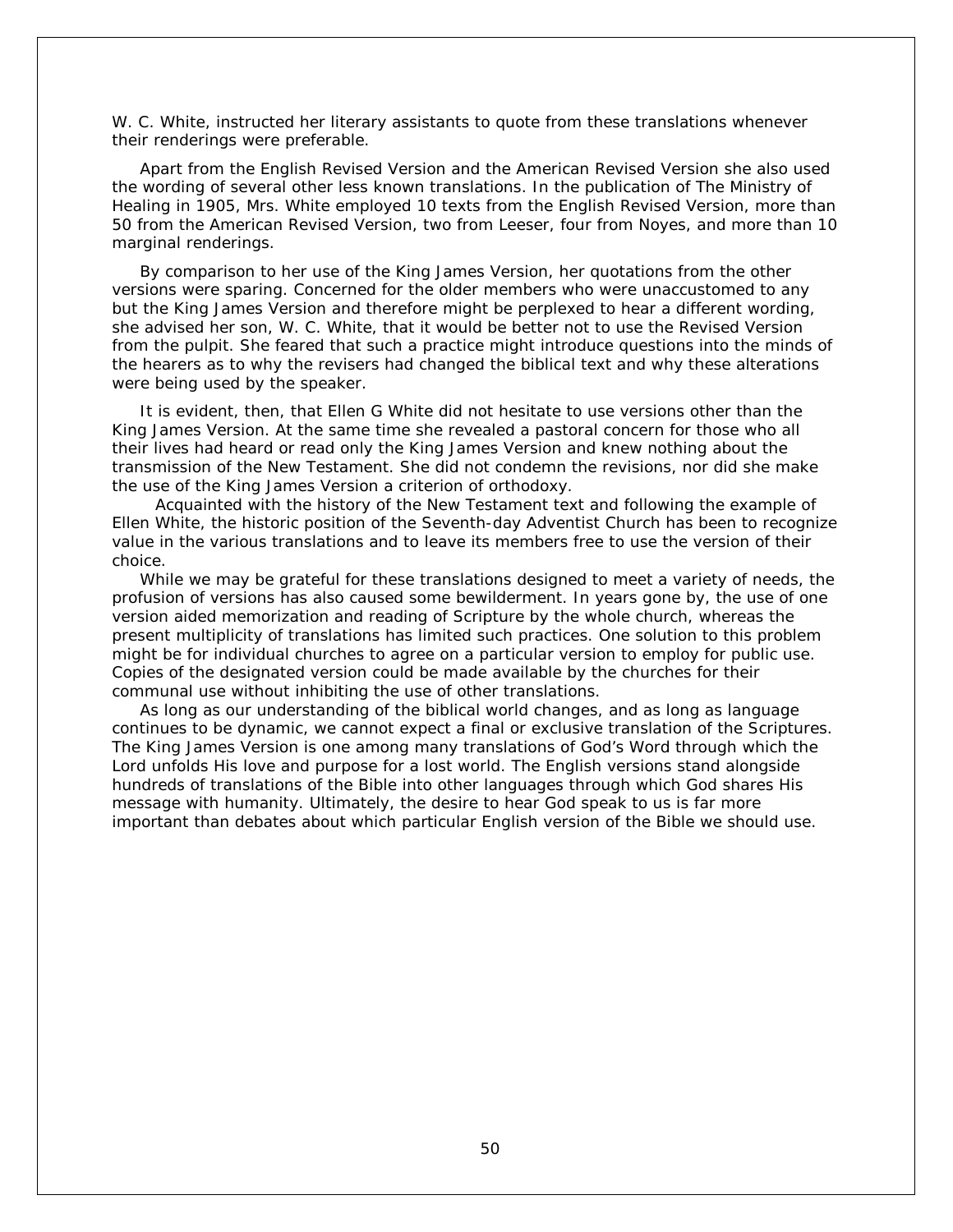# **Assignment 4**

# **Working with Bible Translations and Versions**

# *Be sure to record on your* **Student Fulfillment Card** *that you have completed this assignment.*

This is a self-graded assignment. If you are studying in a group, your instructor will advise about this assignment.

- 1. Articulate either verbally or in writing the differences between a literal translation, a dynamic equivalency translation, and a paraphrase.
- 2. **Case study:** Someone in your Sabbath School class attempts to prove a doctrine using the *Living Bible*. What problems might you run into and how would you solve them?
- 3. In the King James Version Revelation 22:14 reads "Blessed are they that do his commandments, that they might have right to the tree of life, and may enter in through the gates into the city." Quite a few translations substitute "wash their robes" for "keep his commandments." How would you go about finding out why this is so?

(This is a much used "Adventist" text, so how could you use it if the latter translation turned out to be accurate?)

- 4. Someone in your class gets really upset because you are using the New International Version instead of the King James Version. They claim that the Lord especially inspired the King James Version and no other translation is accurate. How would you solve this problem?
- 5. What are some of the differences and the similarities between the King James Version and the New King James Version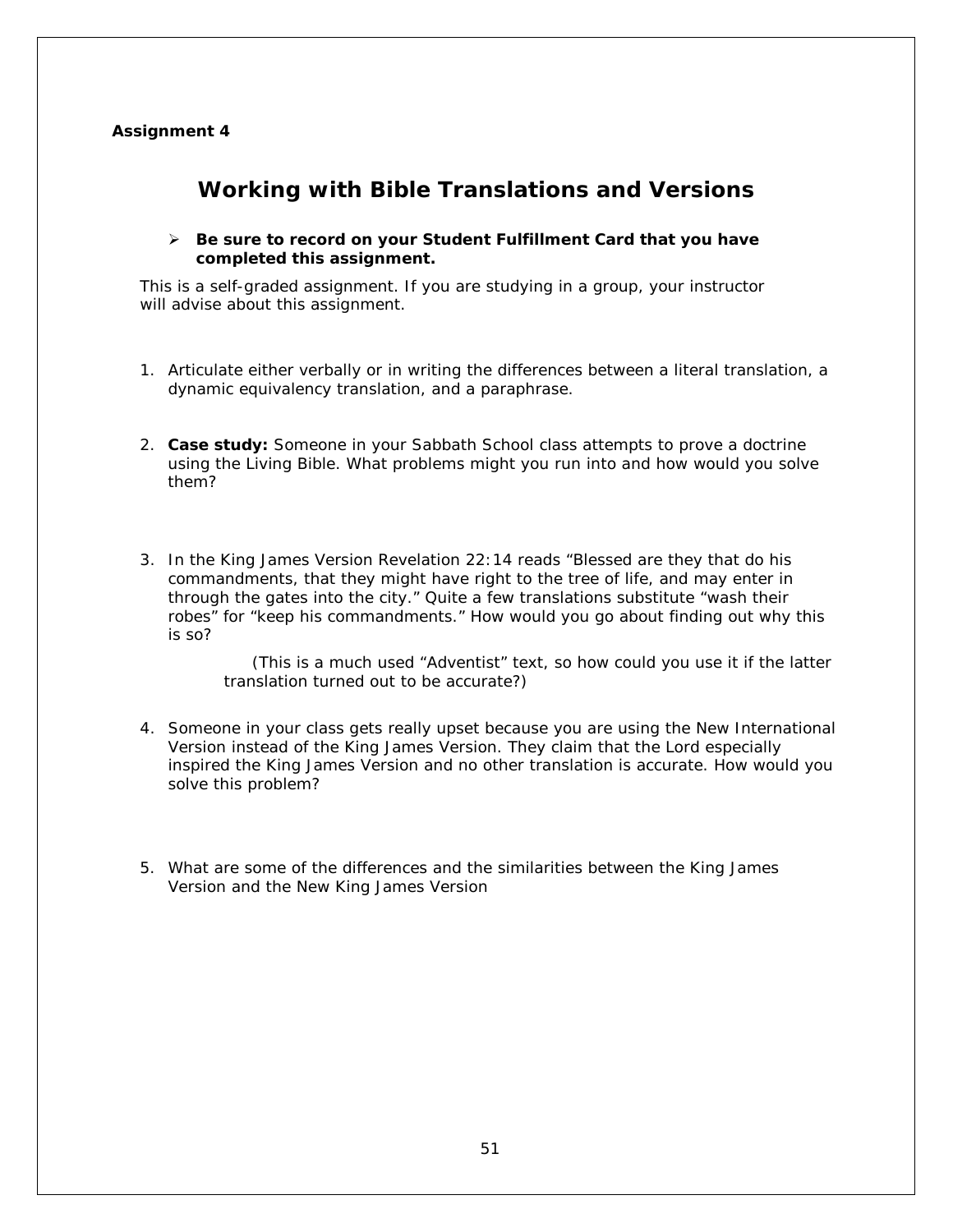### **Figuring Out What to Include and What to Leave Out**

In John 8:1-11 in the King James Version you find the story of the woman taken in adultery. If you look in the New English Bible, it's not there. You only find a footnote that tells you to go to the end of the Gospel of John where the story appears as a kind of appendix. The New International Version begins the Gospel of John with a note saying that the earliest and most reliable manuscripts do not include John 7:53-8:11. Why do these translations say that?

It so happens that only one of the earliest Greek New Testament manuscripts contains this story. The others all leave it out. Manuscripts from the Middle Ages have it, but it floats around; sometimes included after Luke 12:38, and sometimes at the end of John. However, you do find the story recorded in the writings of many church fathers who wrote around 300 - 400 A.D., so there is evidence that it is a true story. Why does it float around so much?

Volume five of the *Seventh-day Adventist Bible Commentary* (p. 985) explains the textual problems, but there is an interesting story about why it might have been left out. The famous church father Augustine (d. 430 A.D.) says the story was removed from the original text to avoid scandal and because some Christians were of slight faith. The problem seemed to be that in the view of some the story teaches too much forgiveness and might lead people to go ahead and commit adultery on the premise that the Lord would forgive them afterwards, so they apparently took it out to "protect" the flock.

If you read the *Confessions* of St. Augustine, you will readily see why he would be in favor of leaving it out. Augustine had a very tough personal battle with sexual issues and apparently needed his own personal "protective wall," even at the expense of approving the modification of the Biblical text.

This illustration points out, nevertheless, how much work and study is involved in solving some of these issues when translating the Bible.

## **Another Example: Daniel 8:14 and the Cleansing of the Sanctuary**

Daniel 8:14 is a key text in Adventist theology. Look again at the different ways it is translated on the previous chart. Why does this happen?

This is a huge subject, and many books have been written on it. Our purpose here is only to explain why different versions use different translations so you can see how important it is to know what you are talking about as a Sabbath School teacher, or when giving a Bible study.

The word "cleanse" (King James Version) is the issue here. Only in this verse is the Hebrew word *sadaq* translated as "cleanse" in the King James Version. It is usually translated by "vindicate," or "justify," or some similar word. The translators of the King James Version apparently followed the LXX (the Septuagint, the Greek translation of the Hebrew Old Testament) which uses sanctuary language in many places. They took the symbolism of the ritual washings and used the word "cleanse." Since the context refers to the sanctuary, William Miller assumed that the sanctuary referred to the earth, and he connected "cleansed" with the final judgment.

Later Adventists connected "cleansed" with the *heavenly* sanctuary, still a fundamental belief of our church today (Fundamental Belief, No. 24). On the other hand, the restoration of the sanctuary and how its restoration solves the attacks of the "little horn" is what Daniel is talking about. The translation of the Revised Standard Version "restored to its rightful state," and the New American Standard Version "properly restored" are closer to the originals than is "cleansed."

Note that the basis of the translation or interpretation is not about an isolated word, but the context indicating why that word is used as it is.

Notice the "evenings and mornings" translation rather than "days" as in the King James Version. This is a literal translation of the Hebrew, but it simply means "days" (See Gen.  $1:5$ ).

Problems begin to arise, however, when you get to the paraphrases. Notice that the *Living Bible* talks about only the "daily sacrifice" being restored, not the whole sanctuary.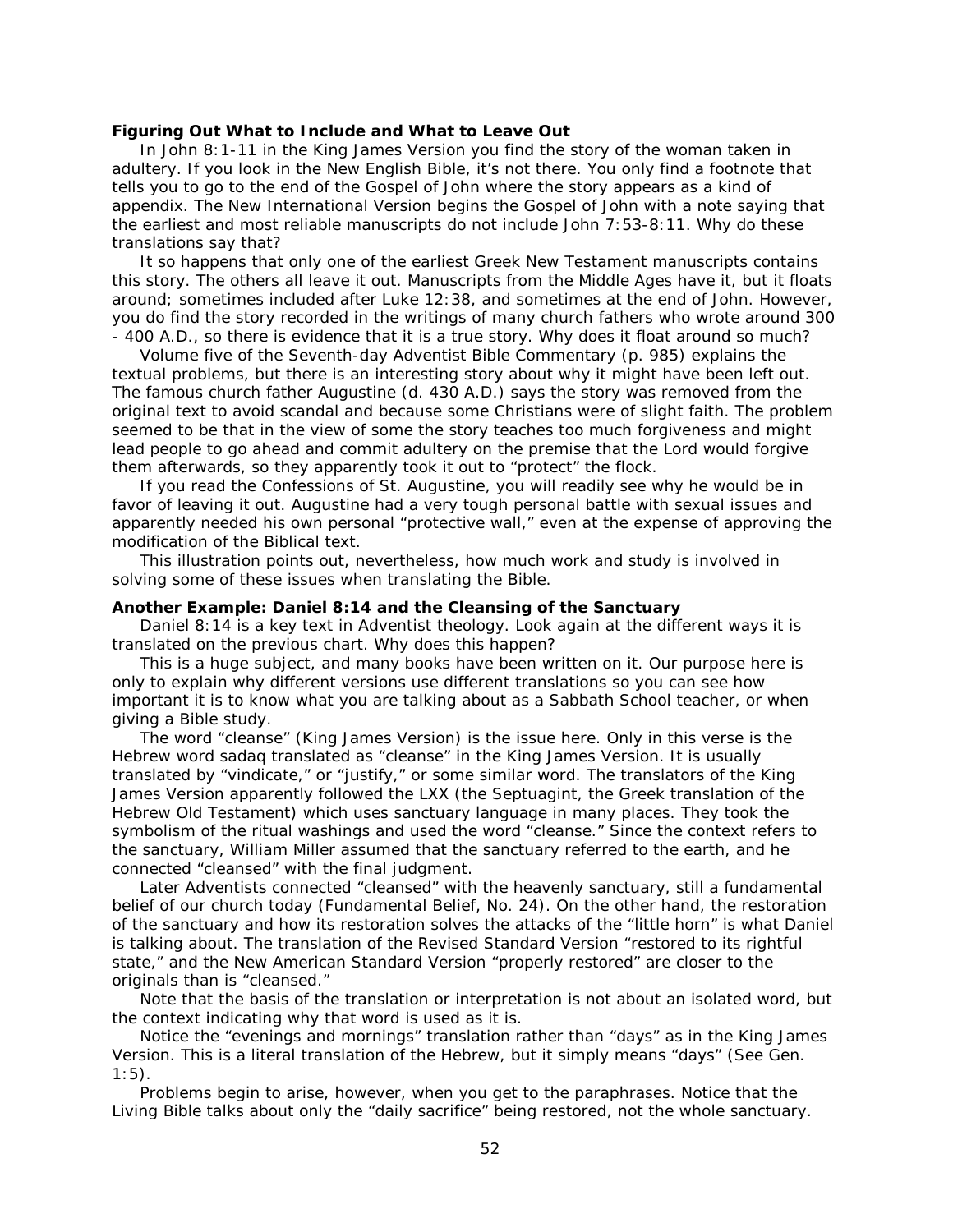That is very different. The original edition of the *Good News Bible*, has only 1150 days instead of 2300 (That has been changed to 2300 in later editions). Where did that come from? The translators of these two versions are *assuming* (notice the word) that Daniel is referring to a specific historical event, an incident involving a Syrian ruler named Antiochus Epiphanes around 200 B.C. They figured out how long that ruler oppressed the Jews and tried to make the number of days in the Bible fit that incident. *This is interpretation, not a translation*, and that is the problem with paraphrases. You have to be very discerning to pick up the difference.

# **Summary**

Choose a translation that is clear, understandable, and as accurate as possible.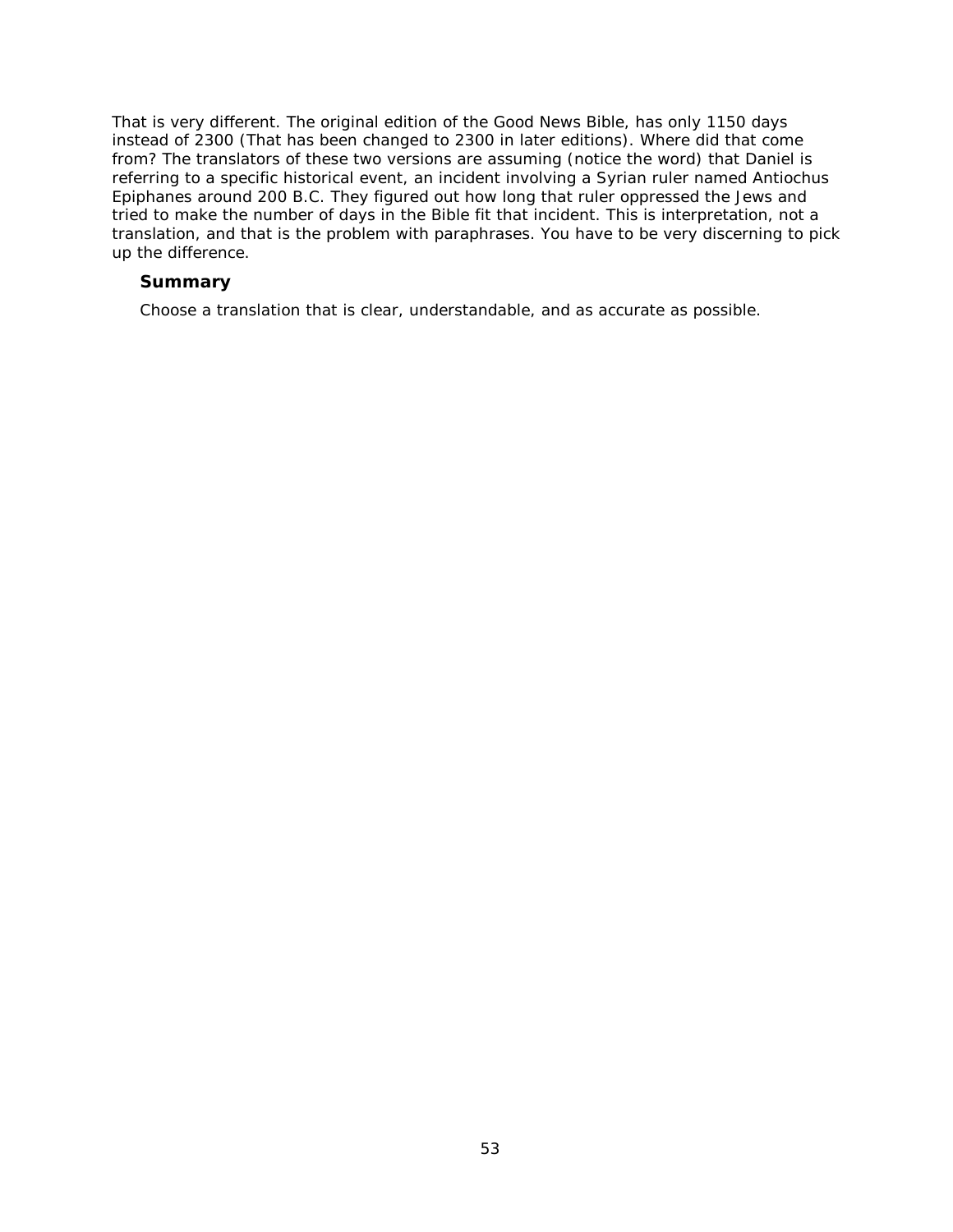# **UNIT 3**

# **Principles of Interpretation**

The purpose of this Unit is to describe and illustrate four principles as guidelines for interpreting Scripture.

This Unit will study these principles arranged in three topics:

- 1. The basic principles of interpretation.
- 2. Some problems in interpreting the Bible.
- 3. Sources of information that will help you understand more fully this subject.

When you complete this Unit, you should be able to:

- 1. Articulate either verbally or in writing four basic principles of Biblical interpretation.
- 2. Articulate either verbally or in writing how you would go about using these principles.

# **What Hermeneutics Is About**

The word "hermeneutics" is from a Greek word that means "to interpret." Its origins are in Greek mythology. The Greek god Hermes supposedly brought messages from the other gods to mortals, so *hermeneutics* eventually became the science and art of laying down the rules by which the Bible should be interpreted; then using those rules to interpret and apply Biblical information. There are many such rules, but in general they fall under four fundamentals:

- 1. The Bible is its own interpreter.
- 2. Scripture means just what it says unless there is obvious reason to think otherwise.
- 3. The Bible is a divine-human book. The writers were part of their historical period and their own culture. The question must be asked, "What did it mean then, and what does it mean now?"
- 4. Know the difference between interpretation and application.

As a Sabbath school teacher/discussion leader, it is vital to understand these principles of interpretation. What are outlined in this Unit are principles known as "historical-biblical." Many Bible students use a system known as "historical-critical." Here is a definition of each of these ideas.

- The *"historical-biblical" school of thought* begins with the premise that the Bible is the Word of God. Therefore, what it says does not have to be verified by outside sources. Because the Bible claims to be an inspired book whose origins can be traced back to God Himself, it cannot be treated as just another piece of literature. Since it is of divine origin, the only standard of comparison available is itself. Therefore, the Bible can only be compared to itself, and it develops its own guidelines for interpretation.
- The *"historical-critical" method* begins with the premise that the Bible is like any other book. Therefore, what it says must be proven by empirical (scientific or historical) evidence. For instance, according to those who accept this theory the "story" of Adam and Eve is a nice story that teachers some good lessons, but we can't believe Adam and Eve really existed until we have some DNA evidence to prove it.
- Some Seventh-day Adventist scholars attempt to use some pieces of the historicalcritical method, but they inevitable run into problems about the authority of the Bible.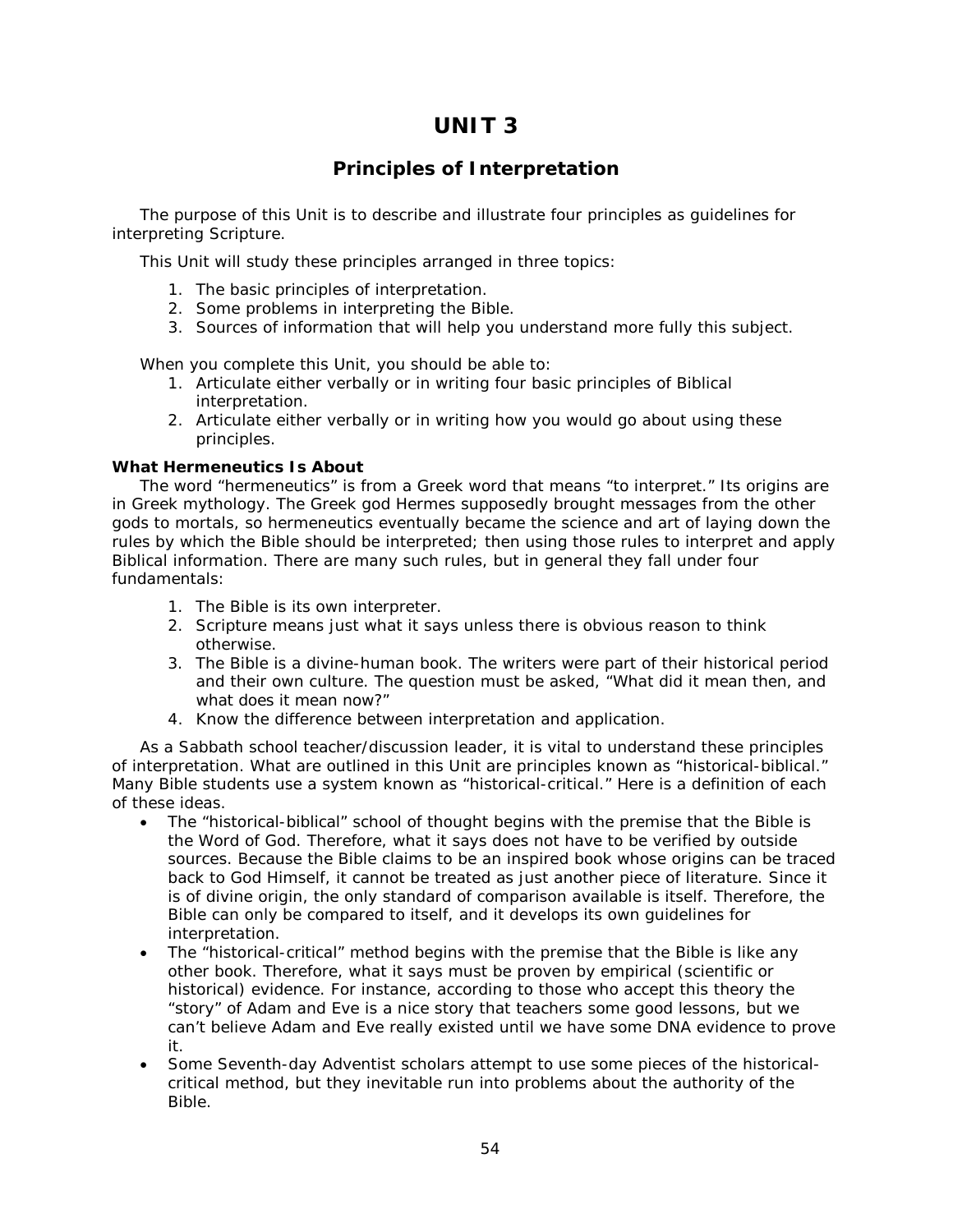#### **Reading 3**

 *Be sure to record on your* **Student Fulfillment Card** *that you have completed this assignment.*

# **The Use of the Modified Historical-Critical Approach by Adventist Scholars**

By Dr. Angel M. Rodriguez,

"Appendix B" in George W. Reid, ed., *Understanding Scripture: An Adventist Approach* (Silver Spring, MD: Biblical Research Institute, 2005).

**Note:** *This is a technical article, but the information is important for a Sabbath School teacher to know.* The word "critical" in this article refers to those who look at everything "critically", through the eyes of history and science.

# **1. Critical Scholarship and the Adventist Faith**

From its very inception, the use of the historical-critical approach in the study of the Bible faced strong opposition from Christian communities but was able, through a long process of conquest, to become the reigning king in biblical interpretation. Today, only a few Christian communities remain opposed to it. Adventist opposition, like that of other denominations, is determined by its understanding of the nature and the authority of the Scriptures. Adventist doctrines and life style were formulated as a result of the study of the Bible, considered by the church to be a revelation of God's grace and will for the human race. The church always has had a high view of the Bible, based on a number of fundamental convictions related to its nature and purpose. Such convictions had a direct impact on the way the church came to interpret the Scriptures.

#### **Foundational Premises**

1. *We believe that the Bible is essentially a religious document*, a revelation from God to the human race that answers the fundamental questions of human existence: Who am I? Where do I come from? What am I doing here? Where am I going? Without that revelation we would be lost and disoriented in this world. Actually, it is the phenomenon of revelation, the divine origin of the Bible, that makes it unique (2 Tim 3:16). Such conviction forces us to ask ourselves to what extent a particular methodology used in the interpretation of the Bible will support or perhaps undermine our view of Scriptures. If the Bible is treated like any other book, to be analyzed like any other book, we should expect tension and conflict between the church and modem scholarship.

2. *We believe in the unity of the Scriptures*. This unity is based on the fact that the real Author of this holy document is God Himself, that Christ is its very center, and that the same message of salvation is proclaimed throughout the Bible. In modern biblical scholarship, the unity of the Bible is usually rejected or questioned. It is considered to be a diverse and at times, contradictory collection of theologies, promulgated by its different authors. Consequently, the concepts of divine revelation and inspiration are denied or redefined in such a way as to make the human element more determinative than the divine in the formation of the final product.

3. *We believe that, although the Bible is not primarily a book of history or science, when it intentionally addresses historical and "scientific" issues, it is reliable.* Consequently, we are interested in the historical dimension of the Bible. However, we have rejected historical methodologies used to reconstruct the history of Israel in open contradiction to the historical picture found in the Bible itself. Here, authorial intent is extremely important and must be taken into serious consideration in the hermeneutical process. We want to retain the obvious meaning of the text unless the Scriptures themselves point in a different direction.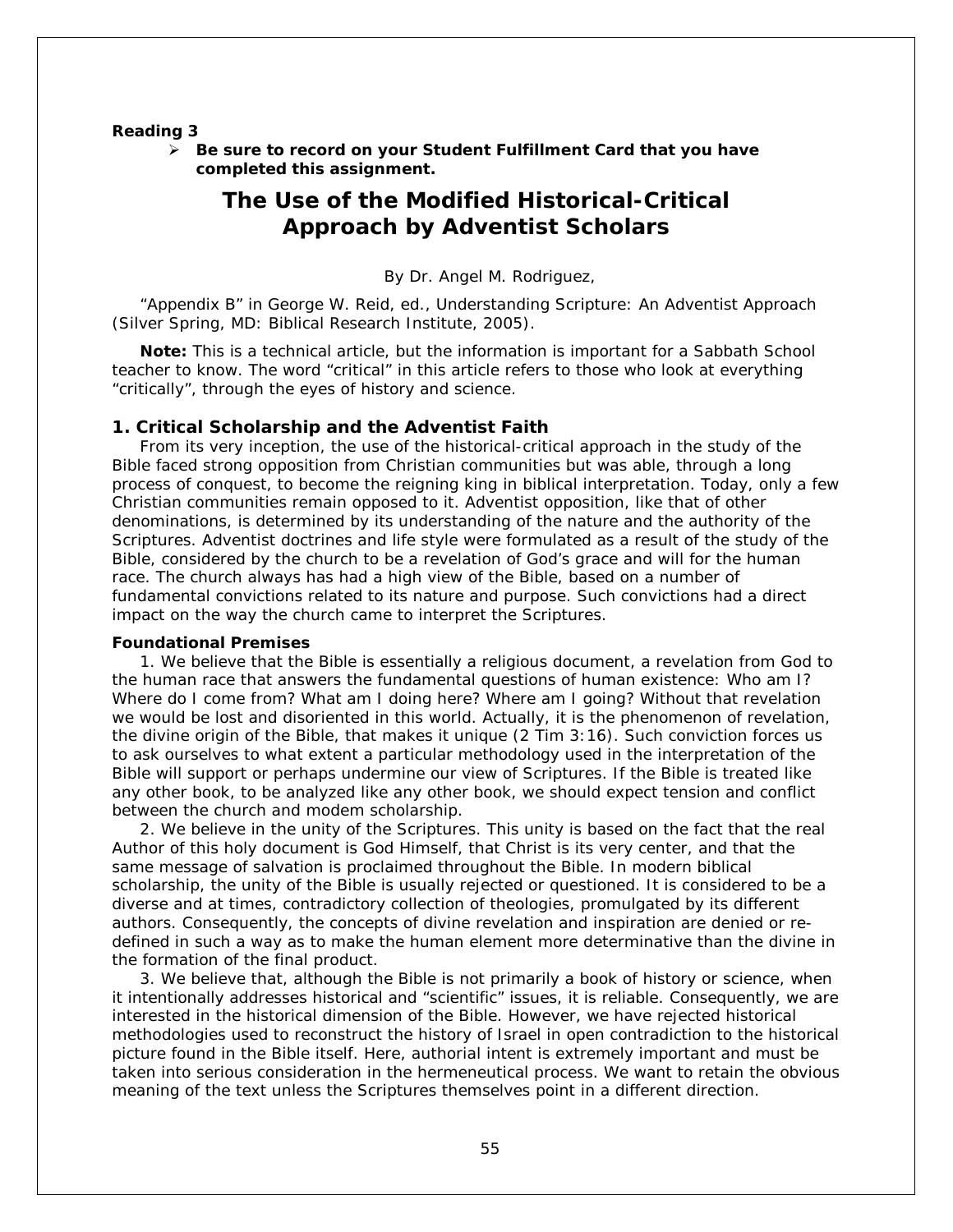4. *We believe that the Bible is its own interpreter.* The basic question of hermeneutics is to be solved by allowing the Bible to interpret itself. In other words, Scripture is to be interpreted from within Scripture itself by listening to it and comparing a passage with similar ones. Even in cases of discrepancies, we must begin with the Bible in seeking to understand or clarify them. In some cases, harmonization are possible; in other cases, one may perceive that the biblical author was omitting information in order to make a particular point. Archaeology may provide information that clarifies an apparent discrepancy, but the Bible is the final arbiter of meaning. If there is not enough evidence to explain or harmonize the discrepancy, we must simply acknowledge it.

Historical, religious and cultural contexts are useful in interpreting the Bible, but the ultimate arbiter of meaning is the Bible itself. Modem biblical scholarship seeks to place the Bible in its own cultural milieu, which in itself is appropriate, but, in many cases, it uses archaeological and epigraphic [ancient manuscripts and writings] materials to reconstruct the history behind the text or to determine the meaning of the biblical text. This approach tends to create tensions with the church, because it seems to presuppose that almost everything in the Scriptures is culturally determined and consequently tends to undermine the normativeness of the Bible for us today.

Critical scholars are sincerely interested in understanding and interpreting the biblical text. They use a system of interpretation that they feel is the correct one. In fact, they base their system on a very simple conviction: The Bible is the result of the historical, religious and cultural contexts in which the biblical writers lived and wrote. Hence, they do not assign to the Bible a unique status in terms of its origin—it is not a revelation of God—considering it to be a book like any other book.

Critical scholars presuppose that historical certainty is impossible, because any conclusion is always subject to revision (methodological doubt). Therefore, what one finds in any document cannot be considered to be true unless submitted to critical analysis. Second, their method dismisses the idea of singular events in history. The laws of nature operating in biblical times were the same ones we have today (principle of analogy). This rules out the miraculous. Third, the flow of history is the result of the cause-effect continuum. Every historical event can be explained by looking into the immanent causes that produced it (principle of correlation). This rules out divine intervention in human affairs.<sup>[1](#page-55-0)</sup>

# **2. Adventist use of the Modified Historical-Critical Methodology**

i,

Some Adventist scholars have been interested in the use of the historical-critical method, making it a topic of debate since the late 1960s. Few have argued for the use of the method in its classic form, most have argued for a modified use that, supposedly, excludes the presuppositions that traditionally accompany it.<sup>[2](#page-55-1)</sup>

The fundamental question has been: Is it possible to use the historical-critical method without being influenced by its critical presuppositions? Some have answered in the affirmative while others deny it. One could perhaps say that, at the theoretical level, it could be possible to postulate the possibility of separating the method from its presuppositions. Some evangelical scholars claim to have been able to do precisely that. The question is whether in practice it is possible to fully separate presuppositions from methodology.

<span id="page-55-0"></span><sup>1</sup>For a recent summary of principles used by historical-critical scholars, see John J. Collins, "Is a Critical Biblical Theology Possible?" in *The Hebrew Bible and its Interpreters*, eds. W. H. Propp, B. Halpern and D. N. Freedman (Winona Lake, IN: Eisenbraun, 1990), p. 2.

<span id="page-55-1"></span><sup>&</sup>lt;sup>2</sup>See, Jerry Gladson, "Taming Historical Criticism: Adventist Biblical Scholarship in the Land of the Giants," *Spectrum* 18.4 (1988): 19-31; Larry Herr, "Genesis 1 in Historical-Critical Perspective," *Spectrum* 13.2 (1982): 51; John Brunt, "A Parable of Jesus as a Clue to Biblical Interpretation," *Spectrum* 13.2 (1982): 35-43; and Robert M. Johnston, "The Case for a Balanced Hermeneutics," *Ministry* 72 (March 1999): 10-12.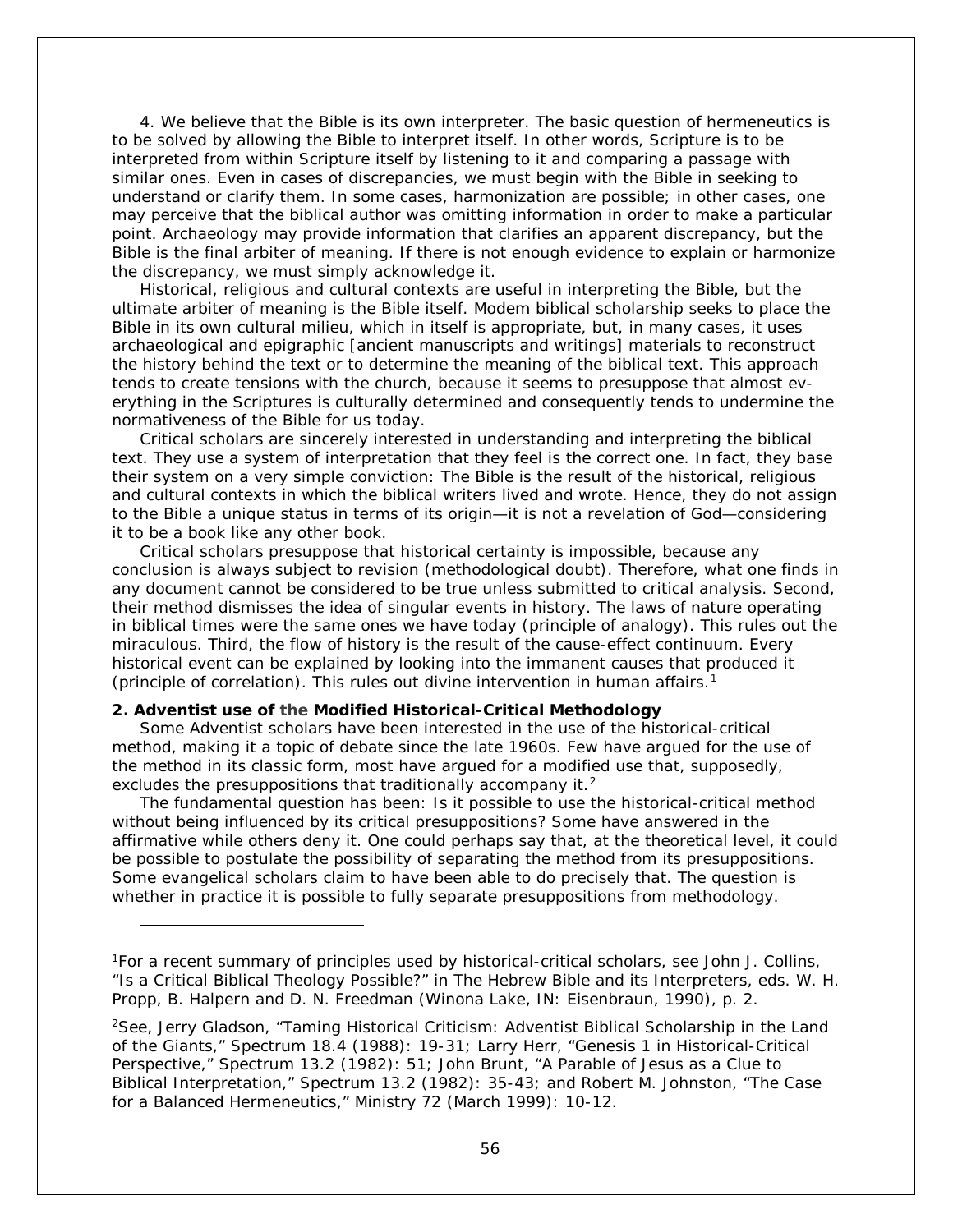Our concern in this appendix is to evaluate the claim that a modified use of the historical-critical method is compatible with the Adventist understanding of the Bible. We will do this by looking at the results of studies made by Adventist scholars, using the modified method, rather than by dealing with abstract methodological arguments for, or against, its use.

One of the problems we face in our task is that those who argue for the modified system have not stated clearly the modifications they are making to the historical-critical method. The tendency is to argue that the most significant difference is located in the fact that now the interpreter presupposes that God does intervene in human affairs. In a few cases the modifications made to the method are so significant that it is questionable whether one should still call it the historical-critical method. Let me cite a couple of examples.

Jerry Gladson examined the role of form criticism in Adventist scholarship to explore the extent to which it could be used by Adventist scholars. First, he recognized the problem:

Probably no one would question the fact that if Seventh-day Adventist theology were to incorporate the Form Critical method into it, with all its presuppositions, Adventist theology as we now know it would cease to exist, only to be supplanted by an evolutionary methodology.<sup>[3](#page-56-0)</sup>

For Gladson, form criticism in its modified form meant willingness to acknowledge that there are different literary genres in the Bible: "Probably no Seventh-day Adventist would quarrel with the identification of specific literary genres within the Bible per se," Gladson writes, "Very plainly, the Bible contains literary genres. . . It would be very reasonable with an inspirational model—to see God giving a revelation of Himself and His truth in the accepted literary forms of the day."[4](#page-56-1) But, can this acknowledgment be called a type of form criticism? Gladson was aware of the problem: "It would be one thing, however, if form criticism stopped with the mere labeling of genres. But critics are not content with this. In fact, the descriptive process is only a prelude to the real objective—to get behind the text and to trace the development of the genre."<sup>[5](#page-56-2)</sup> Hence, his final conclusion was that an Adventist theologian "should not disregard the evidence brought to view by Form Criticism. He is willing to accept the classification of genres generally, but distinguishes between this and the presuppositional origin of the genres."<sup>[6](#page-56-3)</sup> What he is suggesting had, in principle, been done by Christian interpreters long before there was a historical-critical method;  $^7$  $^7$ hence one must ask whether it is correct to call it form criticism.

A second example is found in a paper written by Niels-Erik A. Andreasen on the use of tradition criticism by Adventist scholars. He recognized the problem that we confront: "The tradition critical emphasis on the primacy of the pre-literary (in the sense of pre-Scriptural) traditions would undercut our view of revelation and would thus be unacceptable as a method."[8](#page-56-5) Then he suggested,

 $4$ Ibid.

i,

 $5$ Ibid., p. 41.

 $6$ Ibid., p. 44.

<span id="page-56-4"></span><span id="page-56-3"></span><span id="page-56-2"></span>7M. J. Buss, "Form Criticism, Hebrew Bible," in *Dictionary of Biblical Interpretation*, vol. 1, ed. John H. Hayes (Nashville: Abingdon, 1999), pp. 406-409.

<span id="page-56-5"></span><sup>8N</sup>iels-Erik A. Andreasen, "Tradition Criticism: A Seventh-day Appraisal," unpublished paper, Oct 1974, p. 7.

<span id="page-56-1"></span><span id="page-56-0"></span><sup>3</sup>Jerry Gladson, "Form Criticism and the OT: A Critique," unpublished paper, Oct 1974, p. 40.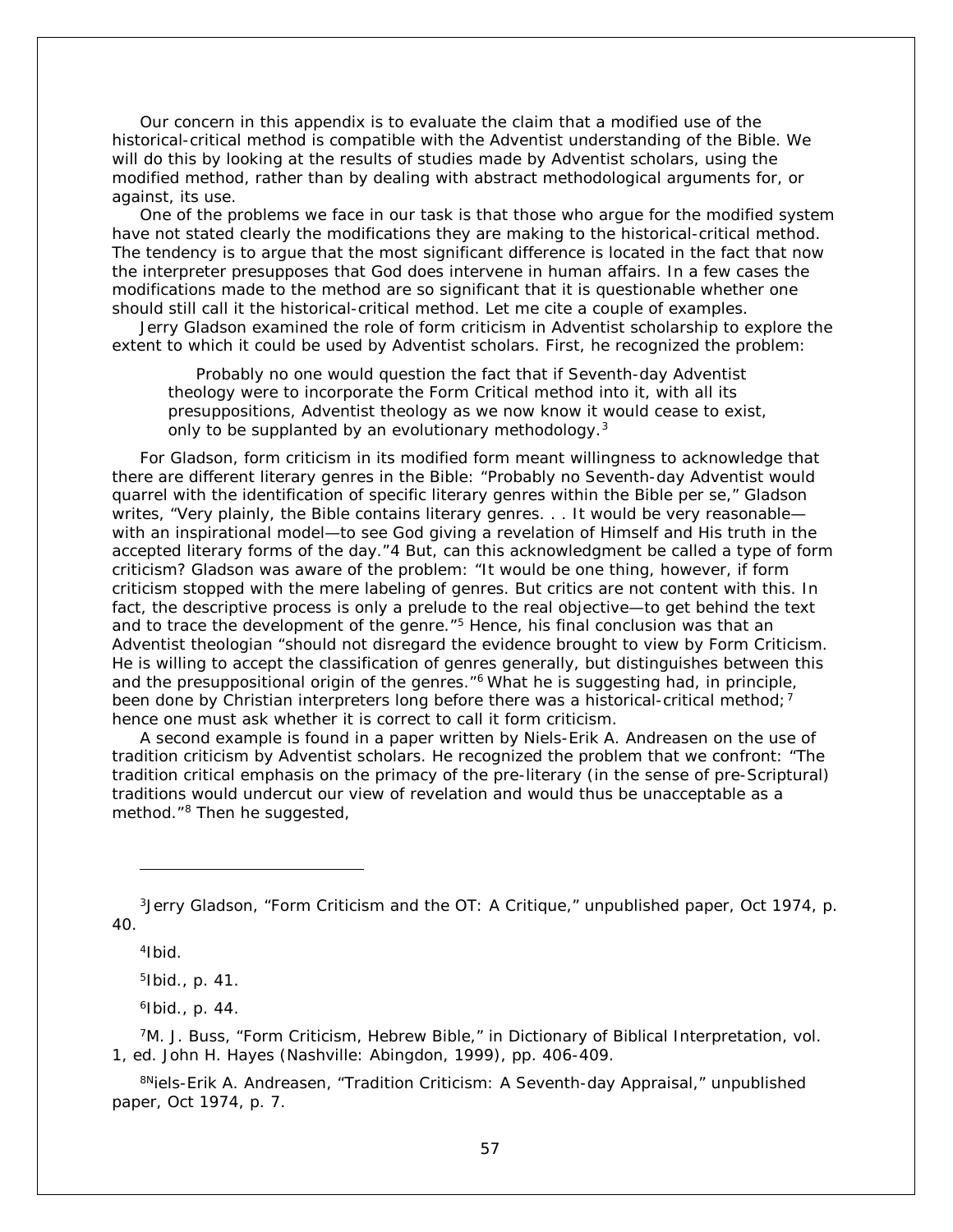We accept the existence of common near Eastern parallets [sic] to OT laws, social customs, religious practices, and literary formulations. It would thus be proper for us to ask about "traditions" behind or parallel to OT customs, practices, and literary formulations with the understanding that the revelatory/inspirational quality of such parallels lies in the OT adoption or usage of them.<sup>[9](#page-57-0)</sup>

The suggestion is a good one, but, is it proper to call the study of common customs and practices in Israel and the ancient Near East "Tradition Criticism"?

Douglas R. Clark and John C. Brunt have edited two volumes of an introduction to the Bible for college-level teaching in which we seem to find the full application of a modified historical-critical approach to the study of the Scripture.<sup>[10](#page-57-1)</sup> These volumes were written to be used not only by Adventist students but by others who "take seriously both up-to-date scholarship and an affirming faith stance."<sup>[11](#page-57-2)</sup>

The two possible audiences made the writers careful not to promote an Adventist position throughout the documents. That makes it difficult to know at times where the authors stand on some of the methodological issues. Nevertheless, in most cases, the methodology of the authors is quite clear. Here we have a good opportunity to examine the results of the use of a modified historical-critical method and its impact on certain important areas of Adventist biblical interpretation.

It must be clearly stated that Adventist theologians who use the modified historicalcritical approach (those with a more critical attitude, that is to say, who, in some cases, and for some logical reason do not accept at face value what the Bible says) believe that the Scriptures are inspired by God and that they contain a message of salvation for the human race. But in order to reconcile a critical approach with the revelation/inspiration of the Bible, they have to define revelation and inspiration in a way that allows a critical attitude with respect to the Scriptures. They make some concessions to the postulates of critical scholarship, because they believe that to some extent such scholarship is useful for the proper interpretation of the Bible. It is their firm conviction that, in using this approach to the Scriptures, they are not attempting to destroy the church and/or its message. That commitment should be acknowledged.

## **3. Modified Historical-Criticism and Basic Biblical Teachings**

We explore briefly three main areas of biblical interpretation that are extremely important in Adventist theology and doctrine: Creation, law, and apocalyptic prophecies. Those areas have a direct impact on how we understand the origin of human existence on this planet, the doctrine of the law and the Sabbath, the Adventist prophetic interpretation, the church's self-understanding, and its mission and message to the world. We explore the results of how applying the modified historical-critical approach affects those specific areas.

*1. Creation Narrative.* Several Adventist scholars have applied the modified historicalcritical method in the study on Genesis 1. Among them is Larry Herr, whose goal was to show "how might the use of the 'historical-critical' method of Bible study affect the interpretation of Genesis  $1.^{n_12}$  $1.^{n_12}$  $1.^{n_12}$  The biblical writer, he argues, was addressing an issue important to his audience and used imagery and language that could be easily understood. Herr places the chapter within ancient Near Eastern history and culture and concludes that

 $9$ Ibid., p. 8.

i,

 $11$ lbid., vol. 1, p. xvii.

 $12$ Herr, p. 51.

<span id="page-57-3"></span><span id="page-57-2"></span><span id="page-57-1"></span><span id="page-57-0"></span><sup>10</sup>Douglas R. Clark and John C. Brunt, eds., *Introducing the Bible*, 2 vols. (Lanham, MD: University Press of America, 1997).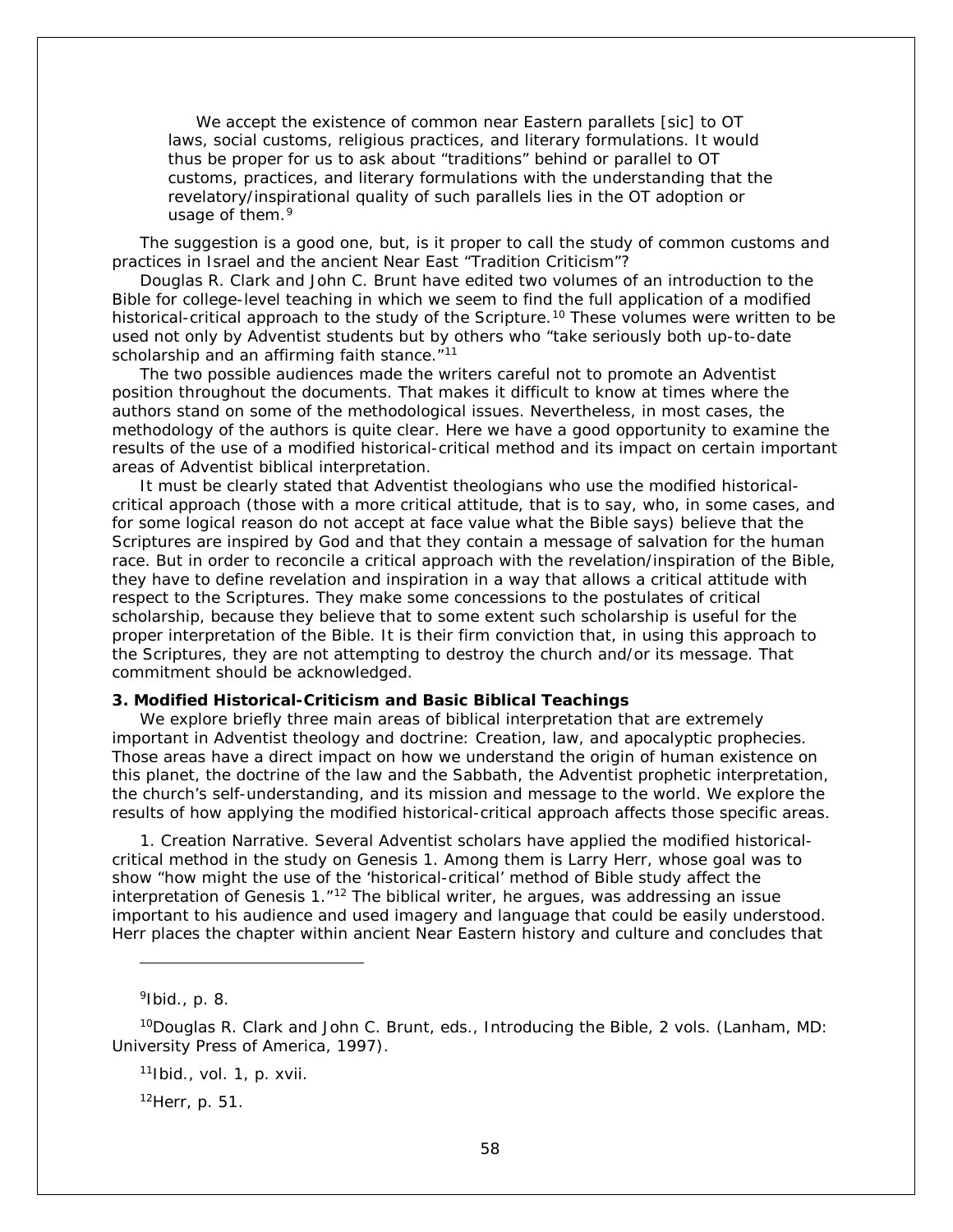the author is using ancient cosmology (organization and operation of the cosmos) to communicate a particular message, a cosmogony, or an understanding of the ultimate origin of the world.

Therefore, the key for the interpretation of the Creation narrative is found, according to Herr, in the cosmologies of the ancient Near East. Cosmologies, he adds, "change through history as knowledge changes, so that we can distinguish the cosmology of Genesis 1, for example, from the cosmology prevalent today."<sup>[13](#page-58-0)</sup> Most of his analysis of the biblical text serves the purpose of showing that the cosmology of Genesis is ancient and incompatible with modern scientific knowledge. This particular perspective seems supported by Douglas R. Clark when he writes that Genesis 1 and 2 "celebrate the creation of the earth and universe as the ancients perceived them.<sup>"[14](#page-58-1)</sup>

This means there is no fundamental difference between the results of the traditional historical-critical approach and the modified one. They both relegate the narrative to the category of ancient Near Eastern creation stories. However, Herr will argue that the cosmology of Genesis 1 is meaningful in the sense that it is the vehicle used by the biblical writer to communicate a permanent and valid truth, namely that "the cosmos was created by the one true God in a miraculous and ordered way.<sup>"[15](#page-58-2)</sup> It is the cosmogony of Genesis 1, what it says about the ultimate origin of the world, that is to be preserved and not its cosmology. Herr would probably argue that it is there that the elements of revelation and inspiration are to be located in the story.

In a sense Herr has gone beyond what most traditional historical-critical scholars would be willing to state. He modified the method only by finding a place in the narrative in which the divine is still active. He rejected one of the presuppositions of the method but the method itself remains the same. The tendency is to argue that the Creation narrative is not describing how God brought everything into existence but rather that He is the Creator of an orderly world. This was also the conclusion reached by Richard L. Hammill. He argued that

through the inspiration-revelation process, God gave truth about creation which could not be learned by human observation and reason—namely, that everything that exists owes it origin to God who by his spoken word made things to be which had no existence before. . . . A division must be made between such cosmogonic, theological truth and cosmological details taken from the culture of the time.<sup>[16](#page-58-3)</sup>

Clark summarized the issue, stating, "The biblical record addresses the 'who' of creation more than any other concern."<sup>[17](#page-58-4)</sup> And Raymond F. Cottrell prefers to use the terms "message/revealed truth" and the "historically conditioned form" of the Creation story. The message is that God is the Creator and Sustainer of the universe and not how He created.<sup>[18](#page-58-5)</sup>

i,

14Douglas R. Clark, "Genesis," in *Introducing the Bible*, vol. 1, p. 94.

15Herr, p. 61.

<span id="page-58-3"></span><span id="page-58-2"></span><span id="page-58-1"></span><sup>16</sup>Richard L. Hammill, "Creation Themes in the OT Other than Genesis 1 and 2," in *Creation Reconsidered: Scientific, Biblical, and Theological Perspective*, ed. James L. Hayward, (Roseville, CA: Association of Adventist Forums, 2000), p. 260.

17Clark, "Genesis," p. 103.

<span id="page-58-5"></span><span id="page-58-4"></span><sup>18</sup>Raymond F. Cottrell, "Inspiration and Authority of the Bible in Relation to the Natural World," in *Creation Reconsidered*, pp. 195, 196, 199, 203.

<span id="page-58-0"></span> $13$ Ibid., p. 52.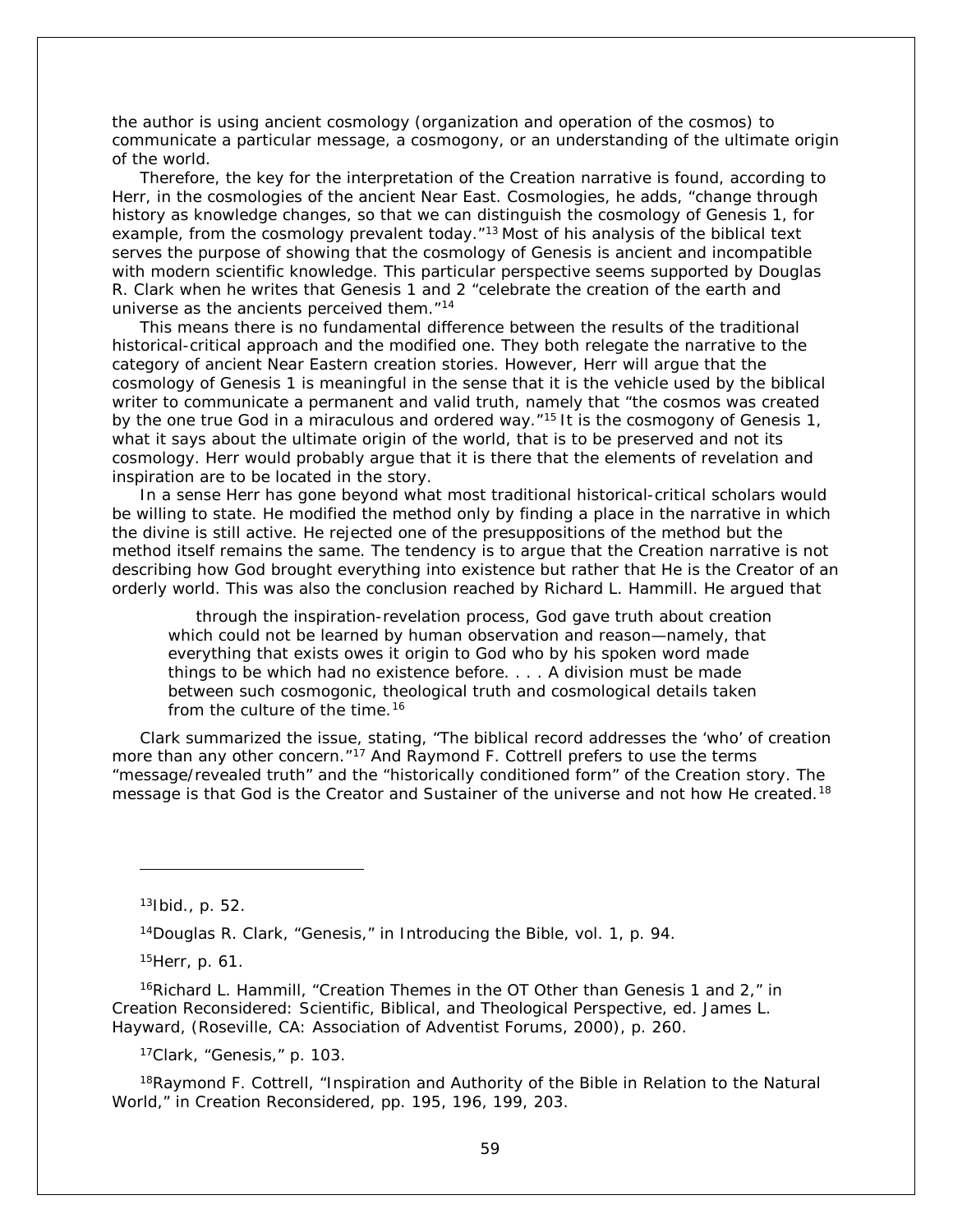OT scholars usually acknowledge that the biblical writer believed that what he was writing in Genesis 1 happened the way he was telling it.<sup>[19](#page-59-0)</sup> But the modified use of the historical-critical method does not seem to take authorial intent at face value. It is in using the critical aspect of the method that the interpreter is forced to raise questions about the trustworthiness of what the text is clearly saying (Content Criticism). It is to be expected that the church will resist the application of the modified version of the historical-critical approach to the Creation narrative or the story of the fall of Adam and Eve (Gen 3).

2. *The Origin of the Law*. Critical scholarship has rejected the biblical description of the giving of the law to Israel on Mount Sinai. The prevailing view is that the law is probably of post-exilic origin, although some elements of it may go back to pre-exilic times. The formulation of the law codes in their final form developed through an extended process. The historical-critical scholar, using the appropriate critical tools, claims to be able to reconstruct that history. In that process, the origin and the development of the Israelite legal system is reconstructed along the lines of sociological processes that do not take God's intervention in human affairs into account.

Adventist scholars who use a modified version of the historical-critical method have not described in detail how it is to be applied to the legal material of the OT. Douglas R. Clark has addressed the issue, but it is difficult to know to what extent his views are representative. We really are dealing with the question of the composition of the Pentateuch, but our present focus relates to the legal material.

Clark begins his discussion on the law by pointing out that what we find in the OT in its present form concerning the origin of the legal material is not unique to Israel. The ancients believed that "all laws derived directly from the deity, no matter what their content or nature. In fact, most law codes from the ancient world depict either narratively or graphically the divine source of the material. $\frac{n^{20}}{10}$  $\frac{n^{20}}{10}$  $\frac{n^{20}}{10}$  He seems to imply that it is against this ancient Near Eastern practice that we need to interpret the narrative of the giving of the law recorded in Exodus.

Clark accepts that God spoke to Moses at Sinai and that some of the material that we find in the Pentateuch goes back to that experience.<sup>[21](#page-59-2)</sup> But he does not inform us concerning how much of that material goes back to Moses. Concerning the Ten Commandments, he states,

Most scholars feel the Ten Commandments as written on the stone tablets were likely extremely brief: "You shall have no other gods before me;" "Remember the Sabbath day;" "You shall not murder;" etc. A comparison with the list in Deuteronomy 5 indicates enough variation to support the idea.<sup>[22](#page-59-3)</sup>

Here is the historical-critical developmental approach to legal formulations, according to which, simple laws developed through a long period of time into more complex ones, crafted to address the social needs of the people. The implication is that it is impossible to know exactly the laws that God gave to the Israelites at Sinai. The historical account of the origin of the law as recorded in the Bible is significantly modified and a historical reconstruction is made, using a historical-critical methodology.

i,

<span id="page-59-0"></span><sup>19</sup>See for instance, Claus Westermann, *The Genesis Account of Creation* (Philadelphia: Fortress, 1964), p. 5.

<span id="page-59-3"></span><span id="page-59-2"></span><span id="page-59-1"></span><sup>20</sup>Douglas R. Clark, "Formation of the Old Testament," in *Introducing the Bible*, vol. 1, p. 5.

<sup>21</sup>Idem, "Leviticus," in *Introducing the Bible*, vol. 1, p. 131.

<sup>22</sup>Idem, "Exodus," in *Introducing the Bible*, vol. 1, p. 118.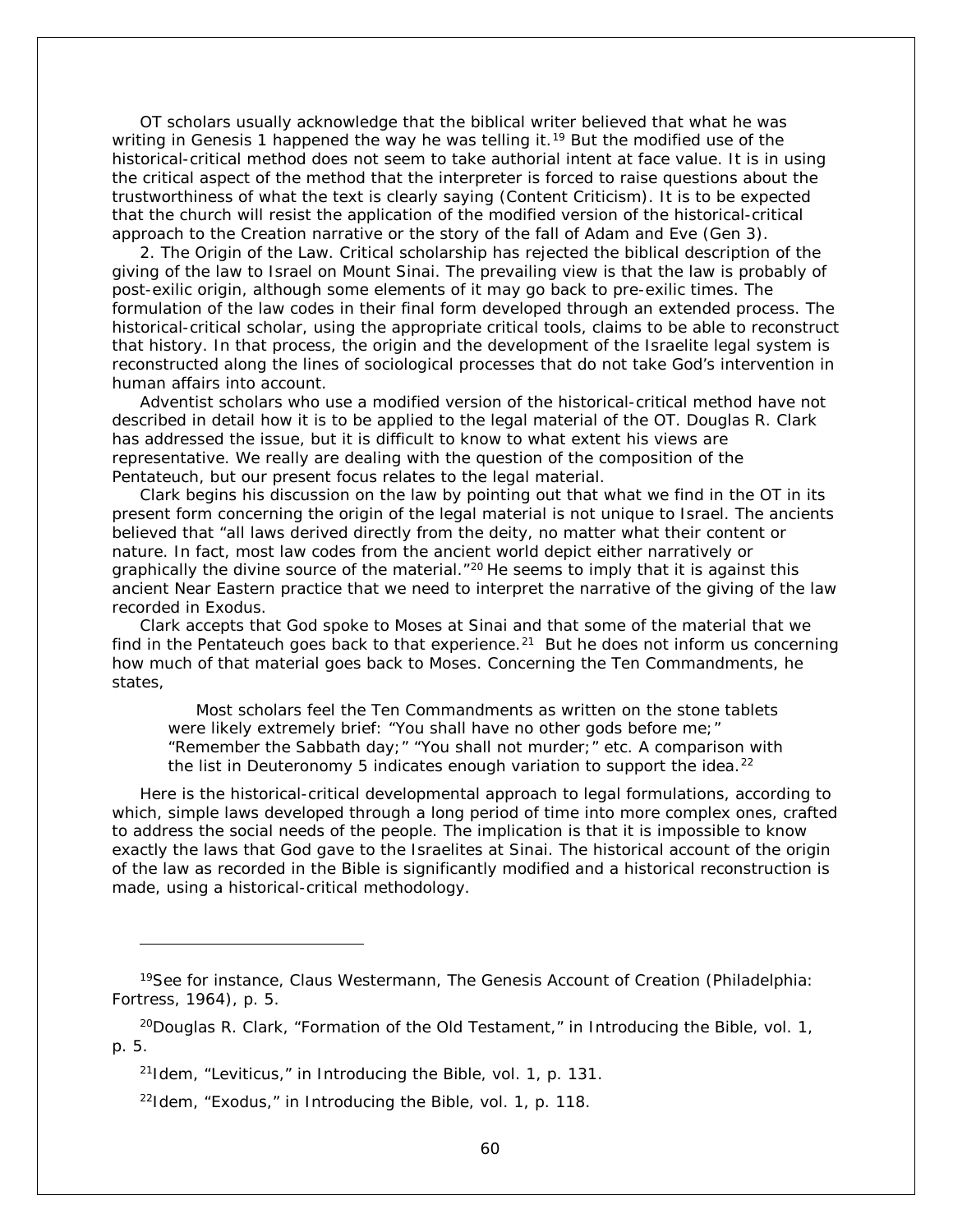The present form of the book of Exodus testifies that all the laws recorded there were given to Moses by God. But the modified use of the historical-critical method concludes that there is behind the text a long history of development. For instance, most of the laws of the Covenant Code "assume settled existence in agrarian communities like those of earliest Israel during the period of the judges;  $n^{23}$  $n^{23}$  $n^{23}$  The implication is that they hardly could have existed in the form we have them in the Bible during the time of Moses and that, therefore, they were not given by God to Moses just as the biblical text states.

With respect to the legal material found in Deuteronomy, Clark finds attractive the position of Moshe Weinfeld:

It is beyond doubt that the book of Deuteronomy contains ancient laws from the period of the Judges or even from the time of Moses. But it also contains an element from the period of Hezekiah-Josiah, and this is the element connected with the centralization of the cult. Finally, there is also a Josianic element that finds expression in the final literary edition of the book $^{24}$  $^{24}$  $^{24}$ 

Clark comments, "If this is the case, we likely have another illustration of ancient, inspired 'authorship' as a community project or collection (perhaps over a long period of time) rather than simply the creative efforts of a single individual. $125$  $125$  Due to his respect for the Scriptures, he introduces the element of divine inspiration, which most critical scholars will simply ignore.

But since Clark accepts the basic conclusion of critical scholars concerning the historical development of the legal material of the OT, over against what the biblical text itself explicitly states, he is forced to broaden his definition of inspiration. God is no longer revealing His will to a prophet; He is inspiring a community as it creates laws based on the challenges it confronts. He seems to be talking about divine guidance but not about divine inspiration. Niels-Erik A. Andreasen states,

SDA's see a much closer and direct tie between the OT materials and the authors of their literary formulations, and we presuppose or imply a view of revelation which places great emphasis on the individual author. In our view, the Scriptures are inspired because of a revelatory experience of individual authors, not a revelatory experience of a people at worship, of their leaders of such worship, nor in the process of Israel's remembrance of past history, etc.  $26$ 

From the Adventist perspective the fundamental question when dealing with this issue is the authority of the law. On what grounds can we say that the Ten Commandments as we find them in the Bible came from the Lord and, therefore, have absolute authority over us? The suggestion that God was speaking through the community or the process of codification is too nebulous and lacks clear biblical support to provide a solid and permanent foundation for a divine law that is authoritative across time and culture?<sup>[27](#page-60-4)</sup> The modified version of the critical method has provided for us a sociological description of the origin of the Israelite

i,

26Andreasen, pp. 7-8.

<span id="page-60-4"></span><span id="page-60-3"></span><span id="page-60-2"></span> $27$ For a similar comment see the Adventist scholar Giovanni Leonardi, "Alla ricerca di una lettura comune della Bibbia," *Adventvs* 9.1 (1996): 34.

<span id="page-60-0"></span> $23$ Ibid., pp. 118-119.

<span id="page-60-1"></span><sup>24</sup>Moshe Weinfeld, *Deuteronomy 1-11* (New York: Doubleday, 1991), p. 84.

<sup>25</sup>Douglas R. Clark, "Deuteronomy," in *Introducing the Bible*, vol. 1, p. 160.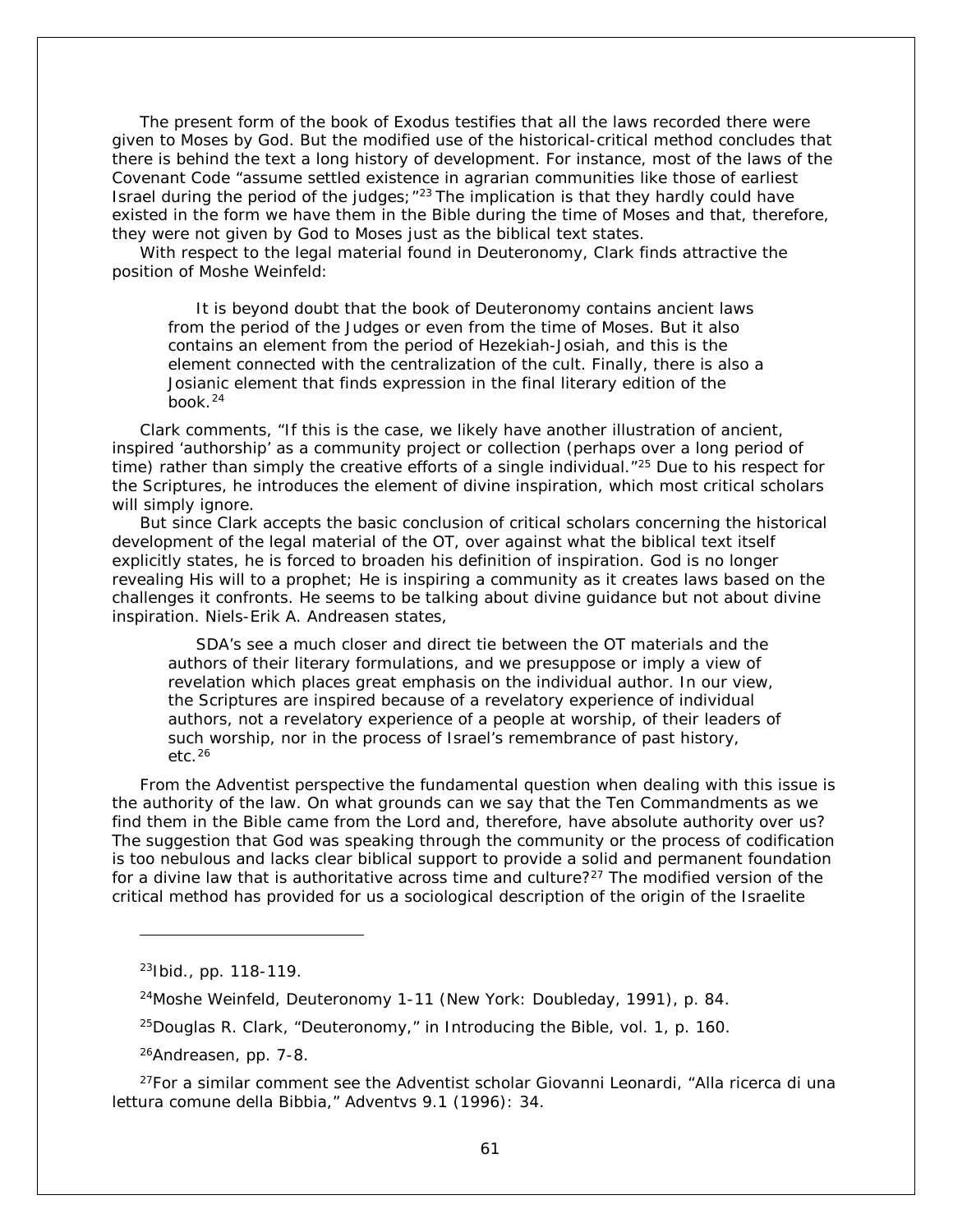law, supposedly under divine guidance. If that conclusion is right the normativeness of that law is seriously threatened.

3*. Apocalyptic Interpretation.* In Adventist thinking, the interpretation of biblical apocalyptic texts is of extreme importance. In fact, Adventists define themselves as an apocalyptic movement, proclaiming the future irruption of God in human history in a majestic way that will bring to an end modern oppressive and corrupted social and religious institutions. Apocalyptic thinking is so entrenched in our consciousness and identity as a church that to try to extricate it is to risk the existence of this movement. Any system of interpretation that would appear to threaten our understanding of biblical apocalyptic literature will meet sincere opposition from the church. It has always been the church's position that our system of interpretation is the one provided by the biblical text itself and that it is, therefore, non-negotiable.

The historical-critical approach to biblical apocalyptic deprives it of any predictive element. In this view, the nature of that type of literature is determined by the cultural needs of the people to whom it was addressed. According to this sociological approach, oppressed people found hope in the formulation of a future in which oppressive powers will be totally destroyed and a divine system of government established. The authors of books such as Daniel and Revelation were writing to their own communities, encouraging them and instilling hope where there was hardly any. Those books, it is said, bear no divine revelation of future events in world history.

The modified historical-critical method shares most of those sentiments and conclusions. It is fundamentally preterist in its focus. [*"Preterist" means that all the prophecies of Revelation were already fulfilled in the past, like "pre-"in today's English*]. Richard Coffen argues vigorously for a preterist approach in the interpretation of Revelation.<sup>[28](#page-61-0)</sup> John was writing to the church of the first century A D, and not describing the history of the church during the coming centuries. Coffen is careful to point out that the book has been of value to future generations:

This does not mean that the Revelation had no significance for generations future to John's day. It appears that each succeeding generation of Christians took John's apocalyptic message seriously and gathered hope from it. However, because John has written the Revelation for his friends, the biblical scholar will look for the current events of the early centuries for possible seed fulfillments of John's vision "[29](#page-61-1)

This is an intriguing statement. Coffen believes that the message of hope encoded in the symbolism of Revelation is still meaningful to us, but he does not explain what that message is. He seems to consider the book to be a prophetic one whose prophecies were fulfilled in the early centuries but calls the fulfillments "seed fulfillments." Does that mean that the apocalyptic prophecies of Revelation have multiple fulfillments? He does not answer that question. Nevertheless, Coffen invites Adventists "to reevaluate and reformulate the presuppositions they take to the Apocalypse."[30](#page-61-2) According to him, if this is to be done, it should be done along the lines of preterism.<sup>31</sup>

 $^{29}$ Ibid., pp. 28-29.

 $30$ Ibid., p. 30.

i,

<span id="page-61-3"></span><span id="page-61-2"></span>31Ernest J. Bursey, who wrote the chapter on "Revelation," in *Introducing the Bible*, vol. 2, endorses the historicist system of interpretation even though he does not explicitly state it (pp. 278-279).

<span id="page-61-1"></span><span id="page-61-0"></span> $^{28}$ Richard W. Coffen, "John's Apocalypse: Some Second Thoughts on Interpretation," *Spectrum* 8.1 (1976): 27-31.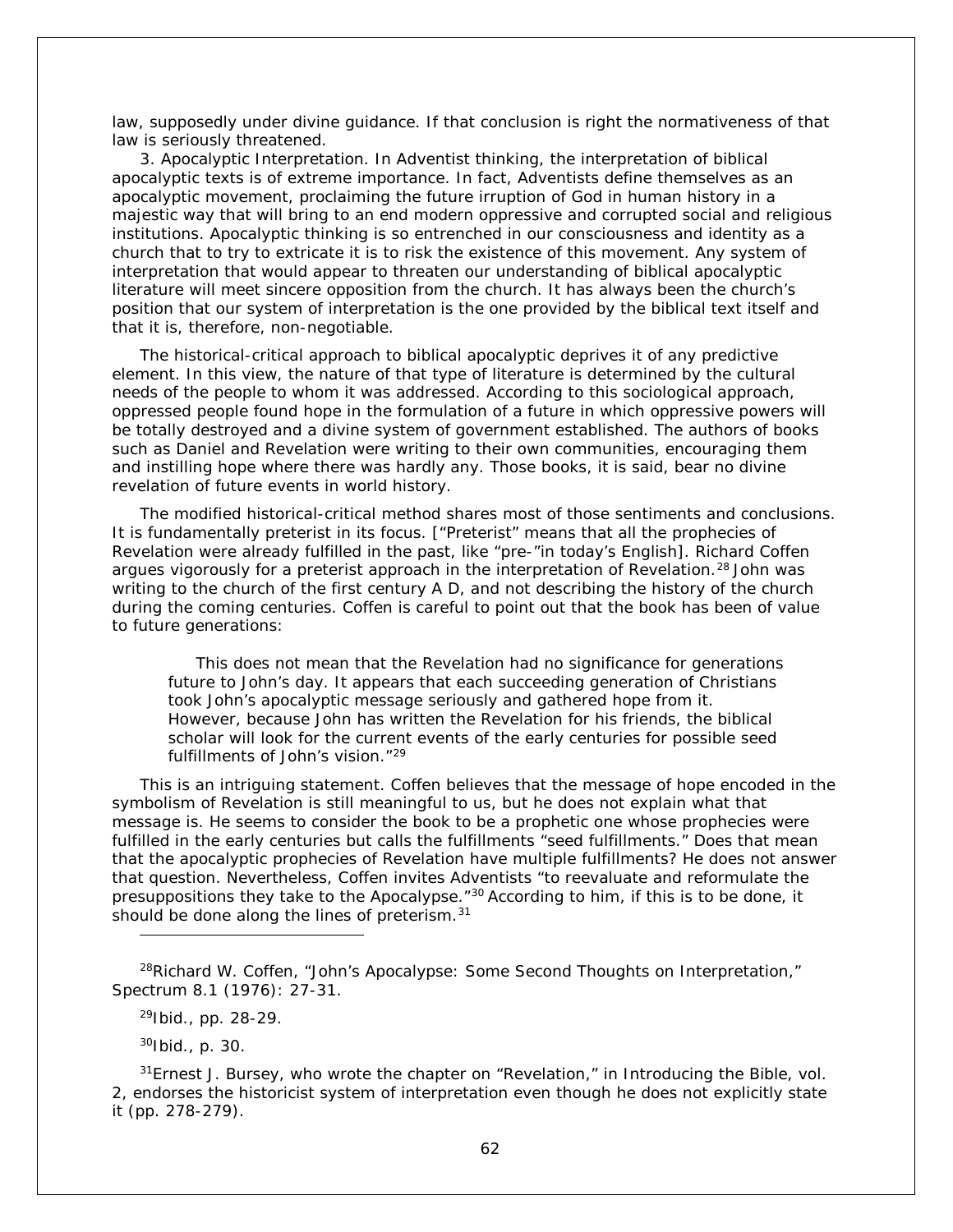Alden Thompson wrote the chapter on Daniel in *Introducing the Bible* and provides another opportunity for comparison and analysis.[32](#page-62-0) In terms of the dating of the book, he seems to lean toward a sixth-century date.[33](#page-62-1) He describes the different approaches used in the interpretation of Daniel, without explicitly aligning himself with any of them. Yet, he sympathizes very much with the position taken by the evangelical scholar John E. Goldingay in his commentary on Daniel.[34](#page-62-2) According to Thompson, Goldingay incorporated into his preterist interpretation idealist elements; that is to say, he accepted critical presupposition, according to which, the book of Daniel contains a message for the post-exilic community, and it should be interpreted in the light of the history of that period. But at the same time, Goldingay allowed for multiple applications of the prophetic material.<sup>35</sup>

It is difficult to know to what extent Thompson is willing to appropriate Goldingay's views. But the combination of critical scholarship and idealist interpretations of Daniel is nothing new for Adventists. Desmond Ford made a herculean effort to merge the two, but the church rejected his views. Adventists believe that Daniel and Revelation contain prophecies that cover the full span of history and reveal God's plan for His church, particularly at the end of the cosmic conflict. The merging of preterism with historicism weakens and could even destroy the Adventist understanding of the message of those books and the role of the church today.

# **Summary and Conclusions**

Our exploration of the use of the modified historical-critical method by Adventist scholars revealed that the modifications they introduced are minimal and consist mainly of the recognition that God is still active in the production of the final form of the text. When this new approach is applied to key Adventist doctrinal issues, the result becomes damaging to Adventist doctrines and to the biblical understanding of the nature of the inspiration and authority of the Scriptures.<sup>[36](#page-62-4)</sup>

Adventist scholars who argue for the modified version have accepted some of the most important results produced by the historical-critical method. The existence of the four hypothetical sources (JEDP) used in the production of the Pentateuch seems to be acknowledged.[37](#page-62-5) Redaction criticism appears also to be accepted as the process through

i,

35Thompson, "Daniel," p. 531.

<span id="page-62-4"></span><span id="page-62-3"></span><span id="page-62-2"></span><sup>36</sup>It is true that Adventist hermeneutics has some common elements with historical criticism, "but there are significant differences in the way the common elements are used. Note the function of historical background studies . . . . Historical Adventist hermeneutics seeks to know how background contributed to events and teachings as the Holy Spirit transmitted divinely-given content within a local environment. In contrast, the historical critic pursues how such an interpretation of events as reported in the Bible could have arisen from the background such as we know it" (George W. Reid, "Another Look at Adventist Hermeneutics," BRI Shelf-Document, p. 2). It is also important to remember that many of the procedures used in historical-critical studies were used before there was a historical critical scholar, but they were not used to do content-criticism of the Bible.

<span id="page-62-5"></span>37Cf. Clark, "Genesis," pp. 90-91; and Alden L. Thompson, *Inspiration*, (Hagerstown, MD: Review and Herald, 1991), p. 158.

<span id="page-62-0"></span><sup>32</sup>Alden L. Thompson, "Apocalyptic: Daniel," in *Introducing the Bible*, vol. 1, pp. 525-44.

<span id="page-62-1"></span><sup>33</sup>Ibid., pp. 536-537.

<sup>34</sup>John E. Goldingay, *Daniel* (Dallas: Word, 1989), pp. xxxvii-xl.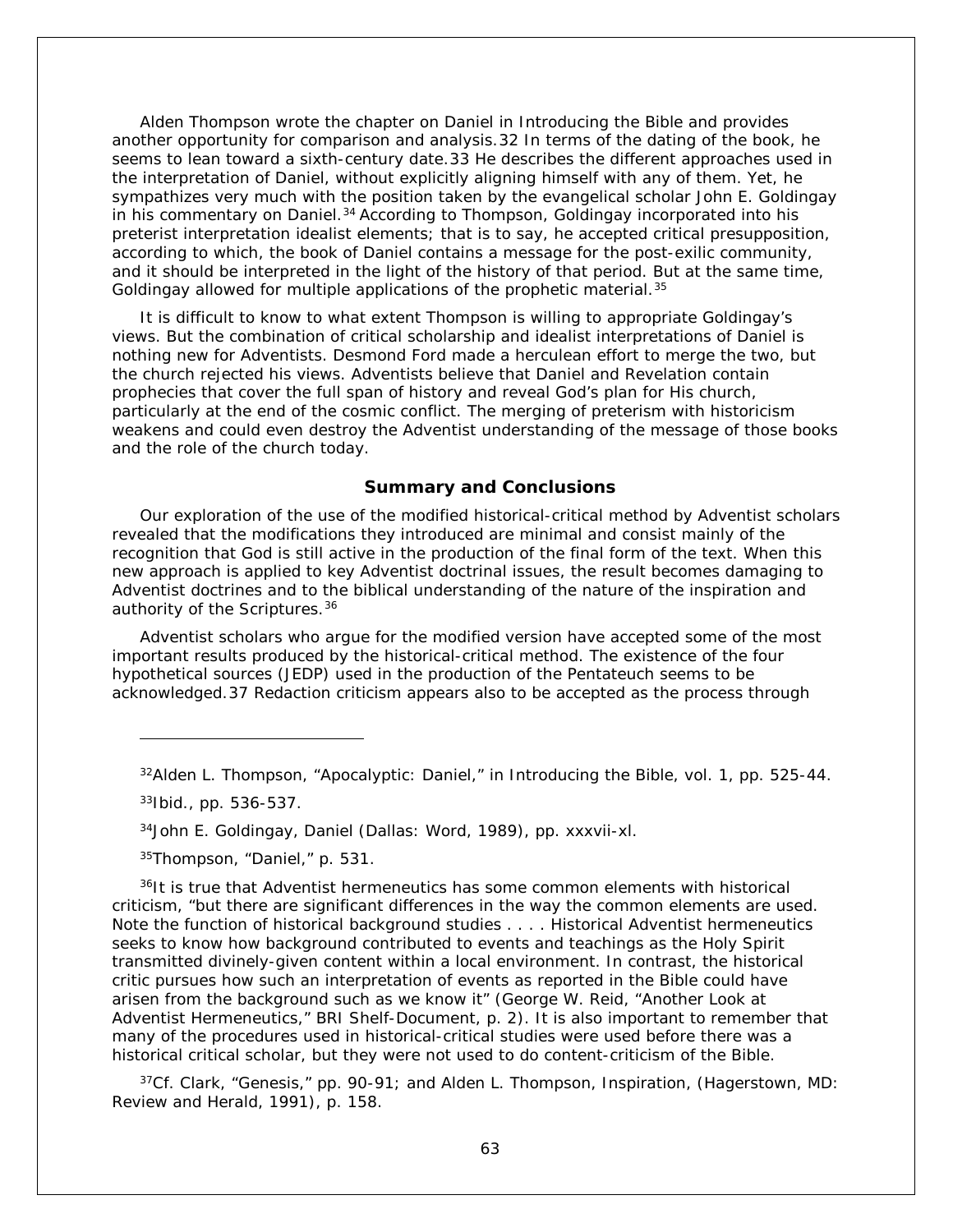which the text reached its present from.<sup>[38](#page-63-0)</sup> This could lead to the conviction that the Bible is not always historically reliable, making it necessary to reconstruct the history of Israel. One gets the impression that those using the modified critical methodology also would argue for the social evolution of most, if not all, of the Israelite institutions. There is a strong tendency to consider much of the Bible to be culturally determined.<sup>[39](#page-63-1)</sup> In some cases, we even detect a tendency to reject the historicity of a biblical narrative because of its strong emphasis on miracles (e.g., the story of Jonah).

It is true that many evangelical scholars who have a high view of the Bible have been using a modified historical-critical method in their study of the Bible. But it is much more difficult for Adventists to follow their example because of the centrality of Scripture in Adventist thinking and lifestyle. Among Adventists the absence of a creedal statement of a permanent and unalterable nature makes our doctrinal statements vulnerable to significant change and modification if our hermeneutic changes. This is not the case in most Christian denominations. Therefore, the use of the historical-critical method has posed less threat to churches with creedal documents. The fact that the Bible is our only creed means not only that we believe in the principle of *sola scriptura*, but also that we recognize the Scriptures to be unique. They should judge not only doctrines and lifestyle but also any biblical methodology.

i,

<sup>38</sup>See, Thompson, *Inspiration*, p. 168.

<span id="page-63-1"></span><span id="page-63-0"></span> $39$ This is a foundational conviction for Alden Thompson, and it leads him to conclude that the Bible is a casebook, not a codebook (see *Inspiration*, pp. 202, 208, 180-183).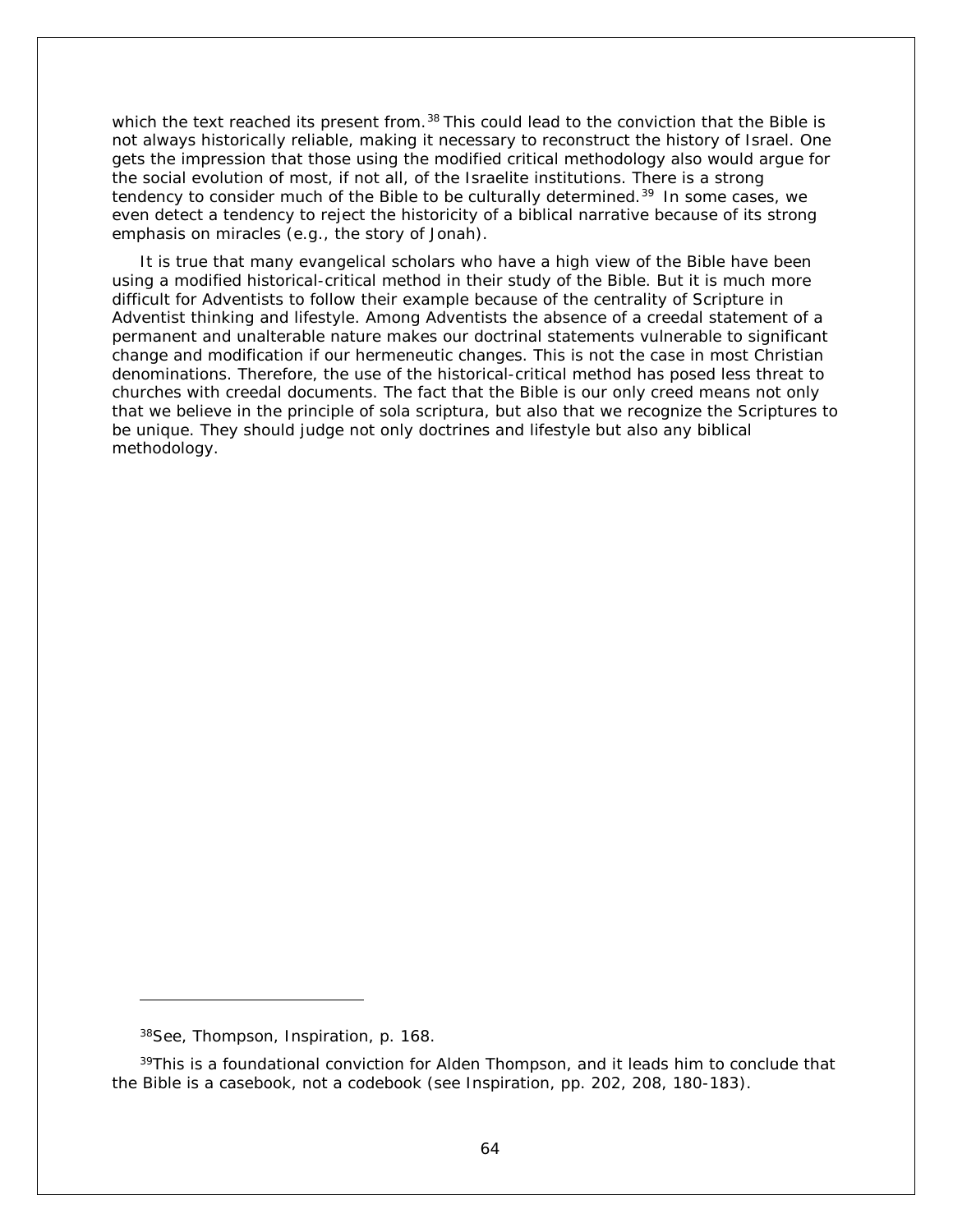The historical-biblical principle of hermeneutics implies that it is the responsibility of a Sabbath School teacher to show that biblical history is true. This takes systematic study. There is always a progressive learning pattern. Notice the following diagram about how the Bible describes going from immaturity to maturity in biblical knowledge and application.

| <b>Immature</b>                                                                                                                                                                                                                                                                                                                                                                                                                                                                                                                                                                                   | <b>Progressive Learning</b><br>Pattern                                                                                                                                                                                                                                                                | <b>Mature</b>                                                                                                                                                                                                                                                                                                                                                                                                                                                                                                                                                                                                                        |
|---------------------------------------------------------------------------------------------------------------------------------------------------------------------------------------------------------------------------------------------------------------------------------------------------------------------------------------------------------------------------------------------------------------------------------------------------------------------------------------------------------------------------------------------------------------------------------------------------|-------------------------------------------------------------------------------------------------------------------------------------------------------------------------------------------------------------------------------------------------------------------------------------------------------|--------------------------------------------------------------------------------------------------------------------------------------------------------------------------------------------------------------------------------------------------------------------------------------------------------------------------------------------------------------------------------------------------------------------------------------------------------------------------------------------------------------------------------------------------------------------------------------------------------------------------------------|
| We have much to say<br>about this, but it is hard<br>to make it clear to you<br>because you no longer try<br>to understand. In fact,<br>though by this time you<br>ought to be teachers, you<br>need someone to teach<br>you the elementary truths<br>of God's word all over<br>again. You need milk, not<br>solid food! Anyone who<br>lives on milk, being still<br>an infant, is not<br>acquainted with the<br>teaching about<br>righteousness. But solid<br>food is for the mature,<br>who by constant use have<br>trained themselves to<br>distinguish good from evil.<br>(Heb. 5:11-14 NIV). | But avoid irreverent,<br>empty speech, for this will<br>produce an even greater<br>measure of godlessness.<br>(2 Tim. 2:16 Christian<br>Standard Bible).<br>Don't have anything to<br>do with foolish and stupid<br>arguments, because you<br>know they produce<br>quarrels. (2 Tim. 2:23<br>$NIV$ ). | What you heard from<br>me, keep as the pattern of<br>sound teaching, with faith<br>and love in Christ Jesus.<br>Guard the good deposit<br>that was entrusted to<br>you-guard it with the<br>help of the Holy Spirit who<br>lives in us. (2 Tim. 1: 3, 4<br>NIV).<br>But as for you,<br>continue in what you have<br>learned and have become<br>convinced of, because you<br>know those from whom<br>you learned it (2 Tim.<br>$3:14$ NIV).<br>Do your best to<br>present yourself to God as<br>one approved, a worker<br>who does not need to be<br>ashamed and who<br>correctly handles the word<br>of truth. (2 Tim. 2:15<br>NIV). |

# **Common problems**

If as a Sabbath School teacher you do not follow proper rules of interpretation, you will inevitably use rules derived, however unconsciously, from some combination of the following:

- 1. **Your own personal opinion**. To have a personal opinion is legitimate. To present your personal opinion as Bible truth is not legitimate.
- 2. **What personal background perceives**. "Personal background" refers to whatever the mind has absorbed from sermons and classes, the clichés subconsciously believed, and the "standard" way of expressing things that is part and parcel of the vocabulary of any religious group.
- 3. **The authority you feel the church has** in passing on a standard way of expressing its beliefs and practices, though you may never have personally analyzed whether or not what you are saying is really what the church believes.
- 4. **Your personal hobbyhorse**. Many teachers have a special point of emphasis that is very important to them. It might be a particular doctrine, or some point of Christian lifestyle, or some view on church organization or something else. Unless you are very careful, you may well end up, however inadvertently, emphasizing that point in nearly every class you teach.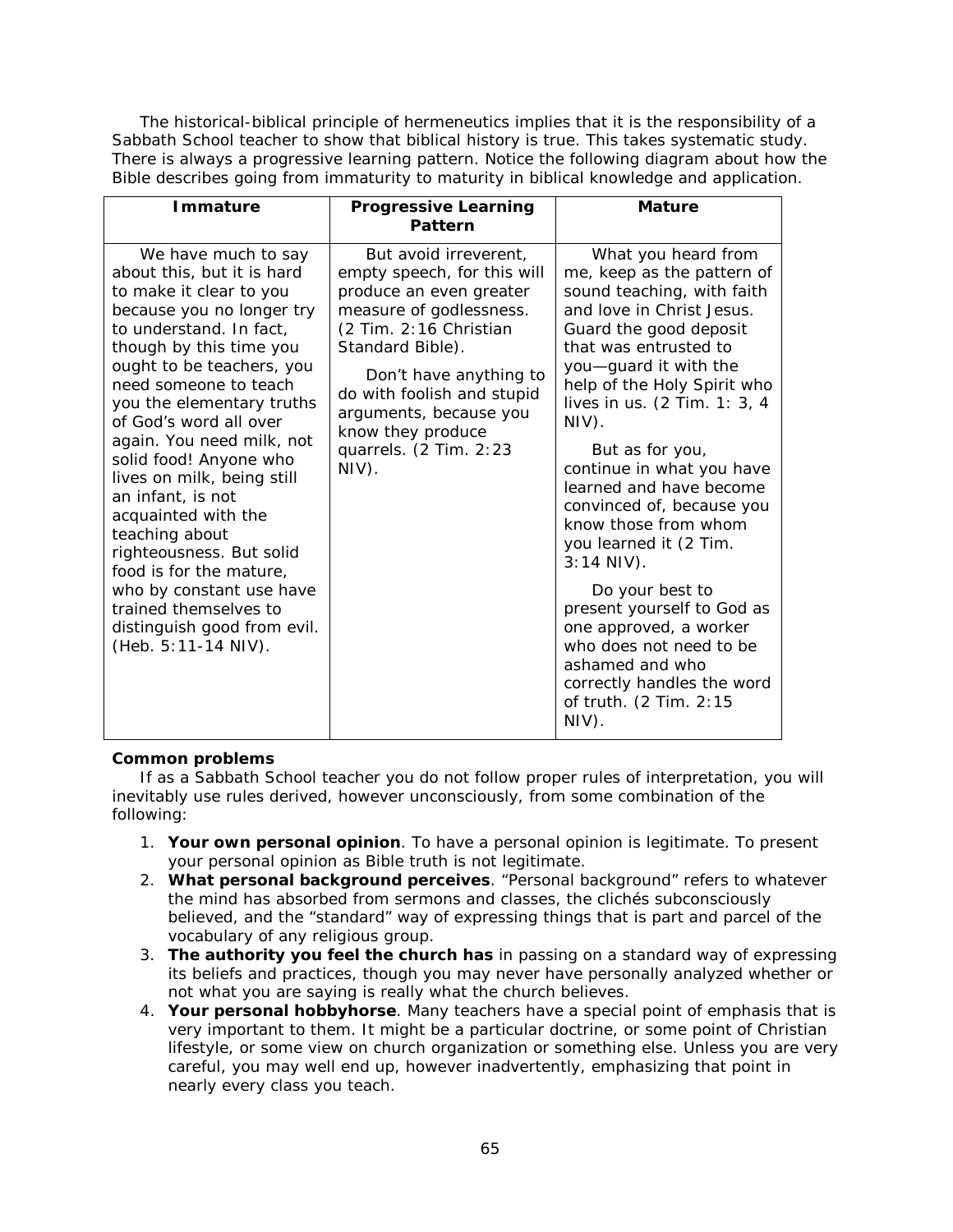#### **Reading 4**

 *Be sure to record on your* **Student Fulfillment Card** *that you have completed this assignment.*

# **Important Statements on Biblical Interpretation in the Writings of Ellen G. White**

The following statements from Ellen White point out the importance of teaching Bible truth correctly

**Don't make the Bible agree with you**. "*In searching the Scriptures you are not to endeavor to interpret their utterances so as to agree with your preconceived ideas*, but come as a learner to understand the foundation principles of the faith of Christ. With eager interest, with fervent prayer, come to the Word of God, that you may know what is truth, manifesting the same spirit as did Nathanael when he earnestly besought the Lord that he might know the truth. Light will come to every earnest seeker for truth, as it came to Nathanael." — *Sabbath School Worker*, June 1882.

**Rely on the authority of Scripture**. "'When Jesus spoke to the people, they were astonished at His doctrine: for He taught them as one having authority, and not as the scribes. The scribes had labored to establish their theories, and they had to labor to sustain them, and to keep their influence over the minds of the people, by endless repetition of fables and childish traditions. The loftiest models of public instruction consisted largely in going through heartless rounds of unmeaning ceremonies, and in the repetition of frivolous opinions. The teaching of Jesus inculcated the weightiest ideas and the most sublime truths in the most comprehensible and simple manner, and "the common people heard Him gladly.' This is the kind of instruction that should be given in our Sabbath-schools." *Sabbath School Worker*, April, 1889.

**What to do with preconceived opinions**. "In your study of the Word, *lay at the door of investigation your preconceived opinions and your hereditary and cultivated ideas*. You will never reach the truth if you study the Scriptures to vindicate your own theories. Leave these at the door, and with contrite heart go in to hear what the Lord has to say to you. As the humble seeker for truth sits at Christ's feet, and learns of Him, the Word gives him understanding. To those who are too wise in their own conceit to study the Bible, Christ says, 'You must become meek and lowly in heart, if you desire to become wise unto salvation.'" *The Signs of the Times*, Oct. 1903.

"Only study the Word of God with a purpose. You need to do this. Do not study with a purpose to confirm your ideas, but bring your ideas to the Bible to be trimmed, condemned or approved in the light of the Old and New Testaments. Make God and your Bible your constant companions. Study the *Testimonies* with the same purpose, with much prayer." *The Ellen G White 1888 Materials*, "Vision at Salamanca," p. 942.

"Let the Bible explain its own statements. Accept it just as it reads, without twisting the words to suit human ideas." "What is the chaff to the wheat?" *Loma Linda Messages*, 1903, p. 55.

### **Questions That Go Down the Wrong Track**

"Those giving Bible studies before a class need to guard these special matters, lest their minds lose the very essential points they wish to impress upon the minds of the hearers. When the door is thrown open to allow everyone to ask questions confusion of ideas often results because someone presents a question full of unbelief. Through this one questioner the whole class of hearers have started a little matter in another channel and thus that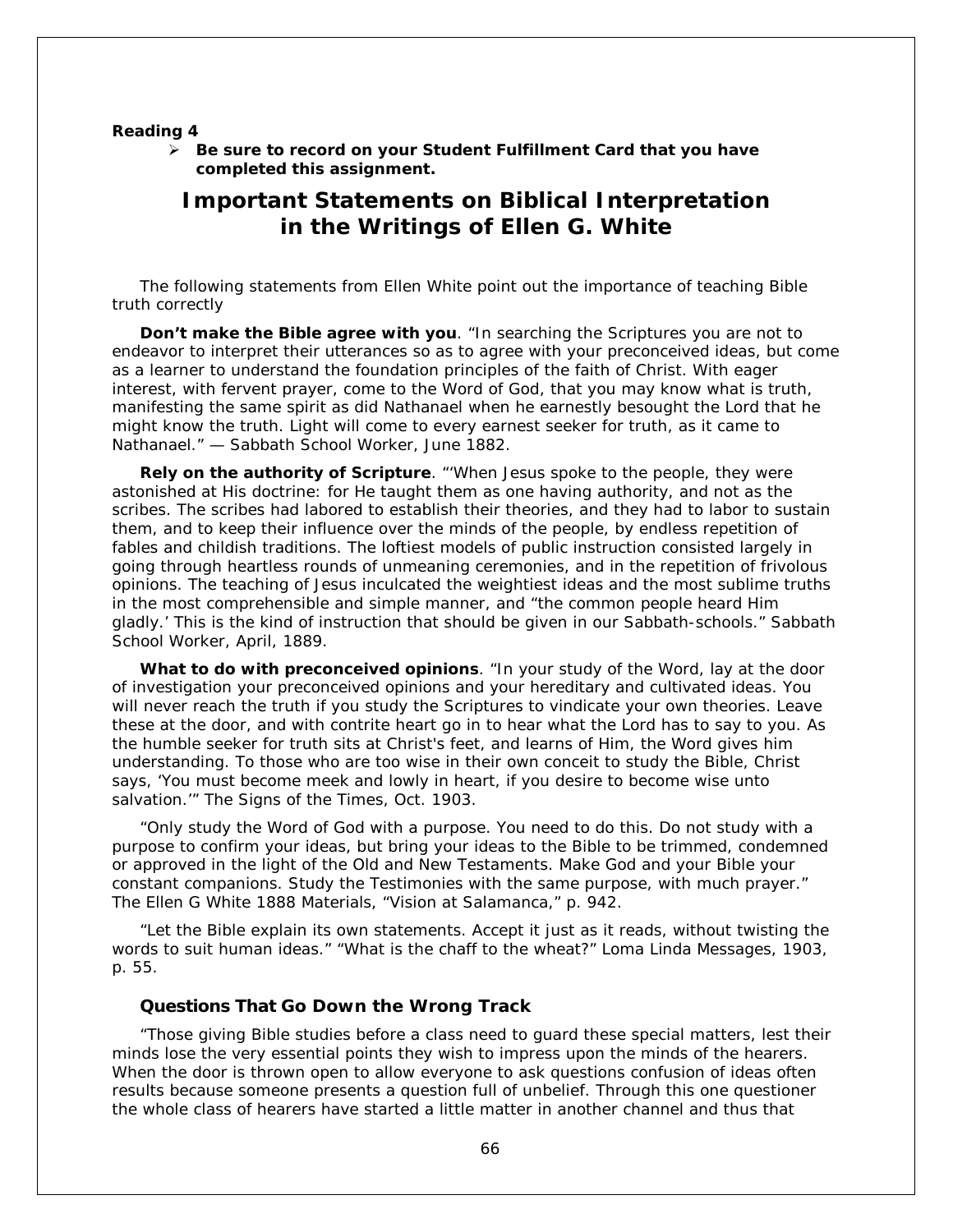precious Bible study is spoiled. Let all questions be presented in writing after the class exercises close. This will give the teacher time to know whether a question is suitable to be presented—whether it flashes a ray of light and file, or tends to deepen the dense shadow that Satan is constantly working to cast athwart human minds; whether this question will drop into some heart as the sowing of tares, or will be for the education and enlightenment of the class who have presented themselves as learners. The Bible study may be so conducted as to confuse minds rather than produce more thorough thought and enlightenment. If the ideas expressed by these questions will lead to a lower and more common level the class have been robbed of solid principles which concern their eternal welfare. There is produced a multiplication of words without corresponding progress in the Bible doctrines which are so much needed to be brought into families and churches; there has been a multiplying of expressions with little substantial knowledge, little increase of solid principles." *The Ellen G White 1888 Materials*, "Diary Entries," 9. 879.

# **A problem in the time of Jesus**

"Those whom He addressed regarded themselves as exalted above all other peoples. To them, they proudly boasted, had been committed the oracles of God. The earth was languishing for a teacher sent from God; but when He came just as the living Oracles specified He would come, the priests and the instructors of the people could not discern that He was their Saviour, nor could they understand the manner of His coming. Unaccustomed to accept God's Word exactly as it reads, or to allow it to be its own interpreter, they read it in the light of their maxims and traditions. So long had they neglected to study and contemplate the Bible, that its pages were to them a mystery. They turned with aversion from the truth of God to the traditions of men." —*Manuscript Releases*, Volume Nineteen (Dated and Undated Diary Selections on a Wide Variety of Topics, Apparently Written in 1890 and 1891), p. 253.

- 1. In your own words, what have you learned for this Reading?
- 2. What do you consider the one most important principle in this Reading?

## **Basic Principles of Interpretation**

Because the Bible was written over many centuries by various people under differing circumstances, and in languages that most of us do not read or speak, it must be interpreted to be understood.

Part of the interpretation is done for us by the Holy Spirit through illumination. When the Bible is studied honestly and prayerfully, the Holy Spirit exercises guidance so that we interpret it correctly. This is what Paul meant when he said that "The man without the Spirit does not accept the things that come from the Spirit of God, because they are foolishness to him, and he cannot understand them, because they are spiritually discerned" (2 Corinthians  $2:14$ ).

Unless as a Sabbath School teacher you stick to the basic rules of interpretation, you will not be teaching the true meaning of Scripture, and you will fall into the trap of using one of the four common errors mentioned above.

# **Principle 1: Scripture is its own interpreter**

During the Middle Ages, the Roman Catholic church insisted that the church had the power to interpret Scripture, and that this power came through the anointed priesthood. Over against this idea, the Protestant Reformers said that Scripture is its own interpreter, and that everyone can interpret Scripture through the illumination of the Holy Spirit.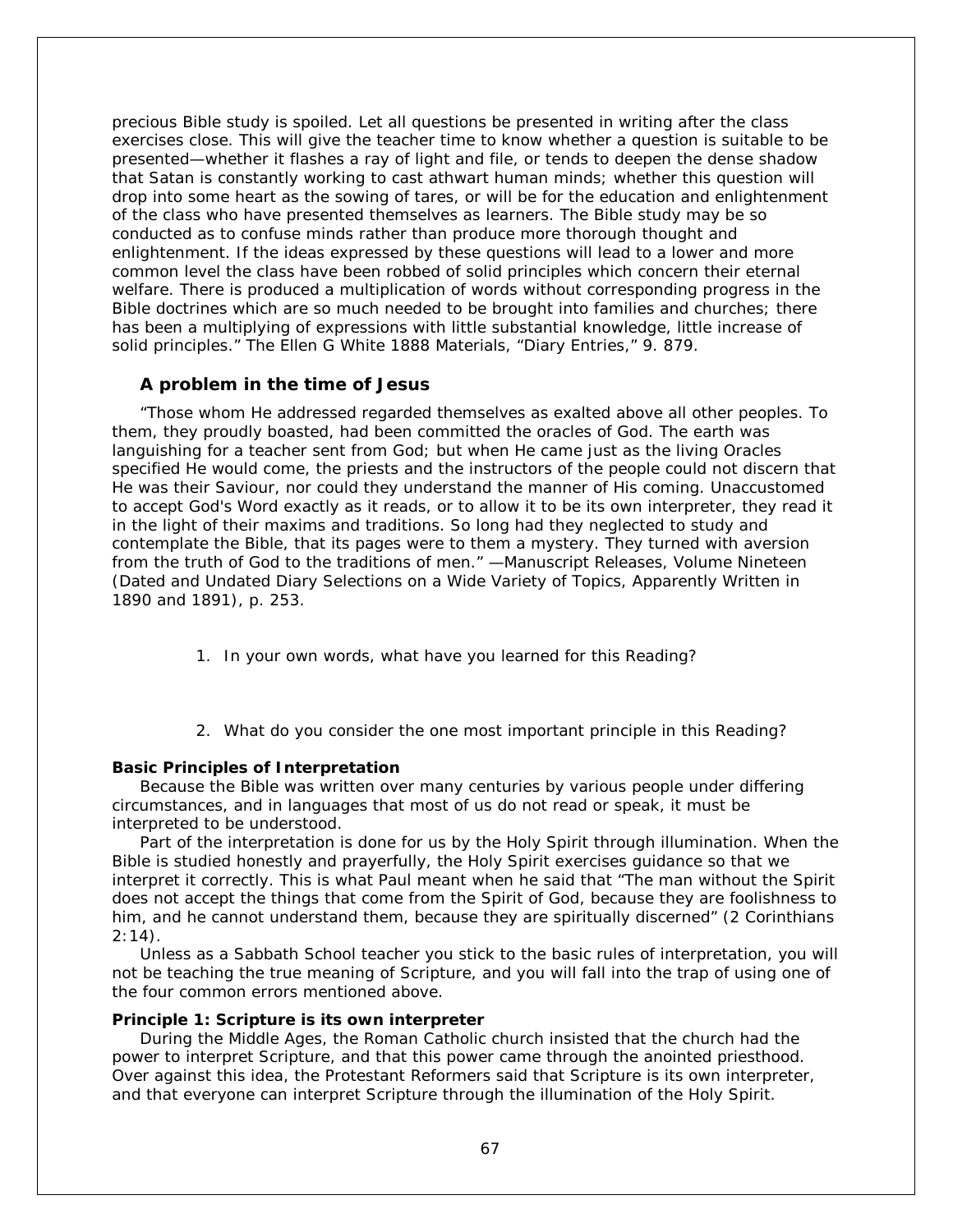What this means is that the understanding of any passage should come from other Scriptures. It also means that the Bible contains one harmonious system of doctrine.

This is also called the "analogy of faith" principle. Analogy means that you put apparently unlike things together so they make sense. This principle says that you put apparently unlike Biblical texts together by looking at the whole of Scripture to see what it says on an issue, and then draw a conclusion. When you bring all the "analogies" (ideas about a single topic) together, you should end up with "one faith" (Eph. 4:5).

## **Exegesis vs Eisegesis**

This principle involves Biblical exegesis. The word *exegesis* is Greek for "to pull out." The opposite is *eisegesis*, which means "to put in." It is our job as Sabbath School teachers to "pull out," not to "put in." So, when some commentator writes, for example, that the fish in the Book of Jonah was not a real fish, but a symbol of the Babylonian captivity that "swallowed" Israel, he is engaging in *eisegesis*, not *exegesis*.

For instance, A printed sermon on tithe paying once arrived from an overzealous stewardship director who used as his text one sentence from Luke 16:5, "How much owest thou unto my lord?" The point of the sermon was that we all ought to ask ourselves if we are returning an honest tithe. That is a perfectly good question.

The problem was that the person who asked it *in this text* was a crook who was trying to cheat his employer. The author of the sermon found some words in a text that said what he wanted to say, but they were not the right words from the right place. By applying the rule that Scripture is its own interpreter, and doing a little more study, the author could have found plenty of legitimate texts that teach the point he wanted to get across.

## **Thought units and exegesis**

The Bible is put together in units that go from large to small. The best way to do *exegesis* is to start with the largest unit and work down. You can also start with the smallest unit and work up, but this method has a much greater tendency to error in interpretation, because you do not have the whole picture in mind. The following diagram shows how the basic units of Scripture fit together.

**The entire Bible**

**Books of the Bible Chapters Paragraphs Verses Sentences Words**

The following diagram shows how we Adventists validate the seventh-day Sabbath using the Bible as its own interpreter principle. The table that follows shows how some arguments opposing the Sabbath violate that principle.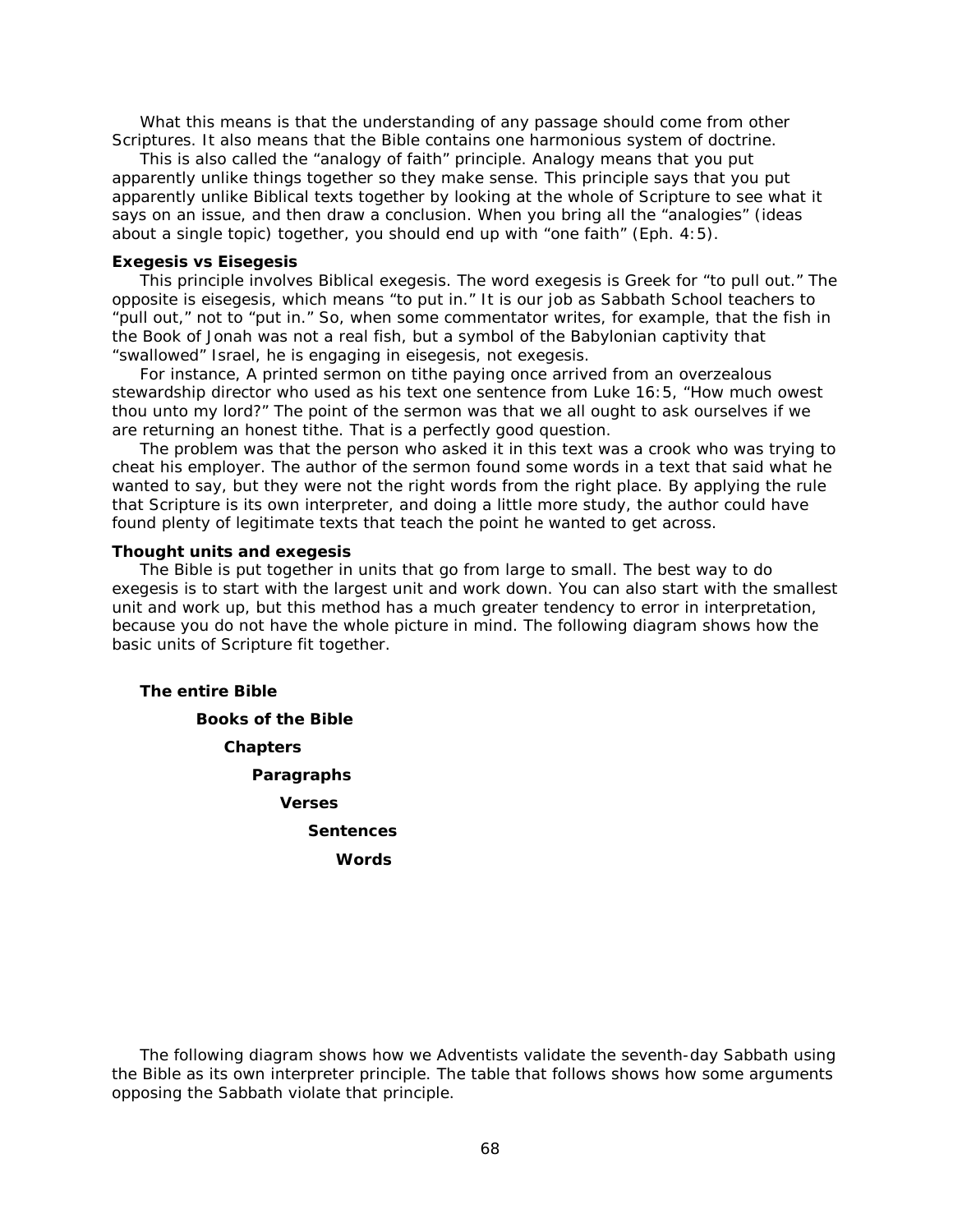

mankind will come and bow before me, says the Lord."

| <b>View</b>                  | What it says                                                                                                                                                                           | Problem                                                                                                                 |
|------------------------------|----------------------------------------------------------------------------------------------------------------------------------------------------------------------------------------|-------------------------------------------------------------------------------------------------------------------------|
| <b>Roman Catholic</b>        | The church changed the<br>day                                                                                                                                                          | Shifts the authority from<br>the Bible to the church                                                                    |
| Liberal view                 | The Jewish people<br>adopted an existing pagan<br>day of worship                                                                                                                       | Speculation - no evidence                                                                                               |
| Protestant view No. 1        | The Sabbath was<br>transferred from the<br>seventh to the first day of<br>the week                                                                                                     | No biblical evidence                                                                                                    |
| Protestant view No. 2        | There is no longer a<br>Sabbath. Sunday is just a<br>memorial to the<br>resurrection. It is not a<br>sacred Sabbath                                                                    | Accepts some texts and<br>ignores others                                                                                |
| <b>Protestant view No. 3</b> | The Old Testament<br>Sabbath was only a<br>Jewish ceremony. History<br>and church tradition<br>validate Sunday as a<br>convenient day of<br>worship.                                   | Ignores the Genesis<br>account of the origin of<br>the Sabbath. Church<br>tradition has no veto<br>power over the Bible |
| Protestant view No. 4        | The "Jewish Sabbath"<br>symbolized the<br>dispensation of "law". The<br>Christian Sunday<br>symbolizes the<br>dispensation of "grace."<br>The one has nothing to do<br>with the other. | Denies the unity of<br>Scripture                                                                                        |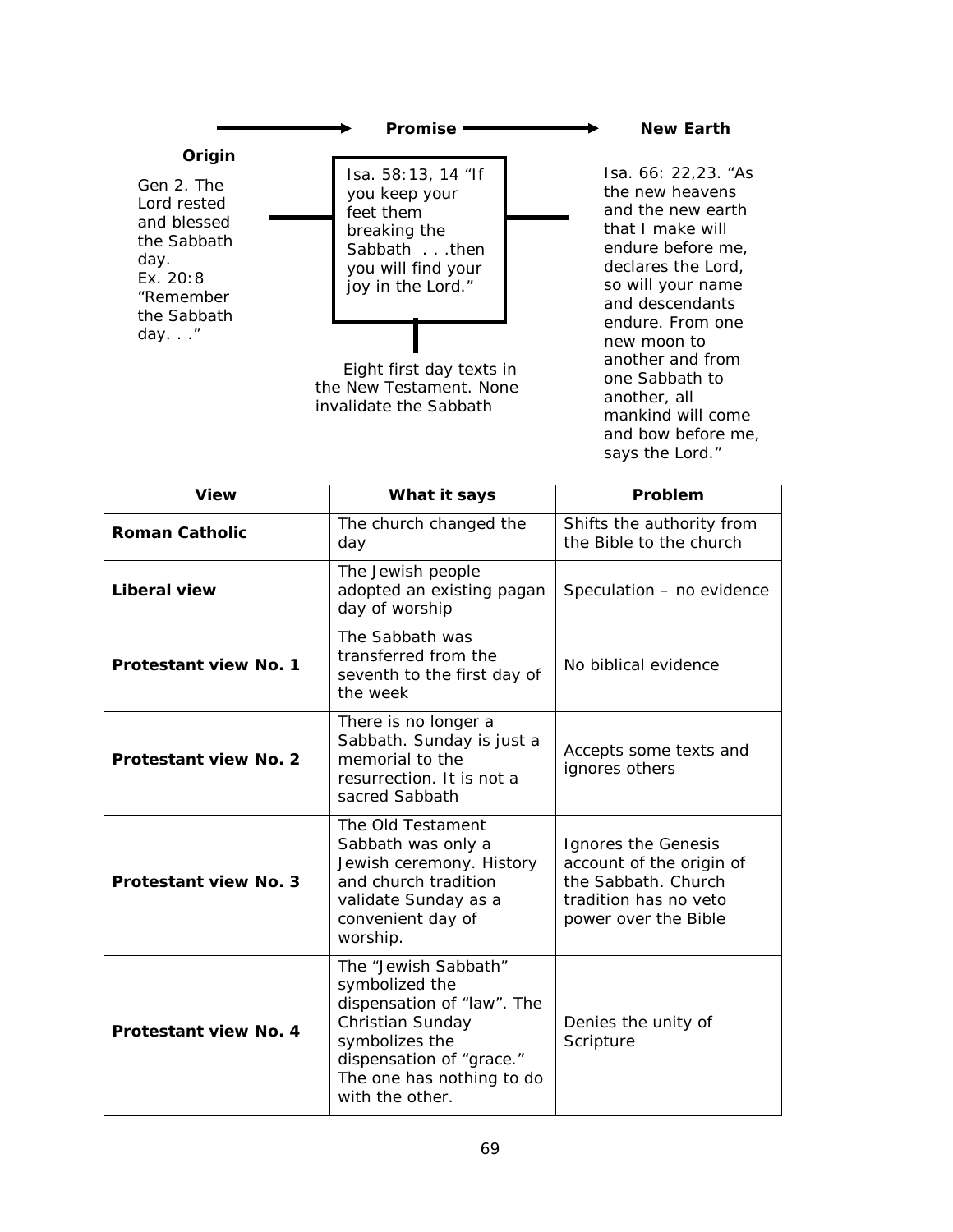# **Principle 2: Scripture means just what it says unless there is obvious reason to think otherwise**

## **What this principle means**

This principle means that you use normal grammatical rules to interpret the language of Scripture. When John writes in Revelation, for instance, about an enormous red dragon with seven heads and seven horns and seven crowns on his heads (Revelation 12:3) he is obviously talking about a symbol. On the other hand, when Paul says he can't remember the names of all the people he baptized in Corinth (1 Corinthians 1:1416), he means just that  $$ he forgot.

Nothing doctrinal should be derived from a text except what is evident by the grammatical construction of the language. In Galatians 4: 21 - 23, for instance, Paul says that Abraham had two sons by two different women. Then he states "These things may be *taken figuratively*. . ." and he then uses an illustration he has derived from Abraham's two sons and their mothers. The section from v. 24 to v. 27 is *obviously an illustration*, and vv. 28 - 31 is an application of the illustration.

### **The context**

The context of a passage of Scripture is all-important. The context is what immediately precedes and follows a given piece of Scripture and forms a complete argument or thought. Only as you fit a given piece of Scripture into its context can you get at the authentic meaning.

A classic example is Peter's vision of clean and unclean animals in Acts 10. This passage has been used innumerable times to prove that Christians can eat whatever they want. But the passage has nothing to do with diet. All you have to do is read vv. 1-7 to get the preceding context, and vv. 17 - 23 to get the following context. In verse 28 Peter clearly says what the vision meant. The whole issue had to do with the gospel going to non-Jews. It had nothing at all to do with diet.

# *Two* **Dangers**

There are two dangers that need to be avoided in applying this rule:

**1. Extreme literalism**. Some people apply this rule so hard and fast that they make human language into almost a mechanical activity. People don't talk that way. When Paul uses the phrase "commands people everywhere to repent" in Acts 17:30 he does not mean that the only way to preach the gospel is to be tough, harsh and demanding. He means that Jesus' sacrifice has already been made, and now people are called to a decision.

For instance, a person once took a class in vegetarian cooking from a lady who introduced the subject by saying "This is a tough message and I intend to be sure you get it, because God commands people everywhere to repent — and eat right!" This is only using Bible words, but has nothing to do with the context the words come from.

**2. Failure to properly identify literary language**. The writers of the Bible did not speak "heavenly" language. For instance, when Ezekiel saw the "wheels" (Ezekiel 1) he did the best he could to describe what he saw, but no artist has yet been able to quite make it out and visualize it. When John described a figure on the throne looking like "jasper and ruby" in Revelation 4:3, he did the best he could to describe in human language an incredibly brilliant heavenly scene, using gem stones he was familiar with as points of reference.

A literary devise refers to a way of explaining something or a particular way of writing or speaking. There are many literary devices used in the both the Old and New Testaments. Knowing how these devices work, and being able to spot them, helps in interpreting the Scriptures.

For instance, a visiting speaker once said in a sermon on an island in the Caribbean that something was "as slow as molasses in January." If you live in New England, you know what that means. But on a tropical island that has only rainy and dry seasons, no cold winters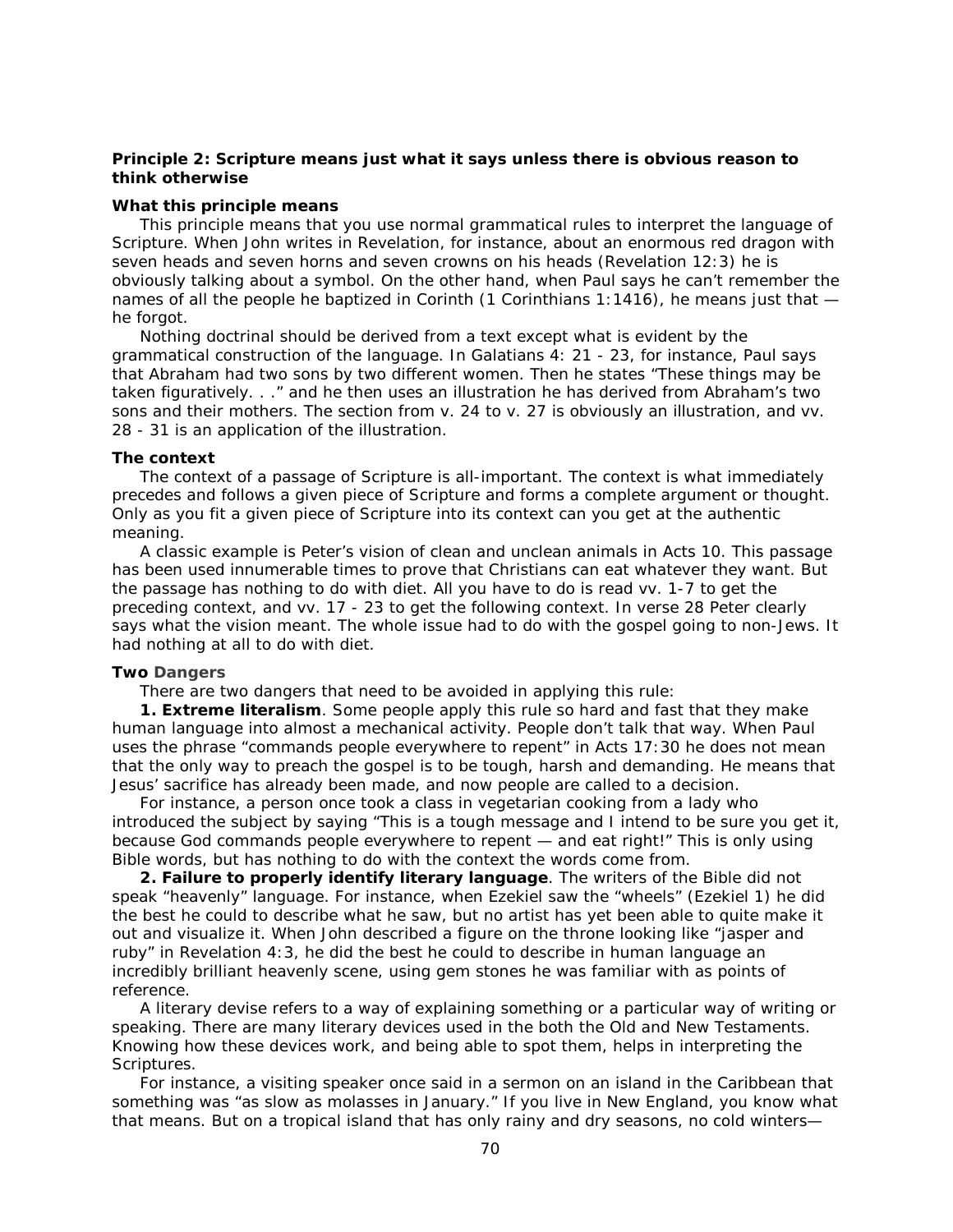and no molasses, it meant nothing. The translator was stuck. There were no words in the local language for what had been said.

**Parallelism.** Hebrew writing makes a lot of use of parallelism. Parallelism means that a thought is either repeated or used in contrast in the same grammatical unit. For instance, Proverbs 10:31 is a contrasting parallel:

> The mouth of the righteous brings forth wisdom, But the perverse tongue will be cut out. (NKJV)

Sometimes the parallel reemphasizes the same point. For instance, Psalms 93:3, 4 emphasizes that God is all powerful and in command of the universe by saying:

The floods have lifted up, O LORD, The floods have lifted up their voice; The floods lift up their waves. The LORD on high *is* mightier Than the noise of many waters, *Than* the mighty waves of the sea.

**Chiasm**. A certain kind of parallelism is called a *chiasm*, named after the Greek letter chi (c), which looks something like the English letter X .What this means is that there are sets of parallel thoughts, but they are located in different places, not one after the other. It usually presents a contrast and works like this:



For instance, Isaiah 5:7 reads:

For the vineyard of the LORD of hosts *is* the house of Israel, And the men of Judah are His pleasant plant. He looked for justice, but behold, oppression; For righteousness, but behold, *a cry for help*.

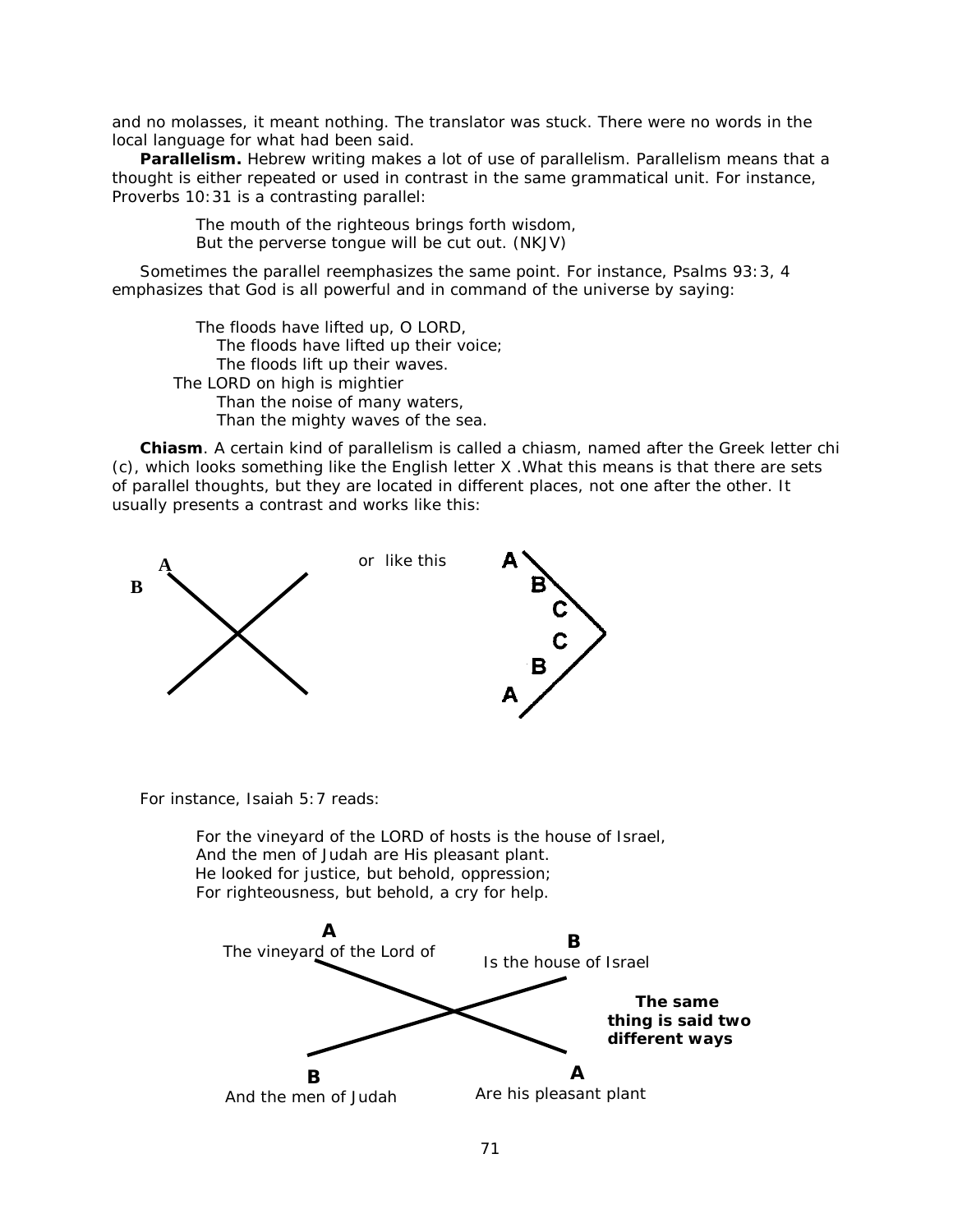The Book of Revelation is another example. Dr. Kenneth Strand from Andrews University, in a book entitled *The Open Gates of Heaven*, shows how this structure helps understand the book:



## **Summary**

Scripture means just what it says unless there is obvious reason to think otherwise. This does not mean that it always speaks in declarative sentences. The writers use literary devices and sometimes even exaggeration (a "wooden beam in an eye," for instance) to get their point across. You have to use common sense, and follow the basic rules of grammar and not be overly literalistic.

## **Principle Three: What Did It Means Then and What Does It Mean Now?**

The books of the Bible were written within a certain context that includes history, culture, and ways of expressing ideas that were easily understood by the contemporary people, but may have little meaning today.

At the same time, there are always principles, teachings, doctrines, and applications that are timeless and "cultureless." These need to be identified and applied to any life situation at any point in history.

There are some places in Scripture where it is difficult to find an exact application, and a literal application may either be impossible, impractical, or unacceptable. At the same time, one must be careful not to make an arbitrary decision as to what is not literal that may violate the principle involved.

One way to solve his dilemma is to ask two questions:

- 1. What did it mean then? By carefully defining and describing what the situation was and identifying the reasons the writer wrote as he did, the principle will often emerge.
- 2. What does it mean now? Taking the principle and applying it to today, an application to Christian living will emerge, though the actual details of how it is applied may vary.

A teacher of the Bible must be able to authenticate what he or she is teaching, and know the biblical background of whatever the topic is. How do you authenticate biblical information?

## **It Is a Four-Step Process**

**Step 1**: Find out what the rest of the Bible says on the point being studied. Use a concordance to do this. A concordance list all the texts in the Bible that use a certain word. Strong's Concordance is a good one and is included with many computerized Bibles.

**Step 2**: Use a Bible encyclopedia, dictionary and/or Bible handbook to track down information about the topic. The *Seventh-day Adventist Bible Dictionary* is a good place to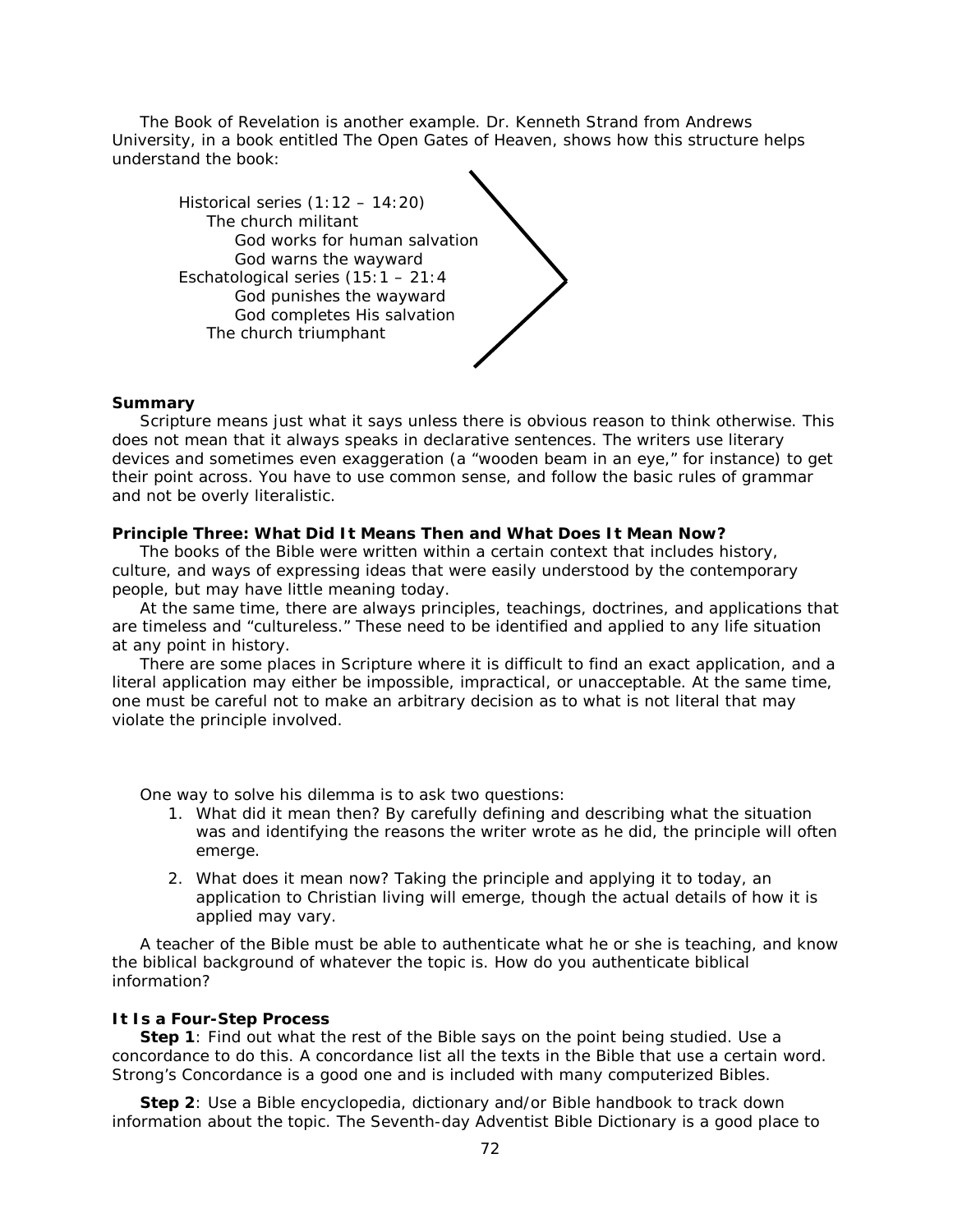start. The original edition of the *International Standard Bible Encyclopedia* is available to download free on the Internet. The second edition is available in print, but the original edition is still a valuable source of biblical information.

**Step 3**: Check out what Bible commentaries say. The *Seventh-day Adventist Bible Commentary* is a good choice.

**Step 4**: Look up what Ellen White has to say on the topic and notice carefully from your previous study which point of view she adopts on whatever the issue is. Ellen White does not claim to be a historian or an infallible authority on everything, but her insights are always valuable. She often discusses both basic questions of what did it mean then and what does it mean now. *Be careful, however, that you do not consciously or unconsciously give Ellen White veto power over the Bible*. This issue will be studied in Part 2 of this course.

#### **How much time is involved?**

l

**Question:** "All this study must take a lot of time. How will I get access to all these books?"

You can prepare to teach most Sabbath School lessons in about two hours. Unit 4 will review some of the basic tools an Adult Sabbath School teacher needs.

#### **A Case Study from The Book of Jonah**

Let's use this four-step process to study some issues in the book of Jonah.

**Step 1:** Find out what the rest of the Bible says. A concordance reveals that there is only one reference to Jonah outside the book of Jonah itself. (2 Kings 14:25). What do we know about Jonah from this text? Look at a map in the back of your Bible and see if you can locate where Jonah lived. Why do you suppose he disliked Assyrians so much?

Is there anything about Jonah in the New Testament? Jonah is mentioned three times by Jesus. Use a concordance to find the texts. Does Jesus accept the book of Jonah as a true historical record, or does he see it as a big fish story? Does he consider what happened to Jonah a miracle?

**Step 2**: Use a Bible encyclopedia, dictionary and/or Bible handbook to track down information about the topic. Notice that the King James Version uses "Jonas," the Greek spelling of his name. You always have to be careful not to miss something as simple as this.

The *Seventh-day Adventist Bible Dictionary,* for instance, has three full pages on Jonah and the Book of Jonah. The *International Standard Bible Encyclopedia* has five pages complete with diagrams and analysis. Looking through *Unger's Bible Handbook[1](#page-72-0)* yields not only information, but some interesting teaching tools. For instance, Unger notes that there are five "greats" in Jonah: a great refusal, a great fish, a great city, a great jealousy, and a great God. Jonah, on the other hand, was not a great prophet! Can you imagine the fascinating class presentation you could build around this outline!

Unger also describes Nineveh and even names some of its suburbs. He presents historical evidence for a revival in Nineveh just about the time Jonah was there. These kinds of observations will enhance a teacher's class presentations and fascinate the class members.

Consulting a study Bible such as *The Student Bible* yields the information that at least one historical account exists of a man being swallowed by a sperm whale and living to tell the story. Another insight that will greatly enrich a class presentation.

**Step 3:** Check out what commentaries have to say. For instance, Gerhard Hasel in *Jonah: Messenger of the Eleventh Hour* (Pacific Press Publishing Association) points out that "Jonah" means "dove;" in the Bible a symbol of endearment, purity, gentleness, simplicity, and longing. Jonah hardly lived up to his name. A teacher can do a lot with that piece of information.

<span id="page-72-0"></span><sup>1</sup>Merrill F. Unger, *The New Unger's Bible Handbook* (Chicago: Moody Press, 1984).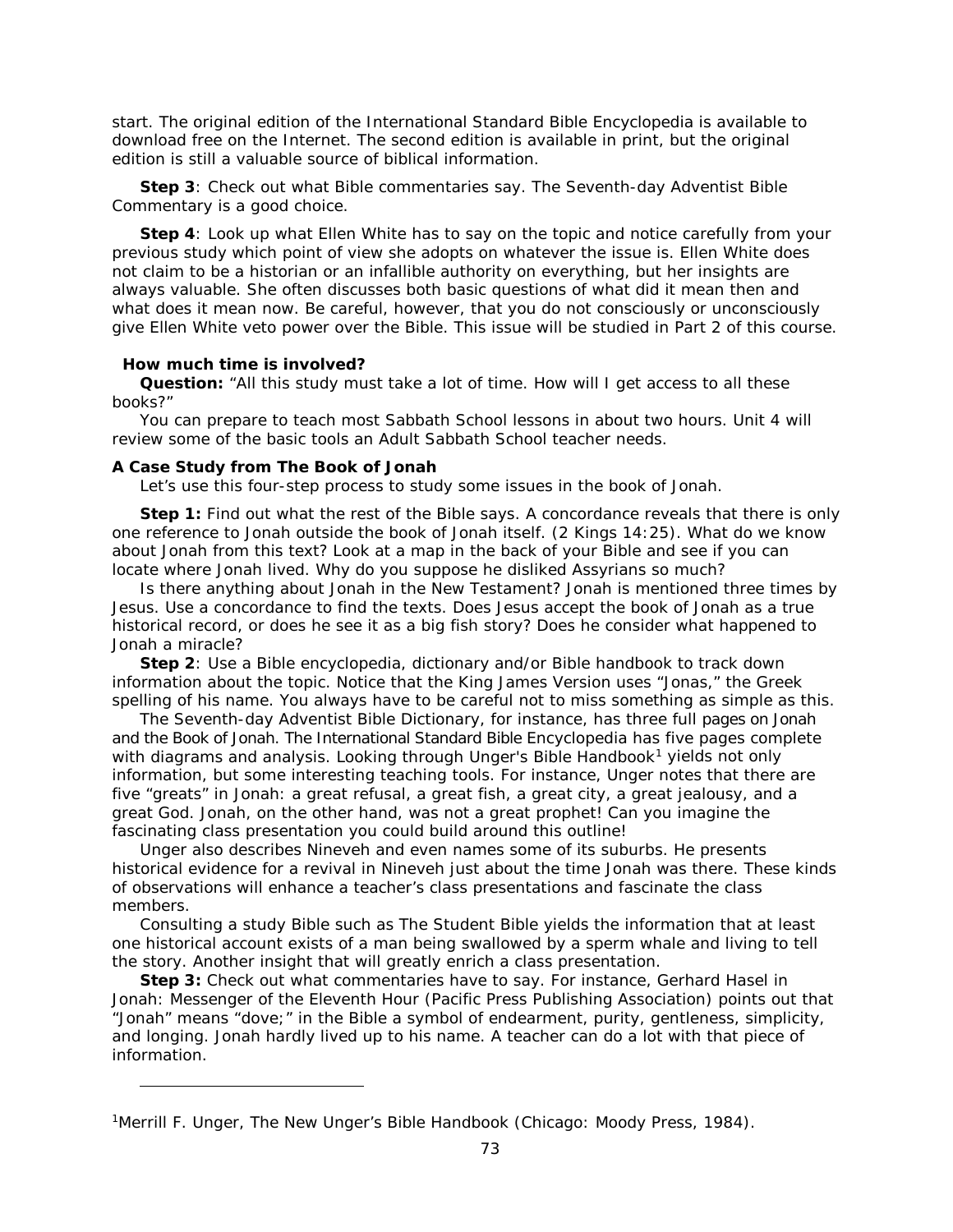The *Seventh-day Adventist Bible Commentary* yields a map and a diagram of the layout of Nineveh that you could use as a PowerPoint® presentation. It also has some interesting information about the "great fish" and an additional note about the size of Nineveh as compared to cities in Palestine.

**Step 4:** Look up what Ellen White has to say on the topic. The Scripture Index in Volume 1 of the *Comprehensive Index to the Writings of Ellen White* lists 15 references to Jonah, nearly all of them from Chapter 22 of *Prophets and Kings*. We discover that Ellen White dedicates significant space in this chapter to a plea for evangelism in cities, a viewpoint that usually doesn't appear in other commentaries. A reference to page 406 of *Desire of Ages* emphasizes the contrast between the reaction of the Ninevites to Jonah's message and the reaction of the people around Jesus to His message, while a statement in *Great Controversy*, page 403 brings the Jonah syndrome down to the time of the Millerite movement. *Steps to Christ*, page 10 applies Jonah's characterization of God in Jonah 4:2 as being "slow to anger, and of great kindness" directly to our own experience of acceptance by God.

It becomes apparent that Ellen White's perspective on Jonah is principally the relationship of people to God and their reaction to His grace in their lives. Marvelous information for a Sabbath School teacher.

#### **Summary**

Our journey through these four steps probably takes no more than a couple of hours to complete, yet we have not only gained enough information to firmly authenticate the Book of Jonah, but also several insights that will enhance our teaching.

## **Principle 4: Know The Difference Between Interpretation and Application.**

Interpreting the text means to find out what it actually says. Applying the text means to relate it to everyday Christian living.

All too often in Sabbath School classes the application does not come from the text itself but from the accumulation of ethical principles that we carry around in our heads. These ethical principles may be perfectly valid and correct, but may not be a correct application of the text at the moment we use them in the class.

*Application means relating the text to everyday Christian living*. Unfortunately, in Sabbath School teaching the application all too often takes the form of a single phrase, a moralistic statement beginning with the words "we ought to. . . ." What follows the words "we ought to . . ." is often a very general statement based on an appeal to duty, but with very few handles to hang on to. In other words, the application is not very practical.

## **An Example of Misguided Application**

This actually happened in a Sabbath School class. The teacher did a good job, and it was an excellent lesson study. Then suddenly the superintendent announced that the class period would be extended 10 minutes because some special music had not arrived.

Something clicked in the teacher's mind and there was a sudden switch. The teacher, a fine dedicated, faithful Seventh-day Adventist, began going over every point of Adventist lifestyle; Sabbath keeping, diet, dress, tithe paying, entertainment—it all got into the picture. And the teacher really let the class have it! In the teacher's estimation, there was apparently not a decent Christian in the class.

The class members sunk lower and lower in their seats. It was almost as if one of those enormous presses used to smash old cars into little metal cubes was being lowered on the class members. Someone tried to hold off the onslaught a time or two with some comments, but nothing helped; it just kept coming. When the class finally ended, it seemed like the members couldn't get out of there fast enough!

What happened here?

• The teacher shifted from interpretation to application based on personal opinion and the accumulation of ethical ideas carried around in their theological worldview.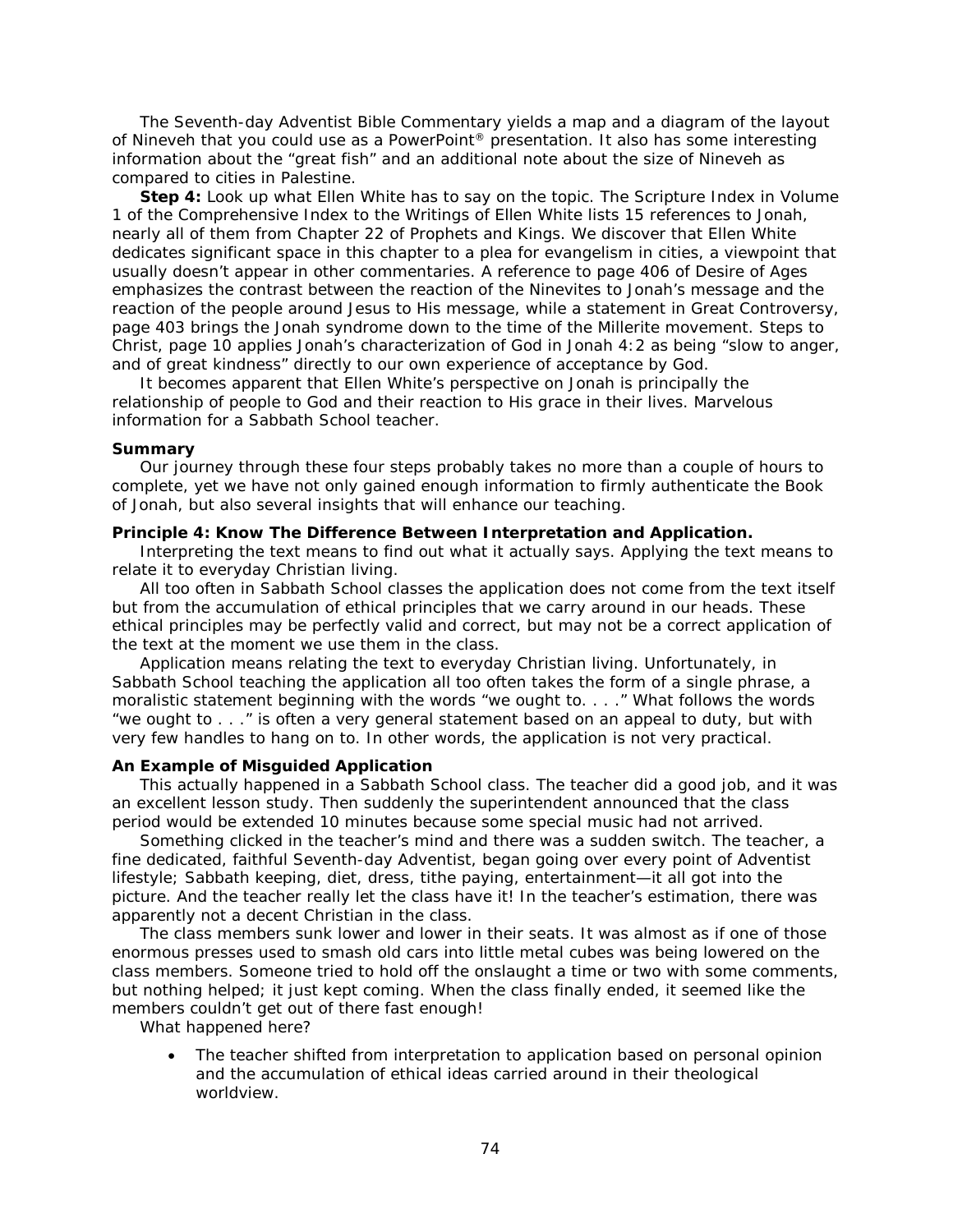- The teacher probably saw those extra 10 minutes as an opportunity for a "review" of some principles of Adventism. But it was all at the wrong time and the wrong place. It had nothing to do with the lesson of the day.
- As it came out, it sounded like the teacher assumed, probably without realizing it, that no one in the class was following those ethical standards, and everyone needed continual course correction.

## **How Jesus Used Interpretation and Application**

Jesus' application of biblical principles was tied to action. For instance, in the case of the woman taken in adultery, Jesus did not refer her to a study of what the Law of Moses said about what she had done. He just said "Go now and leave your life of sin." (John 8:11). When a blind man asked to be healed, Jesus did not give him a lecture on his past life that may well have been the cause of the blindness. He simply asked him "Do you believe I am able to do this?" Once the man committed himself by saying "Yes," Jesus healed him. (Matthew 9:27-31). When the Pharisees jumped on the disciples for picking some wheat on the Sabbath, Jesus simply referred them back to the Scriptures and asked them an action question, "Haven't you read . . . " (Matthew 12:3). When the person we call the "foolish rich man" inquired about eternal life, Jesus simply told him to sell his possessions and give to the poor, an action application of a Biblical principle; either Jehovah is your God or something else is your god (Mark 10:17).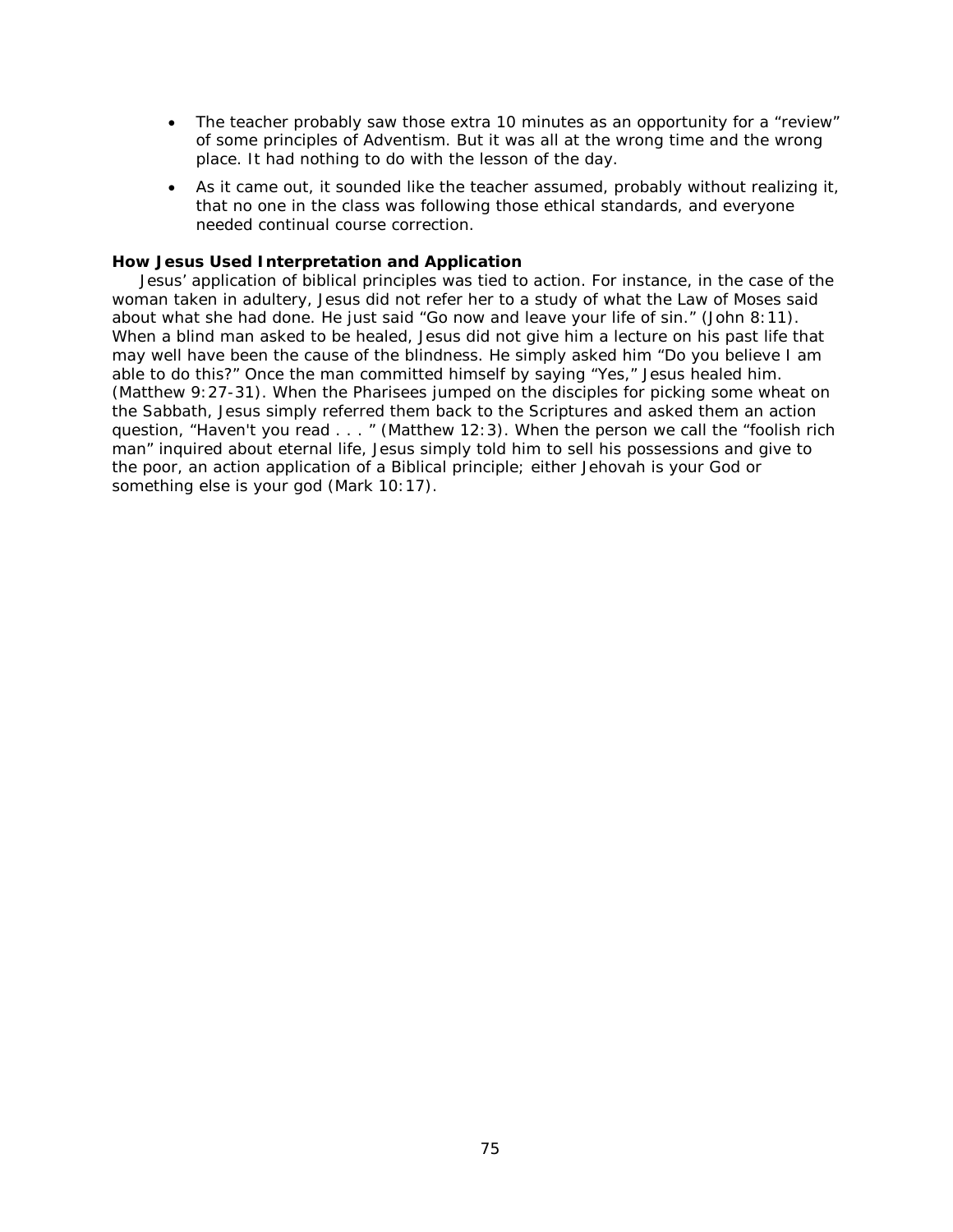The following table illustrates some types of application. The "How it Works" column shows how to make an application of a topic being studied in the lesson of the day.

| <b>Type of Application</b>        | <b>How It Works</b>                                                                                                                                                                                                                                                                                                                                                                               |
|-----------------------------------|---------------------------------------------------------------------------------------------------------------------------------------------------------------------------------------------------------------------------------------------------------------------------------------------------------------------------------------------------------------------------------------------------|
| Declarative application           | A specific Biblical injunction. "Love Your Enemies." If<br>you have an enemy, how are you going to go about<br>"loving" him or her from now on?                                                                                                                                                                                                                                                   |
| Relational application            | Jonah ran away from God. What are you running<br>from? Jonah stopped running. How do you plan to stop<br>running? After he stopped running, Jonah was still<br>unhappy. How do you feel about God in your life at this<br>moment?                                                                                                                                                                 |
| Evangelistic application          | Jonah had a specific mandate from the Lord to preach<br>a specific message. We have the same mandate (Matt.<br>28:18-20; Rev. 14:6-12). What points in today's lesson<br>could become "preaching points" or soul winning points?                                                                                                                                                                  |
| Case study application            | Ellen White tells the story of a man who made his<br>business decisions by tossing a coin in the air. But he<br>always prayed before he tossed the coin. And his<br>business prospered. She, however, was not in favor of<br>this procedure. How do you explain that his business still<br>prospered, and why would Ellen White not approve? (See<br>Selected Messages, vol. 2, pages 325 - 328). |
| Illustrative application          | How many times should we forgive? Jesus answer, "The<br>kingdom of heaven is like " Then he told a story that<br>illustrated the point (Matt. 18:21-35).                                                                                                                                                                                                                                          |
| Ethical application               | "You have heard that it was said, 'Eye for eye, and tooth<br>for tooth.' But I tell you, Do not resist an evil person"<br>(Matt. 5:38-42). How do you do that?                                                                                                                                                                                                                                    |
| Spirit of Prophecy<br>application | A specific application of some Bible text by Ellen White.<br>Make sure that it is what she actually wrote and not what<br>you "think" she wrote, or what you heard "someone say"<br>she wrote.                                                                                                                                                                                                    |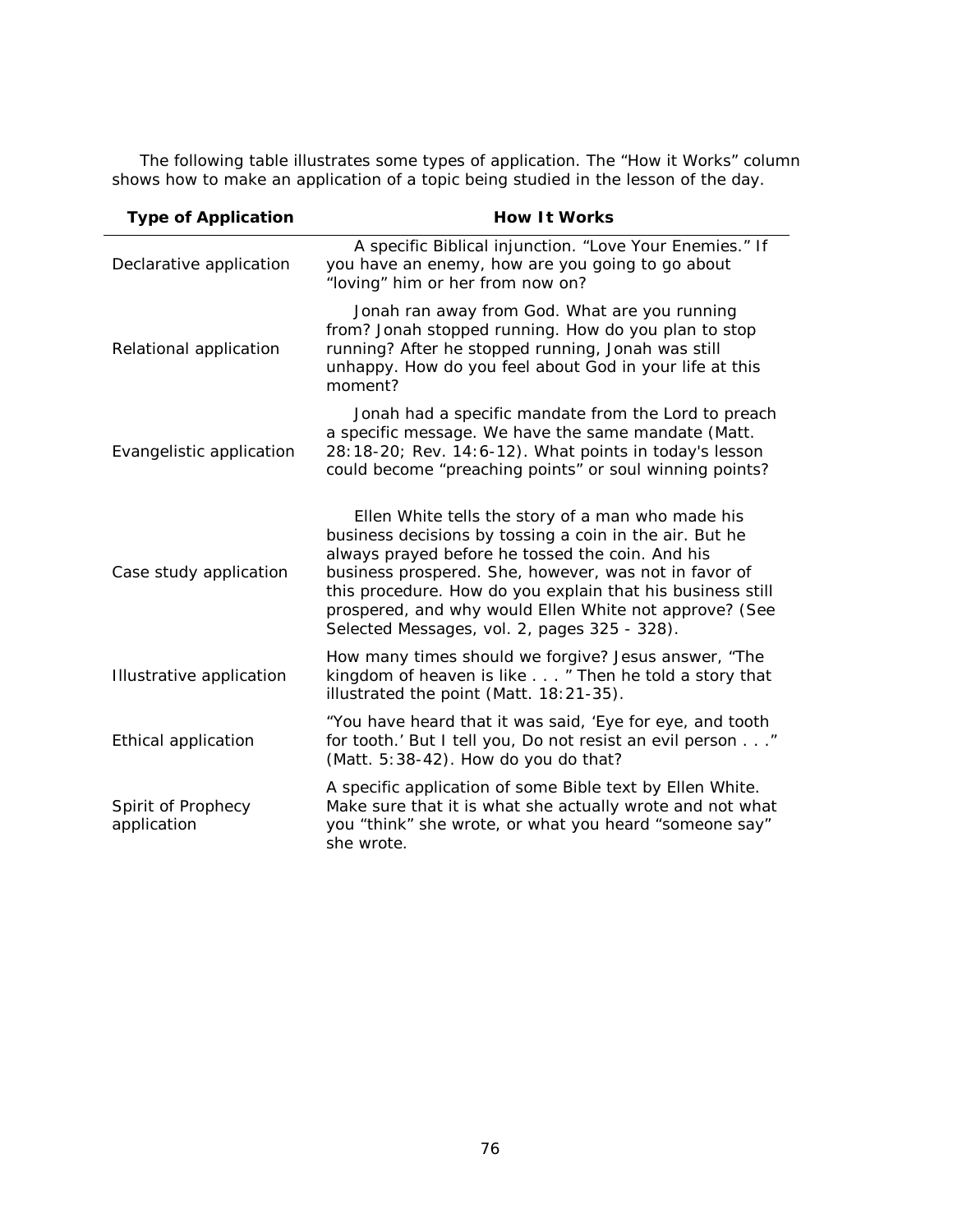## **Assignment 5**

# **Do It Yourself**

## *Be sure to record on your* **Student Fulfillment Card** *that you have completed this assignment.*

Fill in the second column based on the current *Adult Bible Study Guide* you are studying from.

This is a self-graded assignment. If you are studying in a group, your instructor will advise about this assignment.

| Type of<br><b>Application</b>        | <b>How It Works</b> |
|--------------------------------------|---------------------|
| Declarative<br>application           |                     |
| Relational<br>application            |                     |
| Evangelistic<br>application          |                     |
| Case study<br>application            |                     |
| Illustrative<br>application          |                     |
| Ethical<br>application               |                     |
| Spirit of<br>Prophecy<br>application |                     |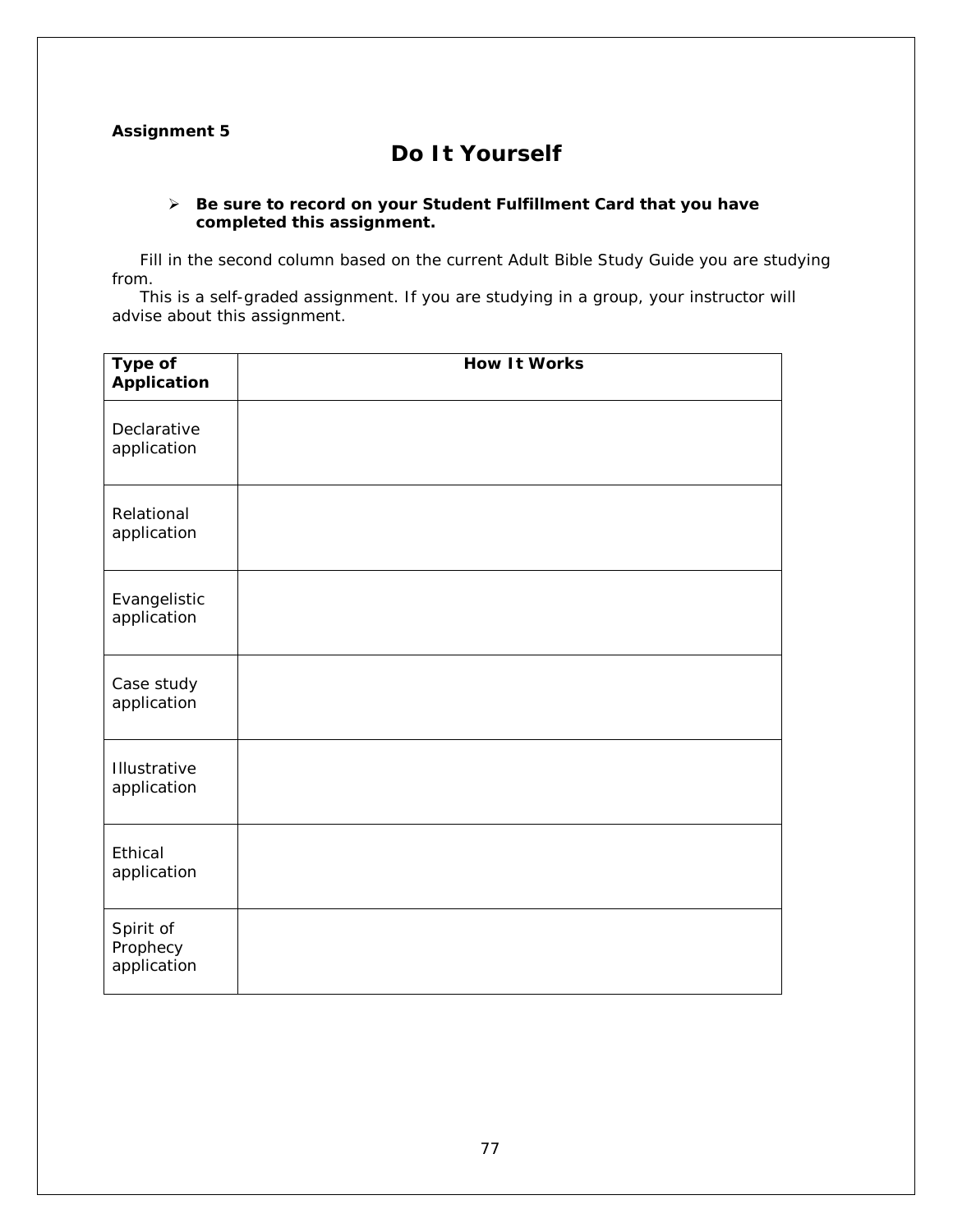#### **A Case Study of Interpretation and Application**

Assume you are studying the book of Jonah in your class and someone brings up the issue of gambling when you study Jonah 1:7 and the casting of lots. He or she mentions the story of the business man Ellen G White tells about in *Selected Messages*, Bk. 2, pages 325 – 328 who made his business decisions by tossing a coin in the air, but always prayed before he tossed the coin. His business prospered. Ellen G White, however, was not in favor of this procedure.

Let's go through the four steps in the process of authenticating biblical information, and use these steps to solve the dilemma of casting lots and flipping coins.

This is not as far-fetched as it may seem. A lot of people, including Sabbath School members, believe in good luck and bad luck, that "fate" has decreed their destiny, etc. Someone may be visiting your class who believes in the intervention of ancestors who determine what happens to them, etc.

This, in turn, leads to Adventist *Fundamental Belief* No. 11: "By His death on the cross Jesus triumphed over the forces of evil. He who subjugated the demonic spirits during His earthly ministry has broken their power and made certain their ultimate doom. Jesus' victory gives us victory over the evil forces that still seek to control us, as we walk with Him in peace, joy, and assurance of His love. Now the Holy Spirit dwells within us and empowers us . . . ."

Are we dealing with evil spirits who direct how the lots fall or determine whether the coin is heads or tails?

1. **Find out what the rest of the Bible has to say**. A concordance reveals nine instances in the Bible where this method of casting lots was used: (1) It was used on the Day of Atonement in the sanctuary service to decide which goat was the Lord's and which was Azazel, (2) it was used to divide up Palestine among the 12 tribes, (3) to identify Achan as the guilty party at the battle of Jericho, (4) by Haman to decide the day the Jews would be killed in the time of Esther, (5) to decide which tasks different Levite families would carry out in the Temple during the time of Nehemiah, (6) as a poetic decision-making process in Joel, (7) by the Roman soldiers to decide who would get Jesus' robe, (8) by the disciples in the choosing of Matthias, and (9) in the experience involving Jonah.

2. **Look it up in a Bible encyclopedia, dictionary, or handbook**. The *Seventh-day Adventist Bible Dictionary* is of the opinion that this is a valid method if and when the Lord specifically tells people to use it. If He does not, then we ought to use the intelligence He has given us to make decisions, relying on prayer and the guidance of the Holy Spirit (p. 681). *Baker's Dictionary of Christian Ethics* points out that after the choosing of Matthias, there is no record that this method was used again. Christians began to depend primarily on the guidance of the Holy Spirit.

This probably gives us the clue to a solution. While the common custom of casting lots may have been used on occasion by the Lord to indicate His will, once the promise that "When he (the Holy Spirit) comes he will guide you into all truth" (John 16: 13) was fulfilled, chance methods such as casting lots disappeared from the menu of Christian decision-making processes.

3. **Check out what commentaries have to say**. A search in the *Seventh-day Adventist Bible Commentary* refers us to Ezekiel 21:21 ("For the king of Babylon stands at the parting of the road, at the fork of the two roads, to use divination: he shakes the arrows, he consults the images, he looks at the liver"), which in turn refers us to an interesting statement by Ellen G White about some unique practices in the early Seventhday Adventist church and a general discussion about chance methods.

4. **How does Ellen White solve the problem?** In her comments about this situation Ellen White endorses the idea that today it is human intelligence, enlightened by the Holy Spirit, that is to be used in making decisions, not chance methods. The specific experience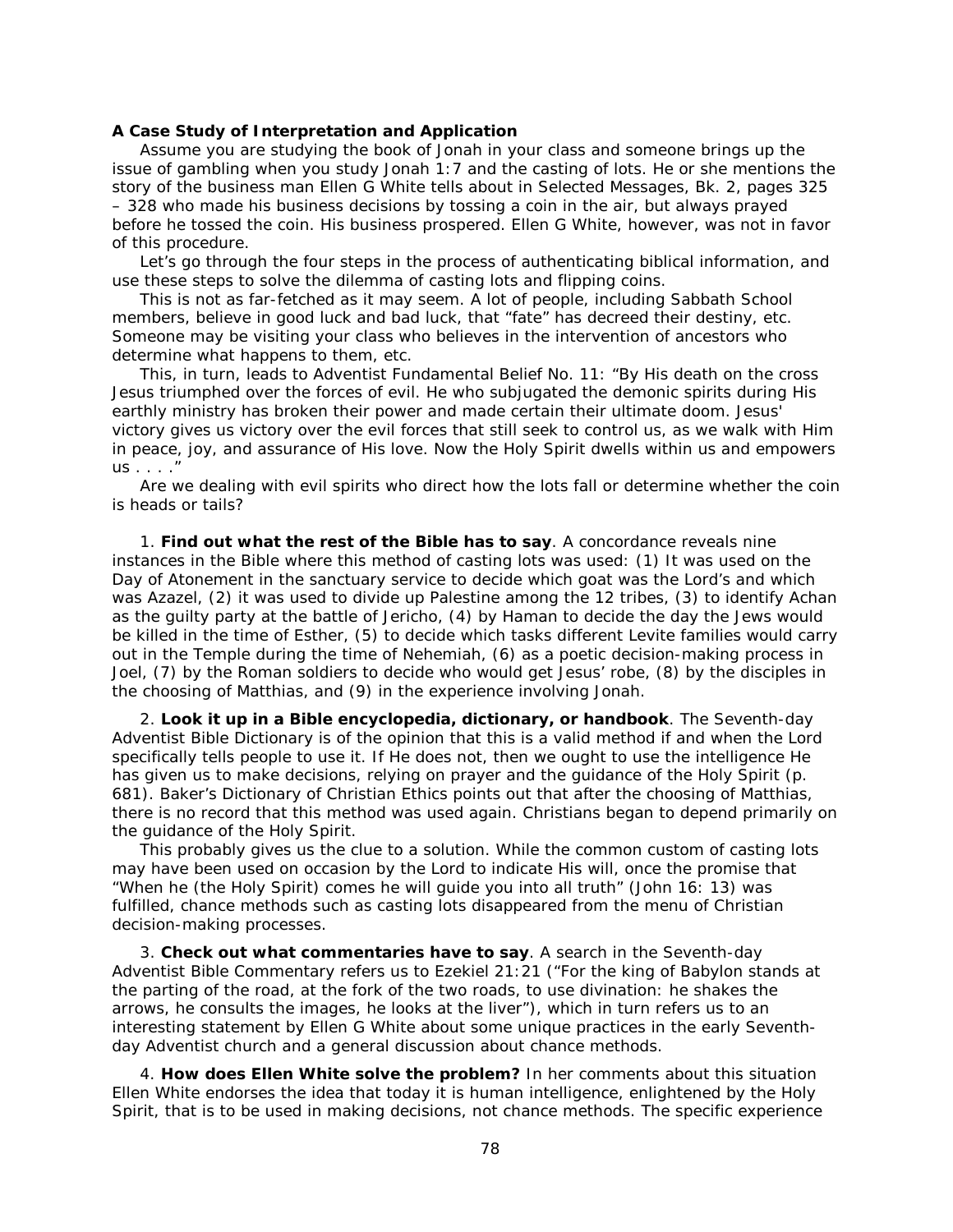here is about a church board that was electing officers by casting lots. They thought they were following a biblical principle. Ellen White's comment was:

I have no faith in casting lots. We have in the Bible a plain 'Thus saith the Lord' in regard to all church duties. . . . I would say to the members of the church in\_\_\_\_\_, 'Read your Bibles with much prayer. Do not try to humble others, but humble yourselves before God, and deal gently with one another. To cast lots for the officers of the church is not in God's order. Let men of responsibility be called upon to select the officers of the church.'— *Selected Messages*, Bk. 2, p. 328.

The people of God can come to a correct understanding of their duty only through sincere prayer and earnest seeking for the sanctification of the Holy Spirit. When they seek aright for instruction concerning their course of action, these strange and unreliable methods will not be accepted by them. They will then be saved from haphazard work and from the confusion that is ever the result *of depending on human devisings. .* . *Selected Messages*, Bk. 2, page 325.

So we can conclude that the principle here is that God guides His people in making decisions. He has used different methods down through history, at times allowing His people to use commonly understood methods such as casting lots. Today, guidance comes through using our intelligence and the guidance of the Holy Spirit. When some early Adventists became overly literal in their interpretation of the Bible, the Lord corrected them through the offices of the gift of prophecy.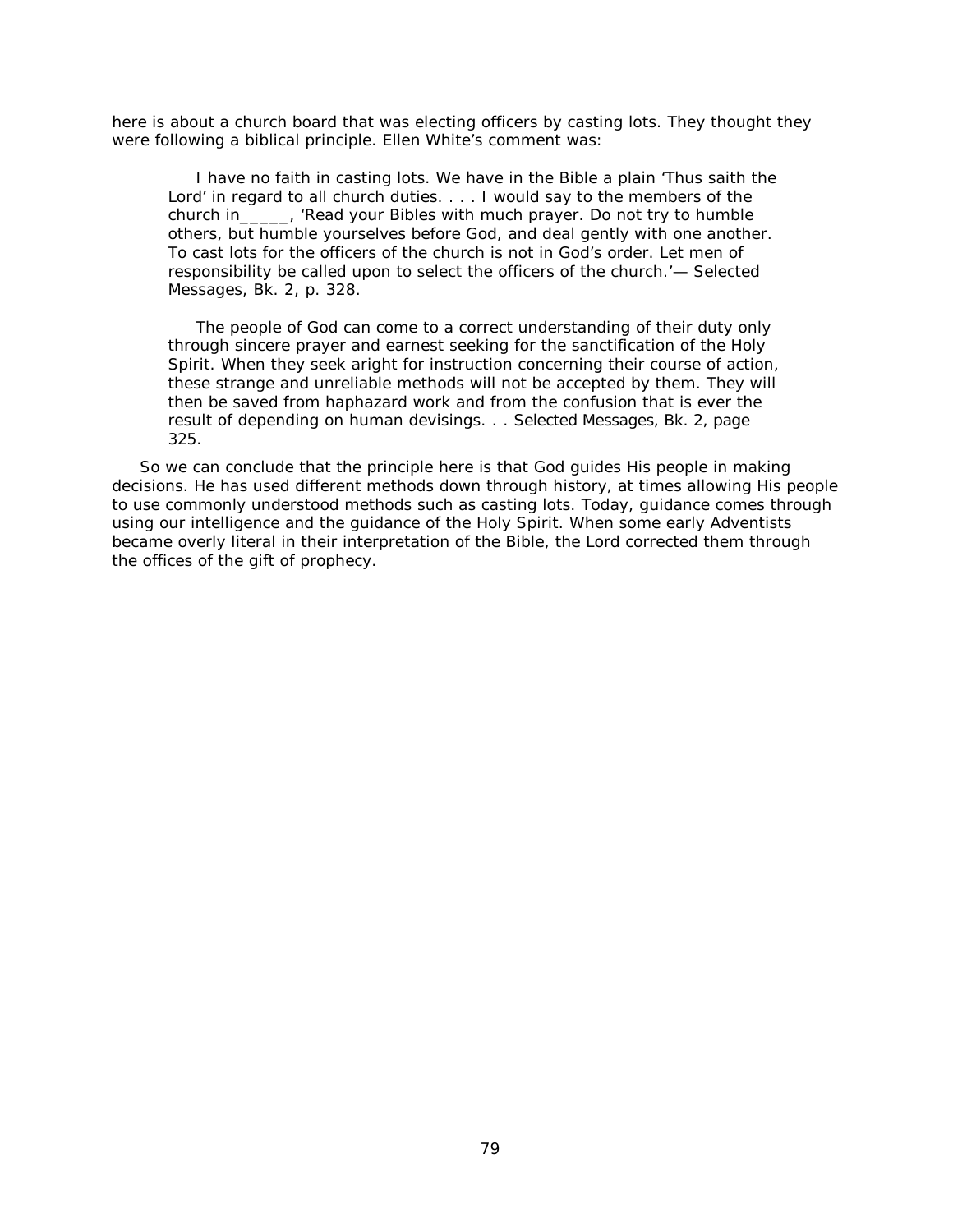## **Assignment 6**

# **How Well Have You Mastered the Material in This Unit?**

## *Be sure to record on your* **Student Fulfillment Card** *that you have completed this assignment.*

This is a self-graded assignment. When you finish this assignment, check back in your Study Guide to see how you did. If you are studying in a group, your instructor will advise about this assignment.

- I. What are the four principles of Biblical interpretation studied in this Unit?
	- a. b. c.
	- d.
- 2. What does the word "hermeneutics" mean?
- 3. How does the Seventh-day Adventist church understand the meaning of infallible as it is applied to the Bible?
- 4. What is the difference between exegesis and eisegesis?
- 5. Articulate in your own words the meaning of the phrase "the analogy of faith."

6. What does it mean to use the context in interpreting the Bible?

7. Explain the difference between interpretation and application

## **UNIT 4**

## **Tools for Bible Study and Teaching**

The purpose of this Unit is to give the Sabbath School teacher information about some tools for Bible study and show how to use these tools.

The Bible is the principle tool in the hands of Christians to do the work of the Kingdom. Many practicing Christians, however, though they may have what is often called "a working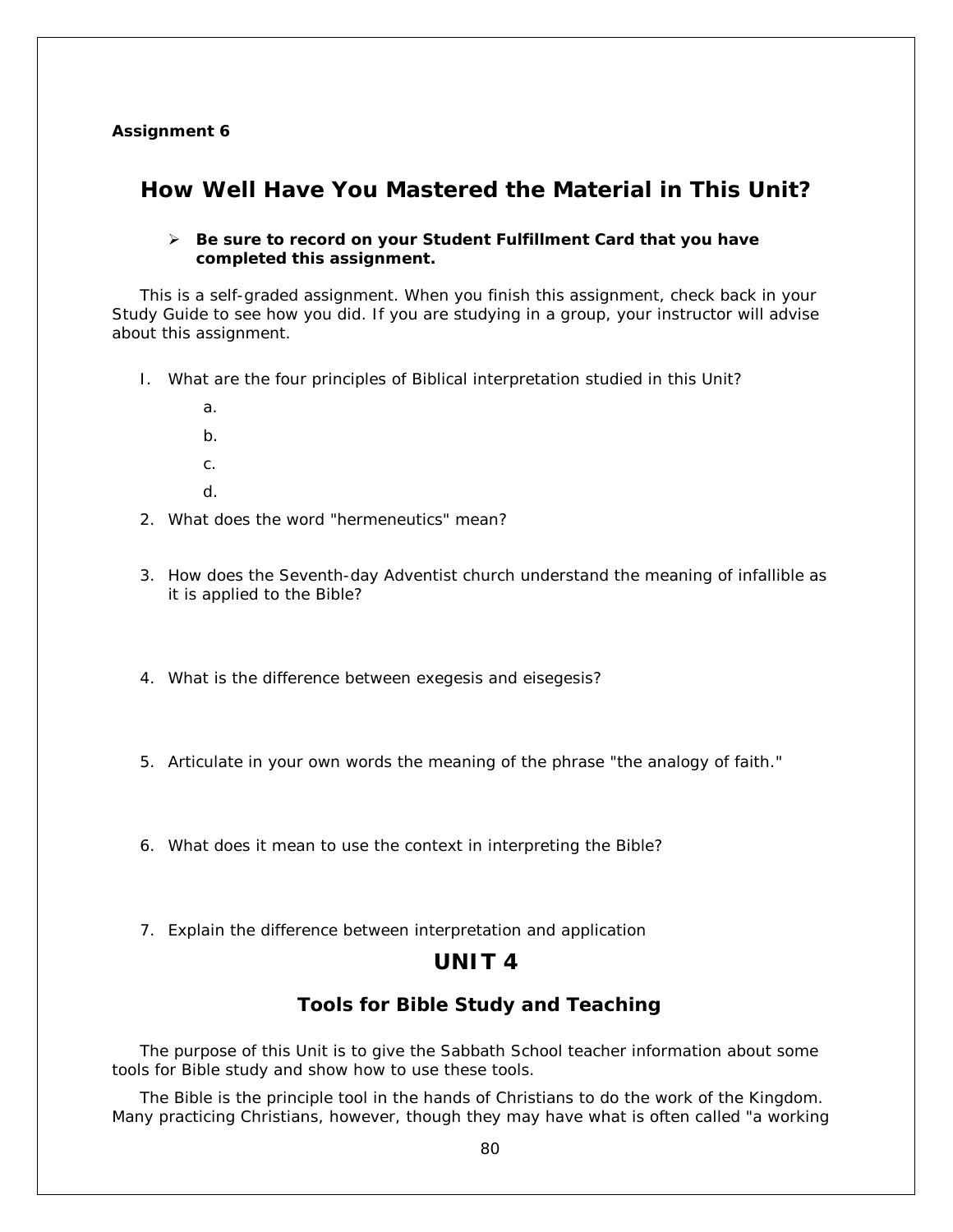knowledge" of the Bible, are not familiar with some of the basic tools that enhance Bible study and make Bible teaching more effective.

As we have learned in the previous Units, the Bible must be interpreted. It is true that it is to be taken literally unless it is clearly symbolic, but the Bible also has historical details, scientific implications, biographies, chronologies, etc. The tools used for Bible study help the teacher understand these details and better able to apply Biblical principles in his or her teaching.

This Unit will study seven kinds of tools:

- 1. General tools for Bible Study
- 2. Bible Introductions
- 3. Tools for learning Bible history
- 4. Tools for studying special Bible topics
- 5. Tools for studying theology
- 6. Tools for learning Bible study methods
- 7. A special system for personal study

When you complete this Unit, you should:

- 1. Be familiar with the basic tools for Bible study.
- 2. Be able to outline and put into action a study plan for intellectual and spiritual benefit.
- 3. Be able to articulate a number of specific Bible study tools you can use in your personal study and in your Sabbath school class.<sup>[1](#page-80-0)</sup>

#### **General Tools for Bible Study**

l

General tools for Bible study are those that deal specifically with the Bible itself. If you plan to dedicate a significant part of your time to a teaching ministry, they are invaluable.

**Concordances**. A concordance lists all the words in the Bible and the texts where they are used. You can get concordances in book form or computerized. Most computer Bibles include Strong's numbering. Clicking on these numbers takes you to Hebrew and Greek dictionaries that are valuable study tools.

For instance, if you look up Daniel 8:14 you will find the reference number 6944. Click on this number (or look it up in the back of the print edition) and it will take you to the Hebrew word "*quodesh*." There you find an explanation of what the word means. This reference will then take you to Strong's number 6942 which will outline the grammatical forms of the word.

Another valuable type of concordance is a book called *The New Englishman's Greek Concordance* (Pasadena, CA: William Carey Library). This book lists every use of a Greek word and how it is translated into English in the King James Version. The book has an index of English words so you can find them in the concordance.

Here's an example of four Greek words translated as "love" in English. Look up each Greek word and notice what it means and how it is used. You can make a diagram like this for any word you may be studying. This knowledge is of real help in developing teaching plans for Sabbath School classes.

<span id="page-80-0"></span><sup>1</sup>An excellent source of information, though somewhat technical, is Frederick W. Danker, *Multipurpose Tools for Bible Study* (St. Louis: Concordia Publishing House).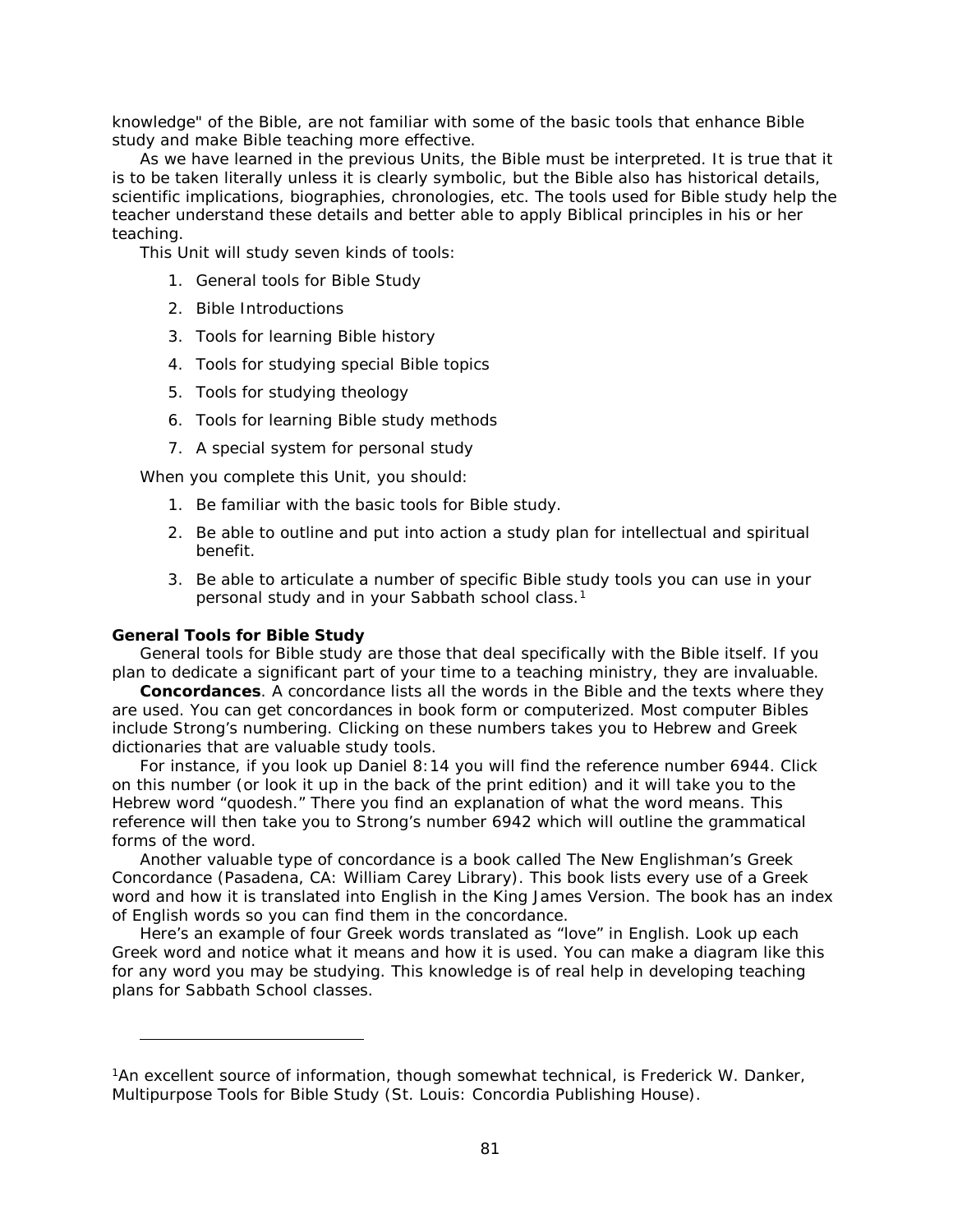

**Bible dictionaries**. Bible dictionaries discuss specific topics, places, people, and events. The *Seventh-day Adventist Bible Dictionary* is very accurate and excellent tool.

**Bible encyclopedias**. Bible encyclopedias are similar to Bible dictionaries, but are much more detailed and yield much more information. One excellent set is the *International Standard Bible Encyclopedia,* revised edition*,* 4 vol., (Grand Rapids, MI: William B. Eerdmans Publishing Company). The original edition, still an excellent tool, is available free on the Internet. There are also specialized encyclopedias such as Madelein S. and J. Lane Miller, *Harper's Encyclopedia of Bible Life* (New York: Harper and Row, Publishers, 1978). These deal with how people lived, what kind of houses they had, customs of the times, etc.

**Bible handbooks**. Bible handbooks are shorter versions of dictionaries and encyclopedias, but very valuable. Merrill F. Unger, *The New Unger's Bible Handbook*, revised and updated edition (Chicago: Moody Press, 1984) is a good example. Books in this category usually contain a lot of maps, colored pictures, and illustrations from archeological discoveries.

**Bible commentaries**. Commentaries help with exegesis. There are two kinds of commentaries; those written by one person, and those written by a group of people. The *Seventh-day Adventist Bible Commentary* is the work of many authors and is an indispensable tool for Sabbath School teachers. There are seven volumes of commentaries, a Bible Dictionary and a two-volume Seventh-day Adventist encyclopedia (soon to be available online) giving all kinds of information about the Seventh-day Adventist church. The set also includes the *Seventh-day Adventist Student's Source* Book, filled with accurate quotations about all kinds of historical subjects, and a volume that compiles the Ellen G White quotations pertaining to each book of the Bible.

#### **Bible introductions**

Books with "Bible Introductions" titles typically go through each book of the Bible and give outlines, historical background, and insights into the various books. As an example, R. K. Harrisons, *Introduction to the Old Testament* (Grand Rapids, MI: William B. Eerdmans Publishing Company), discusses the development of Old Testament study, ancient Near Eastern chronology, the text and canon of the Old Testament, Old Testament history, religion, and theology, and each book of the Bible — over 1300 pages in all.

A Sabbath School teacher ought to have at least one Old Testament Introduction and one New Testament Introduction at his or her disposal.

## **Tools for Biblical History, Archeology, and Chronology**

A Sabbath School teacher needs to know something about the history of the Bible and the Bible lands. There are many books on this subject. Many of these are available online through Amazon, Christian Book Distributors (*https://www.christianbook.com*) and other online book providers.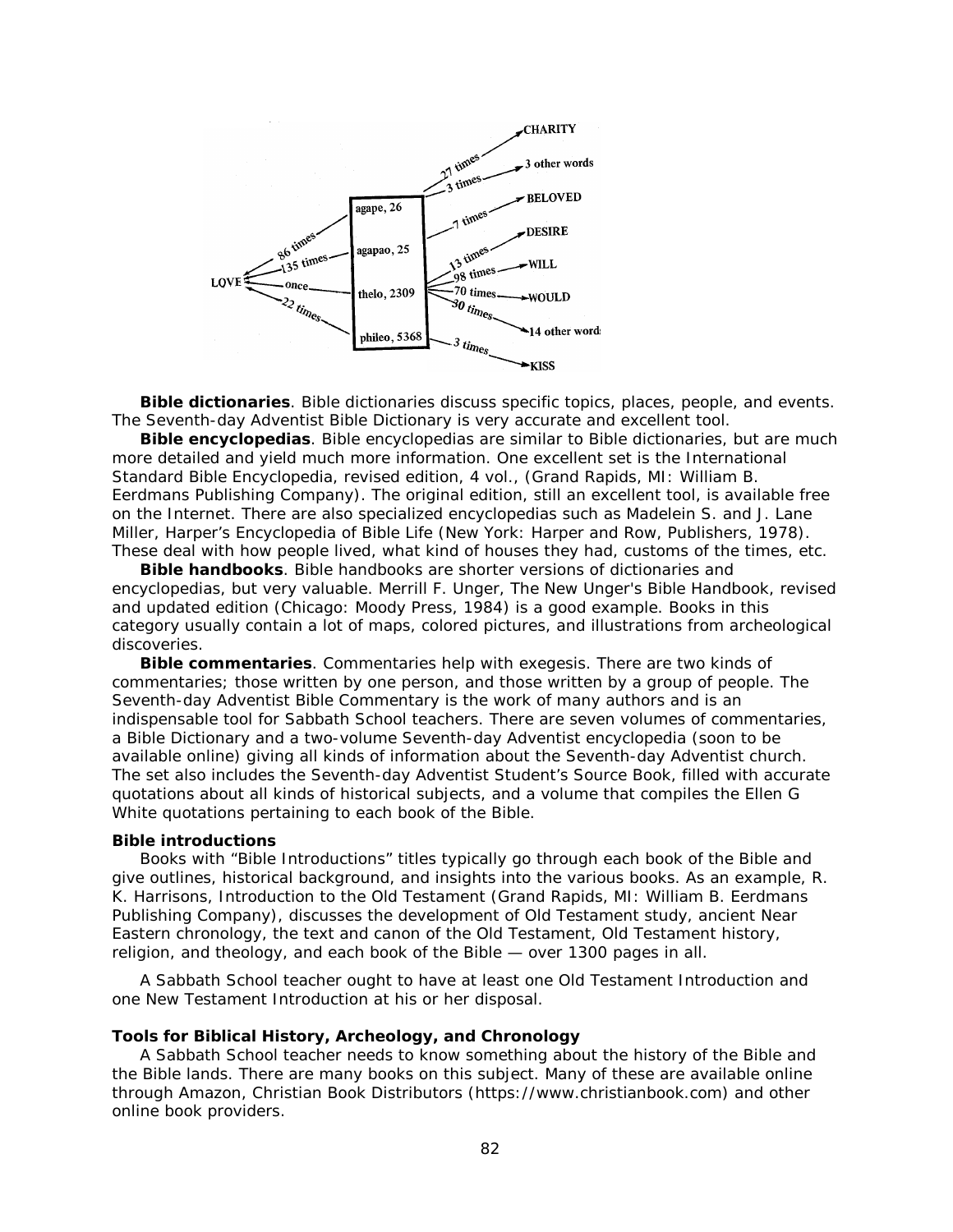Biblical chronology and archeology fall into this category. It is of interest that a large number of evangelical scholars follow the chronological scheme worked out by a Seventhday Adventist, Dr. Edwin R. Thiele. His work is available in a book entitled *The Mysterious Numbers of the Hebrew Kings*, new revised edition (Grand Rapids, MI: Kregel Publications, 1983). There is also an abridged edition entitled *A Chronology of the Hebrew Kings* (Grand Rapids, MI: Zondervan Publishing House, 1977).

Both volume yield very technical information, but chronological information is important because it verifies the validity of many biblical events. It is valuable for Seventh-day Adventists because of our interpretation of prophetic time periods in the Bible.

For instance, the book *The Chronology of Ezra 7*, second edition revised by S. H. Horn and L. H. Wood (Washington D.C.: Review and Herald Publishing Association, 1970) was instrumental in verifying the date 457 A.D. as the beginning date of the 2300-day prophecy of Daniel 8. Sabbath School teachers will do well to read books like this and become well versed in their contents.

## **Special topics**

Special Bible topics are things like plants and animals in the Bible, forms of government, food, etc. Find a book about Bible manners and customs and it will usually tell about these special things. One excellent book in this category is James I. Packer (ed.), *The Bible Almanac* (Nashville, TN: Thomas Nelson Publishers, 1980). It has chapters about gems and minerals, tools and implements, money and economics, etc. and is a gold mine of information for a Sabbath School teacher.

The "All" series of books by Herbert Lockyer (Grand Rapids, MI: Zondervan Publishing House) is an excellent study tool. Each title starts with "All the . . ." and the series includes books on the doctrines of the Bible, kings and queens, prayers, Messianic prophecies, miracles, promises, men, women, children, trades and occupations, apostles, books and chapters, Divine names and titles, teachings of Jesus, and Last Words of Saints and Sinners. The series is packed with helpful information for Sabbath School teachers.

#### **Tools for Studying Theology**

Theology is the study of the doctrines of the Bible. A Sabbath School teacher needs some books on theology at his or her disposal. An excellent of book on theology from an evangelical (conservative) point of view is Walter Elwell, ed., *The Evangelical Dictionary of Theology* (Grand Rapids, MI: Baker Book House, 1984). There are some things in this volume that Seventh-day Adventists do not agree with, and it must be read carefully. Nevertheless, it contains a lot of information of value to a Sabbath School teacher.

There are three excellent books on Seventh-day Adventist theology that every Sabbath School teacher should to be familiar with:

- 1. George W. Reid, General Editor, *Handbook of Seventh-day Adventist Theology*  (Hagerstown, MD: Review and Herald Publishing Association, 2000).
- 2. T. H. Jemison, *Christian Beliefs* (Pacific Press Publishing Association, 1959). This is an older book, but still valuable.
- 3. Ministerial Association of Seventh-day Adventists, *Seventh-day Adventists Believe* (Silver Spring, MD, 2005). An exposition of the fundamental beliefs of the Seventh-day Adventist church.

#### **Specific Adventist doctrines**

The following books on specific Adventist doctrines are helpful for a Sabbath School teacher:

**Prophecy:** V. Norskov Olsen, ed., *The Advent Hope in Scripture and History*. (Review and Herald Publishing Association, 1987).

**The Sabbath**: Kenneth A. Strand, ed., *The Sabbath in Scripture and History*. (Review and Herald Publishing Association, 1982).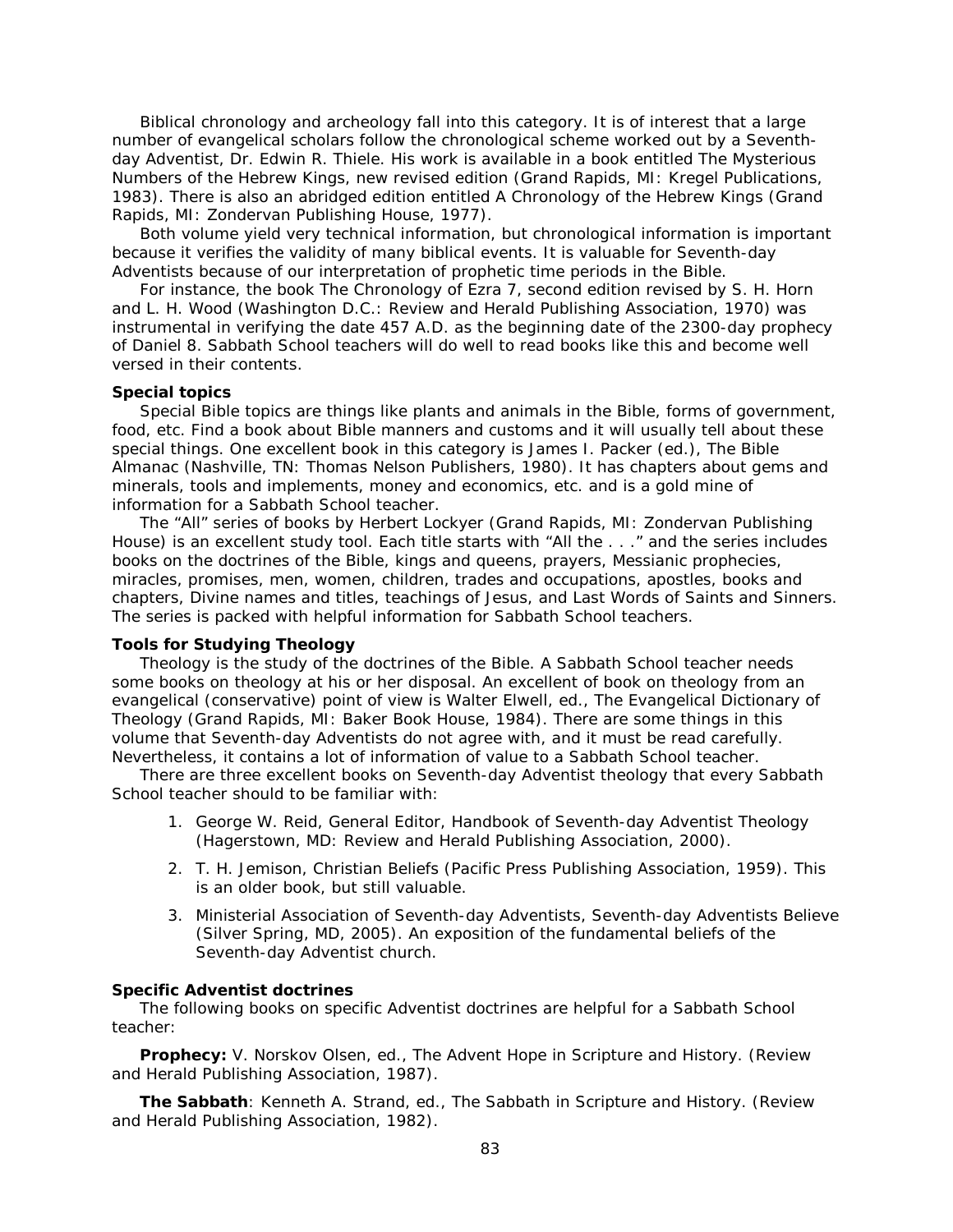**The Non-Immortality of the Soul**: Two books are especially helpful on this subject:

- 1. Uriah Smith, *Here and Hereafter*. (Republished by Amazing Facts).
- 2. Edward W. Fudge, *The Fire That Consumes*. (Houston, TX.: Providential Press, 1982). The author is not a Seventh-day Adventist, but he was influenced by Seventh-day Adventists in accepting conditional immortality. An excellent book.

**The Sanctuary and 1844**. There are many books published on this subject. One of the most complete is Arnold V. Wallenkampf and W Richard Lesher, eds., *The Sanctuary and the Atonement*. (Silver Spring, MD.: Biblical Research Committee. A full edition and an abridged edition are available.

## **Tools for learning and using Bible study methods**

There are many ways of studying the Bible. The most common is devotional reading. This method, however, is not the most adequate for preparing to teach a Sabbath School lesson.

A Sabbath School teacher must prepare in a way in which the students will learn, and there are many ways to teach the Bible. The most common is to give a lecture. Sometime this method is appropriate, but it is not the primary method that should be used. If you use one or more of the following method frameworks for studying a lesson, the class presentation will often follow the same framework. As a result, the class will become much more interesting and meaningful.

## **The inductive method**

This method uses a system of studying language units, constructing outlines and charts, interpreting symbols, and literary devises, and finally constructing a pattern that indicates the outcome of the analogy of faith for a passage of Scripture. For an excellent book on how to do this, see Leo Van Dolson, *How to Get the Most Out of Bible Study* (Pacific Press Publishing Association). Go to *thinkonitbibledevotions.com* and click on Bible Studies for an example of inductive Bible study. This is not an Adventist website, but the information is excellent.

## **The biographical method**

People's lives always interest other people. Ellen G White highly recommends this method:

As an educator no part of the Bible is of greater value than are its biographies. These biographies differ from all others in that they are absolutely true to life. It is impossible for any finite mind to interpret rightly, in all things, the workings of another. None but He who reads the heart, who discerns the secret springs of motive and action, can with absolute truth delineate character, or give a faithful picture of a human life. In God's word alone is found such delineation. — *Education*, p. 14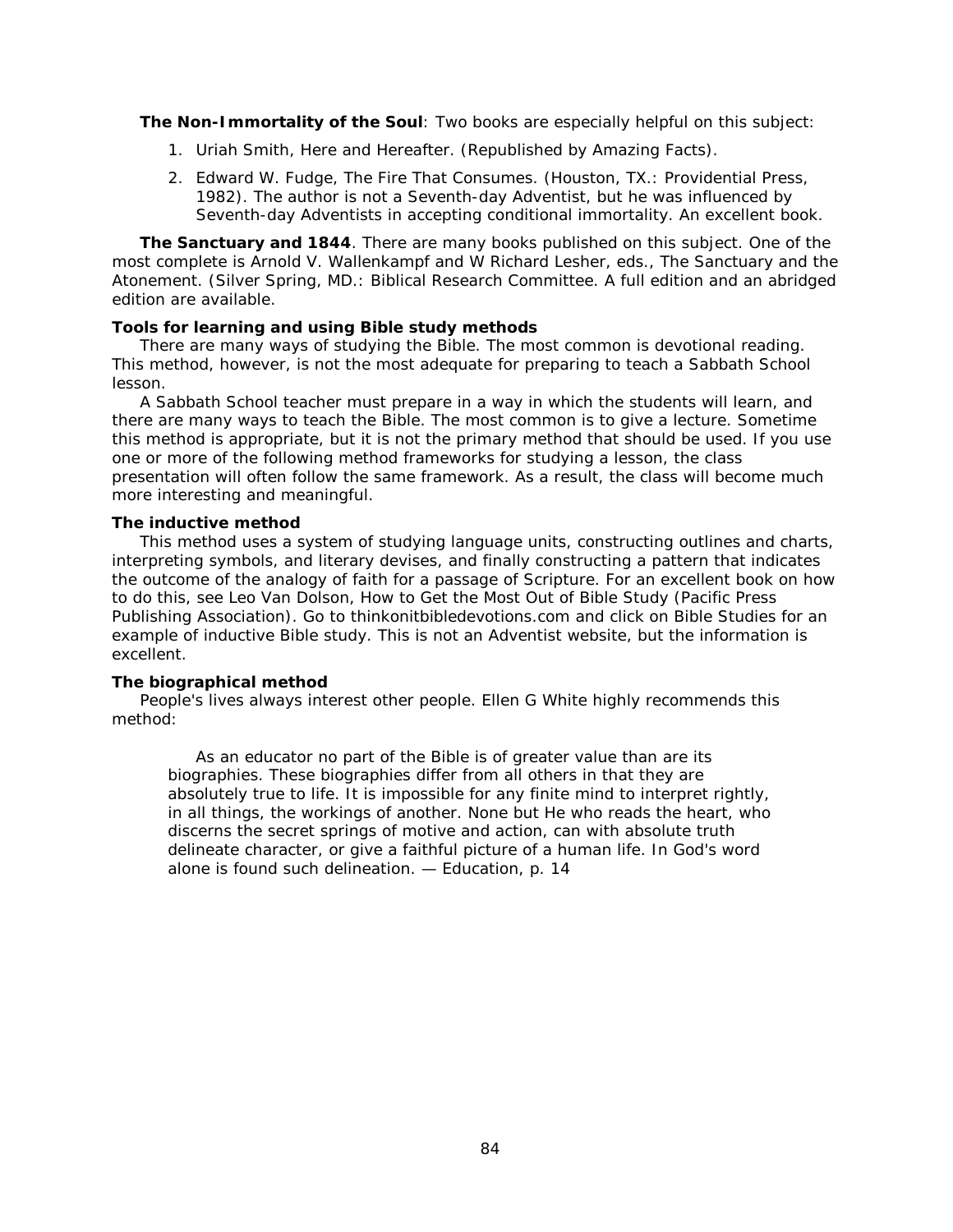## **Reading 5**

 *Be sure to record on your* **Student Fulfillment Card** *that you have completed this assignment.*

# **Some Examples of Bible Biography Teaching Ideas**

| <b>Study System</b>   | <b>Definition</b>                                                                                                          | <b>Example</b>                                                                                                                                                   |  |
|-----------------------|----------------------------------------------------------------------------------------------------------------------------|------------------------------------------------------------------------------------------------------------------------------------------------------------------|--|
| Character analysis    | An analysis of outstanding<br>character traits. Example:<br>Samson                                                         | "Sampson - A Walking Contradiction"<br>1. His virtues<br>2. His vices                                                                                            |  |
| Career analysis       | Look at the main events<br>or stages of a person's<br>life. Example: Moses                                                 | Forty years in the Egyptian court<br>1.<br>2. Forty years in the Midian desert<br>3. Forty years in the wilderness with<br>Israel                                |  |
| Activity analysis     | This system deals with<br>the major activities of a<br>Bible character. Example:<br><b>Barnabas</b>                        | 1. Barnabas befriends Paul<br>2. Barnabas speaks for the Gentiles<br>3. Barnabas rescues Paul from<br>obscurity<br>4. Barnabas saves Mark                        |  |
| Place analysis        | Sometimes places figure<br>prominently is a person's<br>life. Example: Three<br>mountains in the life of<br>Moses.         | The mountain of revelation - Sinai<br>$1_{\cdot}$<br>2. The mountain of intersession - Mt.<br>Rephidim<br>3. The mountain of disappointment -<br>Pisgah & Nebo   |  |
| Crisis analysis       | Crises in a person's life<br>reveal who the person<br>really is. Example - Esther                                          | The racial crisis<br>$1_{\cdot}$<br>2. The religious crisis<br>3. The personal crisis                                                                            |  |
| Relationship analysis | This system considers the<br>relationships of the Bible<br>character to other people.<br>Example: Eve                      | 1.<br>Her relationship to Adam<br>2. Her relationship to her children<br>Her relationship to the human race<br>3.<br>4. Her relationship to God                  |  |
| Contribution analysis | What particular<br>contribution has a Bible<br>character made?<br>Example: Moses                                           | 1. His contribution to literature<br>2. His contribution to law<br>3.<br>His contribution to religion                                                            |  |
| Reward analysis       | This analysis reveals the<br>rewards that come to a<br>person as a result of his<br>or her stand for God.<br>Example: Ruth | Refuge under the wings of God<br>1.<br>2. Rest from widowhood and poverty<br>3. Redemption by Boaz<br>Renown in Messianic line and a book<br>4.<br>with her name |  |
| Group analysis        | You might deal with a<br>group of biblical people.<br>Example: "Three typical<br>church members"                           | 1. Gaius: the beloved disciple<br>2. Diotrephes: the domineering disciple<br>Demitrius: the ideal disciple<br>3.                                                 |  |

## **The Historical Method**

This method studies the historical details surrounding a Bible book or event. It includes studying the chronology of an event, archeological evidence, places, causes, results, people involved, etc. Knowing these kinds of details can greatly enhance your teaching.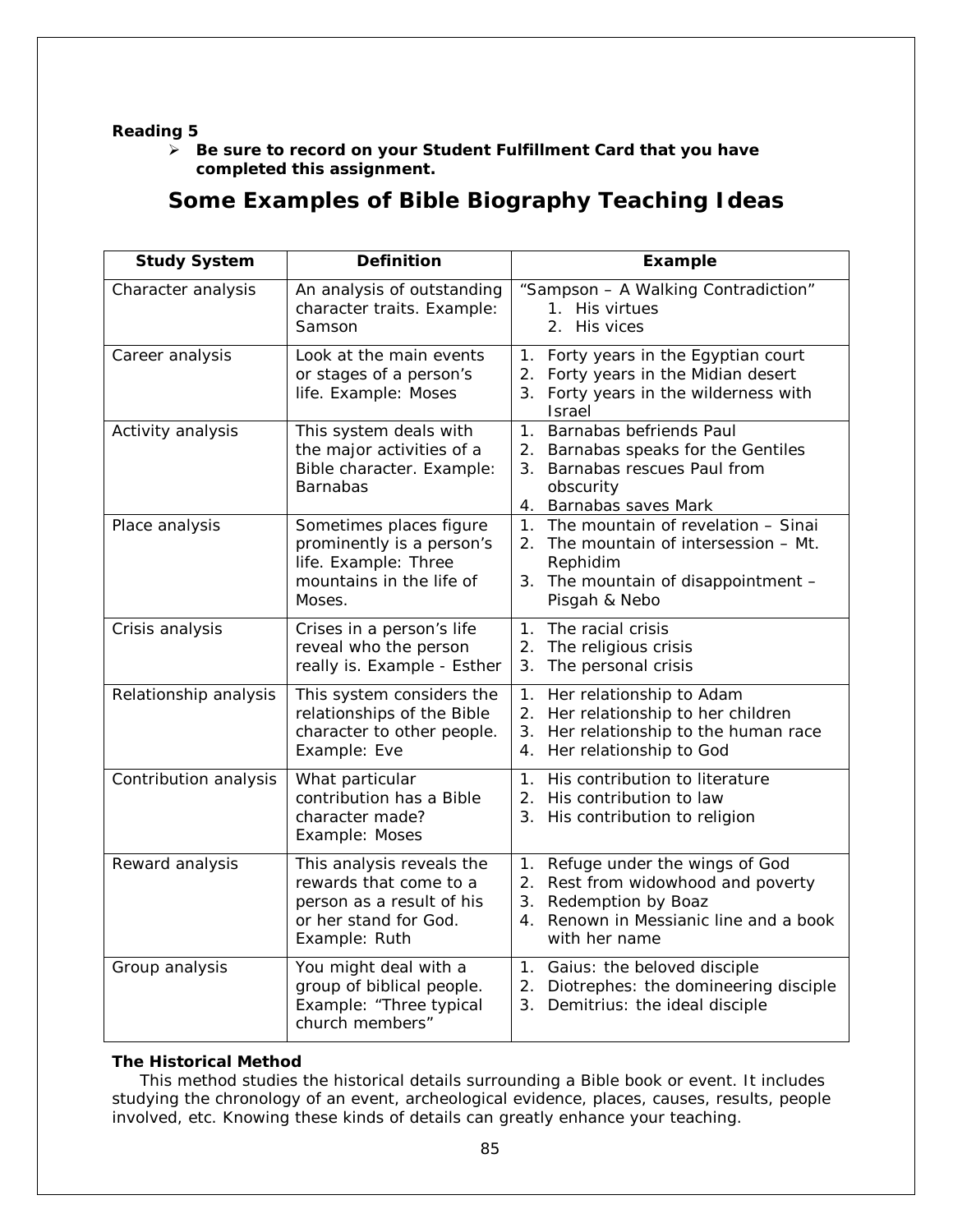#### **The Literary Study Method**

This is the type of study that looks at the literary devices we studied previously. For instance, many people use the parable of Lazarus and the Rich Man in Luke 16:19- 31 to prove the immortality of the soul. But this is a story Jesus told, not a doctrinal explanation. When you look for the point of the story, it is entirely different than if you see these verses as doctrinal exposition. Jesus used a popular legend containing untrue ideas to teach a true lesson. He did this because He was simply using a teaching method that went from the known to the unknown to get His point across.

#### **The Theological Method**

The theological method studies a Bible topic or a doctrine systematically. It is the process of searching through the entire Bible to compile, compare, and organize doctrinal statements and teachings.

For instance, if you open to the Table of Contents of any book on systematic theology, you will find a list something like this:

- 1. The Doctrine of God
- 2. The Doctrine of Man
- 3. The Doctrine of the Person and Work of Jesus Christ
- 4. Etc.

### **The Geographical Method**

The geographical method studies places and their relation to events. For instance, in the parable of the Good Samaritan, it says that the traveler was going *down* from Jerusalem to Jericho (Luke 10:30). Why did he go "down" and not "up?" Looking at a map of Palestine and drawing a simple side view of the land can add some interesting detail to the presentation of the lesson. Many prophetic symbols, such as the "early" and "latter" rain, are taken from the agricultural cycle of Palestine. Knowing this can make your teaching more interesting and effective.

#### **The Sociological Method**

The sociological method studies systems of social organization, governments, military organization, economic systems, family organization, etc. This kind of study can bring out fascinating details that enhance learning.

For instance, a careful study of an economic system called "levirate marriage" will greatly enhance understanding the Book of Ruth. The Latin word *levir* means brother-in-law, and you find how that fits in Deuteronomy 25:5-10.

In the book of Ruth, Ruth, a non-Israelite, wasn't sure what was going on, but Naomi knew exactly what she was doing. Once Boaz got the unspoken message, he also knew what Naomi was up to.

You and I have not been part of such a system, so we have to dig out the information and help class members understand it. Then the Book of Ruth comes alive with applications that fit our sociological patterns and understandings. What is nice in this story is that even though Boaz knew he was dealing with economics, he also really fell in love with Ruth. That's an interesting item to enhance a Sabbath School class.

#### **The Political Method**

The political method seeks to investigate matters relating to the management of governmental affairs of the nations mentioned in the Bible. This includes types of government, their philosophies, leaders, history, functions, wars, etc. The Book of Daniel and the history surrounding it is an example.

#### **The Cultural Method**

The cultural method studies the manners and customs of Bible times. It also includes such things as music, art, architecture, literature, worldview, and language. Distinguishing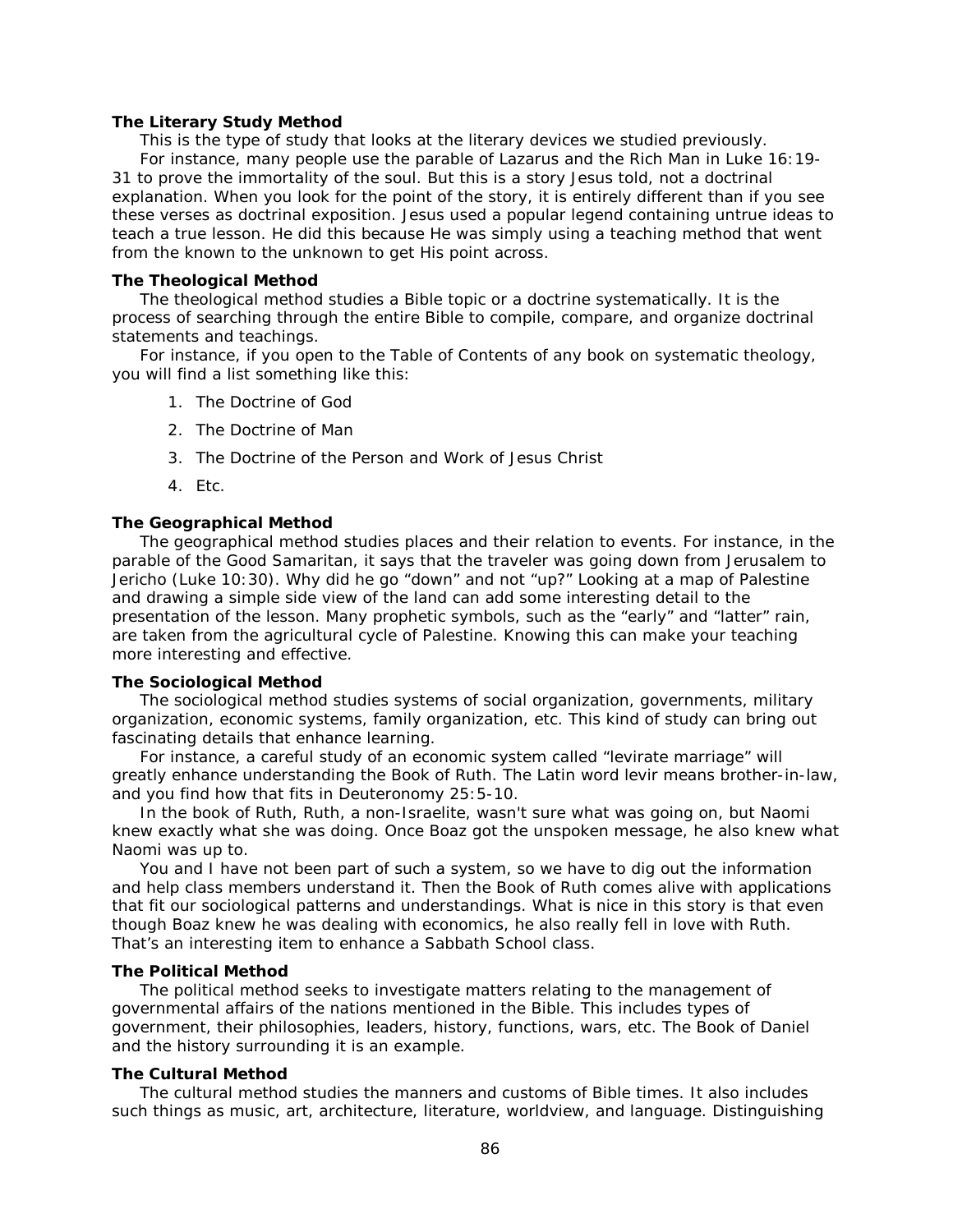between Biblical principles and cultural mores is one of the more complicated tasks a Bible teacher has. It is all too easy to read our day and its culture into Bible times instead of the reverse process.

## **The Psychological Method**

The psychological method deals with human personality. It is related to the biographical method, except that it looks more closely at why people act the way they do, including feelings, emotions, motivation, etc.

An example would be the feelings between David and Saul, and Saul's mental illness. Another example would be a study of how Paul's Christian experience was affected by his sufferings during his ministry. A third example would be Elijah's emotional state after the incident on Mt. Cannel.

### **The Devotional Method**

The devotional study method focuses on the teacher's own spiritual enrichment. One way to do this is to develop a marking system in the margin beside portions of Scripture that "speak" to you. You can hand out a portion of Scripture from the lesson you are teaching and have the class members do this as part of the learning experience of the day, or they can mark it in their personal Bibles.

- \* indicates a thought that is new to you.
- $#$  indicates something that you feel really helps you at the moment.
- + indicates a duty to perform.
- > indicates a promise you can claim.

### **A Study System for Sabbath School Teachers**

A Sabbath School teacher needs to study on a regular basis to keep up to date and to have a fund of knowledge on which to draw. The following study system is one idea that will continually build your knowledge base, and give you the opportunity to build up a data bank of materials that will make your teaching easier and more productive.

Any topic one wishes to study requires four things: reading, close study and research, organization into usable form, and time for meditation and assimilation.

By setting up a three-year study cycle, all of these elements can be included. This is assuming, of course, that you as a Sabbath School teacher are going to do more than a "Friday Night Flurry" of preparation to teach. There is no magic remedy for that malady.

The system outlined here takes a topic or a Bible book and organizes it into a three-year study program. Once you start on this program, you will be amazed at how fast your data bank of knowledge grows. If you follow the plan on a regular basis, you will be ready in advance for whatever Sabbath School lesson topics appear from quarter to quarter. Here is how it works:

**Year One: Reading and assimilation.** Choose a topic and read some books about it. Or choose a book of the Bible, read it all year, and read some commentaries or books about it. Take notes, make outlines and write out questions that come to mind. Underline. Use the devotional method if you are studying a book of the Bible. Read what Ellen White says about the topic or book. Make some notes in a notebook or develop another kind of filing system. Do research on the Internet. By the time the year is over, your files will be bulging with useful information.

**Year Two: Systematic study**. This year take all the material you have collected and do an in-depth study of the topic or Bible book. Make outlines and find the answers to questions. Look up the details. If there are two or more sides to a question, become literate about the issues involved. By the time year two is up, you will have pretty well mastered the topic or Bible book.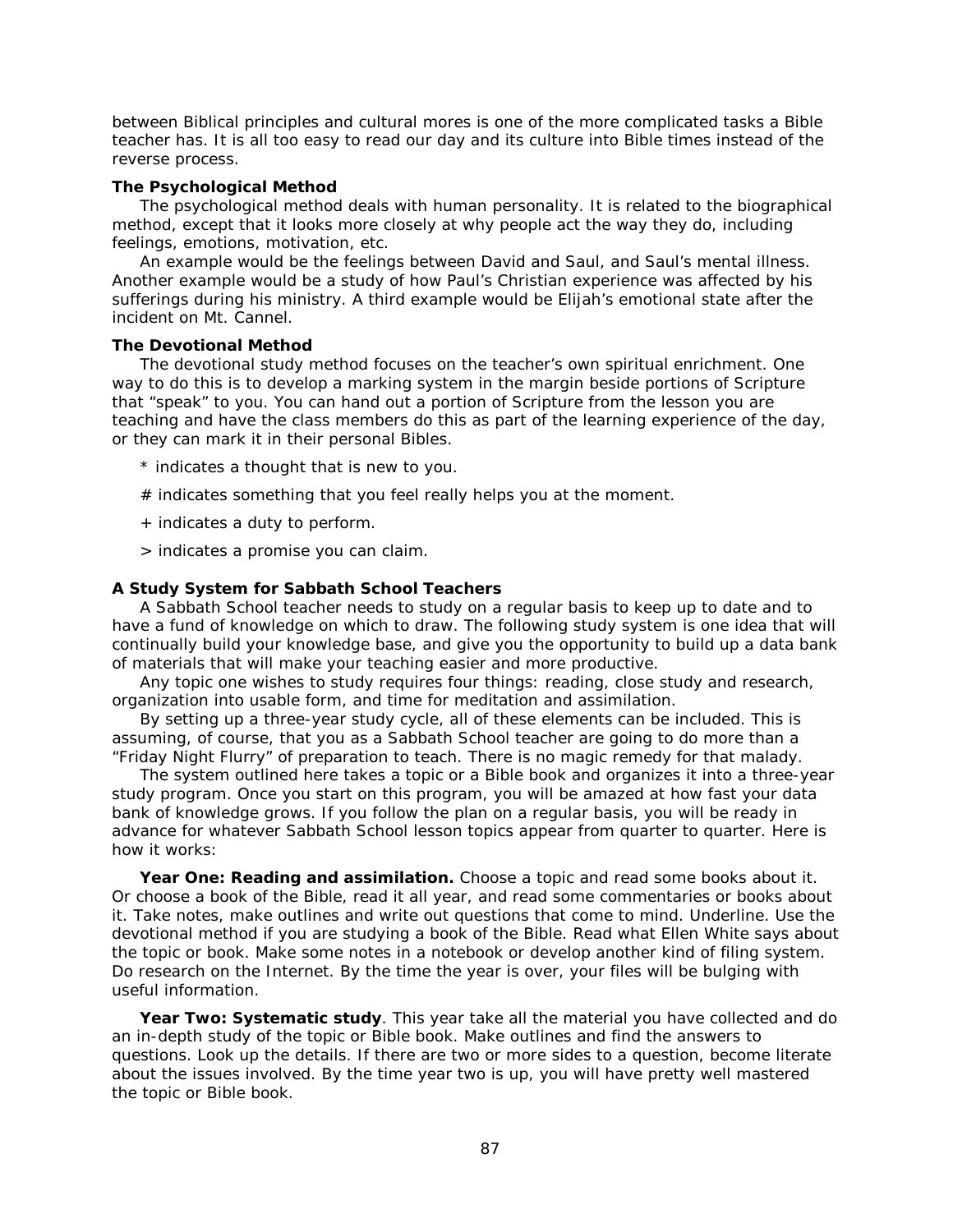While you are doing this, you are also launching a new "Year One" reading cycle on another topic or Bible book.

**Year Three: Usable format**. Now you are ready to organize what you have learned into teaching format. Make some lesson plans. If you are a lay preacher, organize sermon outlines. Develop Bible studies.

At the same time, you will be doing a "Year One" and "Year Two." Each on a new topic or Bible book.

#### **Building Up Your Data Bank of Knowledge**

By the time you complete the first three-year cycle, you will be well on your way. From then on you will always be (1) reading on one subject, (2) studying in detail another, and (3) putting into usable teaching format yet another.

Does this take a lot of study time? It all depends how much you want to put into it. You can make this system work in as little as fifteen minutes a day. *The advantage is that you are studying systematically*. By doing so over using a three-year cycle, you have time to absorb the topic and make it part of your mental data bank. You will be amazed at how much this helps.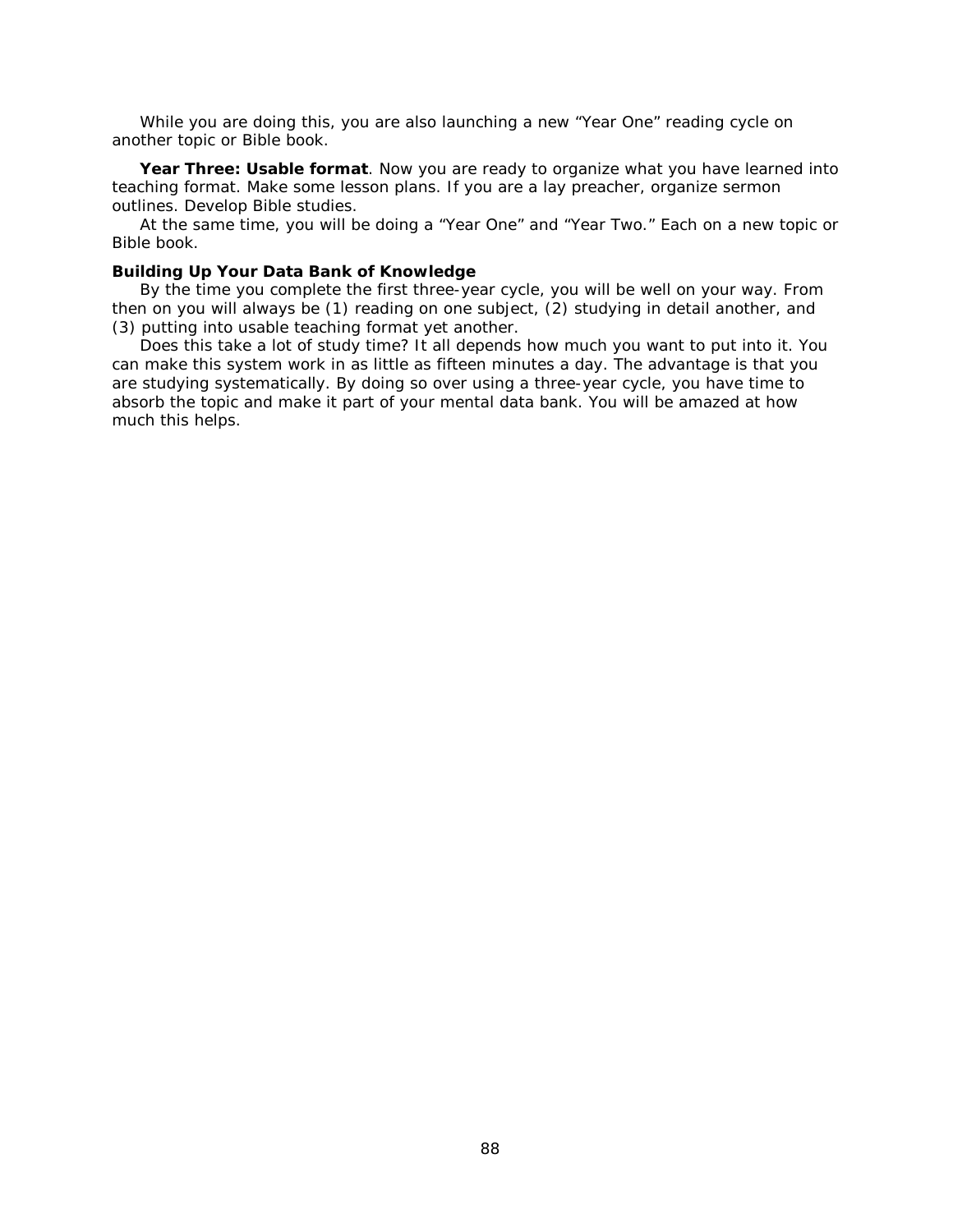# **UNIT 5**

## **How to Interpret the Writings of Ellen G White**

## **The Gift of Prophecy and Its Role in the Life of the Church**

The purpose of this Unit is to study and understand the place the gift of prophecy occupies in the Seventh-day Adventist church and in the life of the individual member.

The Bible is the principle tool in the hands of Christians to do the work of the Kingdom. The Bible, however, came to humanity through the gift of prophecy. Many people do not really understand the nature of the gift of prophecy, or its authority and role in the life of the individual Christian and the corporate church body.

This Unit will provide you with a knowledge of that background, primarily as the gift was manifested through the person of Ellen G White and her writings.

This Unit will study four topics:

- 1. What the gift of prophecy is.
- 2. How the gift of prophecy functions.
- 3. The role it plays in the life of the church.
- 4. The authority of the gift of prophecy.

This study does not attempt to directly validate the ministry of Ellen G White, nor is it a defense of her ministry. There are many books and documents that do that. Our purpose here is to learn how to correctly interpret and use the writings of Ellen G White as they relate to the Scriptures, the corporate church, and the individual members.

Three books are especially helpful. All three are available online at *http://www.whiteestate.org*

- 1. Herbert E. Douglass, *Messenger of the Lord* (Pacific Press Publishing Association, 1998).
- 2. Juan Carlos Viera, *The Voice of the Spirit* (Pacific Press Publishing Association, 1998).
- 3. T. Housel Jamison, *A Prophet Among You* (Pacific Press Publishing Association, 1955). This is an older book but still valuable.

When you complete this Unit, you should be able to:

- 1. Articulate either verbally or in writing what the gift of prophecy is.
- 2. Articulate either verbally or in writing how the gift of prophecy functions.
- 3. Explain the relationship between the authority of the Bible and the authority of the gift of prophecy as manifested in the person of Ellen G White.

The Seventh-day Adventist Church believes that the gift of prophecy was given to Ellen G White as a life-long gift for the benefit of the church. We have followed the wording of Rev. 19:10 and termed this ministry and the writings that have resulted from it the "Spirit of Prophecy."

There are two fundamental beliefs dealing with this issue. Fundamental Belief No. 17 deals with spiritual gifts in general. Fundamental Belief No. 18 specifies the gift of prophecy:

The Scriptures testify that one of the gifts of the Holy Spirit is prophecy. This gift is an identifying mark of the remnant church and we believe it was manifested in the ministry of Ellen G White. Her writings speak with prophetic authority and provide comfort, guidance, instruction, and correction to the church. They also make clear that the Bible is the standard by which all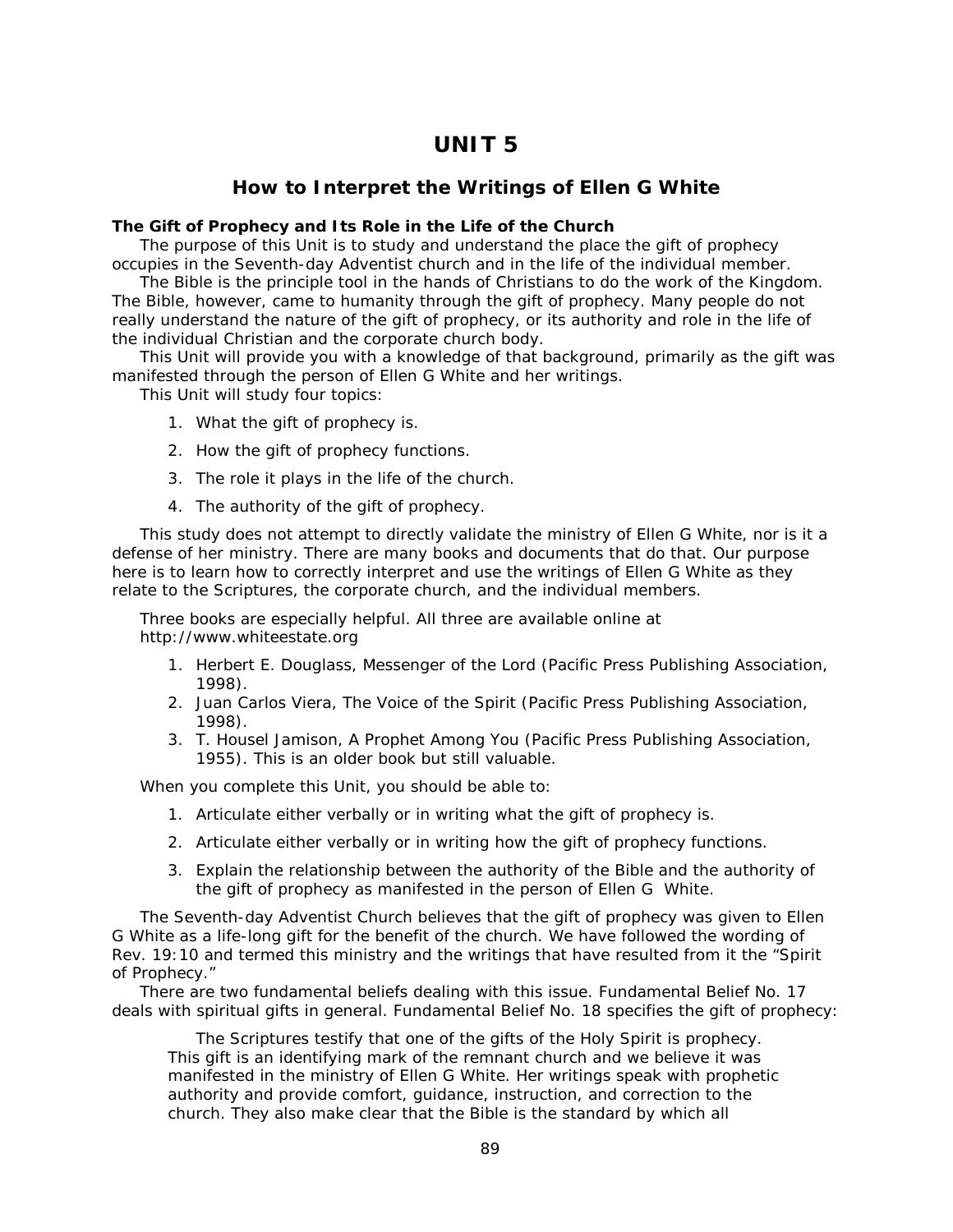teaching and experience must be tested. (Num. 12:6; 2 Chron. 20:20; Amos 3:7; Joel 2:28, 29; Acts 2:14-21; 2 Tim. 3:16, 17; Heb. 1:1-3; Rev. 12:17; 19:10; 22:8, 9.)

## **The Gift of Prophecy in Scripture**

As we learned previously, Christianity is a revealed religion. It did not originate because someone set out to start a new religion. It did not begin because someone was dissatisfied with the church to which he or she belonged. Rather, God revealed Himself to humanity, and He has chosen to do so through prophets: "Surely the Sovereign Lord does nothing without revealing his plan to his servants the prophets" (Amos 3:7). The authors of the Bible, who, except for Luke and Jude, were all prophets or apostles, acted as God's agents and recorded for all people and all time what the apostle Paul calls "the oracles of God" (Rom. 3:2 KJV).

What makes a person a prophet is God's call, and the person's response to that call. As we will see, a person may be called to the office of prophet, a lifelong ministry, or they may be called upon to "prophesy;" be a spokesperson for God, at a given moment, even though this may happen only once in an entire lifetime.

The gift of prophecy is mentioned in the Old Testament in connection with the calling of the various prophets. There are also four women in the Old Testament who are specifically called prophetesses; Miriam, Moses' sister (Exodus 15:20), Deborah, one of the judges (Judges 4:4), Huldah, the wife of a Temple employee in Jerusalem (2 Chronicles 34:22), and Isaiah's wife (Isaiah 8:3).

In the New Testament it is applied to John the Baptist (Matt. 11:9), his father Zechariah (Luke 1:67), Anna (Luke 2:36), Caiaphas, the High Priest (John 11:51), some disciples in Ephesus (Acts 19:6), the daughters of Phillip the evangelist (Acts 21:9), Agabus and some others in Antioch (Acts 11:28; 21:10), another group in Antioch that included Paul (Acts 13:1), Judas and Silas (Acts 15:32), and Jesus himself.

The Lord gives some specific admonitions regarding the gift of prophecy.

- It is not to be treated with contempt (1 Thessalonians 5:20).
- It is to be tested (1 Thessalonians 5:21).

• Whoever receives a prophet because they are a prophet gets a prophet's reward (Matthew 10:41).

• "Have faith in his prophets and you will be successful" (2 Chronicles 20:20).

### **The Prophetic Process**

The word "prophet" means "one who speaks forth God's message." The key exposition of how the prophetic system works is found in Deuteronomy 18:14-21. The process of the communication system is outlined in Revelation 1: 1-3.

The way God communicates is often through dreams and visions (Numbers 12:6).

When we speak of the sources of Paul's theology, it must not be forgotten that God dealt with him in highly personal and subjective ways. God used Paul's openness to visions and dreams to enable him to clarify messages, receive insights, and find answers to difficult problems. Paul has been characterized by his most sever critics as one who was easily influenced by his emotions and susceptible to all kinds of extrasensory messages. But for Paul it was no weakness or liability to be taught by spiritual communication. It was his purest guidance and source of strength. The references to divinely given information are recorded in such a matter-of- fact way that we can only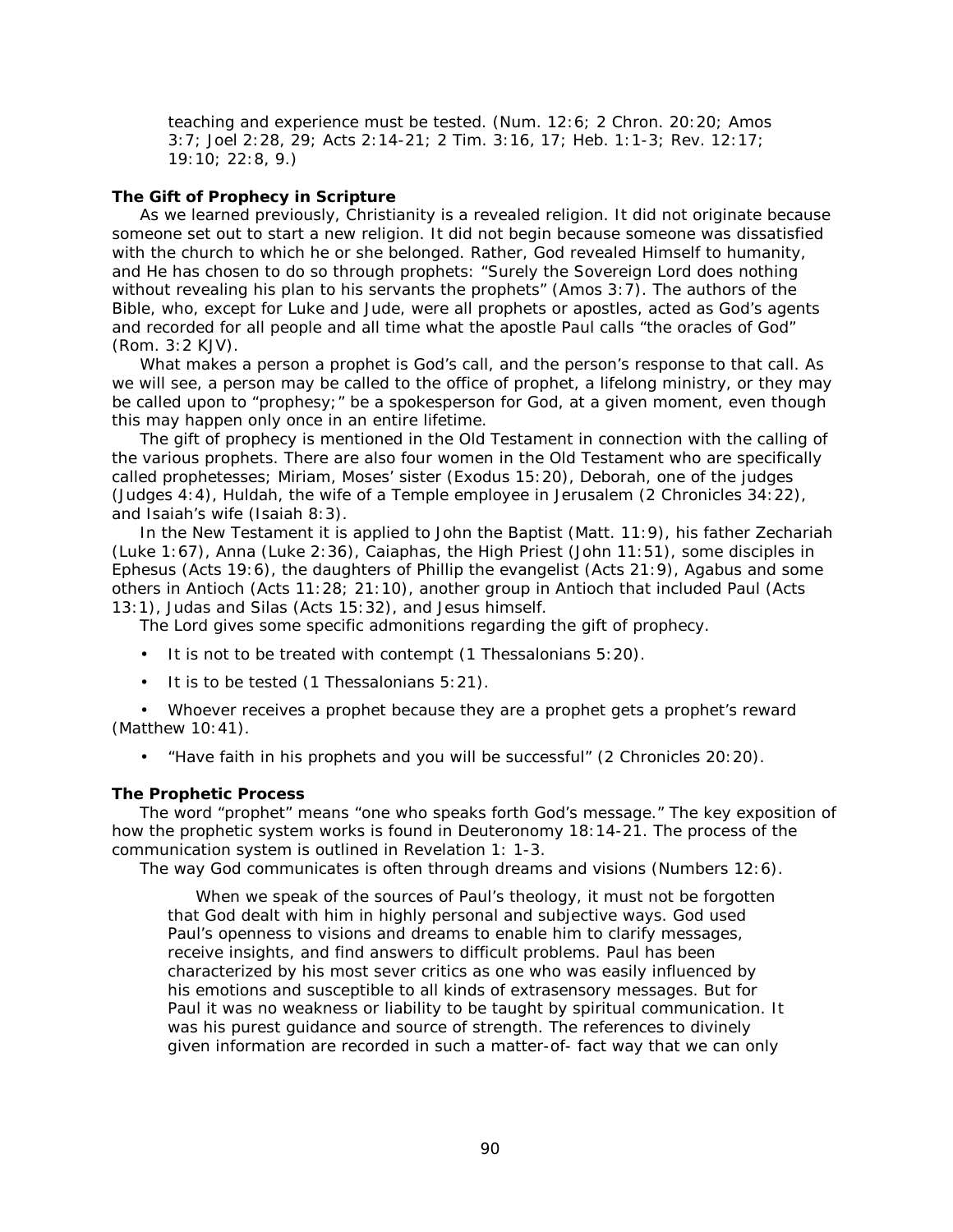assume that visions and dreams were accepted as sources of authority in Paul's day.<sup>[1](#page-90-0)</sup>

The Bible does not give a specific definition of the gift of prophecy, and many have been devised. One reason it is hard to choose among the many definitions available is that most of them reflect a theological point of view rather than a description of the gift itself. The following definition seems to be an adequate description of the gift of prophecy.

The gift of prophecy is the special ability that God gives to certain members of the Body of Christ to receive and communicate an immediate message from God to His people through a divinely-anointed utterance.<sup>[2](#page-90-1)</sup>

To whom, why, and when this happens is up to the Holy Spirit. He is the initiator, assigner, and enabler of the gift of prophecy.

## **The Permanence of the Gift of Prophecy**

l

There are many churches that believe that the gift of prophecy ended either at the death of the last apostle, or when the canon of Scripture closed. For instance, William McRae writes:

Prior to the availability and completion of the New Testament, this gift must have been indispensable. As there is no further revelation given today, since the canon of Scripture is completed, the gift is no longer present with us, nor has it been present since the days of the early church.<sup>[3](#page-90-2)</sup>

The Seventh-day Adventist church believes, and has always believed, that the gift of prophecy, along with other spiritual gifts, are present and functioning in any age, including today's world.

### **The Adventist Argument for the Permanence of the Gift of Prophecy**

The Seventh-day Adventist argument for the permanence of the gift of prophecy is that:

- 1. The closing of the canon did not mark the cessation of Heaven's communication with humankind.
- 2. The Scriptures themselves reveal the continuing work of the Holy Spirit.
- 3. "Those that reject the work of the Spirit of God under the plea that the Scriptures are sufficient do deny and reject all that part of the Bible which reveals the office and work of the Holy Spirit." (J. N. Andrews, *Review and Herald*, Feb. 15, 1870).
- 4. The gift of prophecy is specifically connected with the closing work of the gospel era. Rev. 12:17; 14:12; 19:10; Joel 2:28-32.[4](#page-90-3)

<span id="page-90-0"></span><sup>1</sup>Dean S. Gilliland, *Pauline Theology & Mission Practice*, (Grand Rapids, MI: Baker Books, 1983) pp. 26, 27.

<span id="page-90-1"></span><sup>2</sup>C. Peter Wagner, *Your Spiritual Gifts Can Help Your Church Grow*, (Regal Books, 1979) p. 228.

<span id="page-90-2"></span><sup>3</sup>*The Dynamics of Spiritual Gifts*, (Grand Rapids, MI: Zondervan Publishing House, 1976), p. 47.

<span id="page-90-3"></span><sup>4</sup>A good source of information on this topic is A. G. Daniels, *The Abiding Gift of Prophecy*. Daniels traces instances of the manifestation of the gift of prophecy throughout the history of the Christian church. See also chapter 18 in *Seventh-day Adventists Believe.*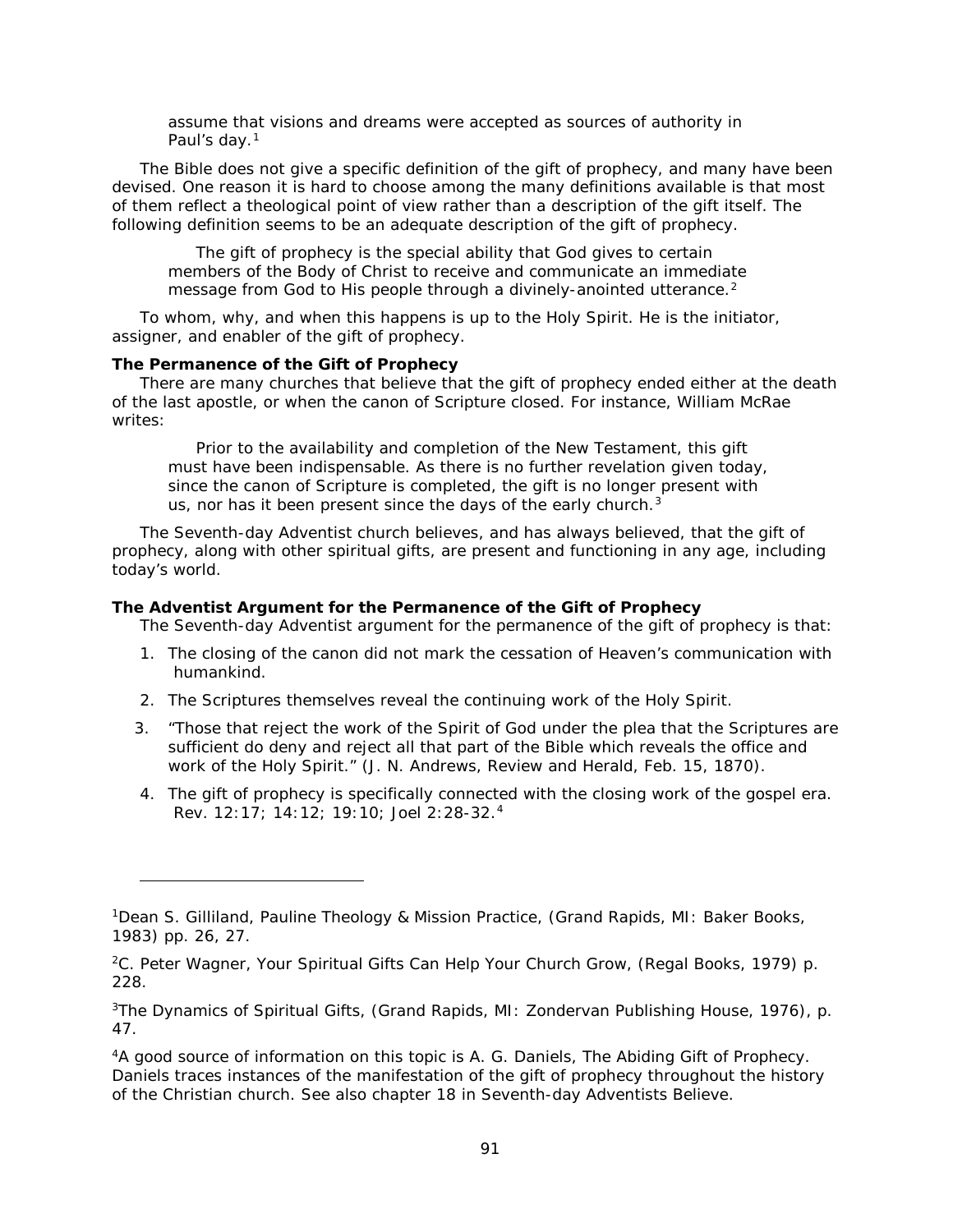#### **How The gift of prophecy functions**

There are two broad categories of prophetic function:

- 1. *Classical Prophecy*. Classical prophecy refers to the function of a prophet that primarily involves, in the words of 2 Timothy 3:16, teaching, rebuking, and correcting and training in righteousness. In this sense the messages of the prophets are directed toward the people of God and the inner workings of the church.
- 2. *Predictive Prophecy*. Predictive prophecy, such as in the books of Daniel and Revelation is also the work of some prophets, but not all. Actually, most prophets are classical. The predictive content of their works is relatively minor.

The words "prophet" and "prophecy," however, usually build predictive pictures in people's minds. So, the common stereotype of a prophet is that of someone who predicts the future. Prophets, however, spend most of their time giving counsel or edifying the church.

How does Ellen G White fit these categories? Ellen G White functions most of the time as a classical prophet. Her testimonies, for instance, are mostly letters sent to individuals or groups, much like the "epistles" (letters) of Paul. There are of course, predictive elements in Ellen G White's writings, but they are few as compared to the other functions of her works.

I shall warn and counsel and reprove and encourage as the Spirit of God dictates, whether men will hear or whether they will forbear. My duty is not to please myself but to do the will of my heavenly Father, who has given me my work. — *Testimonies*, vol. 4, p. 232

Ellen G White did not call herself a prophetess. She called herself a "messenger," but she did not deny her prophetic role.

To claim to be a prophetess is something that I have never done. If others call me by that name, I have no controversy with them. But my work has covered so many lines that I cannot call myself other than a messenger, sent to bear a message from the Lord to His people, and to take up work in any line that He points out. — *Selected Messages*, Bk. 1, p. 34.

## **The Authority of the Gift of Prophecy**

When you have a contemporary (as compared to Bible times) person with the gift of prophecy, what is the relationship between their authority and the authority of Scripture? This is a key question and needs to be carefully considered.

#### **No Degrees of the Gift of Prophecy**

There is no qualitative difference between the inspiration of the Bible prophets and the inspiration of anyone else with the gift of prophecy. A prophet is a prophet, at whatever point in history they may live. It is the same God and the same Holy Spirit that gives the gift of prophecy to whomever is chosen.

The difference lies in the authority of the canonical Scriptures as opposed to any other prophetic revelation, whether written or oral. *The canonical Scriptures are the proving ground over against which all other revelations must be tested and measured*. The analogy of faith resides in the Scripture. It is over against the Scriptures that any contradictions, restatements, broader understandings, or whatever, must be worked out and measured. This was Ellen G White's view of her own writings.

The Spirit was not given—nor can it ever be bestowed—to supersede the Bible; for the Scriptures explicitly state that the Word of God is the standard by which all teaching and experience must be tested. . . . Isaiah declares, 'To the law and to the testimony: if they speak not according to this word, it is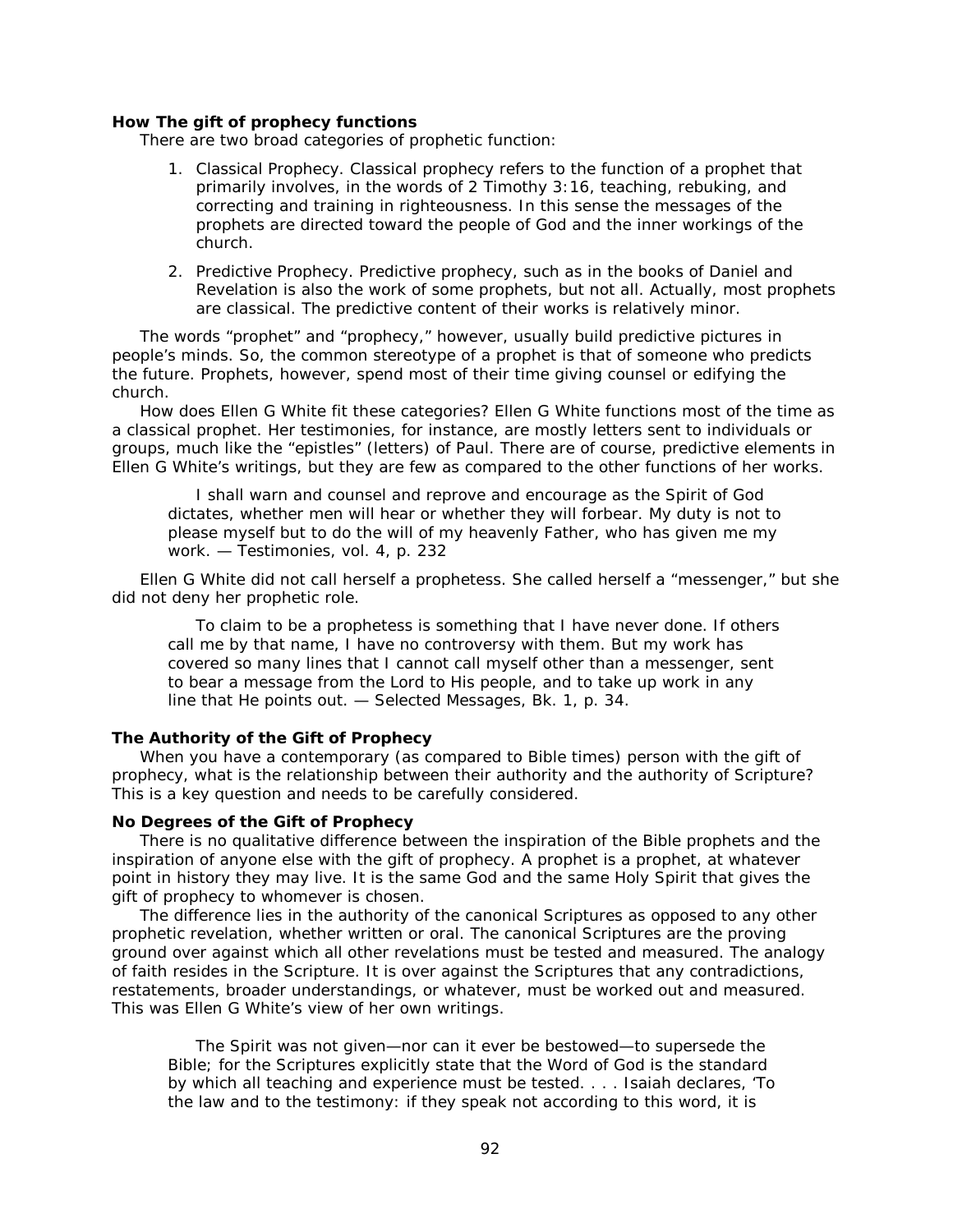because there is no light in them' (Isa. 8:20). — *The Great Controversy*, p. vii.

Little heed is given to the Bible, and the Lord has given a lesser light to lead men and women to the greater light. — *Review and Herald*, Jan. 20, 1903.

"While she was endowed with the gift of prophecy, she consistently directed her listeners to the messages of the prophets and apostles of old. This was her practice throughout her lifetime $15$  $15$ 

Ellen G White was determined on this point: "If the Testimonies speak not according to this word of God, reject them. Christ and Belial (Satan) cannot be united." —*Testimonies*, vol. 5, p. 691.

#### **Problems About Authority**

The problems that arise over the authority of the ministry of Ellen G White fall into three categories:

- 1. The issue of verbal inspiration.
- 2. Misunderstandings over the sources of prophetic information.
- 3. Misstatements by overzealous people that subsequently become part of "tradition" in Seventh-day Adventist churches.

## **Verbal Inspiration**

l

Some of the same people who accepted this view of the inspiration of the Bible carried it over to the writings of Ellen G White. In Adventist history, it erupted into a battle around 1909 over a relatively insignificant point of prophetic interpretation, the meaning of the "daily" in Daniel 8. The issue was over whether Uriah Smith or O.R.L. Crosier had the correct viewpoint.<sup>[6](#page-92-1)</sup>

W. W. Prescott, a careful scholar, but with a tendency, as Ellen G White said to him, "of making a mountain out of a molehill" (Letter 224, 1908), was on one side, and Stephen Haskell was the leader on the other side.

Haskell got hold of an old 1843 prophetic chart that upheld his view of the daily. This is where the verbal inspiration problem came in.

Haskell claimed that Ellen G White, by endorsing that prophetic chart in *Early Writings,* pp. 74-76, had endorsed his view; and if any other view were accepted it would undermine confidence in the Spirit of Prophecy, because it would violate the principle of verbal inspiration, since "inspiration" cannot change its viewpoint. Haskell said point blank; "If Sister White says that she does not mean what she said when she said what she did on the 'daily,' then I will say no more"<sup>[7](#page-92-2)</sup>

The opposition group said that time and context had to be taken into consideration and that there was a perfectly logical explanation to what she had written in *Early Writings*.

All this time Ellen G White was telling both sides that she had no direct revelation from the Lord on either side of the question and that all the agitation over a minor issue was causing far more trouble than it was worth.

<span id="page-92-2"></span>7See Arthur White, *Ellen G. White: The Later Elmshaven Years*, vol. 6. p. 253.

<span id="page-92-0"></span><sup>5</sup>D. A. Delafield, *Ellen G. White in Europe 1885-1887* (Review and Herald Publishing Association, 1975) p. 240.

<span id="page-92-1"></span><sup>6</sup>If you are interested in reading further about this debate, see the article "The Daily" *in the Seventh-day Adventist Encyclopedia*.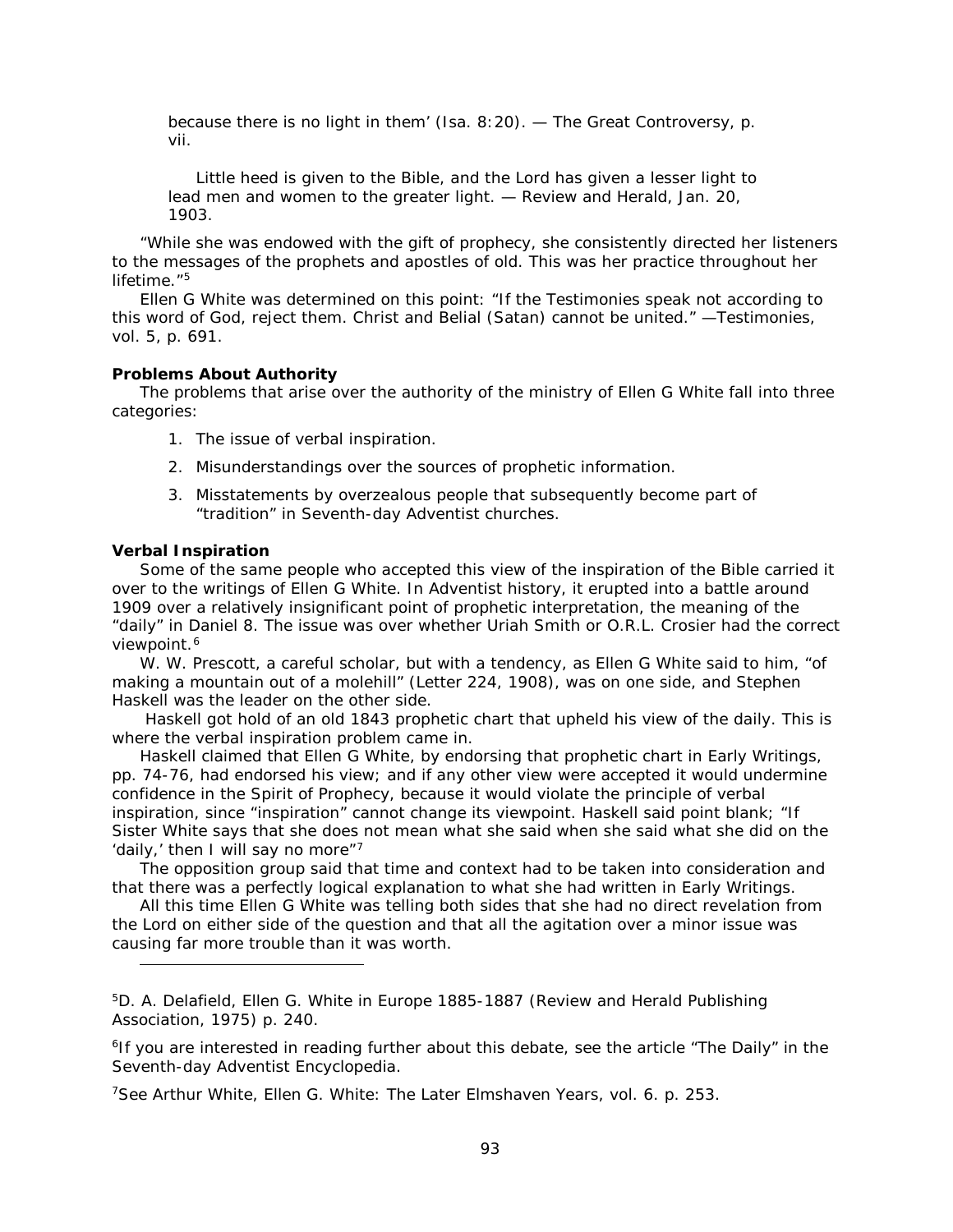What is interesting here is that the very person who originally brought in the verbal inspiration view, W. W. Prescott, switches sides and reaps the results of his earlier view having been accepted by Stephen Haskell and others.

Overall, what happened is that the verbal inspiration view became the "unofficial perception," almost an Adventist tradition, held by a significant number of Seventh-day Adventists, despite official statements to the contrary, even statements by Ellen G White herself.

Another issue that caused considerable agitation over the verbal inspiration idea was a new edition of *Great Controversy* in 1911. Ever since 1888 this book had been reprinted many times from the same printing plates. That's 23 years using one set of plates. In 1907, the plates were repaired, but by 1910 it was obvious new plates were needed. As the project developed, Ellen G White herself made the following suggestion:

When I learned that *Great Controversy* must be reset, I determined that we would have everything closely examined, to see if the truths it contained were stated in the very best manner, to convince those not of our faith that the Lord had guided and sustained me in the writing of its pages. — Letter 56, 1911.

You can read the full story of how the process developed in Arthur L. White, *Ellen G. White: The Later Elmshaven Years*, chapter 23.

Here is an interesting highlight, however. As the work of checking out sources of quotations progressed and time went by, the rumor mill started up. As Arthur White describes it in the words of W. C. White:

Shortly after we sent word to the Pacific Press to delay electrotyping [making the printing plates], one of the workers in the type foundry visited the school [Pacific Union College], and soon questions and reports were as plentiful on the hillside and in the valley as quails in August.

Questions and suppositions and remarks come to Mother from all quarters, and she will continue to be perplexed by them until the work is done. — Ibid, p.104.

What did these questions involve? Primarily, it seems which view of the "daily" was going to get into the new edition. As it turned out, the "daily" is not even mentioned in *Great Controversy*.

It was in this context that an "unwritten tradition" developed in the Seventh-day Adventist church that persists even today. Adventist historian R. W. Schwarz describes it well:

In the years following Ellen G White's death veneration for her work and her writings increased among many Seventh-day Adventists. Perhaps it was because her ministry was so recent or her words in language they could better understand or that she was uniquely and exclusively 'one of them.' Whatever the reasons, the situation was such by 1919 that A. G. Daniells could frankly admit: 'I am sure there has been advocated an idea of infallibility in sister White and verbal inspiration in the testimonies that has led people to expect too much and to make too great claims, and so we have gotten into difficulty.' O. A. Tait agreed; he remembered that there seemed to be a higher-thannormal percentage of apostasies among people who promoted such extreme views. 'If a man does not believe in the verbal inspiration of the Bible, he is still in good standing; but if he says he does not believe in the verbal inspiration of the testimonies, he is discounted right away,' Prescott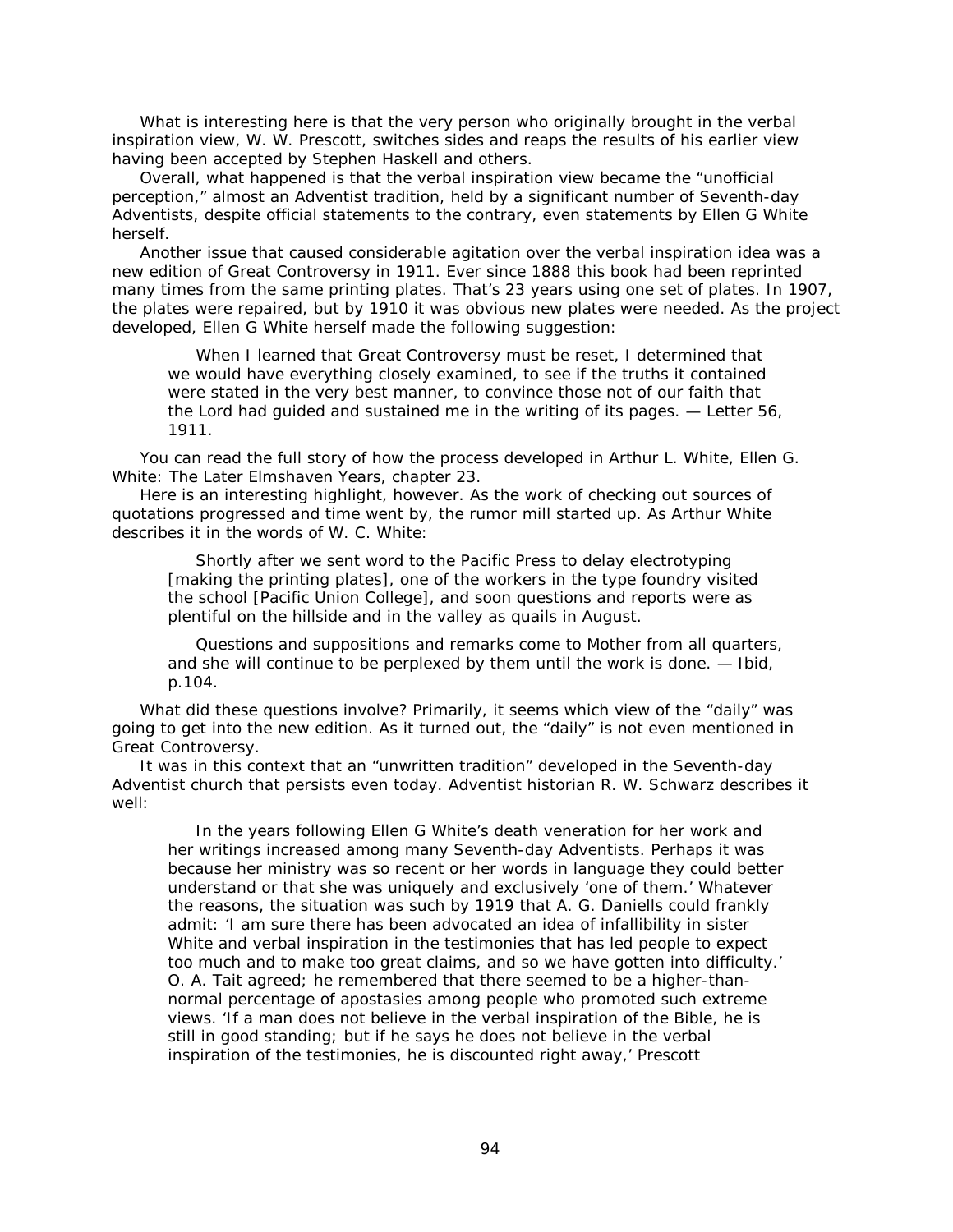complained, 'I think this is an unhealthy situation. It puts the Spirit of Prophecy above the Bible.<sup>[8](#page-94-0)</sup>

## **Inspired Writers Use Sources**

Misunderstandings have arisen over the use of sources in inspired writings. Those who hold to verbal inspiration find it difficult to accept that a prophet may use any existing sources. Those who accept Ellen G White's view of dynamic inspiration have an easier time, but still struggle with how a prophet evaluates sources, and how accurate those sources are historically, scientifically, or even morally and sociologically.

The facts are that inspired writers have always used sources. The Scriptures yield the examples of Luke and Paul. Paul's information about the situation in the Corinthian church came from a letter send by the household of Cloe (1 Corinthinas 1:11). Luke specifically tells us that he did a careful investigation, and as a result wrote an "orderly account" (Luke  $1:1-4$ ).<sup>[9](#page-94-1)</sup>

The resetting of the *Great Controversy* plates gave rise, as we have seen, to a discussion of Ellen G White's use of sources. Ellen G White's own explanation is that she received in vision "flashlight pictures" of historical events and used historians as sources of dates, events, and to fill in the details.<sup>[10](#page-94-2)</sup>

Her son W. C. White, gave this explanation:

Mother has never claimed to be authority on history. The things which she has written out, are descriptions of flashlight pictures and other representations given her regarding the actions of men, and the influence of these actions upon the work of God for the salvation of men, with views of past, present, and future history in its relation to this work. In connection with the writing out of these views, she has made use of good and clear historical statements to help make plain to the reader the things which she is endeavoring to present. When I was a mere boy, I heard her read D'Aubigne's *History of the Reformation* to my father. She read to him a large part, if not the whole, of the five volumes. She has read other histories of the Reformation. This has helped her to locate and describe many of the events and the movements presented to her in vision. This is somewhat similar to the way in which the study of the Bible helps her to locate and describe the many figurative representations given to her regarding the development of the great controversy in our day between truth and error. (Statement made by W. C. White before the General Conference Council, Oct. 30, 1911. See *Selected Messages*, Bk. 3, p. 437).

## **Misunderstandings That Become Traditions**

l

This is an area of many misunderstandings. The misunderstandings can be categorized under four headings:

- 1. The misunderstanding that everyone must interpret all texts and statements the same.
- 2. Misunderstandings leading to the concept of an inflexible prophet.
- 3. The misunderstanding of mixing up Ellen G White statements with those of others and crediting inspiration to all.

<span id="page-94-0"></span><sup>8</sup>*Light Bearers To The Remnant*, (Pacific Press Publishing Association, 1979) p. 418.

<span id="page-94-1"></span><sup>9</sup>For a detailed explanation of this issue, see George Rice, *Luke, A Plagiarist?* (Pacific Press Publishing Association, 1983).

<span id="page-94-2"></span><sup>10</sup>See Arthur L. White, *Ellen G. White: The Later Elmshaven Years*, (chapter 24).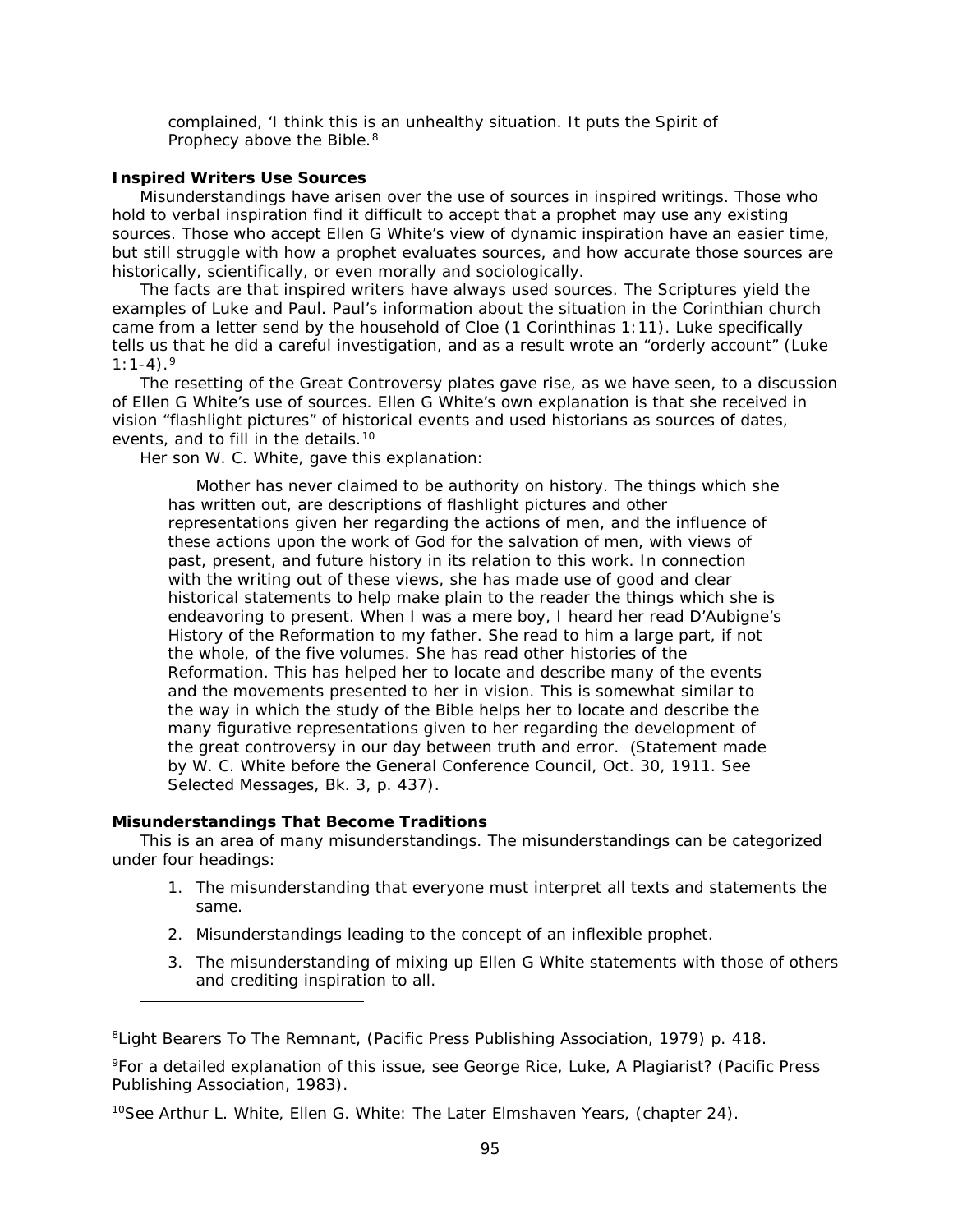4. The propagation of apocryphal statements.

## **Unity of Interpretation Misunderstanding**

This is the misunderstanding that everyone must interpret all texts and statements the same. This is most easily answered in the words of Ellen G White herself:

One man may be conversant with the Scriptures, and some particular portion of the Scripture may be especially appreciated by him; another sees another portion as very important, and thus one may present one point, and another, another point, and both may be of highest value. This is all in the order of God. But if a man makes a mistake in his interpretation of some portion of the Scripture, shall this cause diversity and disunion? God forbid. We cannot then take a position that the unity of the church consists in viewing every text of Scripture in the very same light. The church may pass resolution upon resolution to put down all disagreement of opinions, but we cannot force the mind and will, and thus root out disagreement. These resolutions may conceal the discord, but they cannot quench it and establish perfect agreement. Nothing can perfect unity in the church but the spirit of Christlike forbearance. Satan can sow discord; Christ alone can harmonize the disagreeing elements. Then let every soul sit down in Christ's school and learn of Christ, who declares Himself to be meek and lowly of heart. Christ says that if we learn of Him, worries will cease and we shall find rest to our souls. — *Manuscript Releases*, Volume 11, "Love the Need of the Church," p. 266.

Christ prayed that His disciples might be one, even as He and His Father are one. In what does this unity consist? That oneness does not consist in everyone having the same disposition, the very same temperament, that makes all run in the very same channel. All do not possess the same degree of intelligence. All have not the same experience. In a church there are different gifts and varied experiences. In temporal matters there is a great variety of ways of management, and yet none of these variations in manner of labor, in exercise of gifts, need to create dissension and discord and disunion. One man may be conversant with the Scriptures, and some particular portion of the Scripture is especially appreciated by him because he has seen it in a certain striking light; another sees another portion as very important; and thus one and another presents the very points to the people that appear of highest value. This is all in the order of God. One man blunders in his interpretation of some portion of the Scripture, but shall this cause diversity and disunion? God forbid. We cannot then take a position that the unity of the church consists in viewing every text of Scripture in the very same shade of light. ̶ *Manuscript Releases* Volume 15, "Biblical Counsel on Solving Church Difficulties," p. 149.

## **The Inflexible Prophet Misunderstanding**

This view assumes that for almost any subject you can find an absolute answer in the writings of Ellen G White.

This then becomes the so-called "blueprint." One outcome of this is the Adventist tendency to back up everything that is written or said with an Ellen G White statement. The result is that the statements used are often those that, however unintentionally, back up the point the speaker or writer is making, not necessarily what Ellen G White may have had in mind.

This was a problem that Ellen G White herself faced. The subject under discussion in the following quotation is health reform, but the principle is the same for any subject: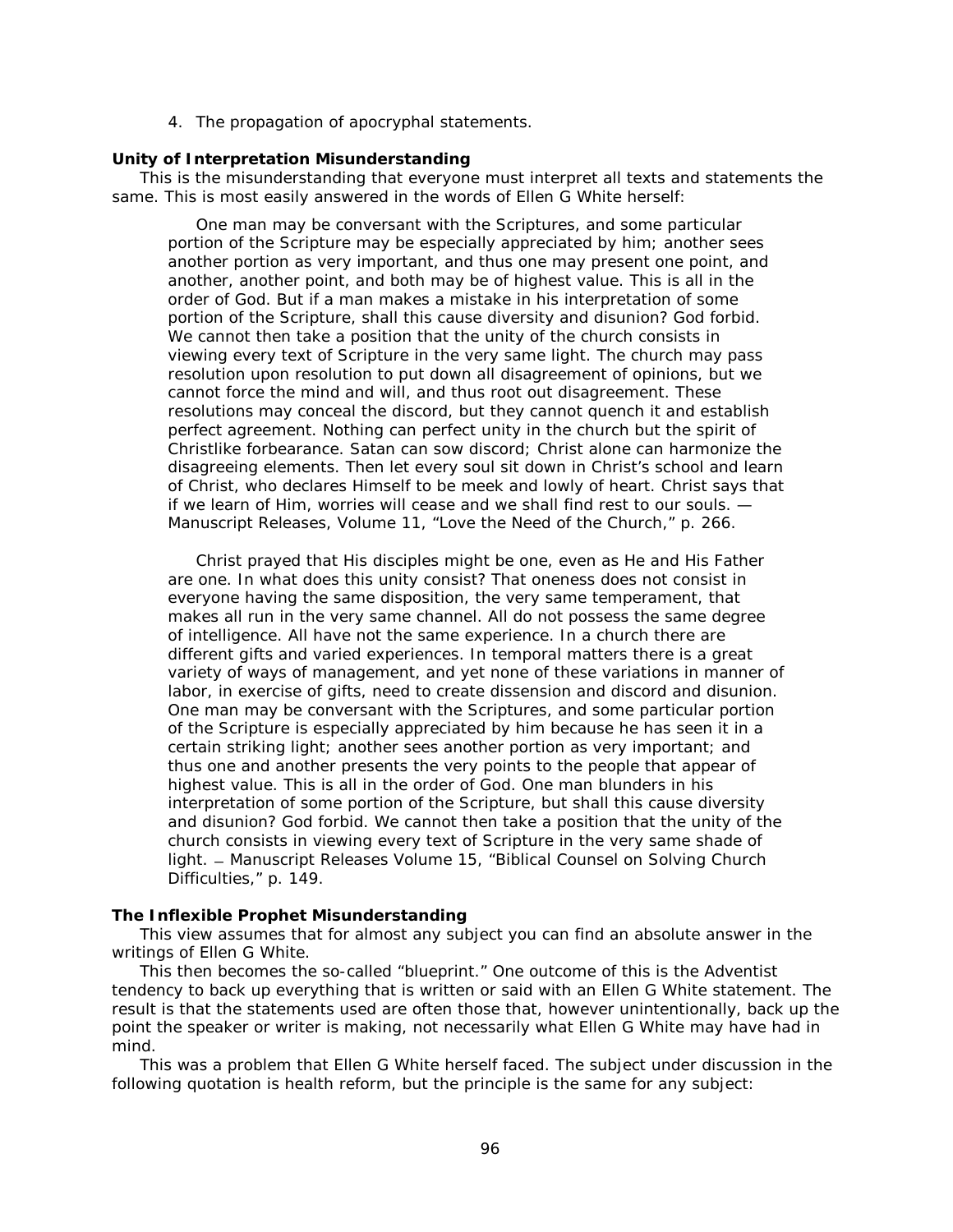We see those who will select from the testimonies the strongest expressions and, without bringing in or making any account of the circumstances under which the cautions and warnings are given, make them of force in every case. Thus they produce unhealthy impressions upon the minds of the people. There are always those who are ready to grasp anything of a character which they can use to rein up people to a close, severe test, and who will work elements of their own characters into the reforms. This, at the very outset, raises the combativeness of the very ones they might help if they dealt carefully, bearing a healthful influence which would carry the people with them. They will go at the work, making a raid upon the people. Picking out some things in the testimonies they drive them upon every one, and disgust rather than win souls. They make divisions when they might and should make peace. — *Selected Messages*, Bk. 3, p. 285.

Ellen G White herself offered the solution to the problem. Here the subject was the age for entering school, but, again, the principle is the same for any subject:

God wants us all to have common sense, and He wants us to reason from common sense. Circumstances alter conditions. Circumstances change the relation of things. — *Selected Messages*, Bk. 3, p. 217.

An illustration may help understand this issue. At one time, it was the understanding of many Adventists that the fourth commandment not only required the keeping of the seventh day, but also required working six days.

During the 1890s the Adventist Religious Liberty Association was particularly vehement on this issue. At one point when Ellen G White came out with the statements advocating taking a low profile in Sunday rather than working openly (*Testimonies*, volume 9, pp. 232- 238), A. T. Jones, the editor of the *Sabbath Sentinel*, flatly accused Ellen G White of advocating that Adventists accept the mark of the beast.<sup>[11](#page-96-0)</sup>

The following sources are helpful on this topic:

- 1. George Knight, *Myths In Adventism*, chapter 1, "The Myth of the Inflexible Prophet." (Review and Herald Publishing Association)
- 2. George Knight, *Angry Saints*, Chapter 5 "Crisis in Authority." (Review and Herald Publishing Association, 1989).
- 3. "The Nature and Influence of the 'Testimonies." *Testimonies*, vol. 5, pp. 654 691.

In this case, A.T. Jones and his colleagues assigned more authority to their personal ideas and biblical interpretations than to the counsels of Ellen G White.

## **The Mixed Statements Misunderstanding**

l

This is the misunderstanding of mixing up Ellen G White statements with those of others, and crediting inspiration to all. This happens unintentionally because of selective hearing, selective quoting, and careless attention to details.

An example is the habit of A. T. Jones of mixing Ellen G White's language with his own, and presenting the whole thing as "inspiration." Ellen G White wrote him:

The influence of your teaching would be tenfold greater if you were careful of your words. The precious talent of speech must never be misused. It is a savor of life unto life or of death unto death. Life and character stand upon great, solid, permanent principles. Do not, when referring to the *Testimonies*,

<span id="page-96-0"></span><sup>11</sup>See George Knight, *From 1888 to Apostasy* (Review and Herald Publishing Association. 1987), p. 84.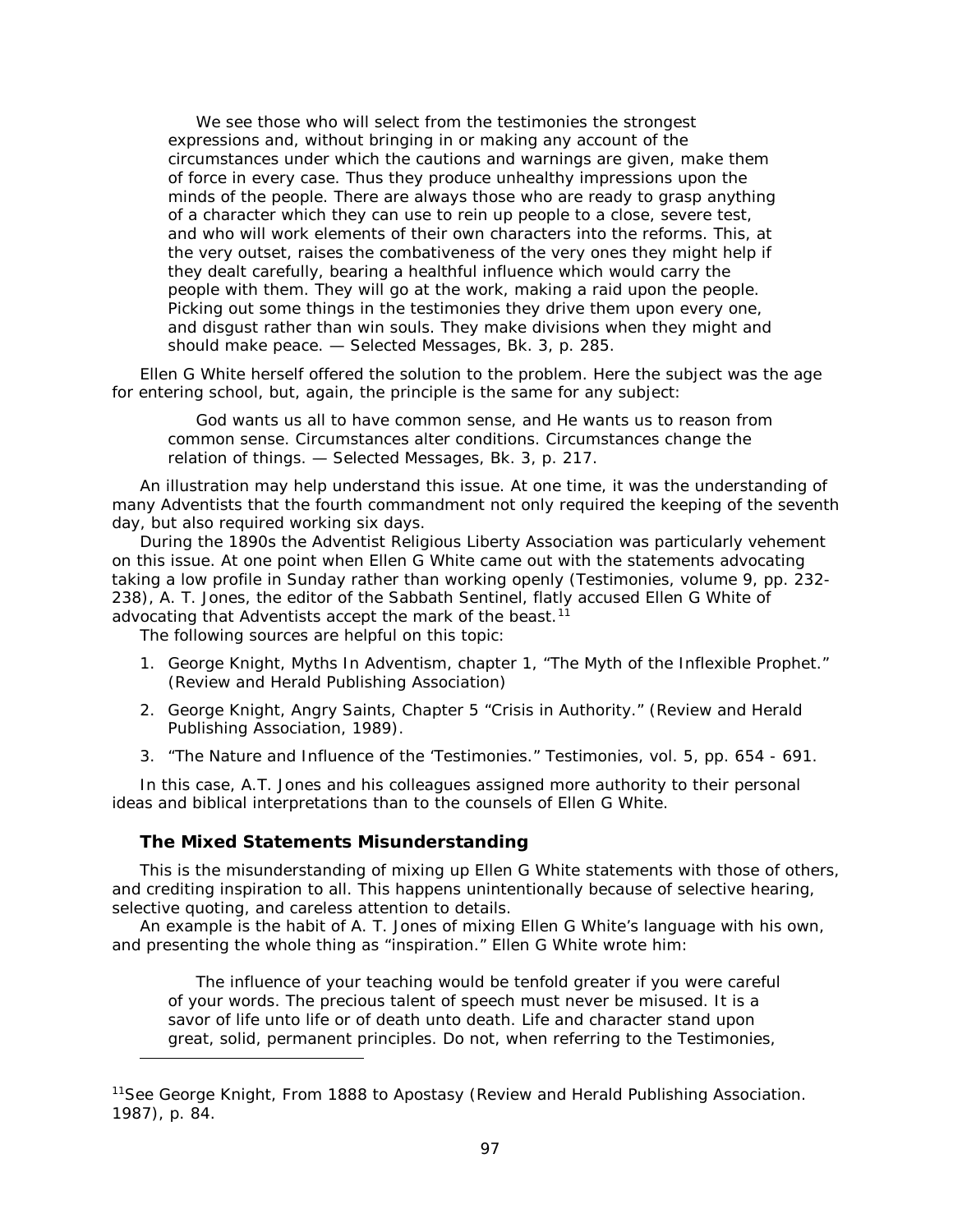feel it your duty to drive them home. In reading the *Testimonies*, be sure not to mix in your filling of words, for it is impossible for the hearers to tell what is the word of the Lord to them and what are your words. Be careful that you do not make the words of the Lord offensive. There are methods that are always right when worked by the Holy Spirit. There are wrong methods; quick, severe speech, words not the best adapted to win and to heal the wounded soul, are of self. — *Manuscript Releases*, Volume 19, p. 200.

This misunderstanding was for many years (and sometimes still is) prevalent regarding Uriah Smith's *Thoughts on Daniel and Revelation*. Uriah Smith was a highly influential and respected church leader.

Somehow the word got around that Ellen G White had said that an angel stood by his side as he wrote *Daniel and Revelation* (See *Comprehensive Index To The Writings of Ellen G. White*, vol. 3, p. 3189 for an explanation of this statement).

W. C. White remarked that some Adventist ministers gave "equal importance to the quotations of Scripture, and to Eld. Smith's comments."<sup>[12](#page-97-0)</sup> Knight quotes letters from W. C. White and others to the effect that:

When the book (*Daniel and Revelation*) underwent revision for translation in 1887, W. C. White recalled, 'they brought forward what had been written by [Ellen G White] endorsing the work of Elder Smith, and the teaching that he had the help of heavenly angles in his work; and these things were enlarged upon, until the president of the Publishing Association practically took the position that *Thoughts on Daniel and Revelation* was inspired, and ought not to be changed in any way.<sup>[13](#page-97-1)</sup>

## **Misunderstandings Based on Apocryphal Statements**

It is interesting that some of the most remembered Ellen G White statements are apocryphal. Volume 3 of the *Comprehensive Index To The Writings of Ellen G White* has four pages of apocryphal statements, ranging from a report about a Sabbath meal on another planet to a report about the name of the last president of the United States before the time of trouble.

l

<span id="page-97-0"></span><sup>12</sup>See George Knight, *Angry Saints*, p. 101.

<span id="page-97-1"></span><sup>13</sup>Ibid, p. 101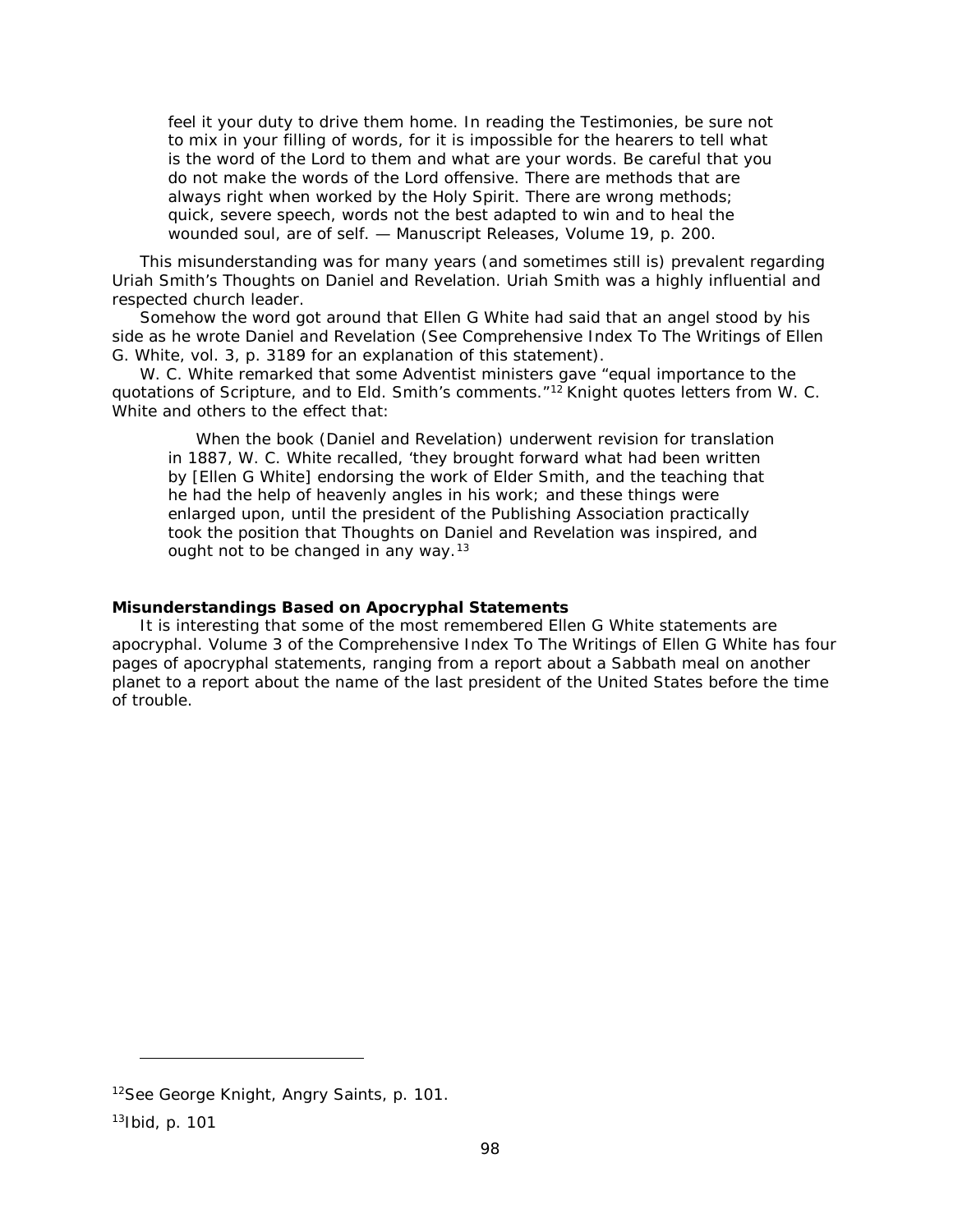The following table lists the category of statements found in the *Comprehensive Index To The Writings of Ellen G. White*.

| Type of<br><b>Statement</b>                          | <b>Examples</b>                                                                                                                                                                                                                                                                              |
|------------------------------------------------------|----------------------------------------------------------------------------------------------------------------------------------------------------------------------------------------------------------------------------------------------------------------------------------------------|
| <b>Testimonies</b><br>Dependent on<br>Memory         | Sabbath meal on another planet.<br>$\bullet$<br>Inspired authorship of Daniel and Revelation.<br>Identity of Melchizedek as Holy Spirit.<br>Mountain hideouts for time of trouble.                                                                                                           |
| Association of<br>ideas                              | Status of students in school preparing for the Lord's work.<br>$\bullet$<br>Legalized liquor and Sunday laws.<br>Specific targets for impending disaster.                                                                                                                                    |
| Excerpts take out<br>of context                      | Second coming at midnight.<br>$\bullet$<br>Eggs on your table.<br>Ellen G White and the 144,000.                                                                                                                                                                                             |
| Writings of<br>others attributed<br>to Ellen G White | Literal darkness at the close of probation.<br>$\bullet$<br>Angels rearranging environments and changing circumstances.<br>$\bullet$<br>Last mediatorial work of Christ for backsliden youth.<br>$\bullet$<br>Counsel on planning and living.<br>٠<br>Importance of the study of the 144,000 |
| Fiction                                              | Apostasy of churches and conferences.<br>$\bullet$<br>Rejection of message of Jones and Waggoner same as Caleb<br>and Joshua.<br>Political party or family name of last president of the USA.                                                                                                |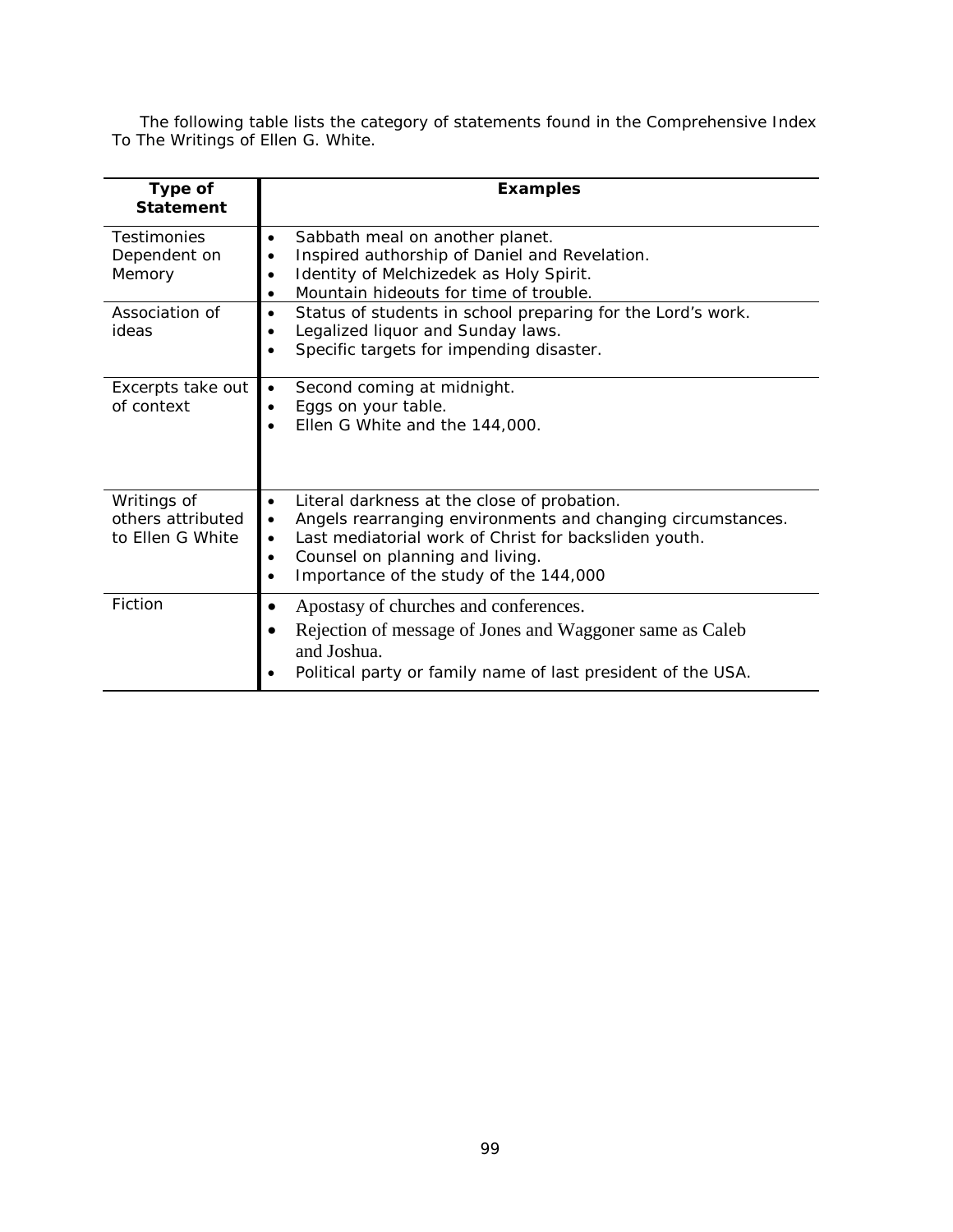## **Assignment 7**

# **How Well Have You Mastered The Material In This Unit?**

## *Be sure to record on your* **Student Fulfillment Card** *that you have completed this assignment.*

This is a self-graded assignment. Don't look at the answers until you have finished the assignment. If you are studying in a group, your instructor will advise about this assignment.

The following statements are either true or false. Circle the answer you think is correct. If you answer "False," give a reason why you think the statement is not true.

- 1. T F Dreams and visions are usually suspect and not something God uses today to communicate with humanity.
- 2. T F The gift of prophecy is usually given because people specifically pray to receive it so they can become an authority in the church.
- 3. T F Ellen White functioned primarily as a "classical" prophetess.
- 4. T F There is good evidence that the gift of prophecy ceased, except in the case of Ellen White, when the last of the apostles died.
- 5. T F Ellen White believed that her gift of prophecy was in all respects equal in authority to the Bible.
- 6. T F Seventh-day Adventists believe in what is called a "dynamic" process of inspiration.
- 7. T F It is very easy for unwritten traditions to arise in the church that really have no basis in fact.
- 8. T F Inspired writers never use any sources. Everything they write or say comes directly from God.
- 9. T F The *Testimonies* transmit tough messages, and they need to be used in tough ways in order to wake people up and get them on the right track, especially when the track agrees with my own thinking.
- 10. T F There are apocryphal Ellen White statements that have given birth to some Adventist traditions.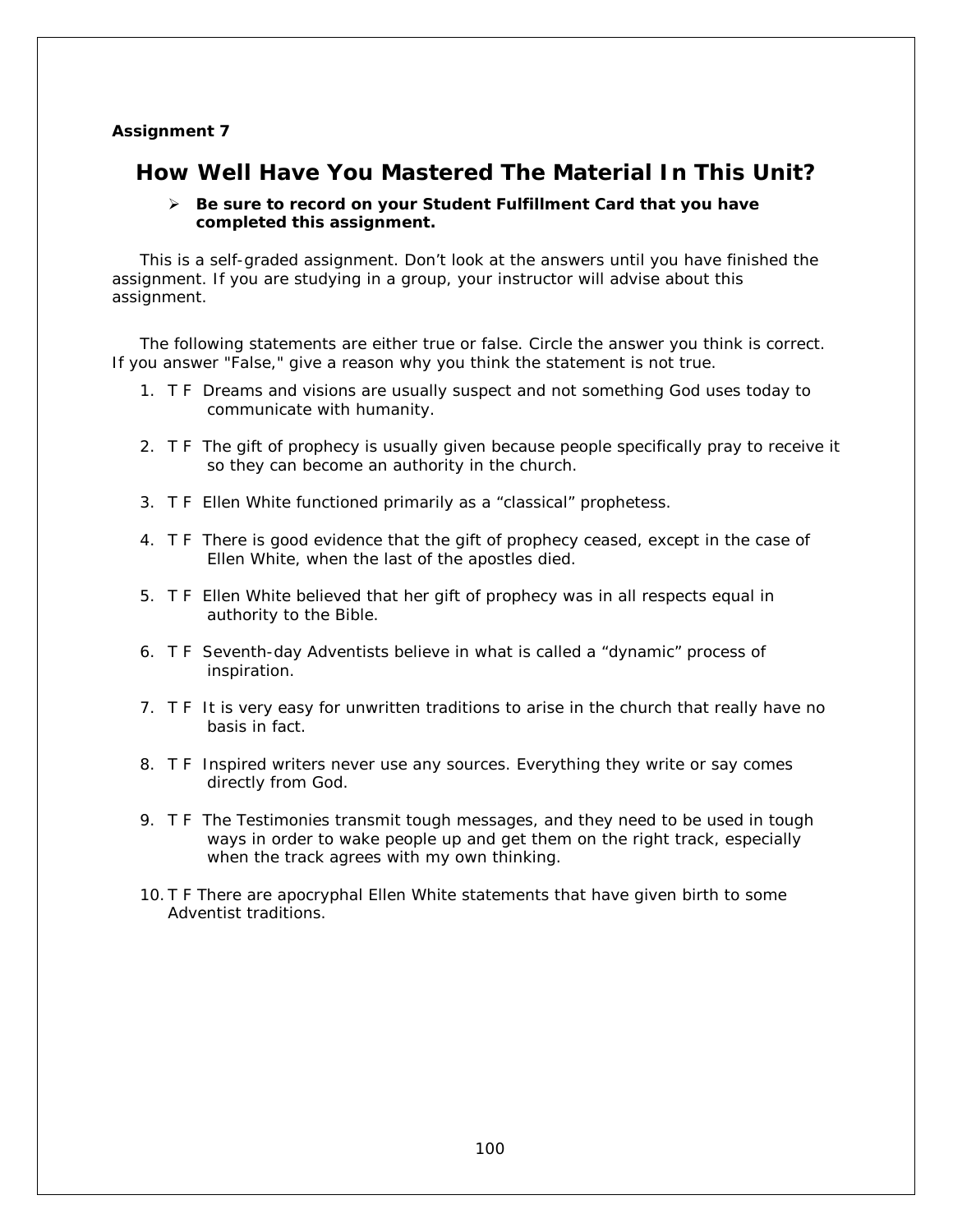Match up the following columns. You can either draw a line between the two, or put the letter from the second column on the line beside the correct number in the first column.

\_\_\_\_\_ 1. Isaiah's wife. a. Fundamental Belief No. 17 **2.** Termed the "greater light" by Ellen G White. b. Rev. 19:10 \_\_\_\_\_ 3. Prime advocate of verbal inspiration among Seventh- day Adventists. c. Holy Spirit 1. One who assigns the gift of prophecy. d. Analogy of faith \_\_\_\_\_5. Wrote a book entitled *Myths in Adventism.* e. Amos 3:7 \_\_\_\_\_6. Text that is the source for the phrase "Spirit of Prophecy." f. W.W. Prescott 7. What we all need in order to interpret correctly. 8. Text indicating God's system of communicating through prophets. h. The Bible

\_\_\_\_\_9. Resides in Scripture and cannot be superseded by any other authority.

10. Officially spells out the Seventhday Adventist belief on the role of Ellen G White.

- g. Prophetess mentioned in the Bible
- i. Pildor the Silophite
- j. Common sense
- k. George Knight
- l. Fundamental Belief No. 18
- m. Uriah Smith

#### **Answers.**

True or False: 1 (F) 2 (F) 3 (T) 4 (F) 5 (F) 6 (T) 7 (T) 8 (F) 9 (F) 10 (T) Matching: 1 (g) 2 (h) 3 (f) 4 (c) 5 (k) 6 (b) 7 (j) 8 (e) 9 (d) 10 (l)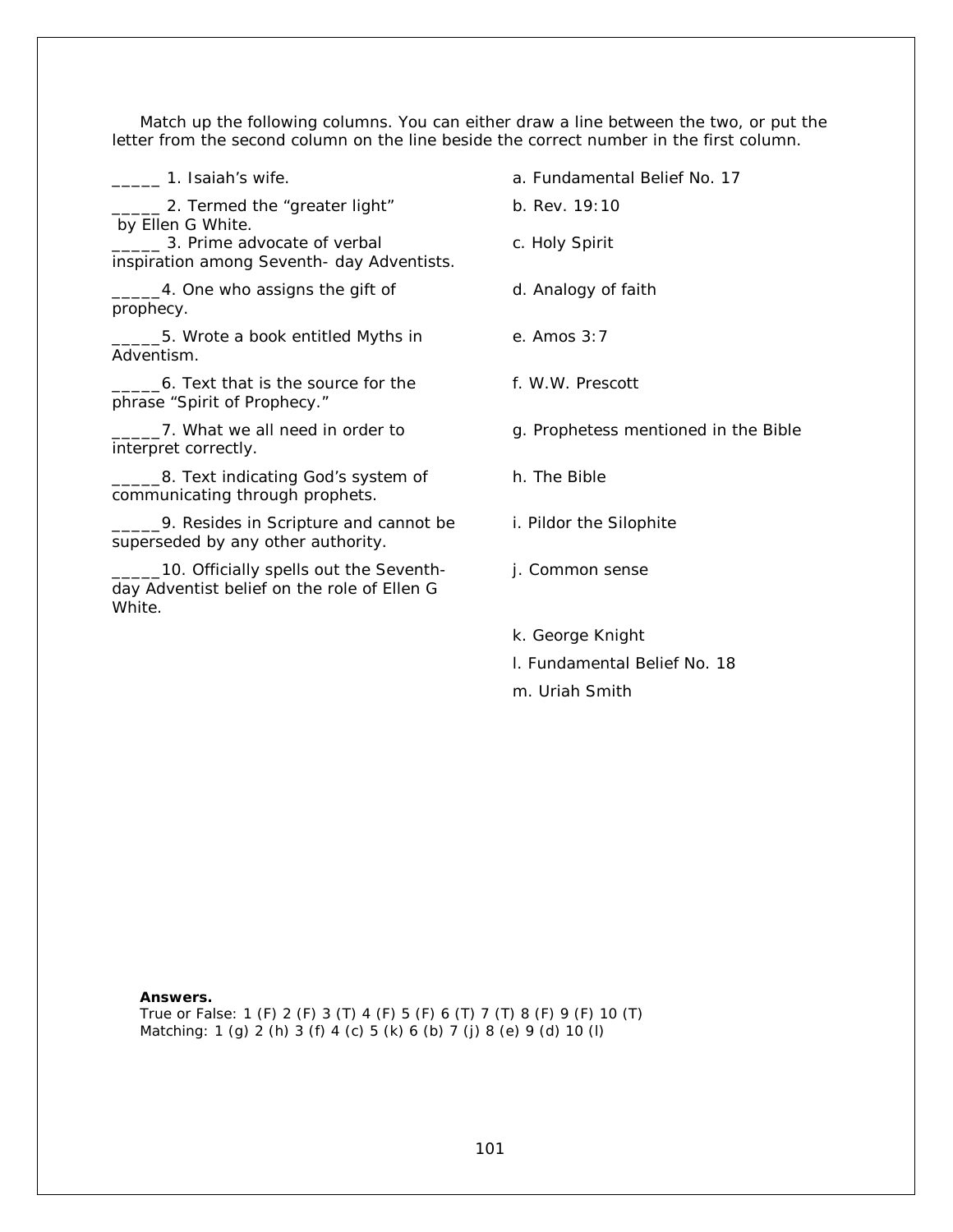## **How to Interpret the Writings of Ellen G White**

The purpose of this section is to describe and illustrate the principles that serve as guidelines for interpreting the writings of Ellen G White.

Ellen G White wrote over a seventy-year period. Some communications were written for individuals, others for the church and still others for both Adventist and non-Adventist readers. Ellen G White herself has provided guideline to interpretation in *Testimonies for the Church*, vol. 5, pp. 654-696, "The Nature and Influence of the Testimonies," and in *Selected Messages*, Bk. I, pp. 15-58.

When you complete this section you should be able to:

- 1. Articulate either verbally or in writing the basic principles of interpreting the writings of Ellen White.
- 2. Articulate either verbally or in writing how you would go about using these principles.

## **Principles of interpretation**

The same principles of interpretation that apply to the Bible apply to the writings of Ellen G White, with the understanding that her writings are authoritative only as they agree with Scripture:

- 1. They are their own interpreter and follow the principle of the analogy of faith.
- 2. They mean just what they say unless there is obvious reason to think otherwise.
- 3. The writings of Ellen G White are of the same divine-human nature as the Bible. Ellen G White was part of her historical period and culture. In interpreting her writings, time, place and circumstances must be taken into consideration.
- 4. Know the difference between interpretation and application.

For purposes of making them as easy to understand as possible, the principles for interpreting the writings of Ellen G White are grouped into five categories:

- 1. Principles dealing with the inspiration of the Ellen G White writings.
- 2. Principles dealing with the authority of the Ellen G White writings.
- 3. Principles dealing with what not to do with the Ellen G White writings.
- 4. Principles dealing with the interpretation of the Ellen G White writings.
- 5. Principles dealing with the worldwide application of the Ellen G White writings.

#### **Principle 1: The Inspiration of the Ellen G White Writings**

As studied previously, the gift of prophecy is assigned to a person through the intervention of the Holy Spirit. It is important to keep in mind the way the light was imparted by God to His prophets.

#### **No Degrees of Inspiration**

There are no degrees of inspiration. You cannot pick and choose. Having committed ourselves to an acceptance of the Spirit of Prophecy, we are not at liberty to accept a part or reject a part. "There are," Ellen G White wrote, "some professed believers who accept certain portions of the *Testimonies* as the message of God, while they reject those portions that condemn their favorite indulgences. Such persons are working contrary to their own welfare and the welfare of the church. It is essential that we walk in the light while we have the light."— *Testimonies*, vol. 9, p. 154.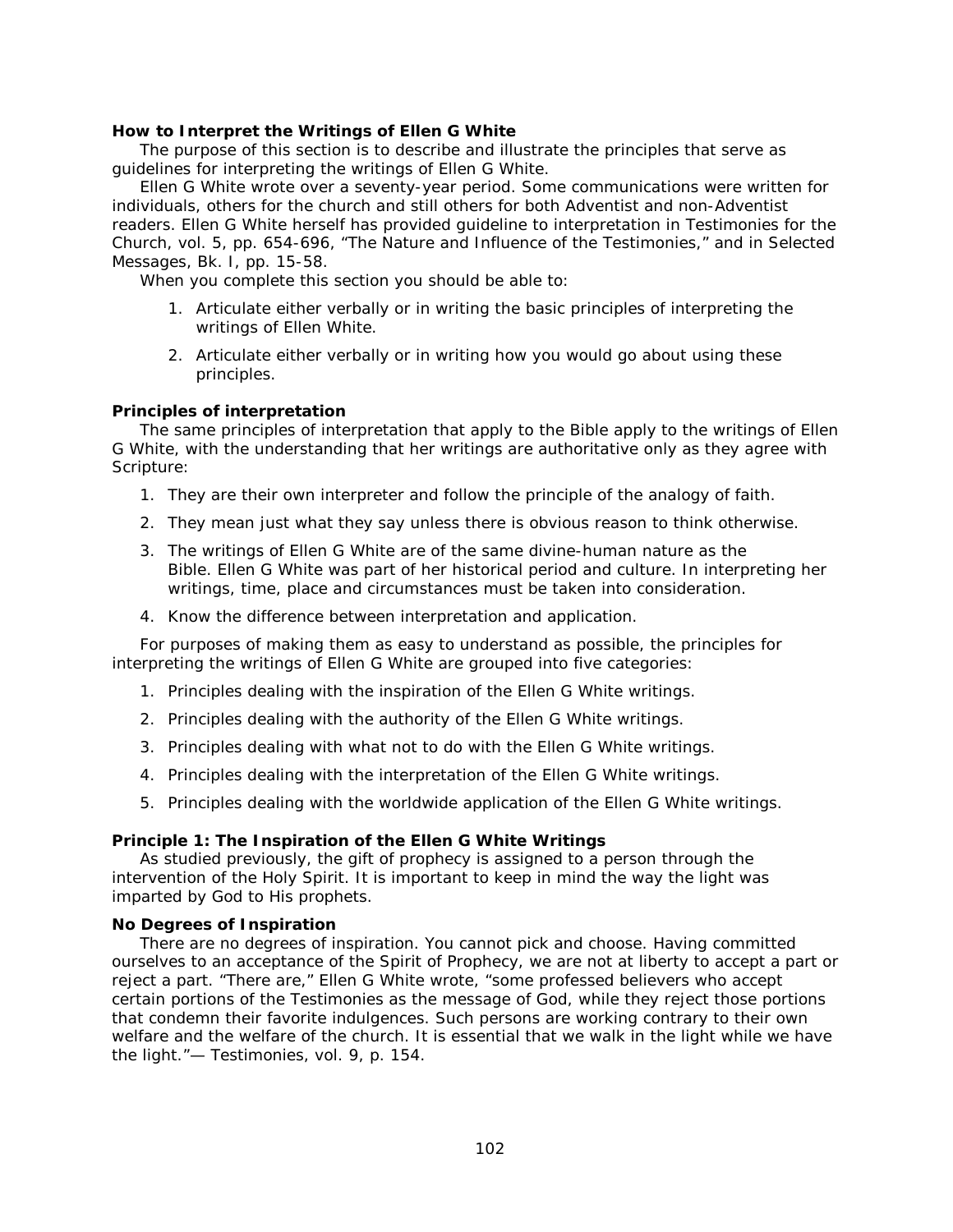### **The Ellen G White Writings Are Their Own Interpreter**

The same principle, called the analogy of faith, applies to her writings just as it does to the Bible. "The testimonies themselves will be the key that will explain the messages given, as scripture is explained by scripture." — *Selected Messages*, Bk. 1, p. 42.

This is where the issue of verbal inspiration comes in. Ellen G White never claimed verbal inspiration for herself. Nor did she claim that everything she said at any particular moment had its source in the gift of prophecy.

In applying the gift of prophecy, she wrote: "Although I am as dependent upon the Spirit of the Lord in writing my views as I am in receiving them, yet the words I employ in describing what I have seen are my own unless they be those spoken to me by an angel, which I always enclose in marks of quotation." — *Selected Messages*, Bk. 1, p. 37.

## **Principle 2: The Authority of the Ellen G White Writings**

The writings of Ellen G White provide an authoritative voice distinguishing between truth and error. God uses the writings of Ellen G White to guard the church against erroneous doctrinal teachings, to identify truth, and to develop an acceptable lifestyle.

*Fundamental Belief* No. 18 makes the position of the Seventh-day Adventist church regarding the relationship between the Bible and the writings of Ellen G White very clear:

As the Lord's messenger, her writings are a continuing and authoritative source of truth which provide for the church comfort, guidance, instruction, and correction. They also make clear that the Bible is the standard by which all teaching and experience must be tested.

#### **An Example**

Notice what happened in the early days of the church when our doctrinal base was being defined. Different views were studied and expounded by those who became our church founders. The gift of prophecy intervened only at specific points in the study: "The power of God would come upon me, and I was enabled clearly to define what is truth and what is error. — *Gospel Workers*, p. 302. Note that the gift of prophecy was not the *origin* of the doctrine; it functioned as an agent of discernment "to define what is truth and what is error."

Once a point is clearly distinguished as true, it stands. "When the power of God testifies as to what is truth, the truth is to stand forever as the truth. No after suppositions contrary to the light of God has given are to be entertained."— *Selected Messages*, Bk 1, p. 161.

Statements like the following, penned in 1910, indicate that these writings would continue to fill an important place in defining truth and error beyond the lifetime of the messenger.

The Lord has given me much light that I want people to have; for there is instruction that the Lord has given me for His people. It is light that they should have, line upon line, and precept upon precept, here a little and there a little. This is now to come before the people, because it has been given to correct specious error and to specify what truth is. — *Selected Messages*, Bk. 3, p. 32.

## **Principle 3: What** *Not To Do* **With The Ellen G White Writings**

There is some very specific counsel in the writings of Ellen G White about what *not to do* with her writings:

1*. Do not block creativity*. The counsels are not given to take the place of faith, initiative, hard work, creativity, or Bible study. The proper use of the writings of Ellen G White will lead to these things happening.

2. *Preconceived opinions*. Do not use the writings of Ellen G White to prove preconceived opinions. Ellen G White is very clear on this point:

Why will not men see and live the truth? Many study the Scriptures for the purpose of proving their own ideas to be correct. They change the meaning of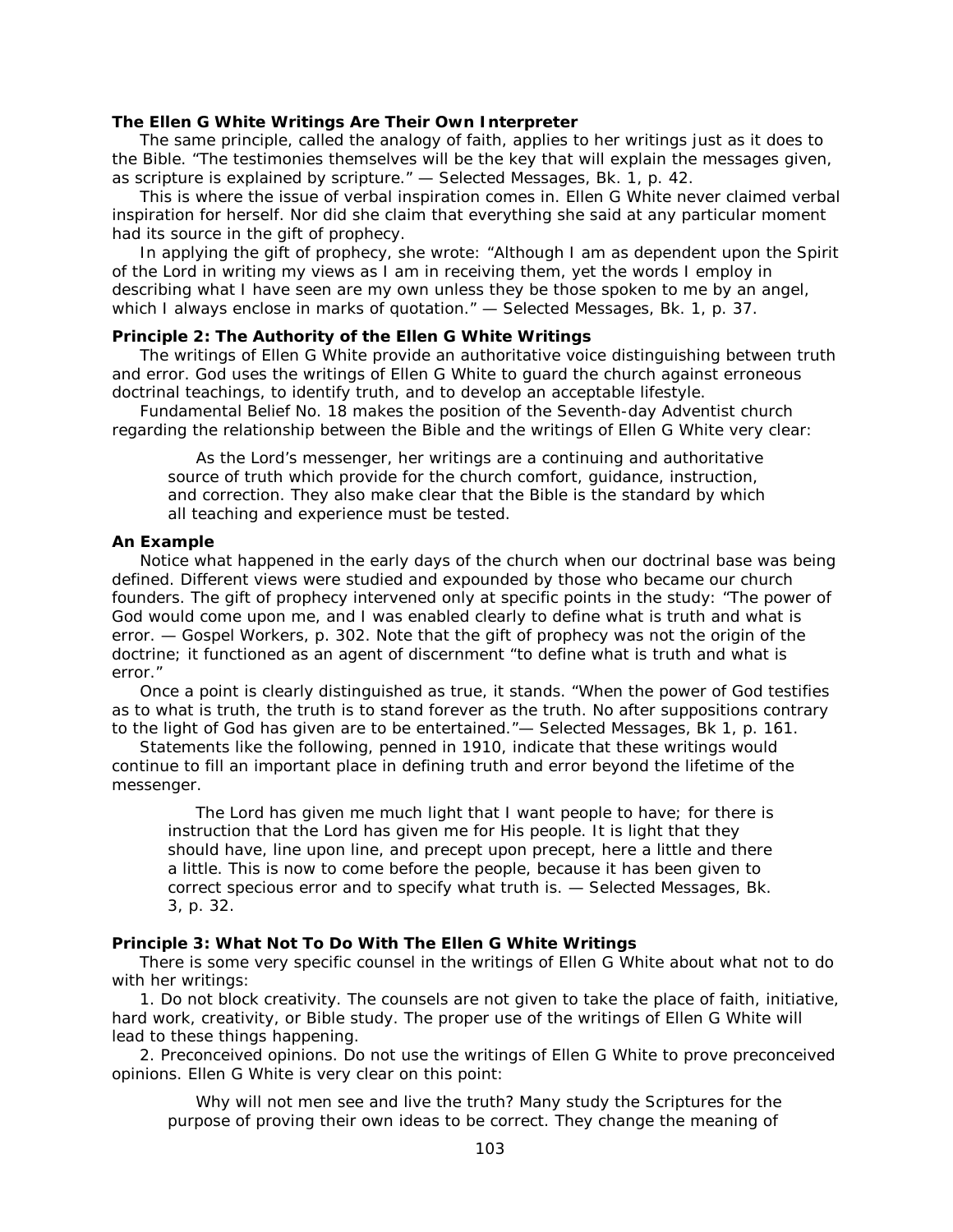God's Word to suit their own opinions. And thus they do also with the testimonies that He sends. They quote half a sentence, leaving out the other half, which, if quoted, would show their reasoning to be false. God has a controversy with those who wrest the Scriptures, making them conform to their preconceived ideas. — *Selected Messages* Bk. 3. p. 82.

#### **Unauthenticated statements**

This point has been the cause of many problems that arise in the interpretation of the writings of Ellen White.

And now to all who have a desire for truth I would say: Do not give credence to unauthenticated reports as to what Sister White has done or said or written. If you desire to know what the Lord has revealed through her, read her published works. Are there any points of interest concerning which she has not written, do not eagerly catch up and report rumors as to what she has said. — *Testimonies*, vol. 5, p. 696.

### **Principle 4: The Interpretation of the Ellen White's Writings**

### **Putting it all together**

The same principle of getting the information together is as valid for the writings of Ellen G White as it is for the Bible. Counsels on a given point may have been written at different times and under varying circumstances. Some counsels are more comprehensive than others. By bringing them all together you get the complete picture.

We always must remember that the gift of prophecy controlled her; she did not control the gift of prophecy! In her experience, there was often an initial kind of broad outline vision in a certain area of instruction, followed in succeeding years by others complementing the initial vision and revealing more details. This was true with the Great Controversy story, health reform, education, etc.

#### **The context**

Study specific counsels in their setting. The counsels given apply to an incident of experience. The same principle of biblical interpretation, "What did it mean then; what does it mean now" applies to her writings.

The context usually makes the application clear and prevents a misuse of a particular statement or circumstance. For instance, *Testimonies for the Church* vol. 2, p. 400, contains the following sentence: "Eggs should not be placed on your table." The context reveals that this counsel was given to a particular family in which certain conditions prevailed; conditions clearly revealed in the testimony itself. Ellen G White included this message of counsel in *Testimonies for the Church* as an aid and reference point to other families who might face the same problems. It is a serious misuse of this sentence to give it a general application and reprimand everyone who eats an egg.  $14$ 

## **Time and place**

l

Time and place must be considered. Ellen G White herself affirmed this: "Regarding the *Testimonies*, nothing is ignored; nothing is cast aside; but time and place must be considered." — *Selected Messages*, Bk. 1, p. 57.

Principles are timeless, but certain counsels specifically applying a principle should be studied and interpreted in the light of contemporary conditions and the time of writing. On the other hand, there must also be clear evidence that a change in circumstances has taken

<span id="page-103-0"></span><sup>14</sup> See statements in *Testimonies*, vol. 2, p. 135; vol. 9. p. 162; and *Ministry of Healing*, p. 320 about the rightful place of eggs in a normal dietary program.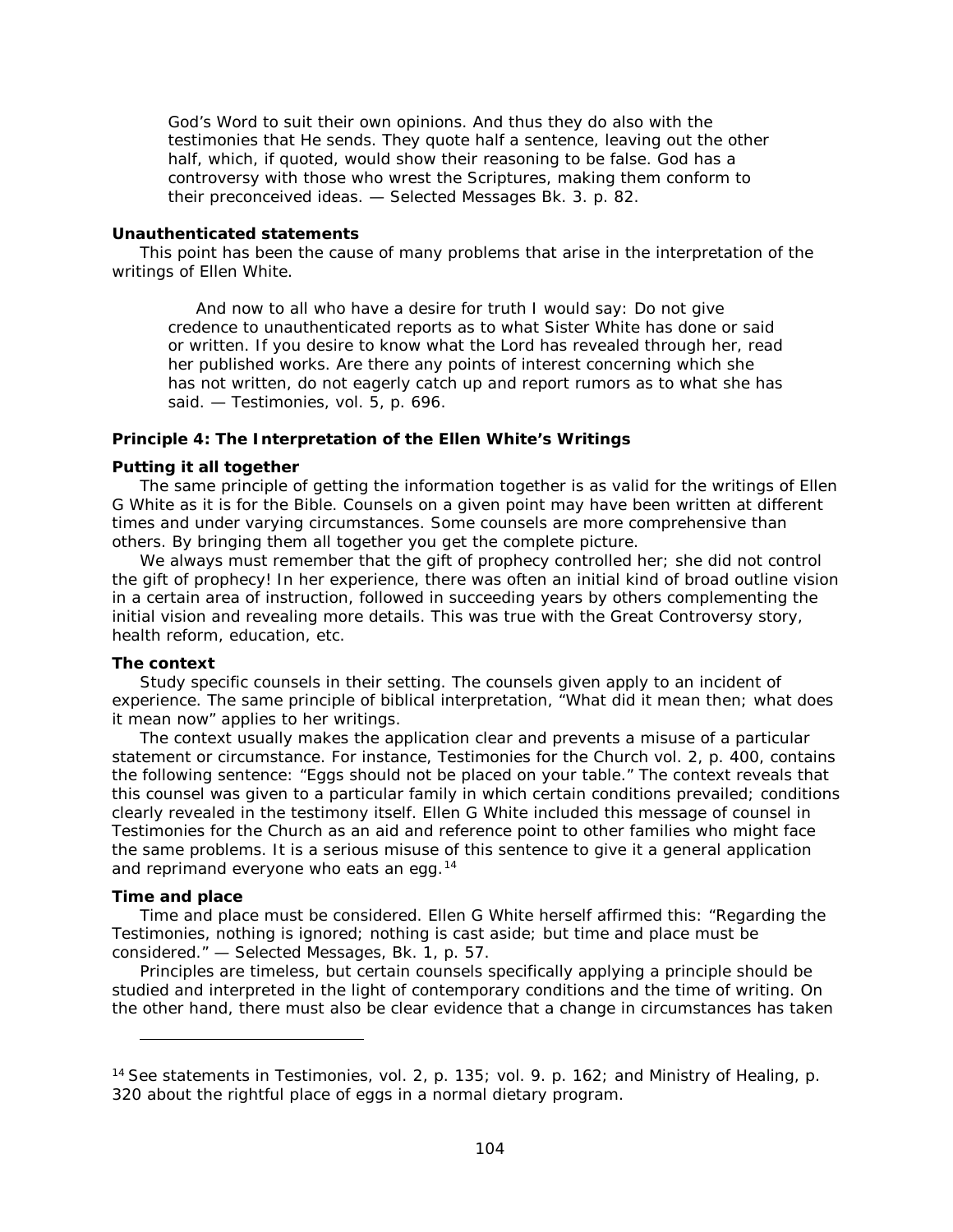place before this principle can be correctly applied. It is the context of the writings that make this decision, not the personal opinion of the reader.

For instance, an 1894 testimony concerning the "bicycle craze" can be properly understood and applied only in the light of the circumstances of the times. Notice what was taking place in Battle Creek: "There seemed to be a bicycle craze. Money was spent to gratify an enthusiasm. . . . A bewitching influence seemed to be passing as a wave over our people there. . . . *Satan works with intensity of purpose to induce our people to invest their time and money in gratifying supposed wants*. This is a species of idolatry, . . . There were some who were striving for the mastery, each striving to excel the other in the swift running of their bicycles." — *Testimonies*, vol. 8, pp. 51, 52

Phrases like "craze," "bewitching influence," "gratifying supposed wants" and "striving for the mastery" are immediate clues to circumstances and principles. The phrase "species of idolatry" is a direct analysis of the spiritual problem produced by the "craze."

## **Figuring Out Time and Circumstances**

To properly understand and apply this counsel, you have to know something about the situation in the mid-1890's.

A few sentences from an article in *The Reader's Digest* of December, 1951 furnish this information: "Toward the end of the last century the American people were swept with a consuming-passion which left them with little time or money for anything else . . . . What was this big new distraction? For answer the merchants had only to look out the window and watch their erstwhile customers go whizzing by. America had discovered the bicycle and everybody was making the most of the new freedom it brought. . . . The bicycle began as a rich man's toy. Society and celebrity went awheel . . . . The best early bicycle cost \$150, an investment comparable to the cost of an automobile today. . . . Every member of the family wanted a 'wheel,' and entire family savings often were used up in supplying the demand."

Now we know why Ellen G White said what she did! It was a matter of priorities, not the bicycle itself that was the problem.

Because of the rapid changes of circumstances, within a few years the bicycle became a most economical means of transportation. The testimony of 1894 does not stand in the way of the proper use of this now inexpensive vehicle. Today various organizations within the church raise money to buy bicycles in quantity for colporteurs, pastors and others around the world who need cheap transportation.

#### **What Are the Principles Involved?**

Nevertheless, in this experience certain principles remain unchanged, regardless of the current status of the bicycle. They are useful in helping to shape our attitudes toward that which today may be the counterpart of the 1894 bicycle culture.

A case in point is the story told by a pastoral colleague of the church member who strenuously objected to a new convert's "ostentatious" adornment, then proceeded to flash his own very costly gold-plated Rolex wristwatch, marched indignantly out of the building, got into his top-of-the-line Mercedes, and drove away to enjoy his personal degree of sainthood in more amenable surroundings. Draw your own conclusions!

Another illustration is found in *Testimonies*, vol. 7 pp. 83, 84 relative to masonry buildings for medical institutions. Because "brick and stone buildings" were "generally cold and damp" and "costly," and, from a health standpoint, "a wooden building is preferable to one of brick," the counsels of 1902 pointed in the direction of frame buildings.

Guided by the clearly stated principles of economy, health, and patient well-being, church leaders today, facing building-code restrictions, find no compromise of principle in the use of brick and masonry. With modern building and heating methods, this construction is healthful, comfortable and, in long-range planning, more economical and safer than frame construction.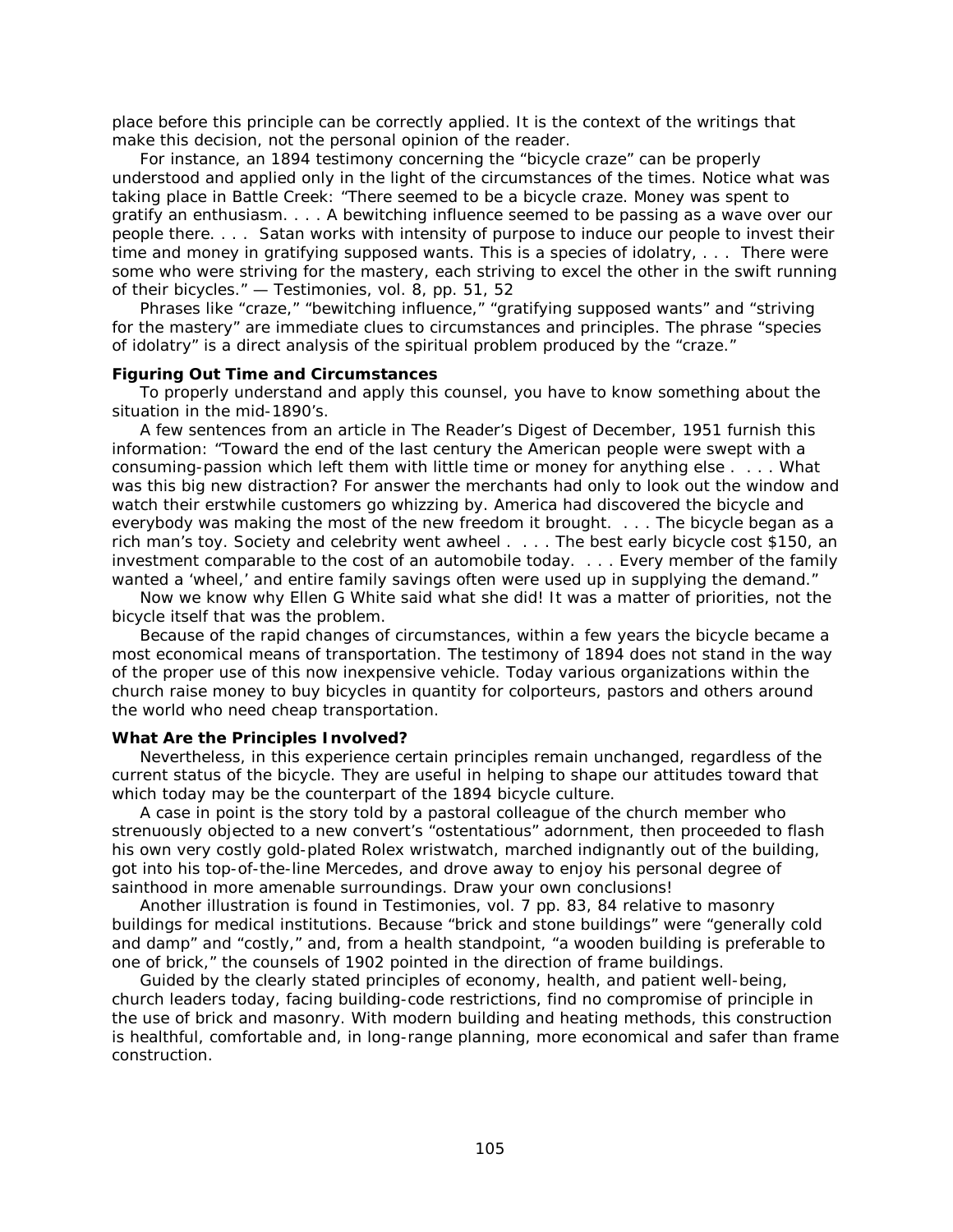#### **Time Does Not Invalidate the Principles Revealed; Only the Circumstances**

In 1907 Ellen G White wrote: "Time and trial have not made void the instruction given . . . .The instruction that was given in the early days of the message is to be held as safe instruction to follow in these its closing days. — *Selected Messages*, Bk, 1, p. 41.

At the General Conference session of 1909 Ellen G White declared: "I have been shown that the principles that were given us in the early days of the message are as important and should be regarded just as conscientiously today as they were then." — *Testimonies* , vol. 9, p. 158.

#### **Recognition That Some Things Are Hard to Understand**

Satan has the ability to suggest doubts and to devise objections to the pointed testimony that God sends, and many think it a virtue, a mark of intelligence in them, to be unbelieving and to question and quibble. Those who desire to doubt will have plenty of room. God does not propose to remove all occasion for unbelief. He gives evidence, which must be carefully investigated with a humble mind and a teachable spirit, and all should decide from the weight of evidence. —*Testimonies*, Vol. 5, p. 657.

## **Principle 6: Worldwide Application of the Ellen G White Writings**

The counsels in the writings of Ellen G White are worldwide in scope. They were never intended to serve in only one country. Discovering the principles involved will aid in applying the counsel in any geographical location.

For every six years Ellen G White worked in the United States, she spent one year overseas. For instance, the counsels regarding educational work recorded in *Testimonies for the Church*, volume 6 were penned in Australia, but guide educational work equally anywhere in the world. God knew what His people would need, and gave instruction adaptable to all.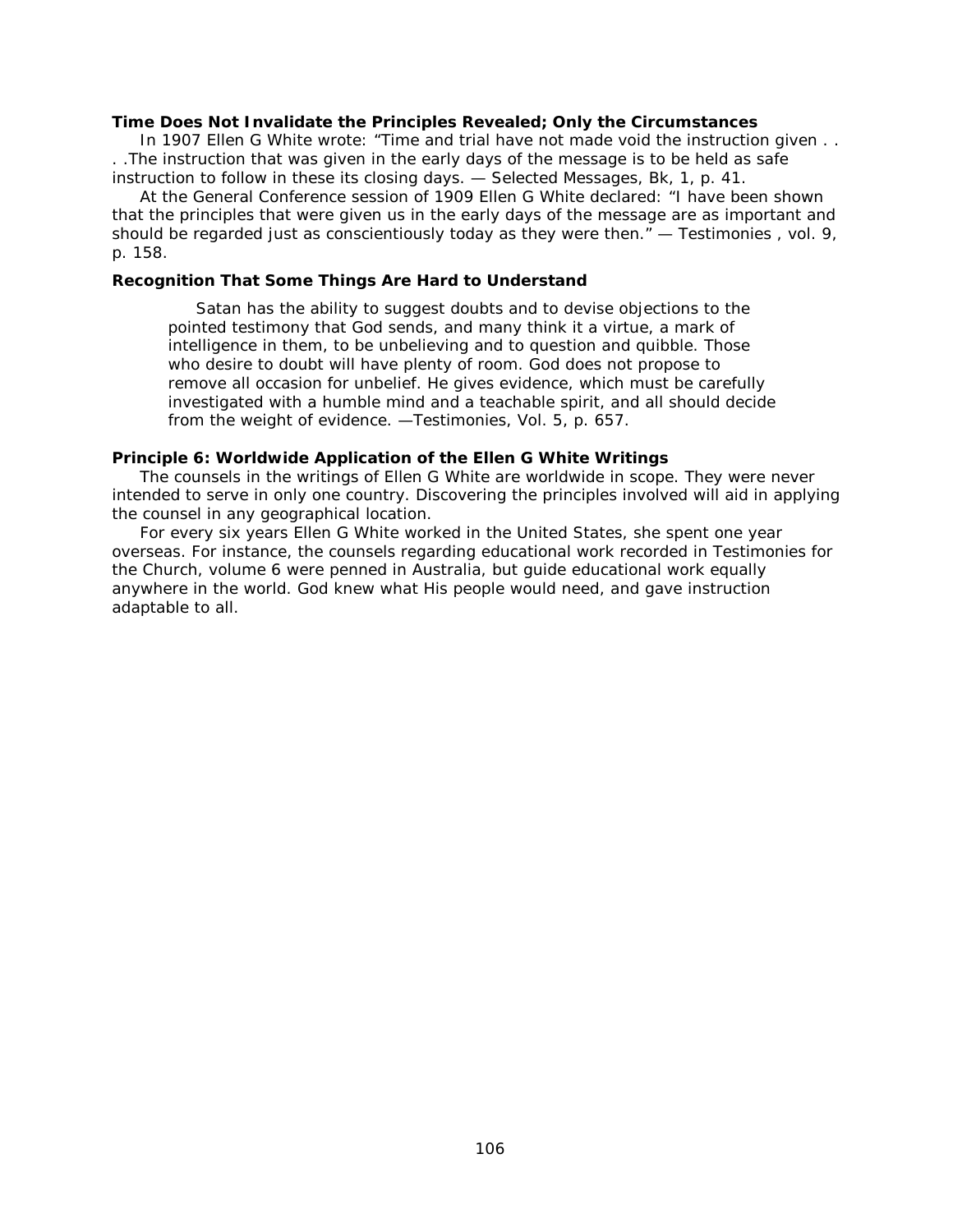## **Assignment 7**

# **How Well Have You Mastered The Material In This Unit?**

 *Be sure to record on your* **Student Fulfillment Card** *that you have completed this assignment.*

This is a self-graded assignment. If you are studying in a group, your instructor will advise about this assignment.

- 1. The Unit contains a section entitled "Do Not Block Creativity." How is it possible to block creativity through the wrong application of the writings to Ellen White?
- 2. How is it possible to use the writings of Ellen White in a creative way without violating their authority?
- 3. What is an "unauthenticated" Ellen White statement?
- 4. What does it mean to "take into account the time and place of specific counsels?"
- 5. In 1902 Ellen White wrote that it is generally better to build hospital buildings of wood rather than brick. That is not even allowed by many building codes today. Are we violating the authority of the Ellen White writings by using other building materials? If not, why not? Explain.
- 6. The Study Guide contains a statement that the Ellen White writings are valid through time. It also says that time and place have to be taken into account. How do you put these two things together?